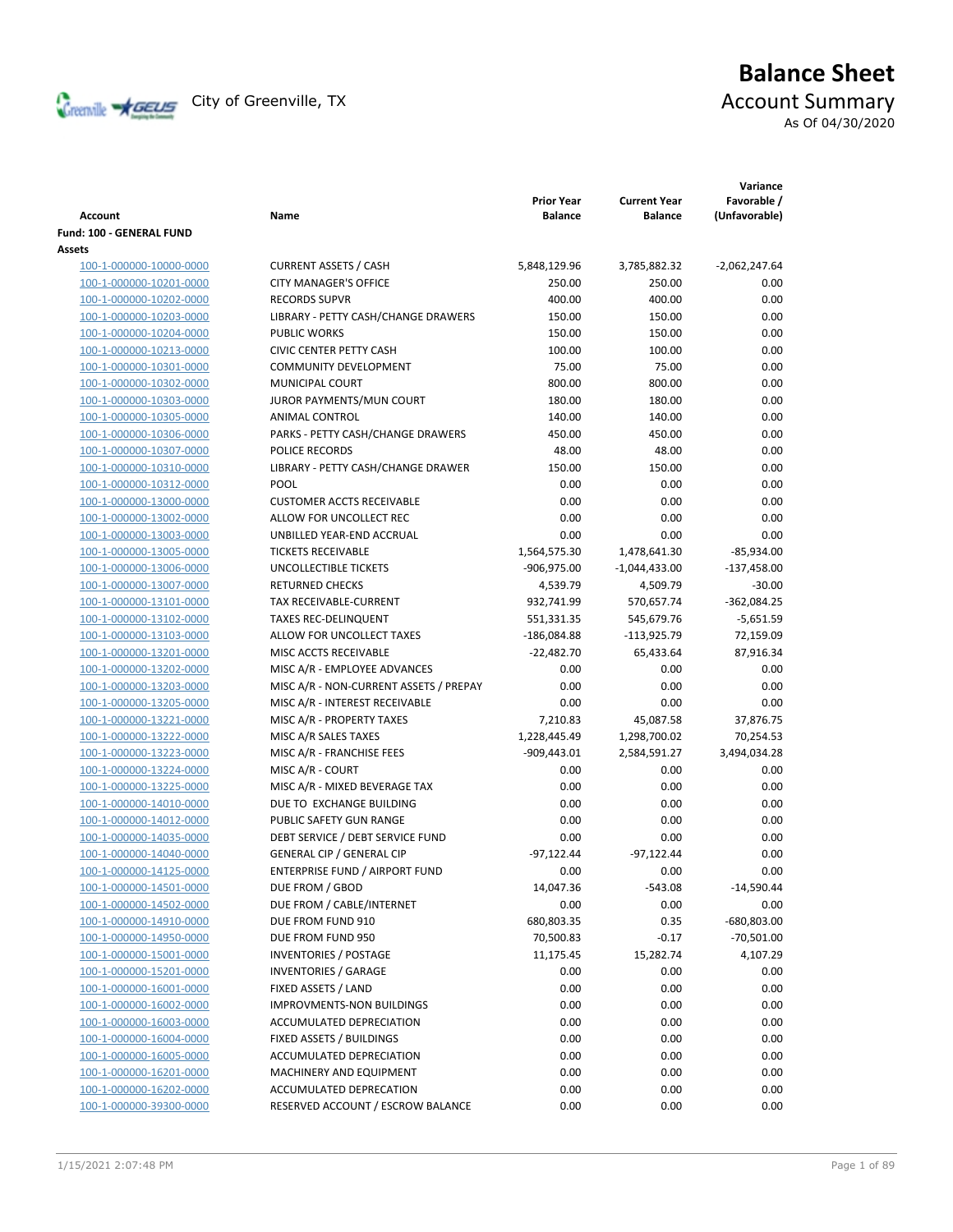**Variance**

|                         |                                                     | <b>Prior Year</b> | <b>Current Year</b> | Favorable /   |
|-------------------------|-----------------------------------------------------|-------------------|---------------------|---------------|
| <b>Account</b>          | Name                                                | <b>Balance</b>    | <b>Balance</b>      | (Unfavorable) |
| 100-1-000000-91030-0000 | 4A-EDC                                              | 0.00              | 0.00                | 0.00          |
| 100-1-000000-91410-0000 | <b>INVENTORY / MATERIALS &amp; SUPPLIES</b>         | 0.00              | 0.00                | 0.00          |
| 100-1-000000-91410-0700 | <b>INVENTORY / PAPER STOCK</b>                      | 0.00              | 0.00                | 0.00          |
| 100-1-000000-91430-0000 | NON-CURRENT ASSETS / PREPAYMENTS                    | 0.00              | 0.00                | 0.00          |
|                         | <b>Total Assets:</b>                                | 8,794,286.67      | 9,141,335.03        | 347,048.36    |
|                         |                                                     |                   |                     |               |
| Liability               |                                                     |                   |                     |               |
| 100-1-000000-20101-0000 | <b>ACCOUNTS PAYABLE</b>                             | $-3,089.85$       | 2,704.39            | $-5,794.24$   |
| 100-1-000000-20102-0000 | <b>CREDIT CARD PAYABLE</b>                          | 0.00              | 0.00                | 0.00          |
| 100-1-000000-20103-0000 | ACCRUED ACCOUNTS PAYABLE                            | 29,682.60         | 29,747.75           | $-65.15$      |
| 100-1-000000-20114-0000 | <b>INVESTMENT ADVISORY FEES</b>                     | 0.00              | 0.00                | 0.00          |
| 100-1-000000-20115-0000 | PD EMP COMMISSION                                   | 116.70            | 584.20              | $-467.50$     |
| 100-1-000000-20116-0000 | POLICE DONATIONS                                    | 12,155.58         | 2,411.55            | 9,744.03      |
| 100-1-000000-20117-0000 | <b>FIRE DONATIONS</b>                               | 7,520.20          | 12,675.28           | $-5,155.08$   |
| 100-1-000000-20118-0000 | <b>COMBAT CHALLENGE</b>                             | 804.06            | 804.06              | 0.00          |
| 100-1-000000-20119-0000 | <b>CEMETERIES DONATIONS</b>                         | 61.79             | 61.79               | 0.00          |
| 100-1-000000-20120-0000 | <b>LIBRARY DONATIONS</b>                            | 9,898.21          | 8,811.59            | 1,086.62      |
| 100-1-000000-20121-0000 | ANIMAL SHELTER DONATIONS                            | 293.57            | 443.57              | $-150.00$     |
| 100-1-000000-20122-0000 | <b>PARKS DONATIONS</b>                              | 3,071.03          | 2,804.77            | 266.26        |
| 100-1-000000-20125-0000 | SALES TAX PAYABLE / IN THE CITY                     | 18.28             | 0.00                | 18.28         |
| 100-1-000000-20127-0000 | STATE COURT COST/FEE PAYB                           | 33,273.80         | 62,527.04           | $-29,253.24$  |
| 100-1-000000-20128-0000 | SEATBELT&CHILD RESTRAINT                            | 8,176.44          | 8,162.93            | 13.51         |
| 100-1-000000-20129-0000 | MUNICIPAL COURT CLEARING                            | 160.10            | $-675.90$           | 836.00        |
| 100-1-000000-20130-0000 | 3RD PARTY FTA FEE PAYABLE                           | $-238.07$         | $-435.92$           | 197.85        |
| 100-1-000000-20131-0000 | REFUNDS / OVERPAYMENTS                              | $-120.70$         | $-120.70$           | 0.00          |
| 100-1-000000-20132-0000 | <b>COURT COLL AGENCY FEES</b>                       | 509.63            | 190.40              | 319.23        |
| 100-1-000000-20136-0000 | <b>ATTORNEY COLLECTION FEES</b>                     | 0.00              | 0.00                | 0.00          |
| 100-1-000000-20137-0000 | PLAT FILING FEES PAYABLE                            | 28,447.74         | 31,960.74           | $-3,513.00$   |
| 100-1-000000-20138-0000 | COMMUNITY DEV TRUST ACCT                            | 1,398.50          | 1,551.94            | $-153.44$     |
| 100-1-000000-20139-0000 | RETAINAGES PAYABLE                                  | 0.00              | 0.00                | 0.00          |
| 100-1-000000-20141-0000 | <b>TELEPHONE CLEARING</b>                           | 5,539.66          | 5,539.66            | 0.00          |
| 100-1-000000-20143-0000 | POLICE PROPERTY ROOM CLEARING                       | 11,970.93         | 12,097.99           | $-127.06$     |
| 100-1-000000-20146-0000 | MAIN ST / FARMERS MRKT RESALE                       | 274.12            | 9.12                | 265.00        |
| 100-1-000000-20147-0000 | YMCA REGISTRATIONS                                  | 0.00              | 0.00                | 0.00          |
| 100-1-000000-20155-0000 | MAIN STREET - DONATIONS                             | 17.02             | 17.02               | 0.00          |
| 100-1-000000-20160-0000 | <b>UNAPPLIED CREDIT</b>                             | 0.00              | 0.00                | 0.00          |
| 100-1-000000-20201-0000 | <b>DEFERRED REVENUE</b>                             | 0.00              | 0.00                | 0.00          |
| 100-1-000000-20203-0000 | DEFERRED TAX REVENUE                                | 1,276,311.09      | 980,734.65          | 295,576.44    |
| 100-1-000000-20204-0000 | DEFERRED TICKET REVENUE                             | 545,501.30        | 361,840.30          | 183,661.00    |
| 100-1-000000-21040-0000 | DUE TO / GENERAL CIP FUND                           | 0.00              | 0.00                | 0.00          |
| 100-1-000000-21201-0000 | DUE TO / CENTRAL SERVICE FUND                       | 0.00              | 0.00                | 0.00          |
|                         |                                                     |                   |                     |               |
| 100-1-000000-21401-0000 | DUE TO / ELECTRIC OPERATING FUND<br>DUE TO / 4A-EDC | 0.00              | 0.00                | 0.00          |
| 100-1-000000-21506-0000 |                                                     | 2,600.31          | 52,622.06           | $-50,021.75$  |
| 100-1-000000-21507-0000 | DUE TO / BOARD OF DEVELOPMENT                       | $-170,468.51$     | 132,372.03          | $-302,840.54$ |
| 100-1-000000-22001-0000 | <b>SALARIES PAYABLE</b>                             | 537,713.62        | 537,713.62          | 0.00          |
| 100-1-000000-23001-0000 | CAPITAL LEASE PAYABLE                               | 0.00              | 0.00                | 0.00          |
| 100-1-000000-23101-0000 | CAPITAL LEASE PAYABLE                               | 0.00              | 0.00                | 0.00          |
| 100-1-000000-24001-0000 | O/S CHECKS PAYABLE                                  | $-11,755.77$      | $-11,755.77$        | 0.00          |
| 100-1-000000-24004-0000 | INTEREST PAYABLE ON DEP                             | 0.00              | 0.00                | 0.00          |
| 100-1-000000-24007-0000 | <b>BILLED DEPOSITS SUSPENSE</b>                     | 0.00              | 0.00                | 0.00          |
| 100-1-000000-24008-0000 | <b>CUSTOMER DEPOSITS / ANIMAL SHELTER</b>           | 0.00              | 0.00                | 0.00          |
| 100-1-000000-24009-0000 | LIBRARY MEETING ROOM DEPOSITS                       | 616.20            | 616.20              | 0.00          |
| 100-1-000000-24010-0000 | <b>CIVIC CENTER DEPOSITS</b>                        | 0.00              | 0.00                | 0.00          |
| 100-1-000000-24011-0000 | <b>AUDITORIUM DEPOSITS</b>                          | 0.00              | 0.00                | 0.00          |
| 100-1-000000-26001-0000 | COMPENSATED ABSENCES PAY                            | 0.00              | 0.00                | 0.00          |
| 100-1-000000-29000-0000 | MISC LIABILITY - GREENVILLE ENERGY LLC              | 0.00              | 0.00                | 0.00          |
| 100-1-000000-29001-0000 | <b>RESALE</b>                                       | 0.00              | 0.00                | 0.00          |
| 100-1-000000-29300-0000 | <b>ENCUMBRANCE SUMMARY</b>                          | 0.00              | 0.00                | 0.00          |
| 100-1-000000-29400-0000 | RESERVED ACCOUNT / ENCUMBRANCES                     | 0.00              | 0.00                | 0.00          |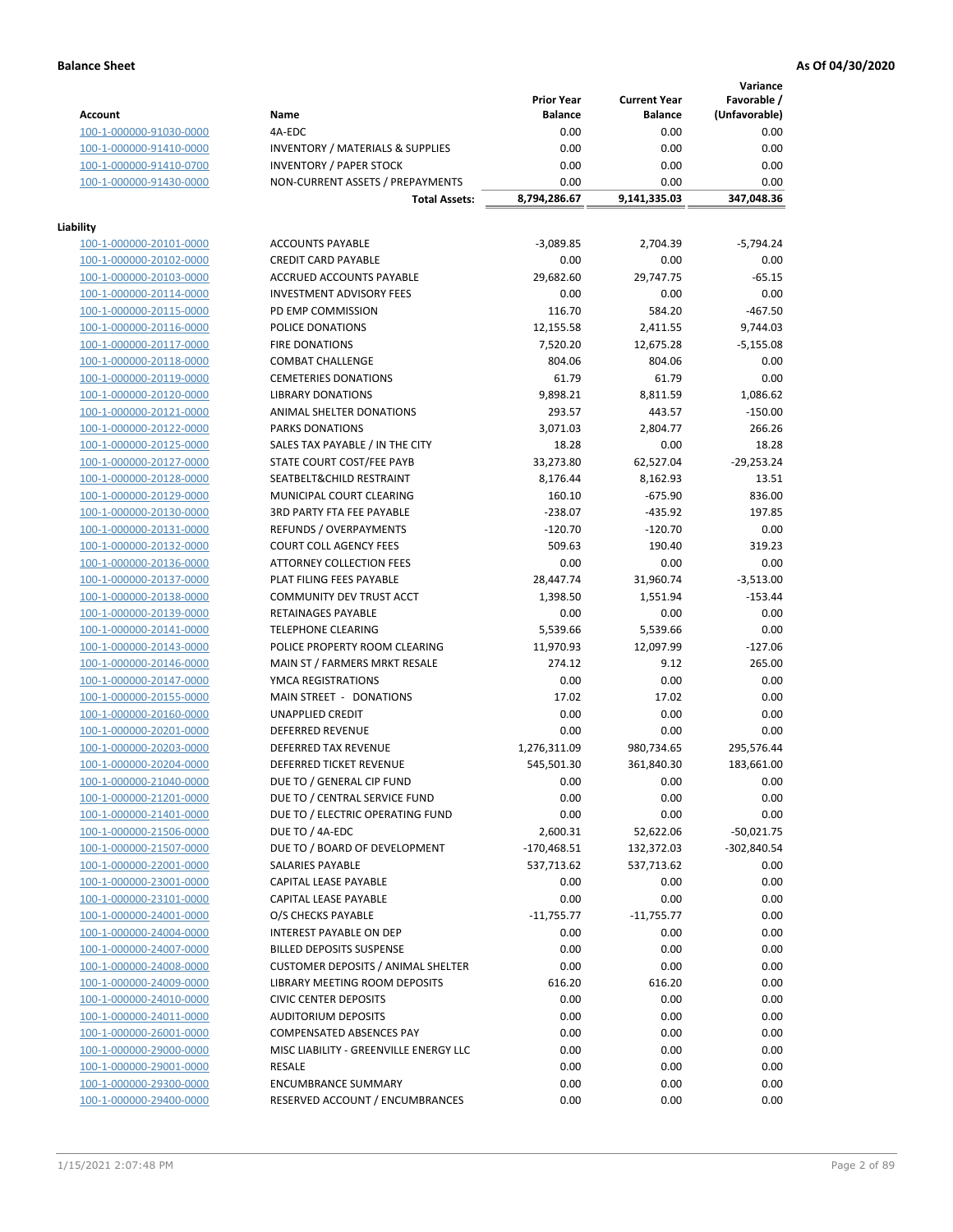| <b>Account</b>                        | Name                                                     | <b>Prior Year</b><br><b>Balance</b> | <b>Current Year</b><br><b>Balance</b> | Variance<br>Favorable /<br>(Unfavorable) |
|---------------------------------------|----------------------------------------------------------|-------------------------------------|---------------------------------------|------------------------------------------|
| 100-1-000000-29400-0900               | RESERVED ACCOUNT / ENCUMBRANCES                          | 0.00                                | 0.00                                  | 0.00                                     |
| 100-1-000000-92190-1202               | LABORATORY CLEARING                                      | 0.00                                | 0.00                                  | 0.00                                     |
| 100-1-000000-92191-0000               | <b>SPONSORS - PARKS</b>                                  | 0.00                                | 0.00                                  | 0.00                                     |
| 100-1-000000-92200-0000               | MISCELLANEOUS LIABILITIES                                | 0.00                                | 0.00                                  | 0.00                                     |
| 100-1-000000-92270-1600               | <b>CREDIT CARD FEES PAYABLE</b>                          | 0.00                                | 0.00                                  | 0.00                                     |
|                                       | <b>Total Liability:</b>                                  | 2,330,459.58                        | 2,236,016.36                          | 94,443.22                                |
| <b>Equity</b>                         |                                                          |                                     |                                       |                                          |
| 100-1-000000-39000-0000               | UNRESERVED-FUND BALANCE                                  | 4,900,249.12                        | 4,083,455.28                          | $-816,793.84$                            |
|                                       | <b>Total Beginning Equity:</b>                           | 4,900,249.12                        | 4,083,455.28                          | $-816,793.84$                            |
| <b>Total Revenue</b>                  |                                                          | 16,679,389.38                       | 18,217,373.22                         | 1,537,983.84                             |
| <b>Total Expense</b>                  |                                                          | 15,115,811.25                       | 15,395,509.67                         | $-279,698.42$                            |
| <b>Revenues Over/(Under) Expenses</b> |                                                          | 1,563,578.13                        | 2,821,863.55                          | 1,258,285.42                             |
|                                       | <b>Total Equity and Current Surplus (Deficit):</b>       | 6,463,827.25                        | 6,905,318.83                          | 441,491.58                               |
|                                       | Total Liabilities, Equity and Current Surplus (Deficit): | 8,794,286.83                        | 9,141,335.19                          | 347,048.36                               |
|                                       | *** FUND 100 OUT OF BALANCE ***                          | $-0.16$                             | $-0.16$                               | 0.00                                     |

**\*\*\*Warning: Account Authorization is turned on. Please run the Unauthorized Account Listing Report to see if you are out of balance due to missing accounts \*\*\***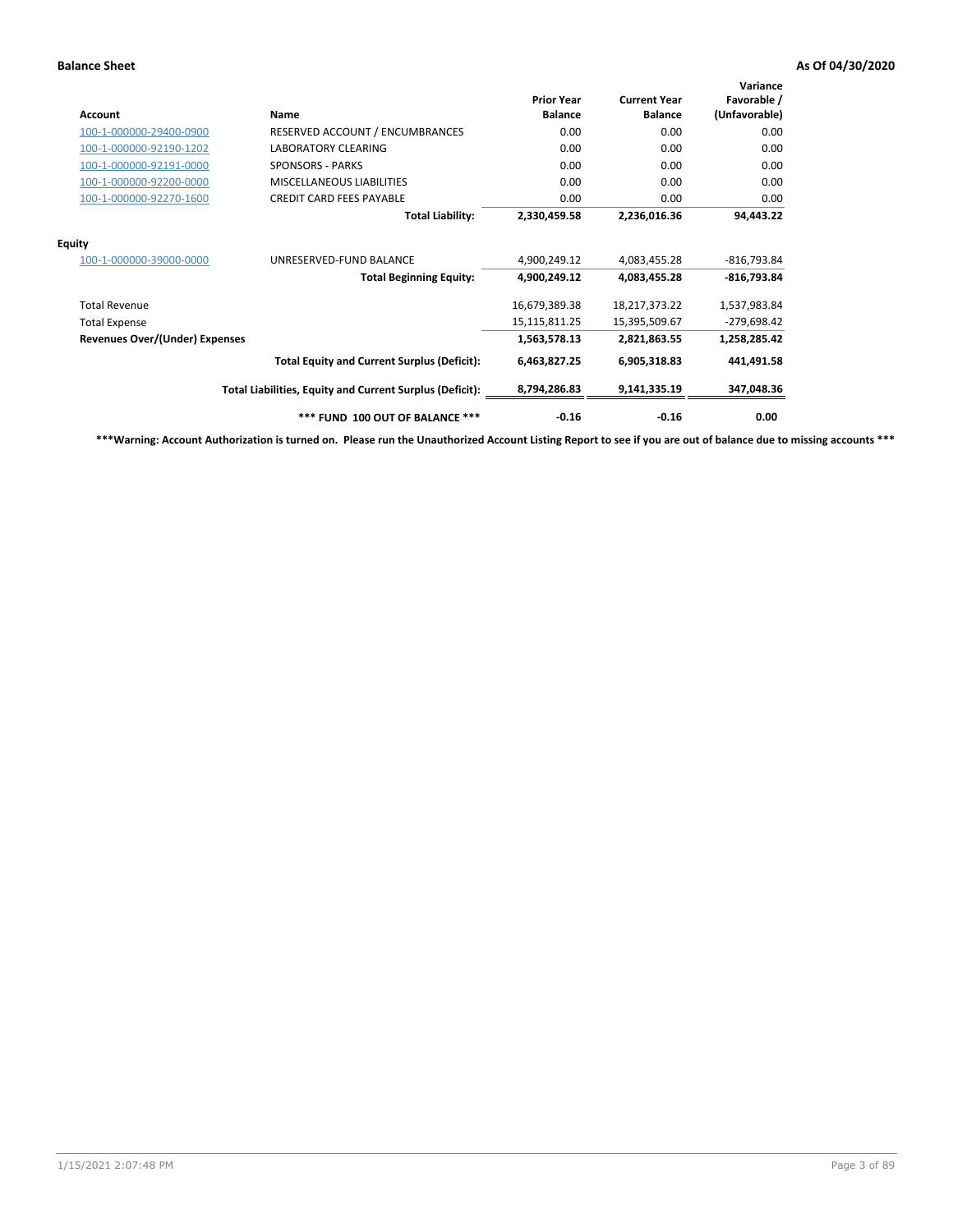| Account                                                   | Name                                                     | <b>Prior Year</b><br><b>Balance</b> | <b>Current Year</b><br><b>Balance</b> | Variance<br>Favorable /<br>(Unfavorable) |
|-----------------------------------------------------------|----------------------------------------------------------|-------------------------------------|---------------------------------------|------------------------------------------|
| <b>Fund: 101 - MUNICIPAL COURT BUILDING SECURITY FEES</b> |                                                          |                                     |                                       |                                          |
| Assets                                                    |                                                          |                                     |                                       |                                          |
| 101-1-000000-10000-0000                                   | <b>CURRENT ASSETS / CASH</b>                             | 61,438.76                           | 67,936.45                             | 6,497.69                                 |
| 101-1-000000-13201-0000                                   | MISC ACCTS RECEIVABLE                                    | 0.00                                | 0.00                                  | 0.00                                     |
| 101-1-000000-13203-0000                                   | NON-CURRENT ASSETS / PREPAYMENTS                         | 0.00                                | 0.00                                  | 0.00                                     |
| 101-1-000000-13205-0000                                   | <b>INTEREST RECEIVABLE</b>                               | 0.00                                | 0.00                                  | 0.00                                     |
|                                                           | <b>Total Assets:</b>                                     | 61,438.76                           | 67,936.45                             | 6,497.69                                 |
| Liability                                                 |                                                          |                                     |                                       |                                          |
| 101-1-000000-20101-0000                                   | <b>ACCOUNTS PAYABLE</b>                                  | 0.00                                | 1.79                                  | $-1.79$                                  |
| 101-1-000000-20102-0000                                   | <b>CREDIT CARD PAYABLE</b>                               | 0.00                                | 0.00                                  | 0.00                                     |
| 101-1-000000-20103-0000                                   | <b>ACCRUED ACCOUNTS PAYABLE</b>                          | 0.00                                | 0.00                                  | 0.00                                     |
| 101-1-000000-29300-0000                                   | <b>ENCUMBRANCE SUMMARY</b>                               | 0.00                                | 0.00                                  | 0.00                                     |
| 101-1-000000-29400-0000                                   | RESERVED ACCOUNT / ENCUMBRANCES                          | 0.00                                | 0.00                                  | 0.00                                     |
|                                                           | <b>Total Liability:</b>                                  | 0.00                                | 1.79                                  | $-1.79$                                  |
| <b>Equity</b>                                             |                                                          |                                     |                                       |                                          |
| 101-1-000000-39000-0000                                   | UNRESERVED-FUND BALANCE                                  | 57,435.04                           | 64,432.67                             | 6,997.63                                 |
|                                                           | <b>Total Beginning Equity:</b>                           | 57,435.04                           | 64,432.67                             | 6,997.63                                 |
| <b>Total Revenue</b>                                      |                                                          | 4,019.83                            | 3,499.78                              | $-520.05$                                |
| <b>Total Expense</b>                                      |                                                          | 16.11                               | $-2.21$                               | 18.32                                    |
| Revenues Over/(Under) Expenses                            |                                                          | 4,003.72                            | 3,501.99                              | $-501.73$                                |
|                                                           | <b>Total Equity and Current Surplus (Deficit):</b>       | 61,438.76                           | 67,934.66                             | 6,495.90                                 |
|                                                           | Total Liabilities, Equity and Current Surplus (Deficit): | 61,438.76                           | 67,936.45                             | 6,497.69                                 |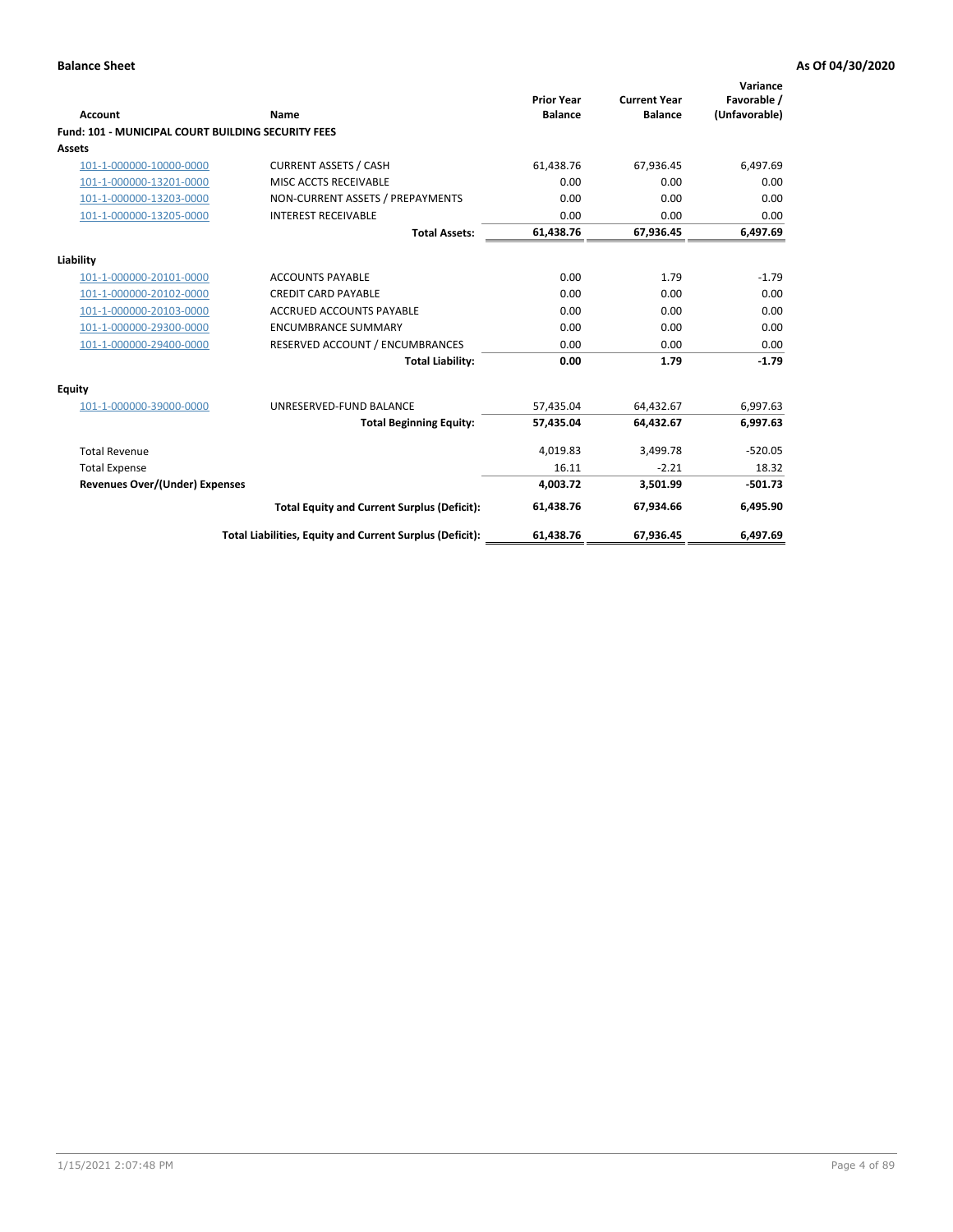| Account                                      | Name                                                     | <b>Prior Year</b><br><b>Balance</b> | <b>Current Year</b><br><b>Balance</b> | Variance<br>Favorable /<br>(Unfavorable) |
|----------------------------------------------|----------------------------------------------------------|-------------------------------------|---------------------------------------|------------------------------------------|
| <b>Fund: 102 - MUNICIPAL COURT TECH FUND</b> |                                                          |                                     |                                       |                                          |
| Assets                                       |                                                          |                                     |                                       |                                          |
| 102-1-000000-10000-0000                      | <b>CURRENT ASSETS / CASH</b>                             | 39,497.33                           | 46,901.94                             | 7,404.61                                 |
| 102-1-000000-13201-0000                      | MISC ACCTS RECEIVABLE                                    | 0.00                                | 0.00                                  | 0.00                                     |
|                                              | <b>Total Assets:</b>                                     | 39,497.33                           | 46,901.94                             | 7,404.61                                 |
| Liability                                    |                                                          |                                     |                                       |                                          |
| 102-1-000000-20101-0000                      | <b>ACCOUNTS PAYABLE</b>                                  | 0.00                                | 1.23                                  | $-1.23$                                  |
| 102-1-000000-20102-0000                      | <b>CREDIT CARD PAYABLE</b>                               | 0.00                                | 0.00                                  | 0.00                                     |
| 102-1-000000-20103-0000                      | <b>ACCRUED ACCOUNTS PAYABLE</b>                          | 0.00                                | 0.00                                  | 0.00                                     |
| 102-1-000000-23001-0000                      | <b>CAPITAL LEASE PAYABLE</b>                             | 0.00                                | 0.00                                  | 0.00                                     |
| 102-1-000000-23101-0000                      | <b>CAPITAL LEASE PAYABLE</b>                             | 0.00                                | 0.00                                  | 0.00                                     |
| 102-1-000000-29300-0000                      | <b>ENCUMBRANCE SUMMARY</b>                               | 0.00                                | 0.00                                  | 0.00                                     |
| 102-1-000000-29400-0000                      | RESERVED ACCOUNT / ENCUMBRANCES                          | 0.00                                | 0.00                                  | 0.00                                     |
|                                              | <b>Total Liability:</b>                                  | 0.00                                | 1.23                                  | $-1.23$                                  |
| <b>Equity</b>                                |                                                          |                                     |                                       |                                          |
| 102-1-000000-39000-0000                      | UNRESERVED-FUND BALANCE                                  | 34,640.94                           | 43,106.37                             | 8,465.43                                 |
|                                              | <b>Total Beginning Equity:</b>                           | 34,640.94                           | 43,106.37                             | 8,465.43                                 |
| <b>Total Revenue</b>                         |                                                          | 4,866.25                            | 3,803.06                              | $-1,063.19$                              |
| <b>Total Expense</b>                         |                                                          | 9.86                                | 8.72                                  | 1.14                                     |
| <b>Revenues Over/(Under) Expenses</b>        |                                                          | 4,856.39                            | 3.794.34                              | $-1,062.05$                              |
|                                              | <b>Total Equity and Current Surplus (Deficit):</b>       | 39,497.33                           | 46,900.71                             | 7,403.38                                 |
|                                              | Total Liabilities, Equity and Current Surplus (Deficit): | 39,497.33                           | 46,901.94                             | 7,404.61                                 |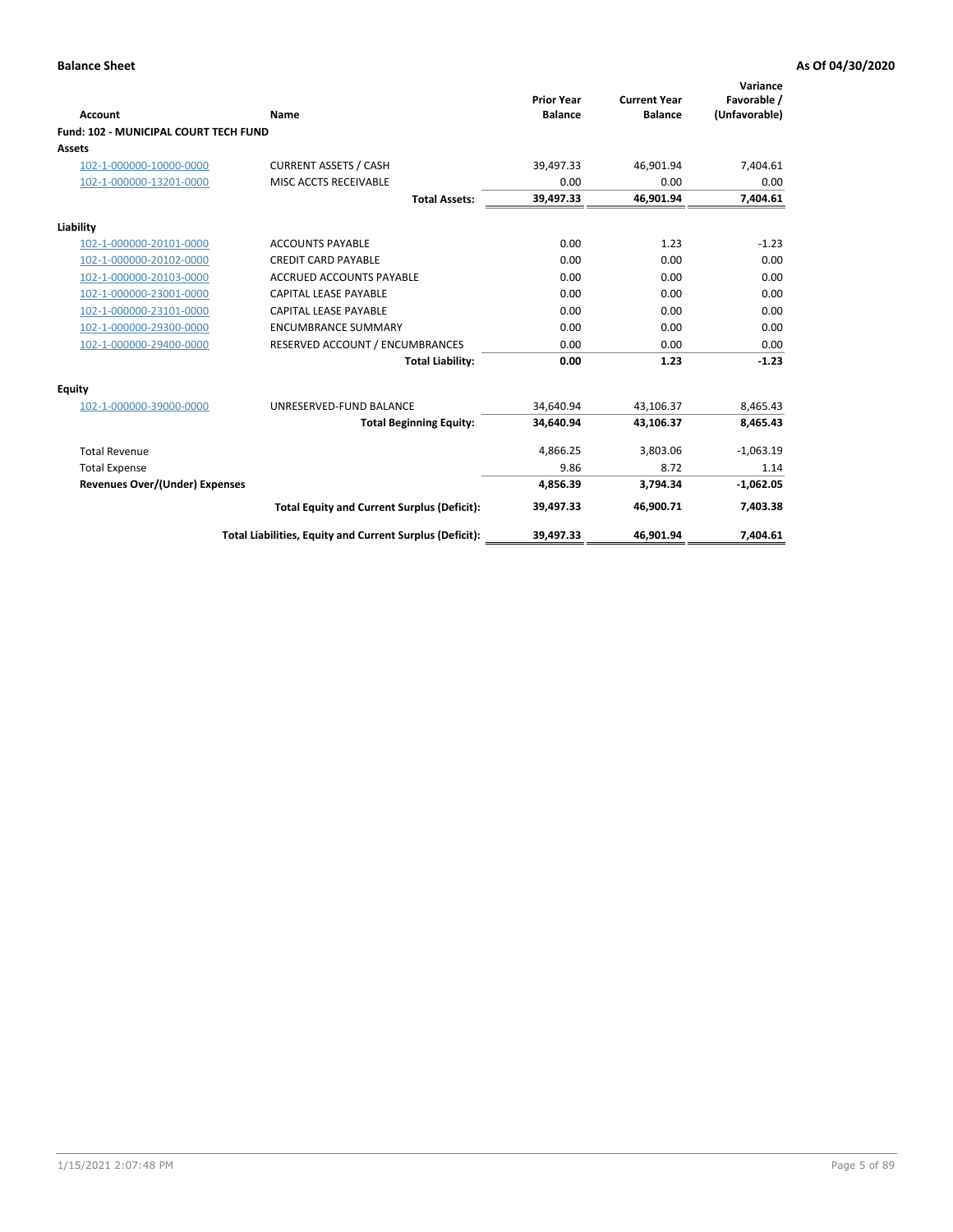| <b>Account</b>                                       | Name                                                     | <b>Prior Year</b><br><b>Balance</b> | <b>Current Year</b><br><b>Balance</b> | Variance<br>Favorable /<br>(Unfavorable) |
|------------------------------------------------------|----------------------------------------------------------|-------------------------------------|---------------------------------------|------------------------------------------|
| <b>Fund: 103 - MUNICIPAL COURT CHILD SAFETY FUND</b> |                                                          |                                     |                                       |                                          |
| <b>Assets</b>                                        |                                                          |                                     |                                       |                                          |
| 103-1-000000-10000-0000                              | <b>CURRENT ASSETS / CASH</b>                             | 20,622.35                           | 14,252.02                             | $-6,370.33$                              |
| 103-1-000000-13201-0000                              | MISC ACCTS RECEIVABLE                                    | 0.00                                | 0.00                                  | 0.00                                     |
| 103-1-000000-13203-0000                              | NON-CURRENT ASSETS / PREPAYMENTS                         | 0.00                                | 0.00                                  | 0.00                                     |
| 103-1-000000-13205-0000                              | <b>INTEREST RECEIVABLE</b>                               | 0.00                                | 0.00                                  | 0.00                                     |
|                                                      | <b>Total Assets:</b>                                     | 20,622.35                           | 14,252.02                             | $-6,370.33$                              |
| Liability                                            |                                                          |                                     |                                       |                                          |
| 103-1-000000-20101-0000                              | <b>ACCOUNTS PAYABLE</b>                                  | 0.00                                | 0.45                                  | $-0.45$                                  |
| 103-1-000000-20103-0000                              | <b>ACCRUED ACCOUNTS PAYABLE</b>                          | 0.00                                | 0.00                                  | 0.00                                     |
|                                                      | <b>Total Liability:</b>                                  | 0.00                                | 0.45                                  | $-0.45$                                  |
| Equity                                               |                                                          |                                     |                                       |                                          |
| 103-1-000000-39000-0000                              | UNRESERVED-FUND BALANCE                                  | 12,648.91                           | 20,596.63                             | 7,947.72                                 |
|                                                      | <b>Total Beginning Equity:</b>                           | 12,648.91                           | 20.596.63                             | 7.947.72                                 |
| <b>Total Revenue</b>                                 |                                                          | 13,694.54                           | 7,180.43                              | $-6,514.11$                              |
| <b>Total Expense</b>                                 |                                                          | 5,721.10                            | 13,525.49                             | $-7,804.39$                              |
| <b>Revenues Over/(Under) Expenses</b>                |                                                          | 7.973.44                            | $-6.345.06$                           | $-14,318.50$                             |
|                                                      | <b>Total Equity and Current Surplus (Deficit):</b>       | 20,622.35                           | 14,251.57                             | $-6,370.78$                              |
|                                                      | Total Liabilities, Equity and Current Surplus (Deficit): | 20,622.35                           | 14,252.02                             | $-6,370.33$                              |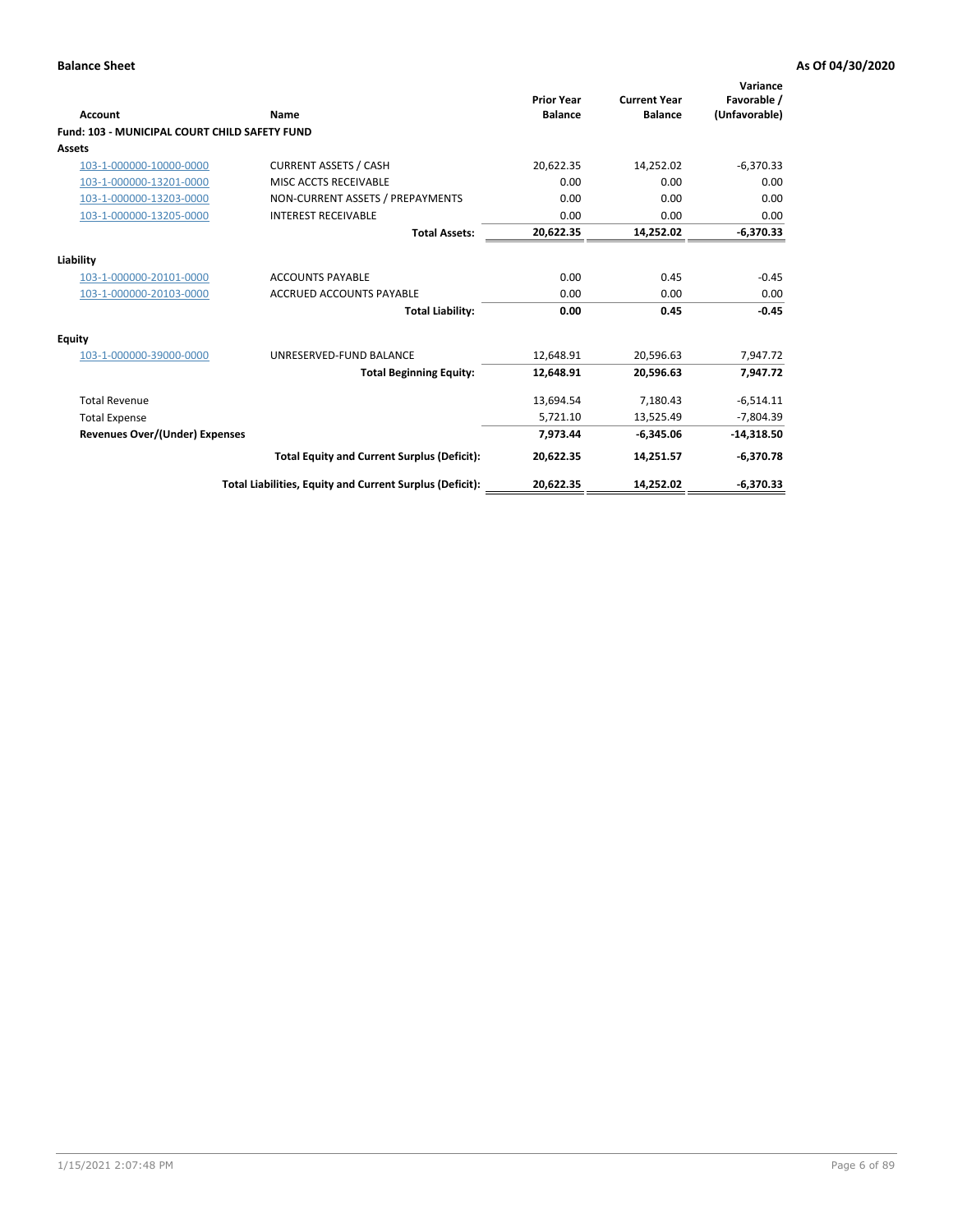|                                           |                                                          |                                     |                                       | Variance                     |
|-------------------------------------------|----------------------------------------------------------|-------------------------------------|---------------------------------------|------------------------------|
| <b>Account</b>                            | Name                                                     | <b>Prior Year</b><br><b>Balance</b> | <b>Current Year</b><br><b>Balance</b> | Favorable /<br>(Unfavorable) |
| <b>Fund: 110 - EXCHANGE BUILDING FUND</b> |                                                          |                                     |                                       |                              |
| Assets                                    |                                                          |                                     |                                       |                              |
| 110-1-000000-10000-0000                   | <b>CURRENT ASSETS / CASH</b>                             | -533,019.77                         | -533,047.91                           | $-28.14$                     |
| 110-1-000000-13201-0000                   | MISC ACCTS RECEIVABLE                                    | 0.00                                | 0.00                                  | 0.00                         |
| 110-1-000000-13203-0000                   | NON-CURRENT ASSETS / PREPAYMENTS                         | 0.00                                | 0.00                                  | 0.00                         |
| 110-1-000000-13205-0000                   | <b>INTEREST RECEIVABLE</b>                               | 0.00                                | 0.00                                  | 0.00                         |
| 110-1-000000-14100-0000                   | DUE FROM FUND 100                                        | 0.00                                | 0.00                                  | 0.00                         |
| 110-1-000000-16001-0000                   | FIXED ASSETS / LAND                                      | 0.00                                | 0.00                                  | 0.00                         |
| 110-1-000000-16002-0000                   | <b>IMPROVMENTS-NON BUILDINGS</b>                         | 0.00                                | 0.00                                  | 0.00                         |
| 110-1-000000-16003-0000                   | ACCUMULATED DEPRECIATION                                 | 0.00                                | 0.00                                  | 0.00                         |
| 110-1-000000-16004-0000                   | FIXED ASSETS / BUILDINGS                                 | 0.00                                | 0.00                                  | 0.00                         |
| 110-1-000000-16005-0000                   | ACCUMULATED DEPRECIATION                                 | 0.00                                | 0.00                                  | 0.00                         |
| 110-1-000000-16201-0000                   | <b>MACHINERY AND EQUIPMENT</b>                           | 0.00                                | 0.00                                  | 0.00                         |
| 110-1-000000-16202-0000                   | ACCUMULATED DEPRECATION                                  | 0.00                                | 0.00                                  | 0.00                         |
| 110-1-000000-16301-0000                   | FIXED ASSETS / C W I P                                   | 0.00                                | 0.00                                  | 0.00                         |
|                                           | <b>Total Assets:</b>                                     | $-533,019.77$                       | -533,047.91                           | $-28.14$                     |
|                                           |                                                          |                                     |                                       |                              |
| Liability<br>110-1-000000-20101-0000      | <b>ACCOUNTS PAYABLE</b>                                  | 0.00                                | 0.00                                  | 0.00                         |
| 110-1-000000-20102-0000                   | <b>CREDIT CARD PAYABLE</b>                               | 0.00                                | 0.00                                  | 0.00                         |
| 110-1-000000-20103-0000                   | ACCRUED ACCOUNTS PAYABLE                                 | 0.00                                | 0.00                                  | 0.00                         |
| 110-1-000000-20109-0000                   | MISCELLANEOUS LIABILITIES                                | 0.00                                | 0.00                                  | 0.00                         |
| 110-1-000000-20110-0000                   | REVENUE BONDS PAYABLE                                    | 0.00                                | 0.00                                  | 0.00                         |
| 110-1-000000-20112-0000                   | <b>ACCRUED INTEREST PAYABLE</b>                          | 0.00                                | 0.00                                  | 0.00                         |
| 110-1-000000-20141-0000                   | <b>TELEPHONE CLEARING</b>                                | 0.00                                | 0.00                                  | 0.00                         |
| 110-1-000000-20160-0000                   | <b>UNAPPLIED CREDIT</b>                                  | 0.00                                | 0.00                                  | 0.00                         |
| 110-1-000000-20201-0000                   | <b>DEFERRED REVENUE</b>                                  | 0.00                                | 0.00                                  | 0.00                         |
| 110-1-000000-21001-0000                   | <b>GENERAL FUND / GENERAL FUND</b>                       | 0.00                                | 0.00                                  | 0.00                         |
| 110-1-000000-22001-0000                   | SALARIES PAYABLE                                         | 0.00                                | 0.00                                  | 0.00                         |
| 110-1-000000-22002-0000                   | <b>VACATION/SICK PAYABLE</b>                             | 0.00                                | 0.00                                  | 0.00                         |
| 110-1-000000-26001-0000                   | <b>OBLIG FOR COMP ABSENCES</b>                           | 0.00                                | 0.00                                  | 0.00                         |
| 110-1-000000-26102-0000                   | REVENUE BONDS PAYABLE                                    | 0.00                                | 0.00                                  | 0.00                         |
| 110-1-000000-27001-0000                   | <b>CONTRIBUTED CAPITAL</b>                               | 0.00                                | 0.00                                  | 0.00                         |
| 110-1-000000-29300-0000                   | <b>ENCUMBRANCE SUMMARY</b>                               | 0.00                                | 0.00                                  | 0.00                         |
| 110-1-000000-29400-0100                   | RESERVED ACCOUNT / ENCUMBRANCES                          | 0.00                                | 0.00                                  | 0.00                         |
|                                           | <b>Total Liability:</b>                                  | 0.00                                | 0.00                                  | 0.00                         |
|                                           |                                                          |                                     |                                       |                              |
| <b>Equity</b>                             |                                                          |                                     |                                       |                              |
| 110-1-000000-39000-0000                   | UNRESERVED-FUND BALANCE                                  | 0.00                                | 0.00                                  | 0.00                         |
| <u>110-1-000000-39100-0000</u>            | UNRESERVED-RET. EARNINGS                                 | -533,019.77                         | $-533,047.91$                         | $-28.14$                     |
|                                           | <b>Total Beginning Equity:</b>                           | -533,019.77                         | -533,047.91                           | $-28.14$                     |
| <b>Total Revenue</b>                      |                                                          | 0.00                                | 0.00                                  | 0.00                         |
| <b>Total Expense</b>                      |                                                          | 0.00                                | 0.00                                  | 0.00                         |
| <b>Revenues Over/(Under) Expenses</b>     |                                                          | 0.00                                | 0.00                                  | 0.00                         |
|                                           | <b>Total Equity and Current Surplus (Deficit):</b>       | -533,019.77                         | -533,047.91                           | -28.14                       |
|                                           | Total Liabilities, Equity and Current Surplus (Deficit): | -533,019.77                         | -533,047.91                           | $-28.14$                     |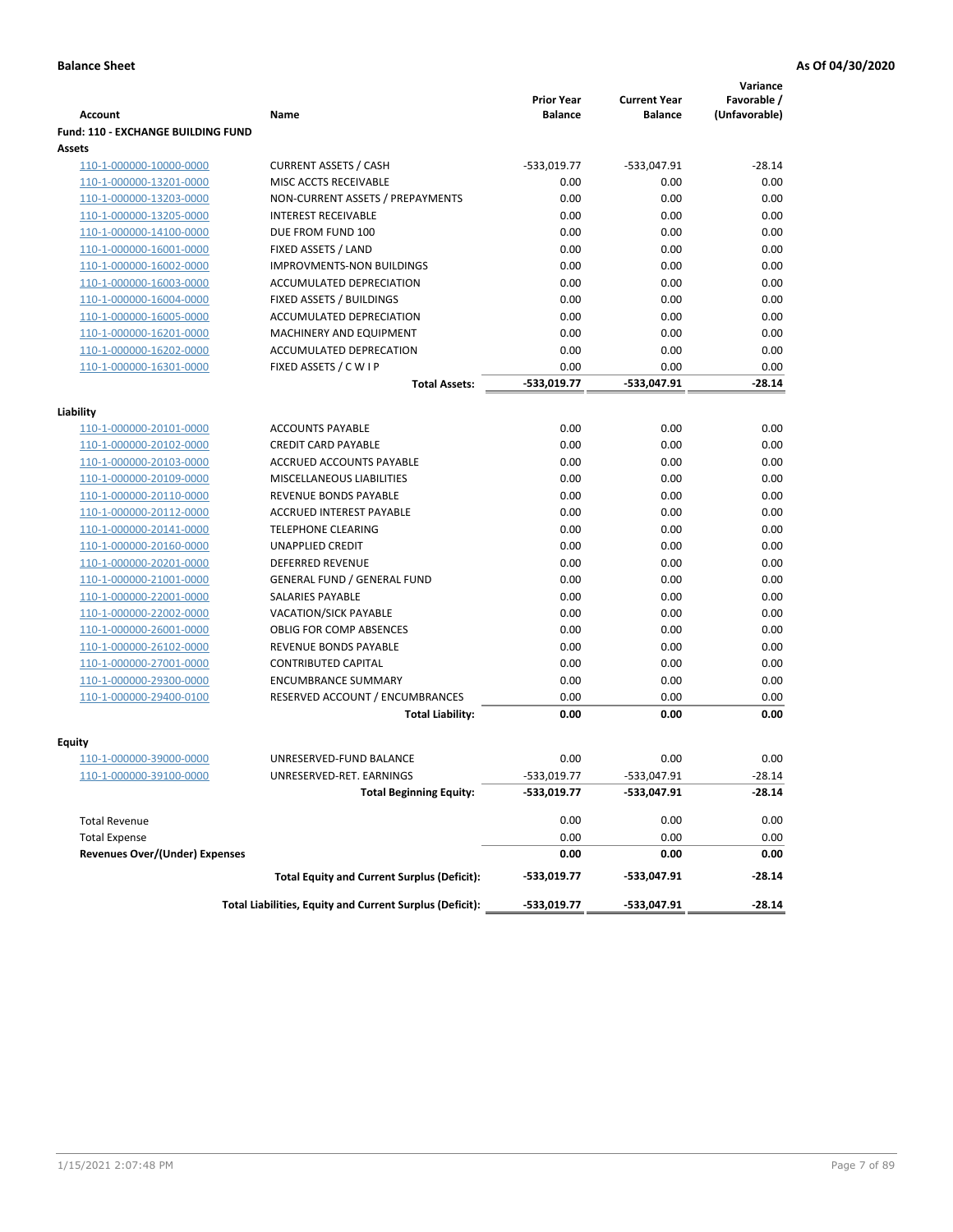|                                               |                                                          | <b>Prior Year</b> | <b>Current Year</b> | Variance<br>Favorable / |
|-----------------------------------------------|----------------------------------------------------------|-------------------|---------------------|-------------------------|
| Account                                       | Name                                                     | <b>Balance</b>    | <b>Balance</b>      | (Unfavorable)           |
| <b>Fund: 111 - RECREATION ACTIVITIES FUND</b> |                                                          |                   |                     |                         |
| Assets                                        |                                                          |                   |                     |                         |
| 111-1-000000-10000-0000                       | <b>CURRENT ASSETS / CASH</b>                             | 16,466.63         | $-73,868.17$        | $-90,334.80$            |
| 111-1-000000-10313-0000                       | <b>CHANGE DRAWER - PARK CONCESSIONS</b>                  | 0.00              | 0.00                | 0.00                    |
| 111-1-000000-13201-0000                       | MISC ACCTS RECEIVABLE                                    | 0.00              | 0.00                | 0.00                    |
| 111-1-000000-13205-0000                       | <b>INTEREST RECEIVABLE</b>                               | 0.00              | 0.00                | 0.00                    |
|                                               | <b>Total Assets:</b>                                     | 16,466.63         | $-73,868.17$        | $-90,334.80$            |
| Liability                                     |                                                          |                   |                     |                         |
| 111-1-000000-20101-0000                       | <b>ACCOUNTS PAYABLE</b>                                  | 0.00              | 307.00              | $-307.00$               |
| 111-1-000000-20102-0000                       | <b>CREDIT CARD PAYABLE</b>                               | 0.00              | 0.00                | 0.00                    |
| 111-1-000000-20103-0000                       | ACCRUED ACCOUNTS PAYABLE                                 | 0.00              | 0.00                | 0.00                    |
| 111-1-000000-20125-0000                       | SALES TAX PAYABLE / IN THE CITY                          | 0.00              | 29.96               | $-29.96$                |
| 111-1-000000-20160-0000                       | <b>UNAPPLIED CREDIT</b>                                  | 0.00              | 0.00                | 0.00                    |
| 111-1-000000-20201-0000                       | <b>DEFERRED REVENUE</b>                                  | 0.00              | 0.00                | 0.00                    |
| 111-1-000000-22001-0000                       | <b>SALARIES PAYABLE</b>                                  | 155.91            | 155.91              | 0.00                    |
| 111-1-000000-29300-0000                       | <b>ENCUMBRANCE SUMMARY</b>                               | 0.00              | 0.00                | 0.00                    |
| 111-1-000000-29400-0100                       | RESERVED ACCOUNT / ENCUMBRANCES                          | 0.00              | 0.00                | 0.00                    |
|                                               | <b>Total Liability:</b>                                  | 155.91            | 492.87              | $-336.96$               |
| <b>Equity</b>                                 |                                                          |                   |                     |                         |
| 111-1-000000-39000-0000                       | UNRESERVED-FUND BALANCE                                  | 5,989.45          | $-28,173.50$        | $-34,162.95$            |
| 111-1-000000-39100-0000                       | UNRESERVED-RET. EARNINGS                                 | 0.00              | 0.00                | 0.00                    |
|                                               | <b>Total Beginning Equity:</b>                           | 5,989.45          | $-28,173.50$        | $-34,162.95$            |
| <b>Total Revenue</b>                          |                                                          | 86,345.51         | 65,836.90           | $-20,508.61$            |
| <b>Total Expense</b>                          |                                                          | 76,024.24         | 112,024.44          | $-36,000.20$            |
| <b>Revenues Over/(Under) Expenses</b>         |                                                          | 10,321.27         | $-46,187.54$        | $-56,508.81$            |
|                                               | <b>Total Equity and Current Surplus (Deficit):</b>       | 16,310.72         | $-74,361.04$        | $-90,671.76$            |
|                                               | Total Liabilities, Equity and Current Surplus (Deficit): | 16,466.63         | $-73,868.17$        | $-90,334.80$            |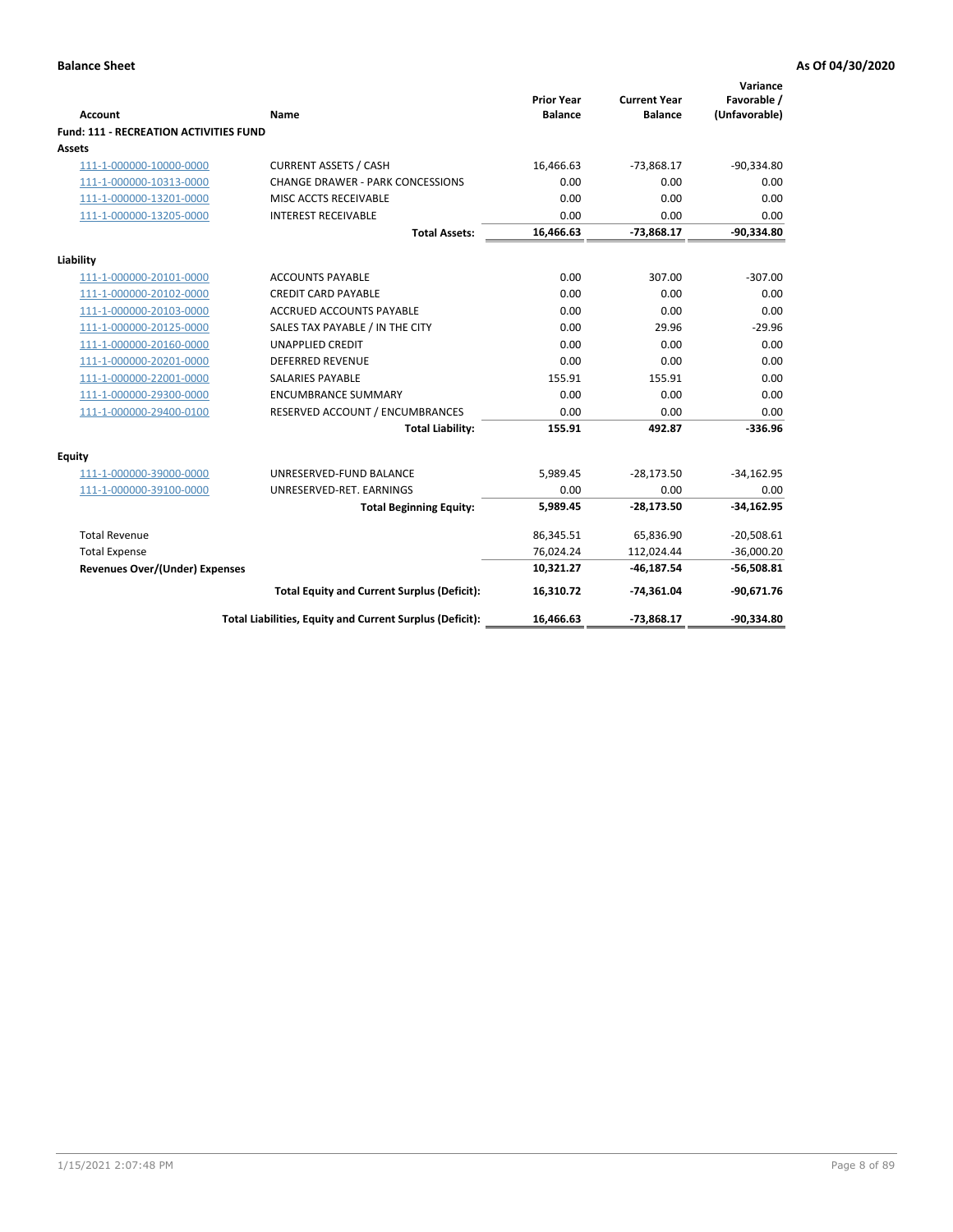|                                       |                                                          |                                     |                                       | Variance                     |
|---------------------------------------|----------------------------------------------------------|-------------------------------------|---------------------------------------|------------------------------|
| <b>Account</b>                        | Name                                                     | <b>Prior Year</b><br><b>Balance</b> | <b>Current Year</b><br><b>Balance</b> | Favorable /<br>(Unfavorable) |
| Fund: 112 - GUN RANGE FUND            |                                                          |                                     |                                       |                              |
| <b>Assets</b>                         |                                                          |                                     |                                       |                              |
| 112-1-000000-10000-0000               | <b>CURRENT ASSETS / CASH</b>                             | $-342.24$                           | 1,217.06                              | 1,559.30                     |
| 112-1-000000-13201-0000               | MISC ACCTS RECEIVABLE                                    | 0.00                                | 0.00                                  | 0.00                         |
|                                       | <b>Total Assets:</b>                                     | $-342.24$                           | 1,217.06                              | 1,559.30                     |
| Liability                             |                                                          |                                     |                                       |                              |
| 112-1-000000-20101-0000               | <b>ACCOUNTS PAYABLE</b>                                  | 0.00                                | 0.03                                  | $-0.03$                      |
| 112-1-000000-20103-0000               | <b>ACCRUED ACCOUNTS PAYABLE</b>                          | 0.00                                | 0.00                                  | 0.00                         |
| 112-1-000000-20160-0000               | <b>UNAPPLIED CREDIT</b>                                  | 0.00                                | 0.00                                  | 0.00                         |
| 112-1-000000-21001-0000               | <b>GENERAL FUND / GENERAL FUND</b>                       | 0.00                                | 0.00                                  | 0.00                         |
| 112-1-000000-29300-0000               | <b>ENCUMBRANCE SUMMARY</b>                               | 0.00                                | 0.00                                  | 0.00                         |
| 112-1-000000-29400-0100               | RESERVED ACCOUNT / ENCUMBRANCES                          | 0.00                                | 0.00                                  | 0.00                         |
|                                       | <b>Total Liability:</b>                                  | 0.00                                | 0.03                                  | $-0.03$                      |
| Equity                                |                                                          |                                     |                                       |                              |
| 112-1-000000-39000-0000               | UNRESERVED-FUND BALANCE                                  | $-1,342.20$                         | 908.04                                | 2,250.24                     |
| 112-1-000000-39100-0000               | UNRESERVED-RET. EARNINGS                                 | 0.00                                | 0.00                                  | 0.00                         |
|                                       | <b>Total Beginning Equity:</b>                           | $-1,342.20$                         | 908.04                                | 2,250.24                     |
| <b>Total Revenue</b>                  |                                                          | 1,070.00                            | 742.22                                | $-327.78$                    |
| <b>Total Expense</b>                  |                                                          | 70.04                               | 433.23                                | $-363.19$                    |
| <b>Revenues Over/(Under) Expenses</b> |                                                          | 999.96                              | 308.99                                | $-690.97$                    |
|                                       | <b>Total Equity and Current Surplus (Deficit):</b>       | $-342.24$                           | 1.217.03                              | 1,559.27                     |
|                                       | Total Liabilities, Equity and Current Surplus (Deficit): | $-342.24$                           | 1,217.06                              | 1,559.30                     |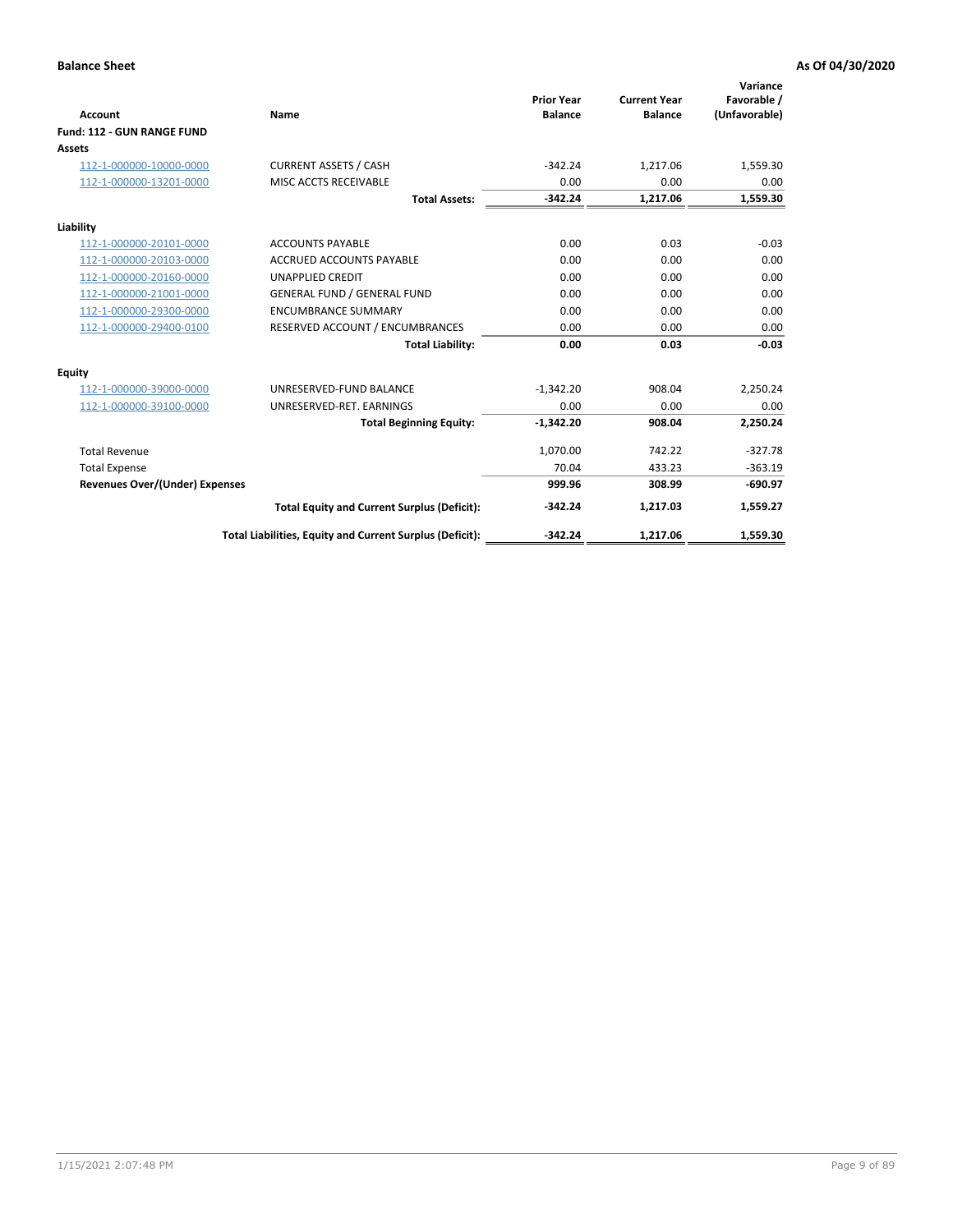| <b>Account</b>                               | <b>Name</b>                                              | <b>Prior Year</b><br><b>Balance</b> | <b>Current Year</b><br><b>Balance</b> | Variance<br>Favorable /<br>(Unfavorable) |
|----------------------------------------------|----------------------------------------------------------|-------------------------------------|---------------------------------------|------------------------------------------|
| Fund: 113 - HOTEL / MOTEL OCCUPANCY TAX FUND |                                                          |                                     |                                       |                                          |
| Assets                                       |                                                          |                                     |                                       |                                          |
| 113-1-000000-10000-0000                      | <b>CURRENT ASSETS / CASH</b>                             | 392,866.97                          | 464,125.43                            | 71,258.46                                |
| 113-1-000000-13101-0000                      | <b>TAX RECEIVABLE-CURRENT</b>                            | 0.00                                | 0.00                                  | 0.00                                     |
| 113-1-000000-13201-0000                      | MISC ACCTS RECEIVABLE                                    | 0.00                                | 0.00                                  | 0.00                                     |
| 113-1-000000-13202-0000                      | <b>EMPLOYEE ADVANCES</b>                                 | 0.00                                | 0.00                                  | 0.00                                     |
| 113-1-000000-13203-0000                      | NON-CURRENT ASSETS / PREPAYMENTS                         | 0.00                                | 0.00                                  | 0.00                                     |
| 113-1-000000-13205-0000                      | <b>INTEREST RECEIVABLE</b>                               | 0.00                                | 0.00                                  | 0.00                                     |
|                                              | <b>Total Assets:</b>                                     | 392,866.97                          | 464,125.43                            | 71,258.46                                |
|                                              |                                                          |                                     |                                       |                                          |
| Liability                                    |                                                          |                                     |                                       |                                          |
| 113-1-000000-20101-0000                      | <b>ACCOUNTS PAYABLE</b>                                  | 0.00                                | 880.36                                | $-880.36$                                |
| 113-1-000000-20102-0000                      | <b>CREDIT CARD PAYABLE</b>                               | 0.00                                | 0.00                                  | 0.00                                     |
| 113-1-000000-20103-0000                      | ACCRUED ACCOUNTS PAYABLE                                 | 0.00                                | 0.00                                  | 0.00                                     |
| 113-1-000000-20144-0000                      | SPECIAL EVENT DONATIONS                                  | $-1,046.65$                         | $-1,046.65$                           | 0.00                                     |
| 113-1-000000-22001-0000                      | <b>SALARIES PAYABLE</b>                                  | 1,702.66                            | 1,702.66                              | 0.00                                     |
| 113-1-000000-24001-0000                      | O/S CHECKS PAYABLE                                       | 0.00                                | 0.00                                  | 0.00                                     |
| 113-1-000000-29300-0000                      | <b>ENCUMBRANCE SUMMARY</b>                               | 0.00                                | 0.00                                  | 0.00                                     |
| 113-1-000000-29400-0100                      | RESERVED ACCOUNT / ENCUMBRANCES                          | 0.00                                | 0.00                                  | 0.00                                     |
|                                              | <b>Total Liability:</b>                                  | 656.01                              | 1,536.37                              | $-880.36$                                |
| Equity                                       |                                                          |                                     |                                       |                                          |
| 113-1-000000-39000-0000                      | UNRESERVED-FUND BALANCE                                  | 448,485.81                          | 464,662.03                            | 16,176.22                                |
|                                              | <b>Total Beginning Equity:</b>                           | 448,485.81                          | 464,662.03                            | 16,176.22                                |
| <b>Total Revenue</b>                         |                                                          | 314,124.08                          | 309,507.13                            | $-4,616.95$                              |
| <b>Total Expense</b>                         |                                                          | 370,398.93                          | 311,580.10                            | 58,818.83                                |
| Revenues Over/(Under) Expenses               |                                                          | $-56,274.85$                        | $-2,072.97$                           | 54,201.88                                |
|                                              | <b>Total Equity and Current Surplus (Deficit):</b>       | 392,210.96                          | 462,589.06                            | 70,378.10                                |
|                                              | Total Liabilities, Equity and Current Surplus (Deficit): | 392,866.97                          | 464,125.43                            | 71,258.46                                |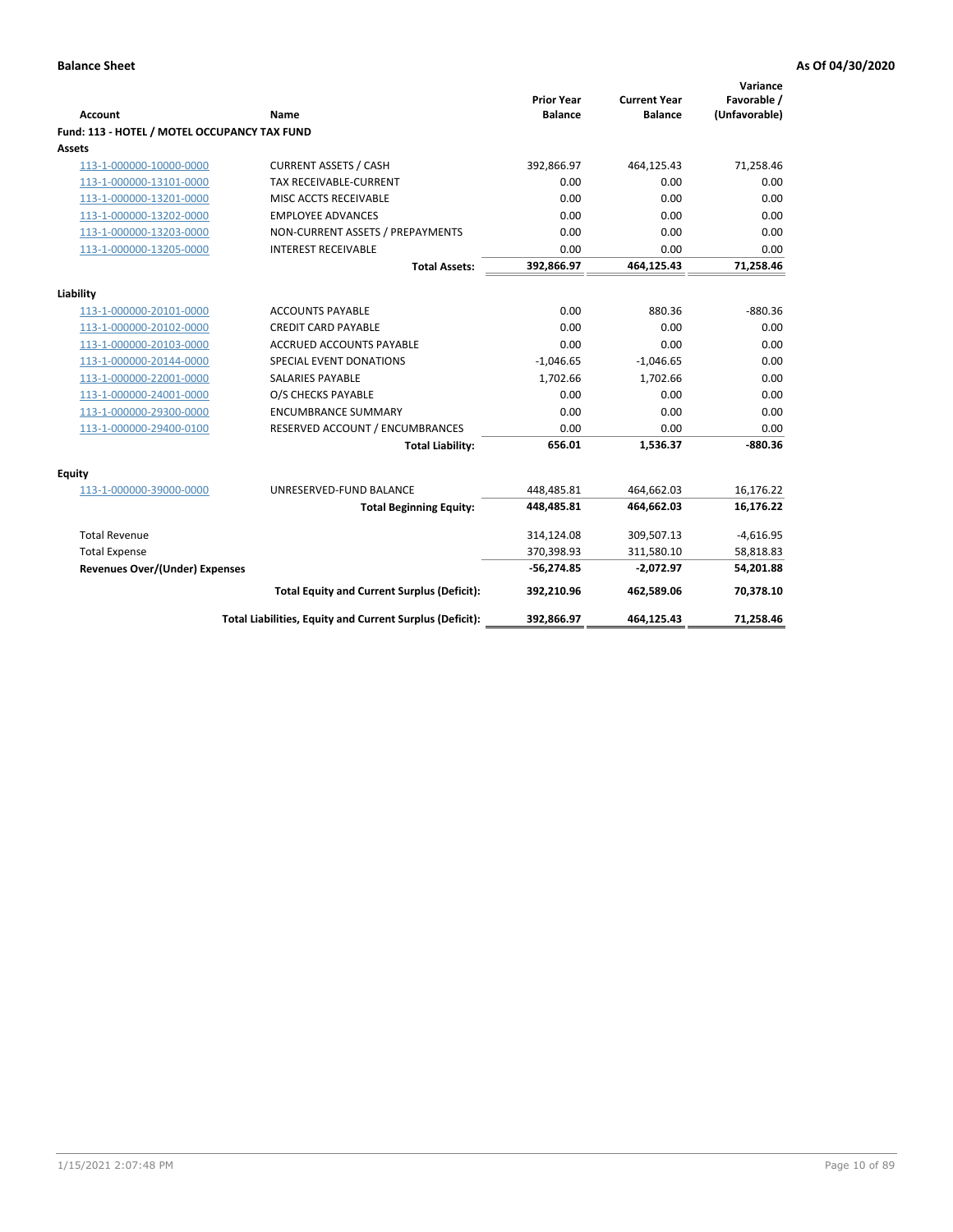| <b>Account</b>                              | <b>Name</b>                                              | <b>Prior Year</b><br><b>Balance</b> | <b>Current Year</b><br><b>Balance</b> | Variance<br>Favorable /<br>(Unfavorable) |
|---------------------------------------------|----------------------------------------------------------|-------------------------------------|---------------------------------------|------------------------------------------|
| Fund: 114 - VENUE MANAGEMENT FUND<br>Assets |                                                          |                                     |                                       |                                          |
| 114-1-000000-10000-0000                     | <b>CURRENT ASSETS / CASH</b>                             | $-146,910.45$                       | $-140,495.09$                         | 6,415.36                                 |
| 114-1-000000-10311-0000                     | CASH / PETTY CASH/CHANGE DRAWERS                         | 200.00                              | 200.00                                | 0.00                                     |
| 114-1-000000-13201-0000                     | MISC ACCTS RECEIVABLE                                    | 0.00                                | 0.00                                  | 0.00                                     |
| 114-1-000000-13203-0000                     | NON-CURRENT ASSETS / PREPAYMENTS                         | 0.00                                | 0.00                                  | 0.00                                     |
| 114-1-000000-13205-0000                     | <b>INTEREST RECEIVABLE</b>                               | 0.00                                | 0.00                                  | 0.00                                     |
|                                             | <b>Total Assets:</b>                                     | $-146,710.45$                       | $-140,295.09$                         | 6,415.36                                 |
| Liability                                   |                                                          |                                     |                                       |                                          |
| 114-1-000000-20101-0000                     | <b>ACCOUNTS PAYABLE</b>                                  | 0.00                                | 64.92                                 | $-64.92$                                 |
| 114-1-000000-20102-0000                     | <b>CREDIT CARD PAYABLE</b>                               | 0.00                                | 0.00                                  | 0.00                                     |
| 114-1-000000-20103-0000                     | <b>ACCRUED ACCOUNTS PAYABLE</b>                          | 0.00                                | 0.00                                  | 0.00                                     |
| 114-1-000000-20125-0000                     | SALES TAX PAYABLE / IN THE CITY                          | 5.78                                | 0.00                                  | 5.78                                     |
| 114-1-000000-20144-0000                     | SPECIAL EVENT DONATIONS                                  | 7,927.39                            | 16,777.39                             | $-8,850.00$                              |
| 114-1-000000-20150-0000                     | <b>TICKET SALE SHARING</b>                               | 49,325.20                           | 19,928.37                             | 29,396.83                                |
| 114-1-000000-20151-0000                     | <b>SOUND &amp; LIGHTING</b>                              | 0.00                                | 0.00                                  | 0.00                                     |
| 114-1-000000-20160-0000                     | <b>UNAPPLIED CREDIT</b>                                  | 0.00                                | 0.00                                  | 0.00                                     |
| 114-1-000000-20201-0000                     | <b>DEFERRED REVENUE</b>                                  | 0.00                                | 0.00                                  | 0.00                                     |
| 114-1-000000-22001-0000                     | SALARIES PAYABLE                                         | 1,154.26                            | 1,154.26                              | 0.00                                     |
| 114-1-000000-24010-0000                     | <b>CIVIC CENTER DEPOSITS</b>                             | 5,150.00                            | 4,500.00                              | 650.00                                   |
| 114-1-000000-24012-0000                     | <b>AUDITORIUM DEPOSITS</b>                               | 9,975.00                            | 15,337.50                             | $-5,362.50$                              |
| 114-1-000000-29300-0000                     | <b>ENCUMBRANCE SUMMARY</b>                               | 0.00                                | 0.00                                  | 0.00                                     |
| 114-1-000000-29400-0000                     | RESERVED ACCOUNT / ENCUMBRANCES                          | 0.00                                | 0.00                                  | 0.00                                     |
|                                             | <b>Total Liability:</b>                                  | 73,537.63                           | 57,762.44                             | 15,775.19                                |
| Equity                                      |                                                          |                                     |                                       |                                          |
| 114-1-000000-39000-0000                     | UNRESERVED-FUND BALANCE                                  | $-110,063.43$                       | $-192,604.81$                         | $-82,541.38$                             |
|                                             | <b>Total Beginning Equity:</b>                           | $-110,063.43$                       | $-192,604.81$                         | $-82,541.38$                             |
| <b>Total Revenue</b>                        |                                                          | 38,736.25                           | 120,067.36                            | 81,331.11                                |
| <b>Total Expense</b>                        |                                                          | 148,920.90                          | 125,520.08                            | 23,400.82                                |
| <b>Revenues Over/(Under) Expenses</b>       |                                                          | $-110,184.65$                       | $-5,452.72$                           | 104,731.93                               |
|                                             | <b>Total Equity and Current Surplus (Deficit):</b>       | -220,248.08                         | -198,057.53                           | 22,190.55                                |
|                                             | Total Liabilities, Equity and Current Surplus (Deficit): | -146,710.45                         | $-140,295.09$                         | 6,415.36                                 |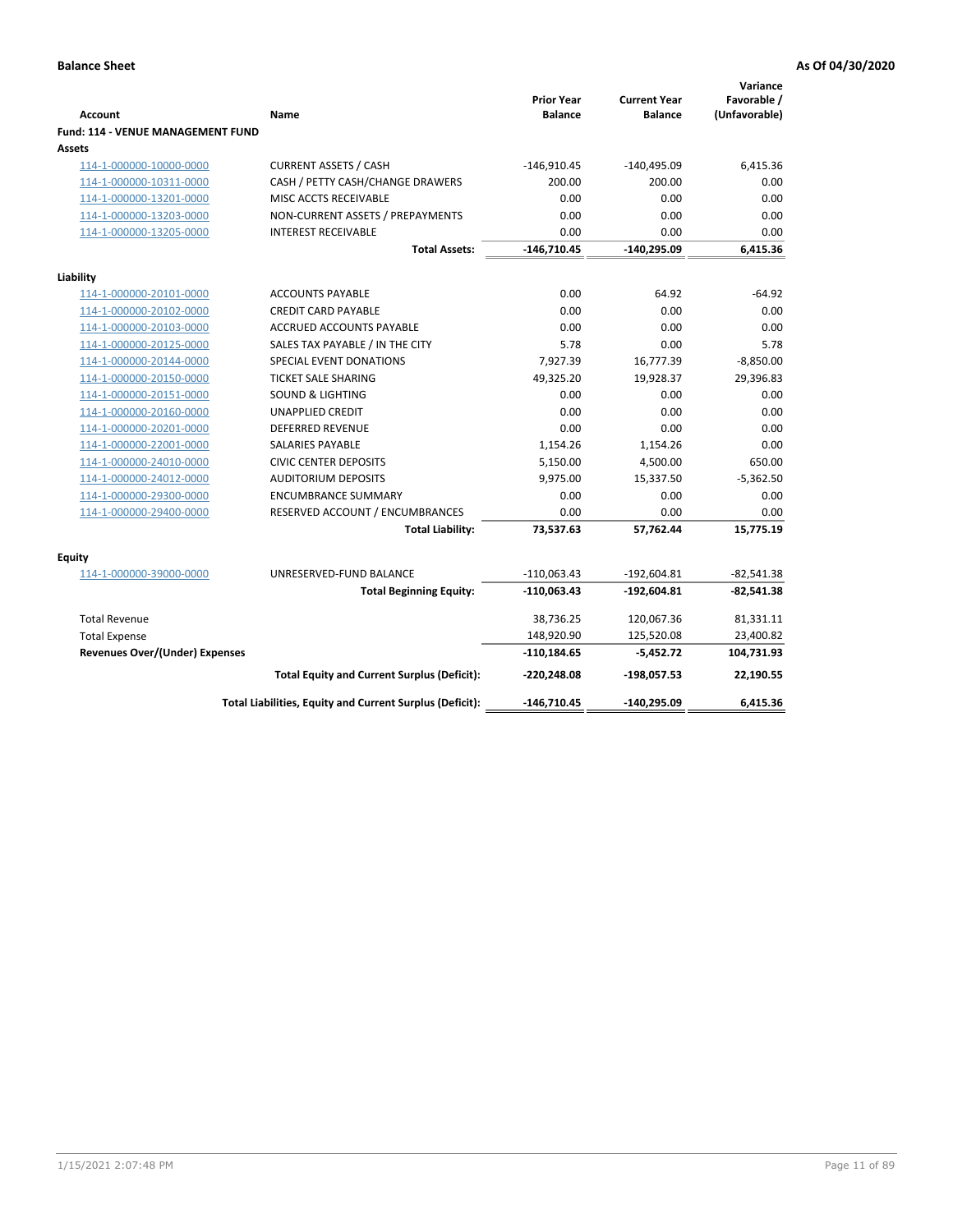| <b>Account</b>                        | <b>Name</b>                                              | <b>Prior Year</b><br><b>Balance</b> | <b>Current Year</b><br><b>Balance</b> | Variance<br>Favorable /<br>(Unfavorable) |
|---------------------------------------|----------------------------------------------------------|-------------------------------------|---------------------------------------|------------------------------------------|
| Fund: 115 - TIRZ FUND                 |                                                          |                                     |                                       |                                          |
| <b>Assets</b>                         |                                                          |                                     |                                       |                                          |
| 115-1-000000-10000-0000               | <b>CURRENT ASSETS / CASH</b>                             | 0.00                                | 0.00                                  | 0.00                                     |
| 115-1-000000-13101-0000               | <b>TAX RECEIVABLE-CURRENT</b>                            | 0.00                                | 0.00                                  | 0.00                                     |
| 115-1-000000-13102-0000               | <b>TAXES REC-DELINQUENT</b>                              | 0.00                                | 0.00                                  | 0.00                                     |
| 115-1-000000-13103-0000               | ALLOW FOR UNCOLLECT TAXES                                | 0.00                                | 0.00                                  | 0.00                                     |
| 115-1-000000-13201-0000               | MISC ACCTS RECEIVABLE                                    | 0.00                                | 0.00                                  | 0.00                                     |
| 115-1-000000-13205-0000               | <b>INTEREST RECEIVABLE</b>                               | 0.00                                | 0.00                                  | 0.00                                     |
|                                       | <b>Total Assets:</b>                                     | 0.00                                | 0.00                                  | 0.00                                     |
| Liability                             |                                                          |                                     |                                       |                                          |
| 115-1-000000-20101-0000               | <b>ACCOUNTS PAYABLE</b>                                  | 0.00                                | 0.00                                  | 0.00                                     |
| 115-1-000000-20103-0000               | <b>ACCRUED ACCOUNTS PAYABLE</b>                          | 0.00                                | 0.00                                  | 0.00                                     |
| 115-1-000000-20203-0000               | <b>DEFERRED TAX REVENUE</b>                              | 0.00                                | 0.00                                  | 0.00                                     |
| 115-1-000000-29300-0000               | <b>ENCUMBRANCE SUMMARY</b>                               | 0.00                                | 0.00                                  | 0.00                                     |
| 115-1-000000-29400-0100               | RESERVED ACCOUNT / ENCUMBRANCES                          | 0.00                                | 0.00                                  | 0.00                                     |
|                                       | <b>Total Liability:</b>                                  | 0.00                                | 0.00                                  | 0.00                                     |
| Equity                                |                                                          |                                     |                                       |                                          |
| 115-1-000000-39000-0000               | UNRESERVED-FUND BALANCE                                  | 0.00                                | 0.00                                  | 0.00                                     |
| 115-1-000000-39100-0000               | UNRESERVED-RET. EARNINGS                                 | 0.00                                | 0.00                                  | 0.00                                     |
|                                       | <b>Total Beginning Equity:</b>                           | 0.00                                | 0.00                                  | 0.00                                     |
| <b>Total Revenue</b>                  |                                                          | 0.00                                | 0.00                                  | 0.00                                     |
| <b>Total Expense</b>                  |                                                          | 0.00                                | 0.00                                  | 0.00                                     |
| <b>Revenues Over/(Under) Expenses</b> |                                                          | 0.00                                | 0.00                                  | 0.00                                     |
|                                       | <b>Total Equity and Current Surplus (Deficit):</b>       | 0.00                                | 0.00                                  | 0.00                                     |
|                                       | Total Liabilities, Equity and Current Surplus (Deficit): | 0.00                                | 0.00                                  | 0.00                                     |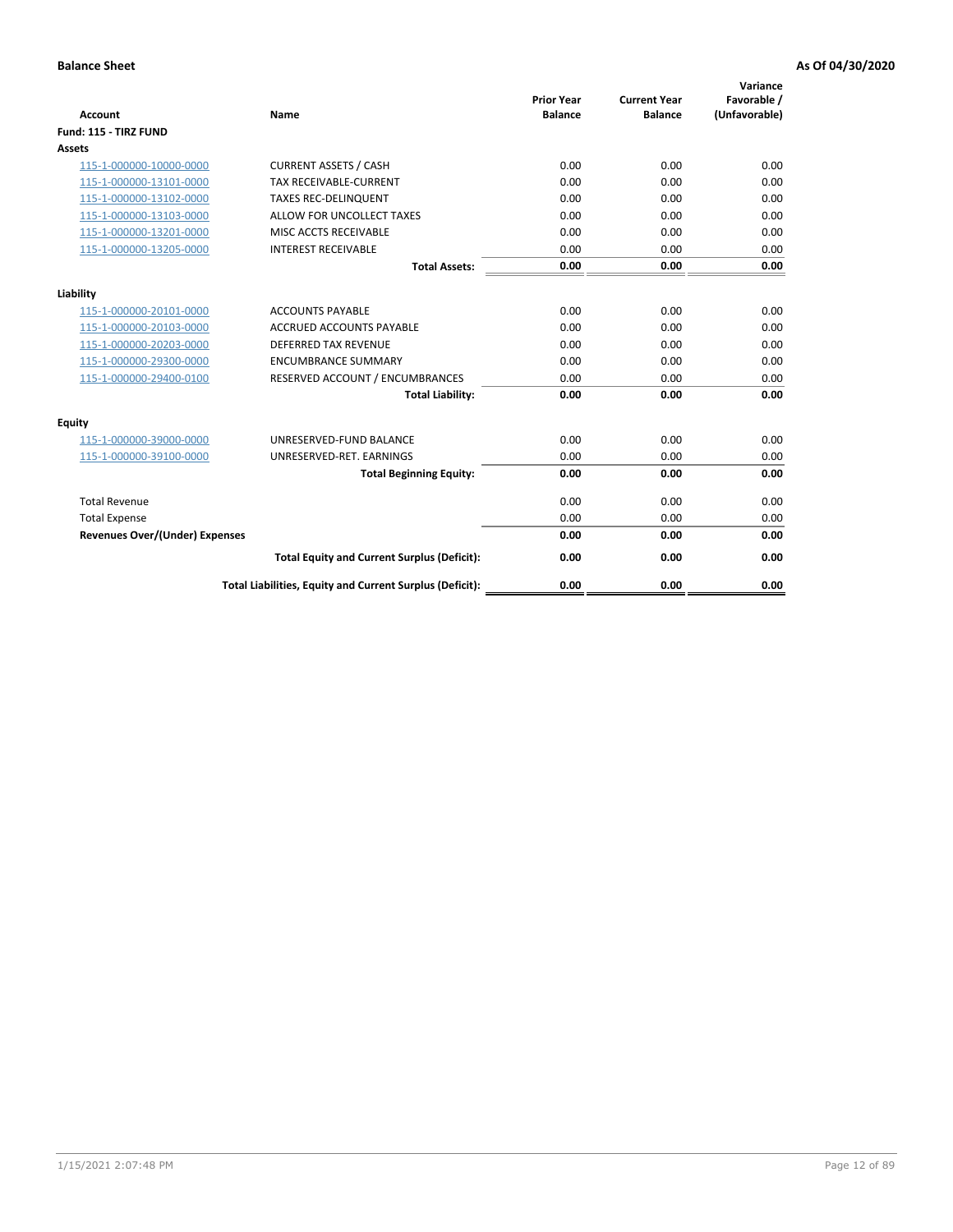| Account                               | Name                                                     | <b>Prior Year</b><br><b>Balance</b> | <b>Current Year</b><br><b>Balance</b> | Variance<br>Favorable /<br>(Unfavorable) |
|---------------------------------------|----------------------------------------------------------|-------------------------------------|---------------------------------------|------------------------------------------|
| Fund: 116 - ROADWAY IMPACT FEE 1      |                                                          |                                     |                                       |                                          |
| Assets                                |                                                          |                                     |                                       |                                          |
| 116-1-000000-10000-0000               | <b>CURRENT ASSETS / CASH</b>                             | 0.00                                | 0.00                                  | 0.00                                     |
| 116-1-000000-13201-0000               | MISC ACCTS RECEIVABLE                                    | 0.00                                | 0.00                                  | 0.00                                     |
| 116-1-000000-13205-0000               | <b>INTEREST RECEIVABLE</b>                               | 0.00                                | 0.00                                  | 0.00                                     |
|                                       | <b>Total Assets:</b>                                     | 0.00                                | 0.00                                  | 0.00                                     |
| Liability                             |                                                          |                                     |                                       |                                          |
| 116-1-000000-20101-0000               | <b>ACCOUNTS PAYABLE</b>                                  | 0.00                                | 0.00                                  | 0.00                                     |
| 116-1-000000-20103-0000               | <b>ACCRUED ACCOUNTS PAYABLE</b>                          | 0.00                                | 0.00                                  | 0.00                                     |
|                                       | <b>Total Liability:</b>                                  | 0.00                                | 0.00                                  | 0.00                                     |
| Equity                                |                                                          |                                     |                                       |                                          |
| 116-1-000000-39000-0000               | UNRESERVED-FUND BALANCE                                  | 0.00                                | 0.00                                  | 0.00                                     |
| 116-1-000000-39100-0000               | UNRESERVED-RET. EARNINGS                                 | 0.00                                | 0.00                                  | 0.00                                     |
|                                       | <b>Total Beginning Equity:</b>                           | 0.00                                | 0.00                                  | 0.00                                     |
| <b>Total Revenue</b>                  |                                                          | 0.00                                | 0.00                                  | 0.00                                     |
| <b>Total Expense</b>                  |                                                          | 0.00                                | 0.00                                  | 0.00                                     |
| <b>Revenues Over/(Under) Expenses</b> |                                                          | 0.00                                | 0.00                                  | 0.00                                     |
|                                       | <b>Total Equity and Current Surplus (Deficit):</b>       | 0.00                                | 0.00                                  | 0.00                                     |
|                                       | Total Liabilities, Equity and Current Surplus (Deficit): | 0.00                                | 0.00                                  | 0.00                                     |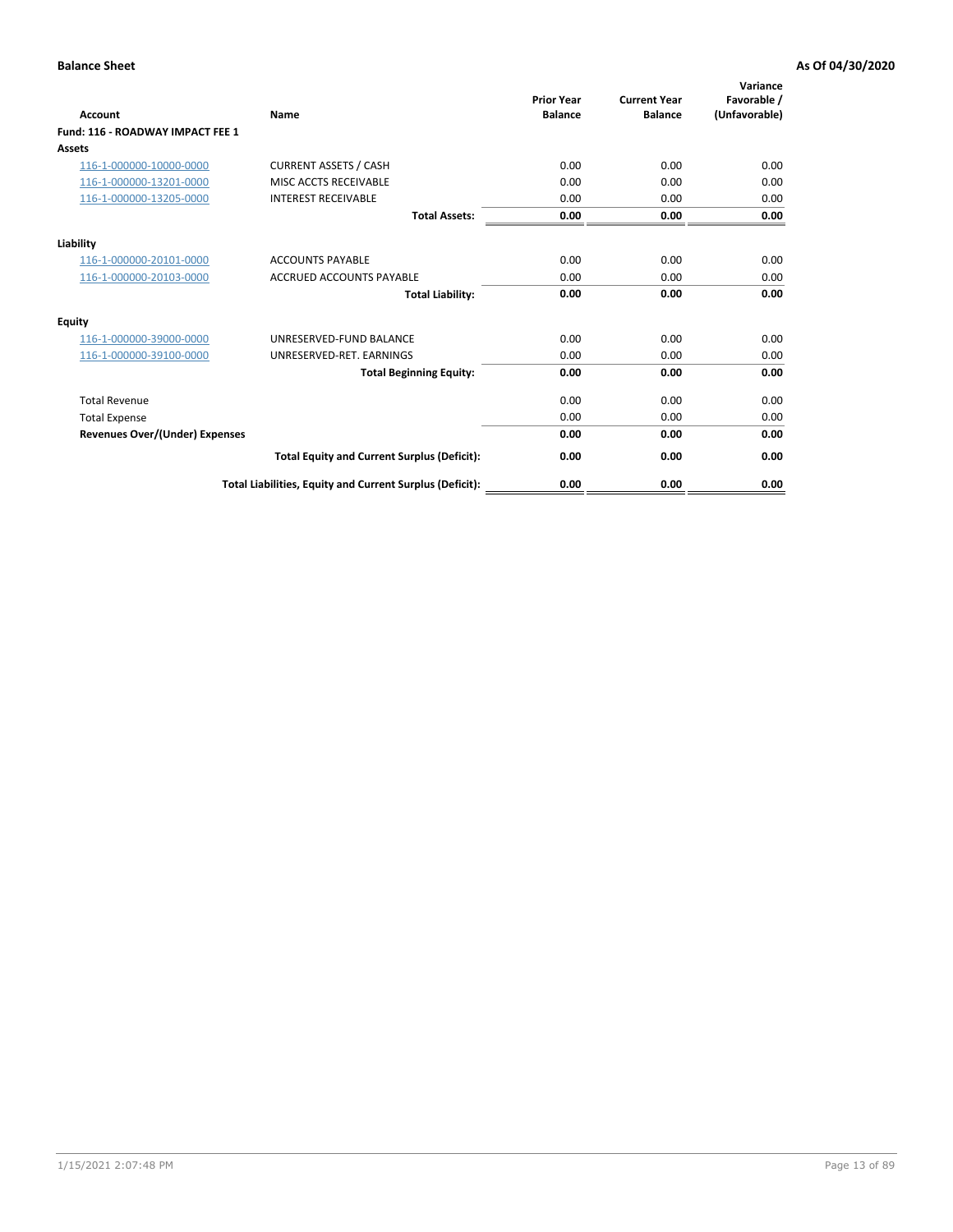| Account                               | Name                                                     | <b>Prior Year</b><br><b>Balance</b> | <b>Current Year</b><br><b>Balance</b> | Variance<br>Favorable /<br>(Unfavorable) |
|---------------------------------------|----------------------------------------------------------|-------------------------------------|---------------------------------------|------------------------------------------|
| Fund: 117 - ROADWAY IMPACT FEE 2      |                                                          |                                     |                                       |                                          |
| Assets                                |                                                          |                                     |                                       |                                          |
| 117-1-000000-10000-0000               | <b>CURRENT ASSETS / CASH</b>                             | 0.00                                | 0.00                                  | 0.00                                     |
| 117-1-000000-13201-0000               | MISC ACCTS RECEIVABLE                                    | 0.00                                | 0.00                                  | 0.00                                     |
| 117-1-000000-13205-0000               | <b>INTEREST RECEIVABLE</b>                               | 0.00                                | 0.00                                  | 0.00                                     |
|                                       | <b>Total Assets:</b>                                     | 0.00                                | 0.00                                  | 0.00                                     |
| Liability                             |                                                          |                                     |                                       |                                          |
| 117-1-000000-20101-0000               | <b>ACCOUNTS PAYABLE</b>                                  | 0.00                                | 0.00                                  | 0.00                                     |
| 117-1-000000-20103-0000               | <b>ACCRUED ACCOUNTS PAYABLE</b>                          | 0.00                                | 0.00                                  | 0.00                                     |
|                                       | <b>Total Liability:</b>                                  | 0.00                                | 0.00                                  | 0.00                                     |
| Equity                                |                                                          |                                     |                                       |                                          |
| 117-1-000000-39000-0000               | UNRESERVED-FUND BALANCE                                  | 0.00                                | 0.00                                  | 0.00                                     |
| 117-1-000000-39100-0000               | UNRESERVED-RET. EARNINGS                                 | 0.00                                | 0.00                                  | 0.00                                     |
|                                       | <b>Total Beginning Equity:</b>                           | 0.00                                | 0.00                                  | 0.00                                     |
| <b>Total Revenue</b>                  |                                                          | 0.00                                | 0.00                                  | 0.00                                     |
| <b>Total Expense</b>                  |                                                          | 0.00                                | 0.00                                  | 0.00                                     |
| <b>Revenues Over/(Under) Expenses</b> |                                                          | 0.00                                | 0.00                                  | 0.00                                     |
|                                       | <b>Total Equity and Current Surplus (Deficit):</b>       | 0.00                                | 0.00                                  | 0.00                                     |
|                                       | Total Liabilities, Equity and Current Surplus (Deficit): | 0.00                                | 0.00                                  | 0.00                                     |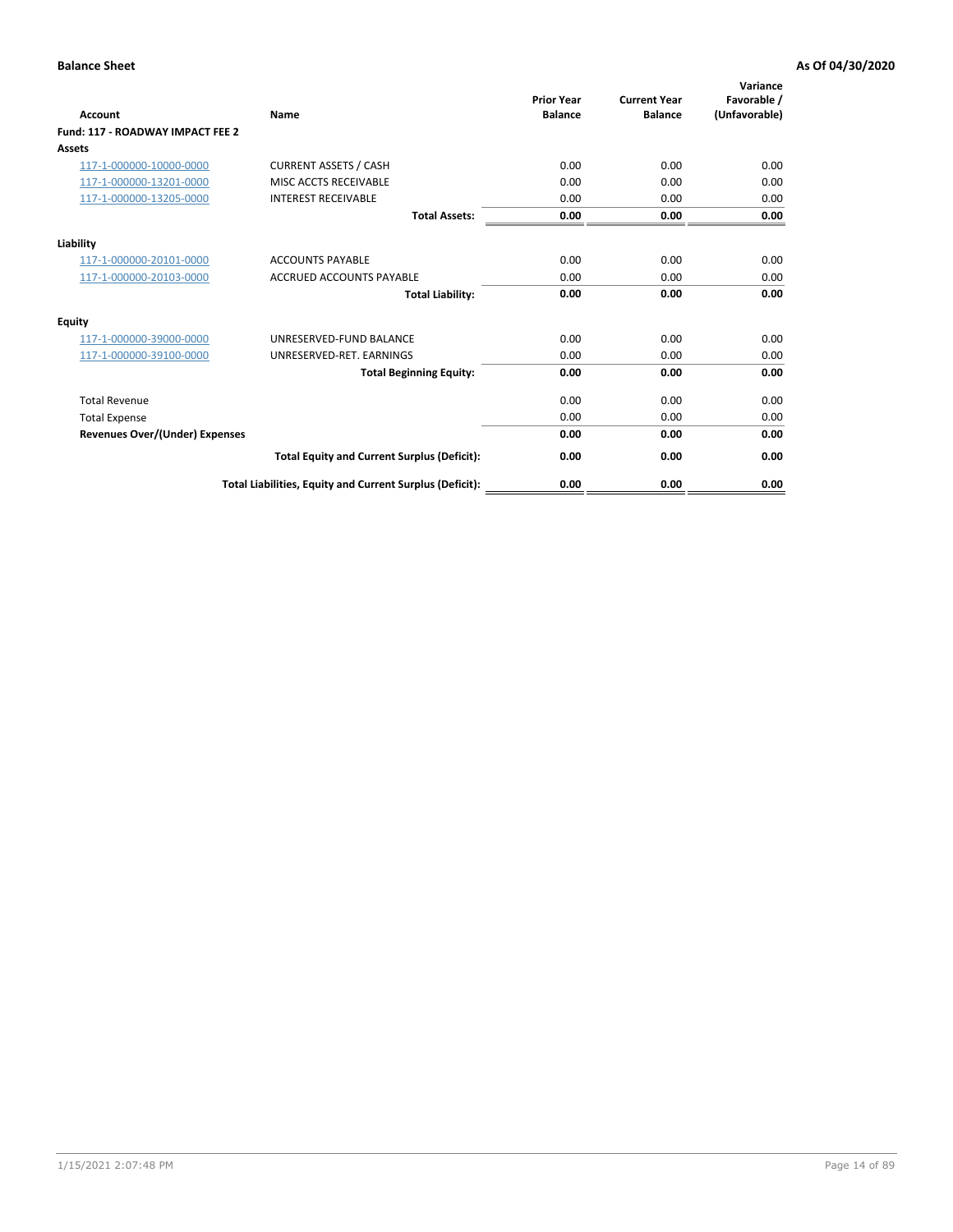| Account                                 | Name                                                     | <b>Prior Year</b><br><b>Balance</b> | <b>Current Year</b><br><b>Balance</b> | Variance<br>Favorable /<br>(Unfavorable) |
|-----------------------------------------|----------------------------------------------------------|-------------------------------------|---------------------------------------|------------------------------------------|
| <b>Fund: 118 - ROADWAY IMPACT FEE 3</b> |                                                          |                                     |                                       |                                          |
| Assets                                  |                                                          |                                     |                                       |                                          |
| 118-1-000000-10000-0000                 | <b>CURRENT ASSETS / CASH</b>                             | 0.00                                | 0.00                                  | 0.00                                     |
| 118-1-000000-13201-0000                 | MISC ACCTS RECEIVABLE                                    | 0.00                                | 0.00                                  | 0.00                                     |
| 118-1-000000-13205-0000                 | <b>INTEREST RECEIVABLE</b>                               | 0.00                                | 0.00                                  | 0.00                                     |
|                                         | <b>Total Assets:</b>                                     | 0.00                                | 0.00                                  | 0.00                                     |
| Liability                               |                                                          |                                     |                                       |                                          |
| 118-1-000000-20101-0000                 | <b>ACCOUNTS PAYABLE</b>                                  | 0.00                                | 0.00                                  | 0.00                                     |
| 118-1-000000-20103-0000                 | <b>ACCRUED ACCOUNTS PAYABLE</b>                          | 0.00                                | 0.00                                  | 0.00                                     |
|                                         | <b>Total Liability:</b>                                  | 0.00                                | 0.00                                  | 0.00                                     |
| Equity                                  |                                                          |                                     |                                       |                                          |
| 118-1-000000-39000-0000                 | UNRESERVED-FUND BALANCE                                  | 0.00                                | 0.00                                  | 0.00                                     |
| 118-1-000000-39100-0000                 | UNRESERVED-RET. EARNINGS                                 | 0.00                                | 0.00                                  | 0.00                                     |
|                                         | <b>Total Beginning Equity:</b>                           | 0.00                                | 0.00                                  | 0.00                                     |
| <b>Total Revenue</b>                    |                                                          | 0.00                                | 0.00                                  | 0.00                                     |
| <b>Total Expense</b>                    |                                                          | 0.00                                | 0.00                                  | 0.00                                     |
| <b>Revenues Over/(Under) Expenses</b>   |                                                          | 0.00                                | 0.00                                  | 0.00                                     |
|                                         | <b>Total Equity and Current Surplus (Deficit):</b>       | 0.00                                | 0.00                                  | 0.00                                     |
|                                         | Total Liabilities, Equity and Current Surplus (Deficit): | 0.00                                | 0.00                                  | 0.00                                     |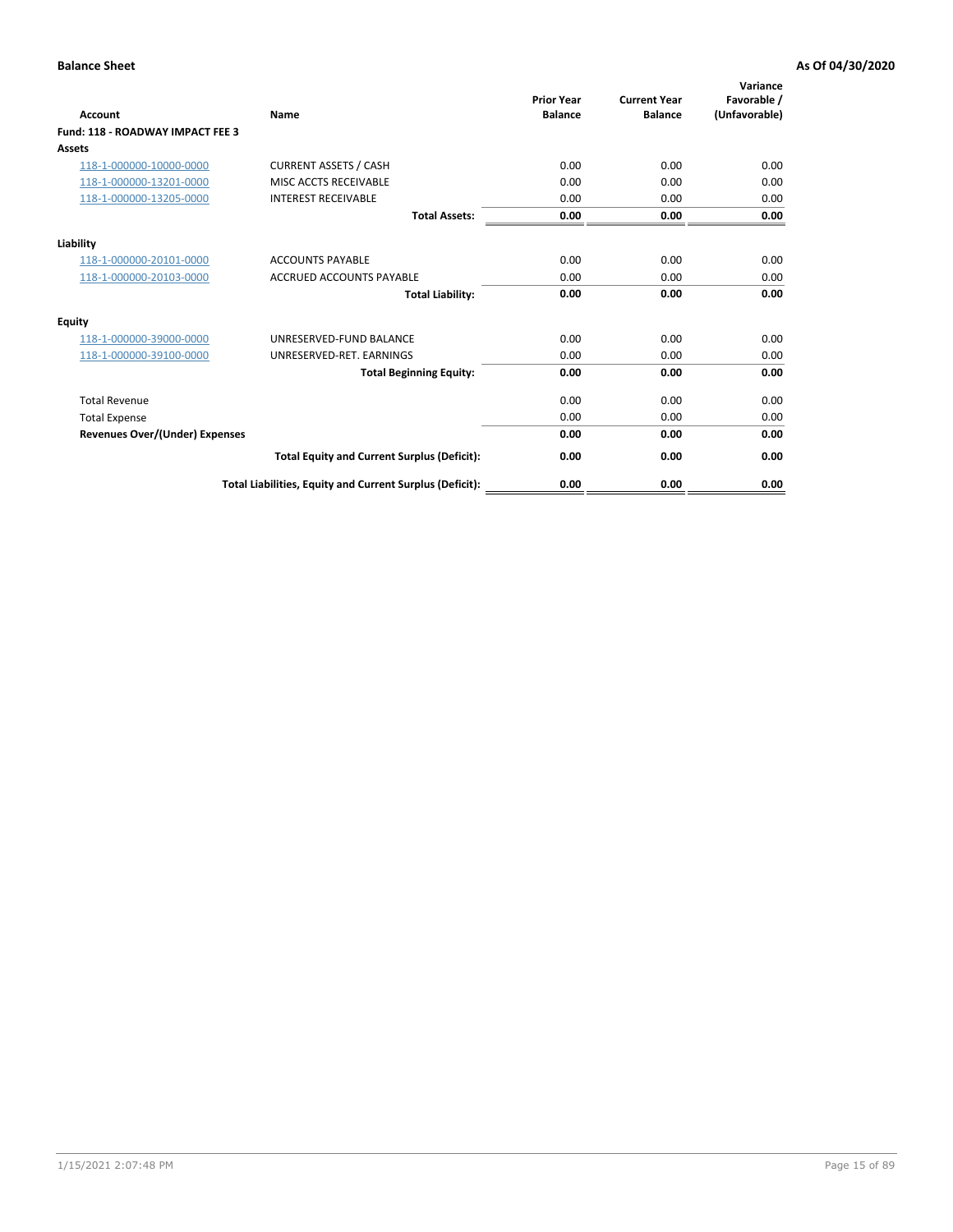| Account                                 | Name                                                     | <b>Prior Year</b><br><b>Balance</b> | <b>Current Year</b><br><b>Balance</b> | Variance<br>Favorable /<br>(Unfavorable) |
|-----------------------------------------|----------------------------------------------------------|-------------------------------------|---------------------------------------|------------------------------------------|
| <b>Fund: 119 - ROADWAY IMPACT FEE 4</b> |                                                          |                                     |                                       |                                          |
| Assets                                  |                                                          |                                     |                                       |                                          |
| 119-1-000000-10000-0000                 | <b>CURRENT ASSETS / CASH</b>                             | 0.00                                | 0.00                                  | 0.00                                     |
| 119-1-000000-13201-0000                 | MISC ACCTS RECEIVABLE                                    | 0.00                                | 0.00                                  | 0.00                                     |
| 119-1-000000-13205-0000                 | <b>INTEREST RECEIVABLE</b>                               | 0.00                                | 0.00                                  | 0.00                                     |
|                                         | <b>Total Assets:</b>                                     | 0.00                                | 0.00                                  | 0.00                                     |
| Liability                               |                                                          |                                     |                                       |                                          |
| 119-1-000000-20101-0000                 | <b>ACCOUNTS PAYABLE</b>                                  | 0.00                                | 0.00                                  | 0.00                                     |
| 119-1-000000-20103-0000                 | <b>ACCRUED ACCOUNTS PAYABLE</b>                          | 0.00                                | 0.00                                  | 0.00                                     |
|                                         | <b>Total Liability:</b>                                  | 0.00                                | 0.00                                  | 0.00                                     |
| Equity                                  |                                                          |                                     |                                       |                                          |
| 119-1-000000-39000-0000                 | UNRESERVED-FUND BALANCE                                  | 0.00                                | 0.00                                  | 0.00                                     |
| 119-1-000000-39100-0000                 | UNRESERVED-RET. EARNINGS                                 | 0.00                                | 0.00                                  | 0.00                                     |
|                                         | <b>Total Beginning Equity:</b>                           | 0.00                                | 0.00                                  | 0.00                                     |
| <b>Total Revenue</b>                    |                                                          | 0.00                                | 0.00                                  | 0.00                                     |
| <b>Total Expense</b>                    |                                                          | 0.00                                | 0.00                                  | 0.00                                     |
| <b>Revenues Over/(Under) Expenses</b>   |                                                          | 0.00                                | 0.00                                  | 0.00                                     |
|                                         | <b>Total Equity and Current Surplus (Deficit):</b>       | 0.00                                | 0.00                                  | 0.00                                     |
|                                         | Total Liabilities, Equity and Current Surplus (Deficit): | 0.00                                | 0.00                                  | 0.00                                     |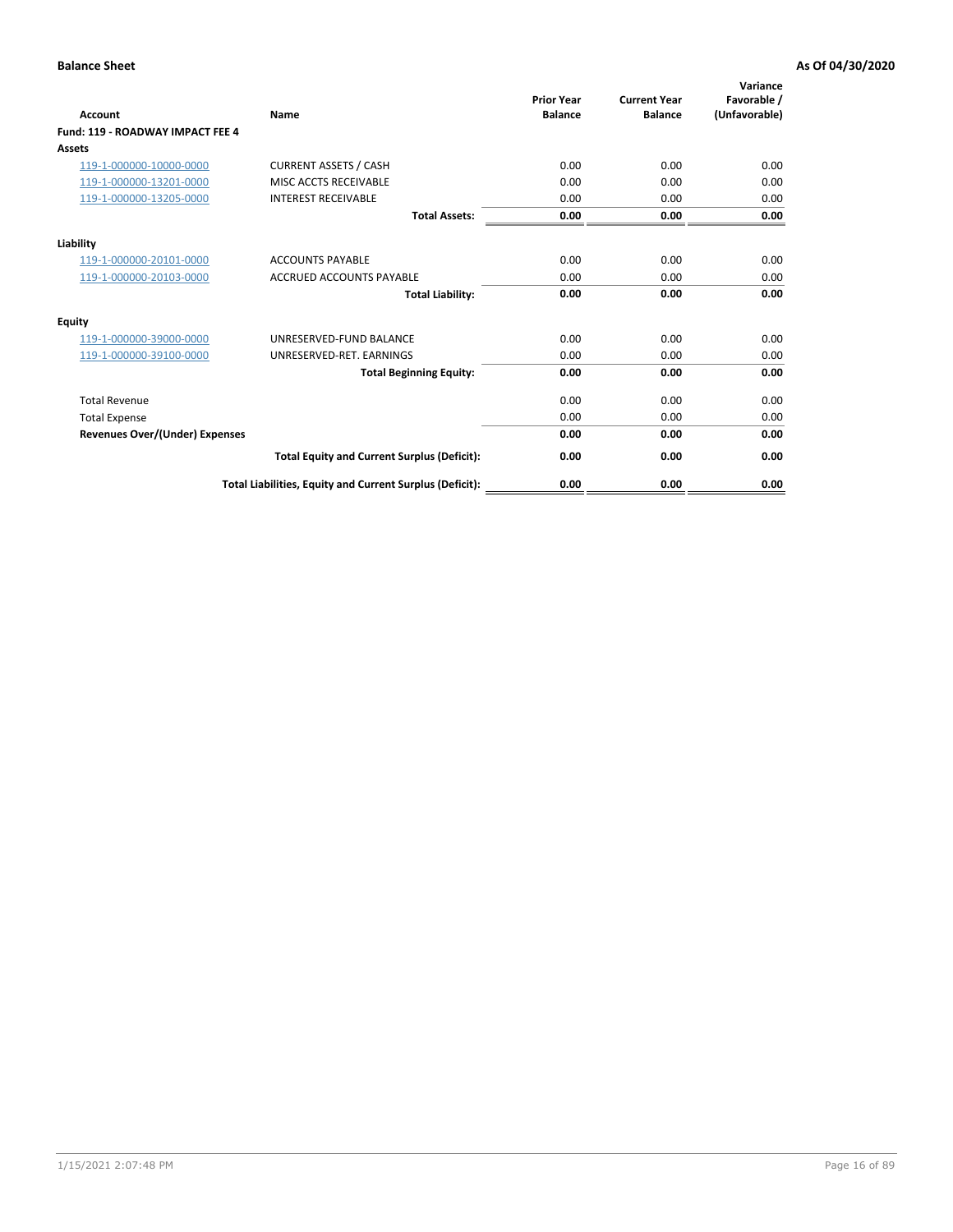| Account                                           | Name                                                     | <b>Prior Year</b><br><b>Balance</b> | <b>Current Year</b><br><b>Balance</b> | Variance<br>Favorable /<br>(Unfavorable) |
|---------------------------------------------------|----------------------------------------------------------|-------------------------------------|---------------------------------------|------------------------------------------|
| Fund: 120 - BROWNSFIELD HAZARDOUS WASTE EPA GRANT |                                                          |                                     |                                       |                                          |
| <b>Assets</b>                                     |                                                          |                                     |                                       |                                          |
| 120-1-000000-10000-0000                           | <b>CURRENT ASSETS / CASH</b>                             | 0.00                                | 0.00                                  | 0.00                                     |
| 120-1-000000-13201-0000                           | MISC ACCTS RECEIVABLE                                    | 0.00                                | 0.00                                  | 0.00                                     |
|                                                   | <b>Total Assets:</b>                                     | 0.00                                | 0.00                                  | 0.00                                     |
| Liability                                         |                                                          |                                     |                                       |                                          |
| 120-1-000000-20101-0000                           | <b>ACCOUNTS PAYABLE</b>                                  | 0.00                                | 0.00                                  | 0.00                                     |
| 120-1-000000-20102-0000                           | <b>CREDIT CARD PAYABLE</b>                               | 0.00                                | 0.00                                  | 0.00                                     |
| 120-1-000000-20902-0000                           | <b>DEFERRED GRANT REVENUE</b>                            | 0.00                                | 0.00                                  | 0.00                                     |
| 120-1-000000-29300-0000                           | <b>ENCUMBRANCE SUMMARY</b>                               | 0.00                                | 0.00                                  | 0.00                                     |
| 120-1-000000-29400-0000                           | RESERVED ACCOUNT / ENCUMBRANCES                          | 0.00                                | 0.00                                  | 0.00                                     |
|                                                   | <b>Total Liability:</b>                                  | 0.00                                | 0.00                                  | 0.00                                     |
| Equity                                            |                                                          |                                     |                                       |                                          |
| 120-1-000000-39000-0000                           | UNRESERVED-FUND BALANCE                                  | 0.00                                | 0.00                                  | 0.00                                     |
|                                                   | <b>Total Beginning Equity:</b>                           | 0.00                                | 0.00                                  | 0.00                                     |
| <b>Total Revenue</b>                              |                                                          | 0.00                                | 0.00                                  | 0.00                                     |
| <b>Total Expense</b>                              |                                                          | 0.00                                | 0.00                                  | 0.00                                     |
| <b>Revenues Over/(Under) Expenses</b>             |                                                          | 0.00                                | 0.00                                  | 0.00                                     |
|                                                   | <b>Total Equity and Current Surplus (Deficit):</b>       | 0.00                                | 0.00                                  | 0.00                                     |
|                                                   | Total Liabilities, Equity and Current Surplus (Deficit): | 0.00                                | 0.00                                  | 0.00                                     |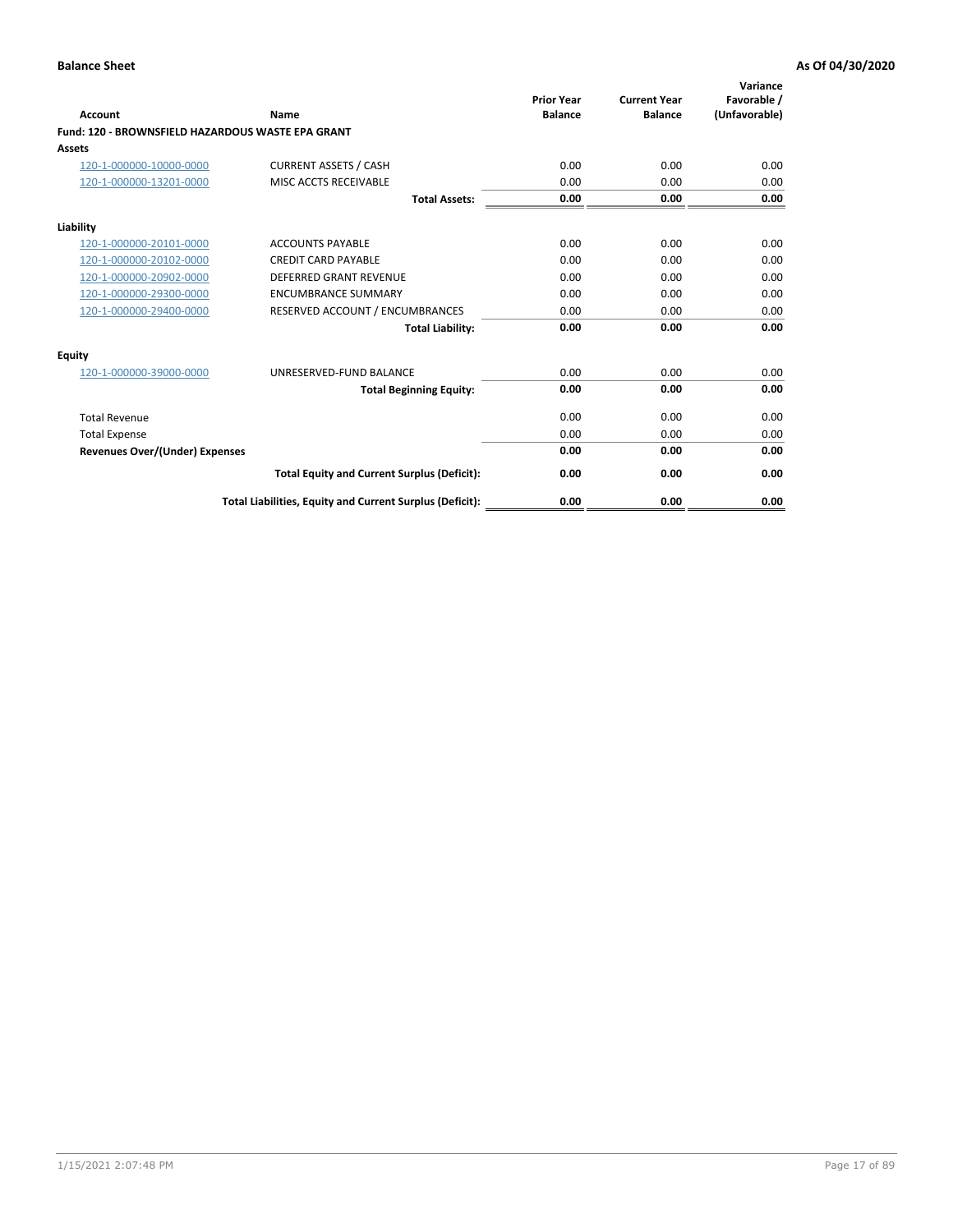| Account                                     | Name                                                     | <b>Prior Year</b><br><b>Balance</b> | <b>Current Year</b><br><b>Balance</b> | Variance<br>Favorable /<br>(Unfavorable) |
|---------------------------------------------|----------------------------------------------------------|-------------------------------------|---------------------------------------|------------------------------------------|
| Fund: 121 - BROWNSFIELD PETROLEUM EPA GRANT |                                                          |                                     |                                       |                                          |
| <b>Assets</b>                               |                                                          |                                     |                                       |                                          |
| 121-1-000000-10000-0000                     | <b>CURRENT ASSETS / CASH</b>                             | 0.00                                | 0.00                                  | 0.00                                     |
| 121-1-000000-13201-0000                     | MISC ACCTS RECEIVABLE                                    | 0.00                                | 0.00                                  | 0.00                                     |
|                                             | <b>Total Assets:</b>                                     | 0.00                                | 0.00                                  | 0.00                                     |
| Liability                                   |                                                          |                                     |                                       |                                          |
| 121-1-000000-20101-0000                     | <b>ACCOUNTS PAYABLE</b>                                  | 0.00                                | 0.00                                  | 0.00                                     |
| 121-1-000000-20102-0000                     | <b>CREDIT CARD PAYABLE</b>                               | 0.00                                | 0.00                                  | 0.00                                     |
| 121-1-000000-20103-0000                     | <b>ACCRUED ACCOUNTS PAYABLE</b>                          | 0.00                                | 0.00                                  | 0.00                                     |
| 121-1-000000-20902-0000                     | <b>DEFERRED GRANT REVENUE</b>                            | 0.00                                | 0.00                                  | 0.00                                     |
| 121-1-000000-29300-0000                     | <b>ENCUMBRANCE SUMMARY</b>                               | 0.00                                | 0.00                                  | 0.00                                     |
| 121-1-000000-29400-0000                     | RESERVED ACCOUNT / ENCUMBRANCES                          | 0.00                                | 0.00                                  | 0.00                                     |
|                                             | <b>Total Liability:</b>                                  | 0.00                                | 0.00                                  | 0.00                                     |
| <b>Equity</b>                               |                                                          |                                     |                                       |                                          |
| 121-1-000000-39000-0000                     | UNRESERVED-FUND BALANCE                                  | 0.00                                | 0.00                                  | 0.00                                     |
|                                             | <b>Total Beginning Equity:</b>                           | 0.00                                | 0.00                                  | 0.00                                     |
| <b>Total Revenue</b>                        |                                                          | 0.00                                | 0.00                                  | 0.00                                     |
| <b>Total Expense</b>                        |                                                          | 0.00                                | 0.00                                  | 0.00                                     |
| <b>Revenues Over/(Under) Expenses</b>       |                                                          | 0.00                                | 0.00                                  | 0.00                                     |
|                                             | <b>Total Equity and Current Surplus (Deficit):</b>       | 0.00                                | 0.00                                  | 0.00                                     |
|                                             | Total Liabilities, Equity and Current Surplus (Deficit): | 0.00                                | 0.00                                  | 0.00                                     |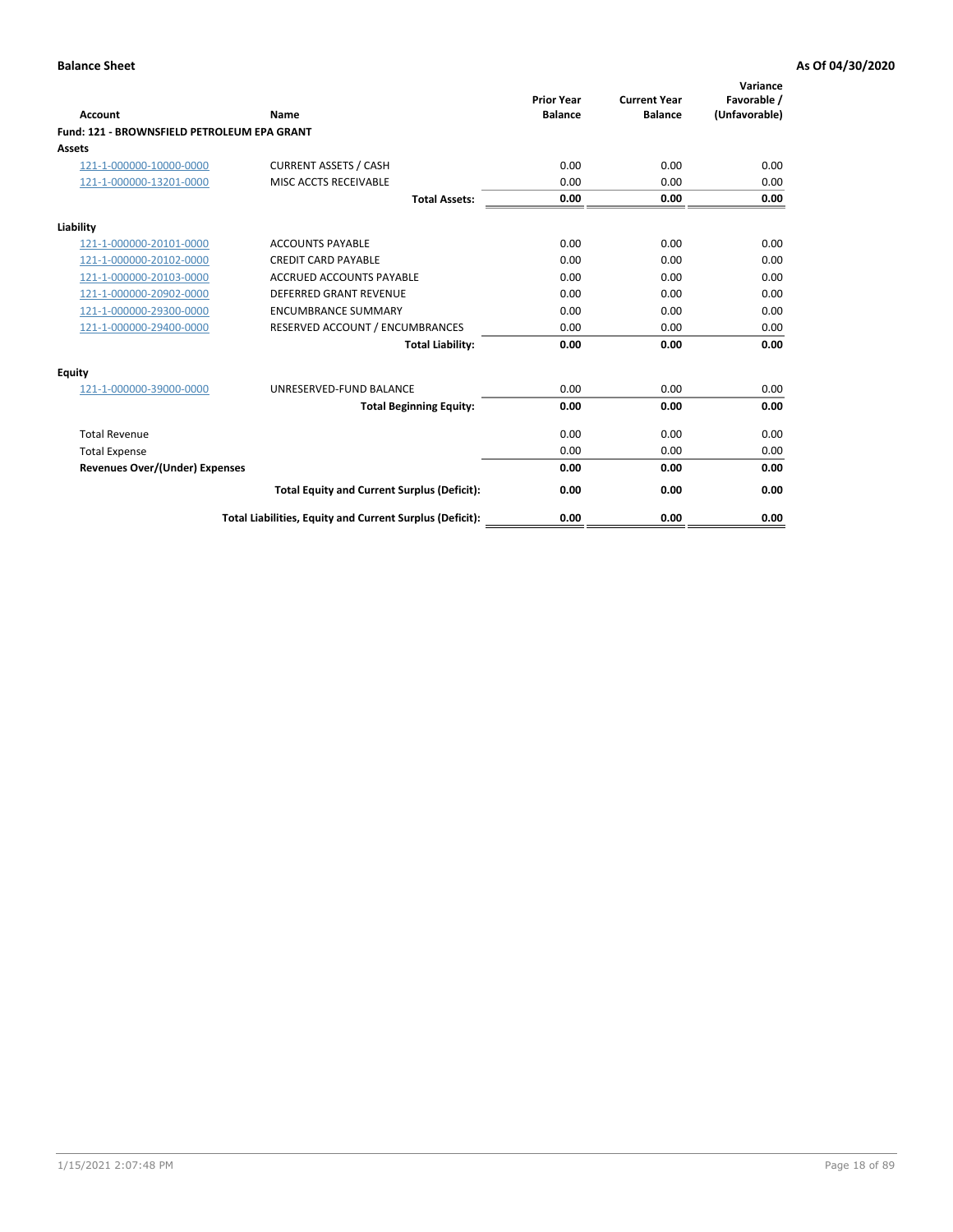| <b>Account</b>                                     | Name                                                     | <b>Prior Year</b><br><b>Balance</b> | <b>Current Year</b><br><b>Balance</b> | Variance<br>Favorable /<br>(Unfavorable) |
|----------------------------------------------------|----------------------------------------------------------|-------------------------------------|---------------------------------------|------------------------------------------|
| Fund: 122 - COPS HIRING PROGRAM GRANT 2010UMWX0308 |                                                          |                                     |                                       |                                          |
| Assets                                             |                                                          |                                     |                                       |                                          |
| 122-1-000000-10000-0000                            | <b>CURRENT ASSETS / CASH</b>                             | 0.00                                | 0.00                                  | 0.00                                     |
| 122-1-000000-13201-0000                            | MISC ACCTS RECEIVABLE                                    | 0.00                                | 0.00                                  | 0.00                                     |
|                                                    | <b>Total Assets:</b>                                     | 0.00                                | 0.00                                  | 0.00                                     |
| Liability                                          |                                                          |                                     |                                       |                                          |
| 122-1-000000-20101-0000                            | <b>ACCOUNTS PAYABLE</b>                                  | 0.00                                | 0.00                                  | 0.00                                     |
| 122-1-000000-20102-0000                            | <b>CREDIT CARD PAYABLE</b>                               | 0.00                                | 0.00                                  | 0.00                                     |
| 122-1-000000-20103-0000                            | <b>ACCRUED ACCOUNTS PAYABLE</b>                          | 0.00                                | 0.00                                  | 0.00                                     |
| 122-1-000000-20902-0000                            | <b>DEFERRED GRANT REVENUE</b>                            | 0.00                                | 0.00                                  | 0.00                                     |
|                                                    | <b>Total Liability:</b>                                  | 0.00                                | 0.00                                  | 0.00                                     |
| Equity                                             |                                                          |                                     |                                       |                                          |
| 122-1-000000-39000-0000                            | UNRESERVED-FUND BALANCE                                  | 0.00                                | 0.00                                  | 0.00                                     |
|                                                    | <b>Total Beginning Equity:</b>                           | 0.00                                | 0.00                                  | 0.00                                     |
| <b>Total Revenue</b>                               |                                                          | 0.00                                | 0.00                                  | 0.00                                     |
| <b>Total Expense</b>                               |                                                          | 0.00                                | 0.00                                  | 0.00                                     |
| <b>Revenues Over/(Under) Expenses</b>              |                                                          | 0.00                                | 0.00                                  | 0.00                                     |
|                                                    | <b>Total Equity and Current Surplus (Deficit):</b>       | 0.00                                | 0.00                                  | 0.00                                     |
|                                                    | Total Liabilities, Equity and Current Surplus (Deficit): | 0.00                                | 0.00                                  | 0.00                                     |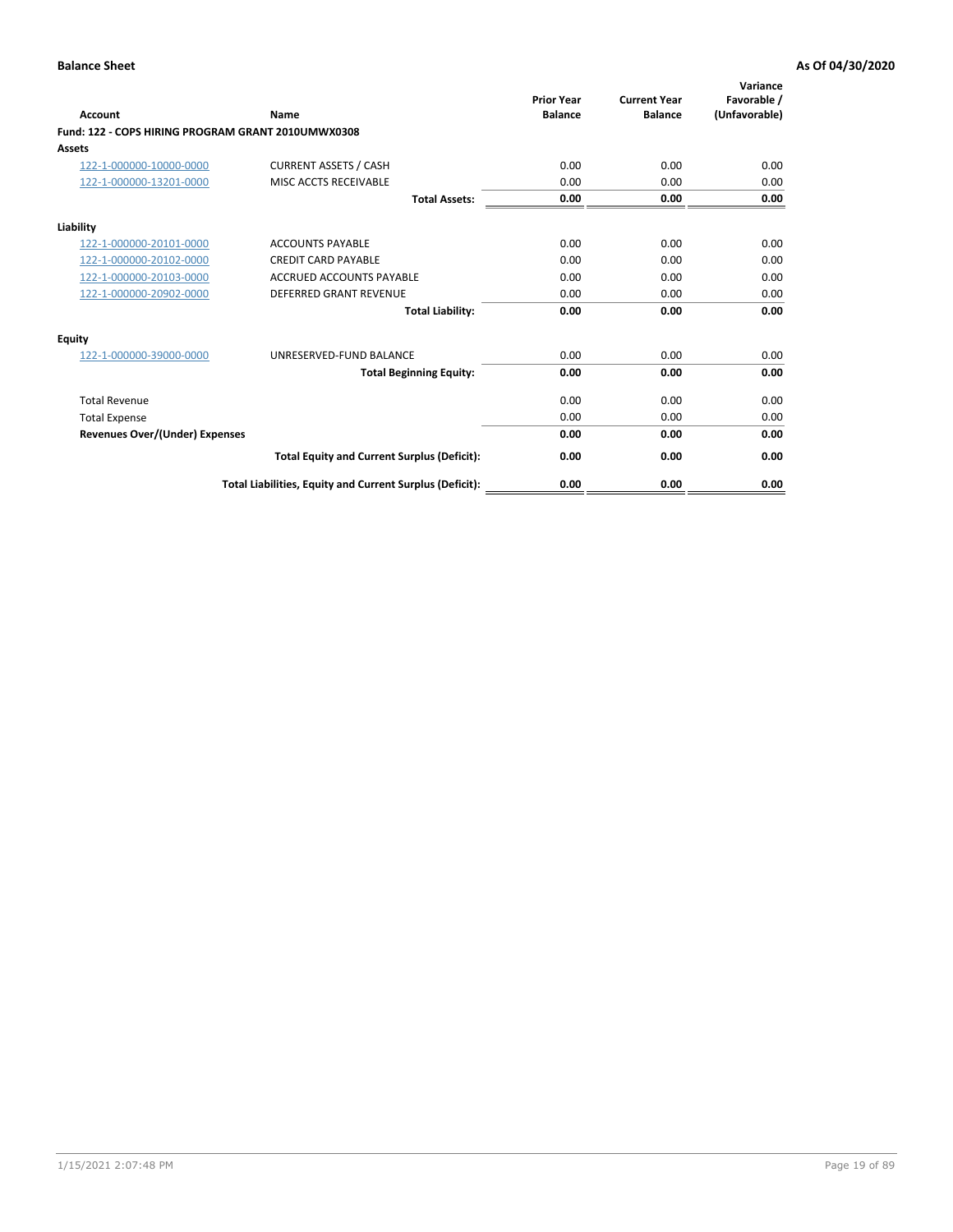| Account                        | Name                                                           | <b>Prior Year</b><br><b>Balance</b> | <b>Current Year</b><br><b>Balance</b> | Variance<br>Favorable /<br>(Unfavorable) |
|--------------------------------|----------------------------------------------------------------|-------------------------------------|---------------------------------------|------------------------------------------|
|                                | Fund: 123 - PTRAIN - POLICE REIMBURSEMENT GRANTS & CONT EDUCAT |                                     |                                       |                                          |
| Assets                         |                                                                |                                     |                                       |                                          |
| 123-1-000000-10000-0000        | <b>CURRENT ASSETS / CASH</b>                                   | 9,470.35                            | 7,032.46                              | $-2,437.89$                              |
| 123-1-000000-13201-0000        | MISC ACCTS RECEIVABLE                                          | 0.00                                | 0.00                                  | 0.00                                     |
|                                | <b>Total Assets:</b>                                           | 9,470.35                            | 7,032.46                              | $-2,437.89$                              |
| Liability                      |                                                                |                                     |                                       |                                          |
| 123-1-000000-20101-0000        | <b>ACCOUNTS PAYABLE</b>                                        | 0.00                                | 0.19                                  | $-0.19$                                  |
| 123-1-000000-20102-0000        | <b>CREDIT CARD PAYABLE</b>                                     | 0.00                                | 0.00                                  | 0.00                                     |
| 123-1-000000-20103-0000        | <b>ACCRUED ACCOUNTS PAYABLE</b>                                | 0.00                                | 0.00                                  | 0.00                                     |
|                                | <b>Total Liability:</b>                                        | 0.00                                | 0.19                                  | $-0.19$                                  |
| Equity                         |                                                                |                                     |                                       |                                          |
| 123-1-000000-39000-0000        | UNRESERVED-FUND BALANCE                                        | 10.461.04                           | 4,972.48                              | $-5,488.56$                              |
|                                | <b>Total Beginning Equity:</b>                                 | 10,461.04                           | 4,972.48                              | $-5,488.56$                              |
| <b>Total Revenue</b>           |                                                                | 4,579.69                            | 3,749.23                              | $-830.46$                                |
| <b>Total Expense</b>           |                                                                | 5.570.38                            | 1,689.44                              | 3,880.94                                 |
| Revenues Over/(Under) Expenses |                                                                | $-990.69$                           | 2,059.79                              | 3,050.48                                 |
|                                | <b>Total Equity and Current Surplus (Deficit):</b>             | 9,470.35                            | 7,032.27                              | $-2,438.08$                              |
|                                | Total Liabilities, Equity and Current Surplus (Deficit):       | 9,470.35                            | 7,032.46                              | $-2,437.89$                              |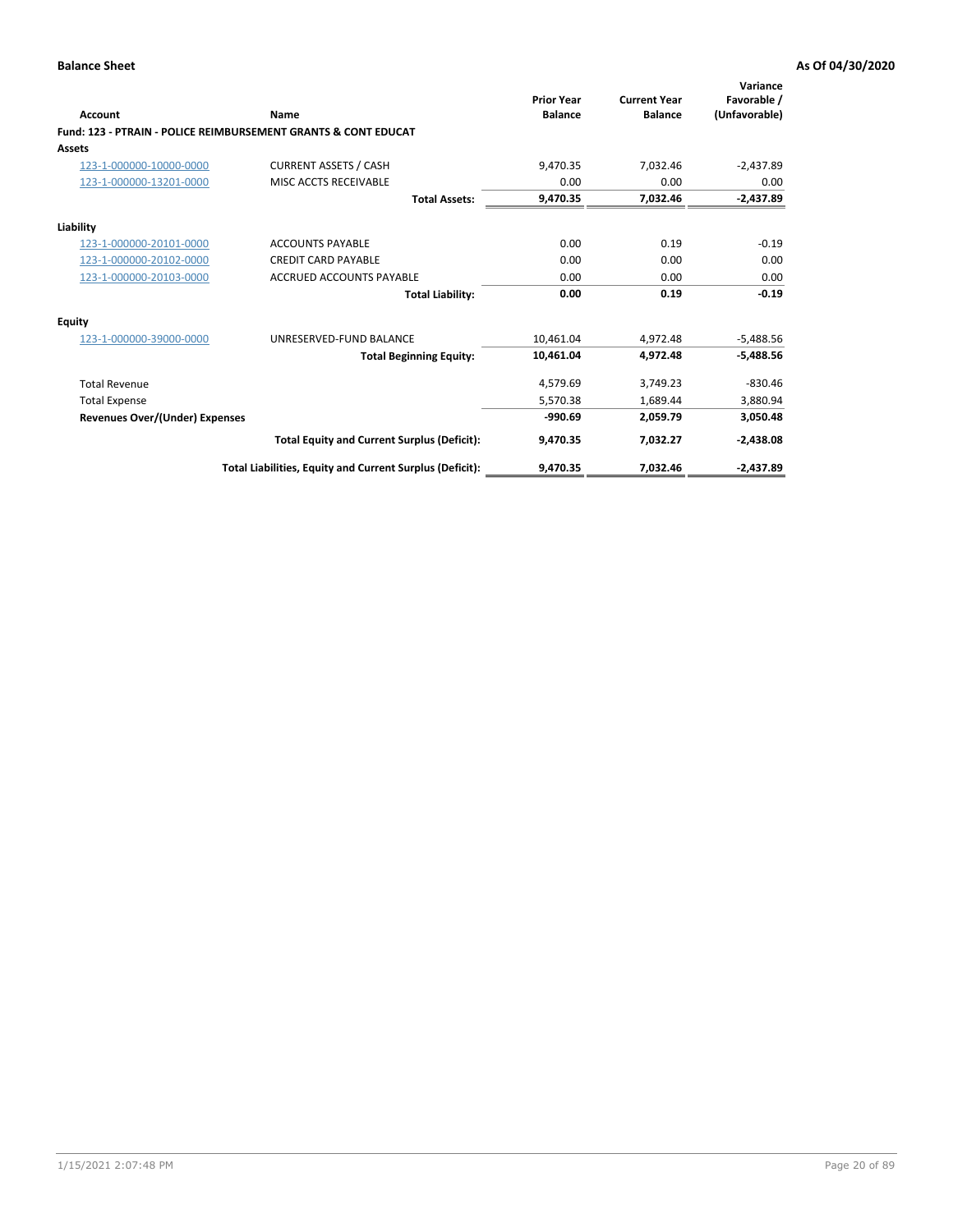|                                      |                                                          | <b>Prior Year</b> | <b>Current Year</b> | Variance<br>Favorable / |
|--------------------------------------|----------------------------------------------------------|-------------------|---------------------|-------------------------|
| <b>Account</b>                       | <b>Name</b>                                              | <b>Balance</b>    | <b>Balance</b>      | (Unfavorable)           |
| <b>Fund: 124 - FIRE HAZMAT GRANT</b> |                                                          |                   |                     |                         |
| <b>Assets</b>                        |                                                          |                   |                     |                         |
| 124-1-000000-10000-0000              | <b>CURRENT ASSETS / CASH</b>                             | 0.00              | 984.76              | 984.76                  |
| 124-1-000000-13201-0000              | MISC ACCTS RECEIVABLE                                    | 0.00              | 0.00                | 0.00                    |
| 124-1-000000-13205-0000              | <b>INTEREST RECEIVABLE</b>                               | 0.00              | 0.00                | 0.00                    |
|                                      | <b>Total Assets:</b>                                     | 0.00              | 984.76              | 984.76                  |
| Liability                            |                                                          |                   |                     |                         |
| 124-1-000000-20101-0000              | <b>ACCOUNTS PAYABLE</b>                                  | 0.00              | 0.03                | $-0.03$                 |
| 124-1-000000-20102-0000              | <b>CREDIT CARD PAYABLE</b>                               | 0.00              | 0.00                | 0.00                    |
| 124-1-000000-20902-0000              | <b>DEFERRED GRANT REVENUE</b>                            | 0.00              | 0.00                | 0.00                    |
| 124-1-000000-21001-0000              | <b>GENERAL FUND / GENERAL FUND</b>                       | 0.00              | 0.00                | 0.00                    |
| 124-1-000000-29300-0000              | <b>ENCUMBRANCE SUMMARY</b>                               | 0.00              | 0.00                | 0.00                    |
| 124-1-000000-29400-0000              | RESERVED ACCOUNT / ENCUMBRANCES                          | 0.00              | 0.00                | 0.00                    |
|                                      | <b>Total Liability:</b>                                  | 0.00              | 0.03                | $-0.03$                 |
| <b>Equity</b>                        |                                                          |                   |                     |                         |
| 124-1-000000-39000-0000              | UNRESERVED-FUND BALANCE                                  | 0.00              | 984.89              | 984.89                  |
|                                      | <b>Total Beginning Equity:</b>                           | 0.00              | 984.89              | 984.89                  |
| <b>Total Revenue</b>                 |                                                          | 0.00              | 0.00                | 0.00                    |
| <b>Total Expense</b>                 |                                                          | 0.00              | 0.16                | $-0.16$                 |
| Revenues Over/(Under) Expenses       |                                                          | 0.00              | $-0.16$             | $-0.16$                 |
|                                      | <b>Total Equity and Current Surplus (Deficit):</b>       | 0.00              | 984.73              | 984.73                  |
|                                      | Total Liabilities, Equity and Current Surplus (Deficit): | 0.00              | 984.76              | 984.76                  |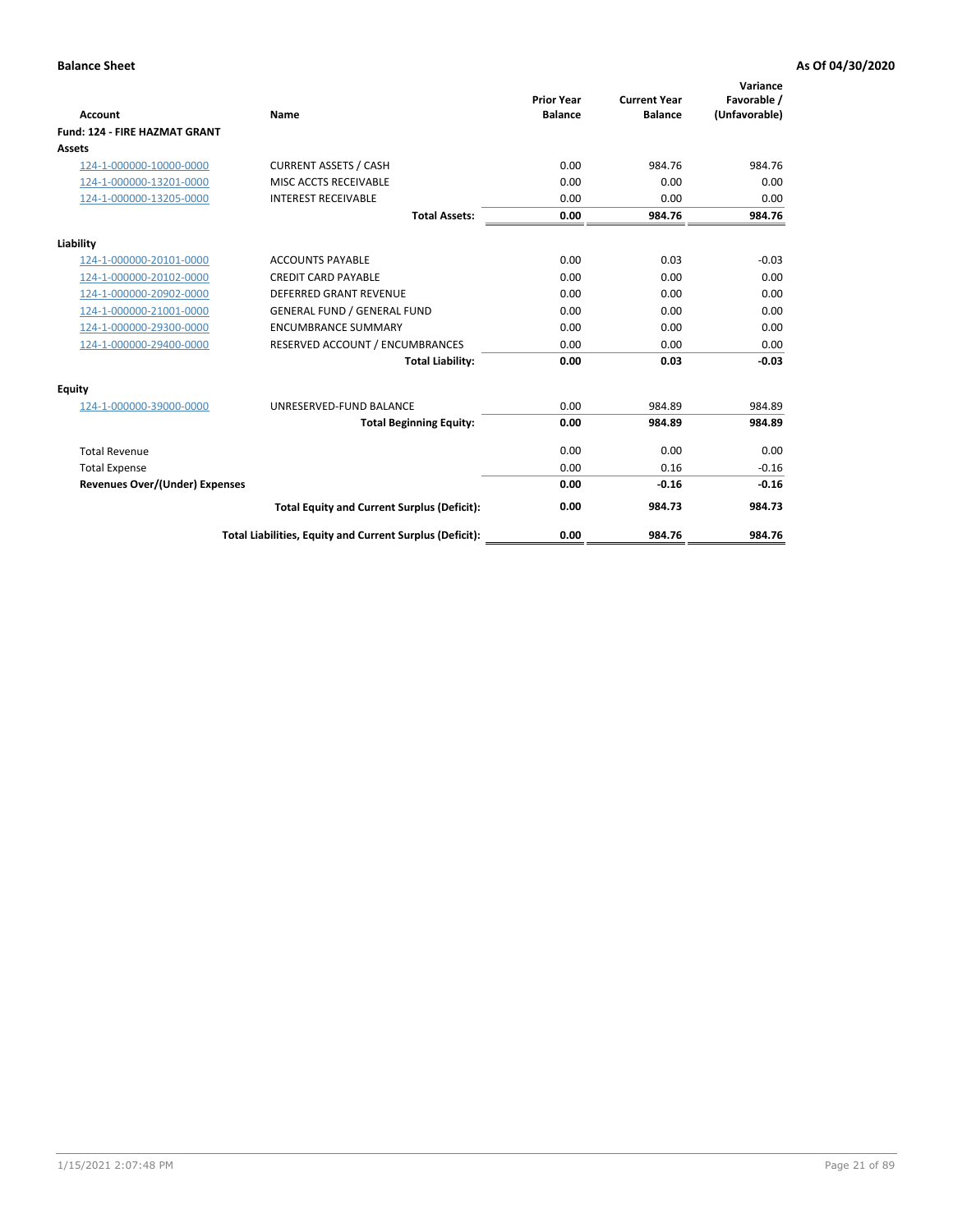| Account                                                   | Name                                                     | <b>Prior Year</b><br><b>Balance</b> | <b>Current Year</b><br><b>Balance</b> | Variance<br>Favorable /<br>(Unfavorable) |
|-----------------------------------------------------------|----------------------------------------------------------|-------------------------------------|---------------------------------------|------------------------------------------|
| <b>Fund: 125 - TRAINING &amp; HUMANITIES TEXAS GRANTS</b> |                                                          |                                     |                                       |                                          |
| <b>Assets</b>                                             |                                                          |                                     |                                       |                                          |
| 125-1-000000-10000-0000                                   | <b>CURRENT ASSETS / CASH</b>                             | 0.00                                | 0.00                                  | 0.00                                     |
| 125-1-000000-13205-0000                                   | <b>INTEREST RECEIVABLE</b>                               | 0.00                                | 0.00                                  | 0.00                                     |
|                                                           | <b>Total Assets:</b>                                     | 0.00                                | 0.00                                  | 0.00                                     |
| Liability                                                 |                                                          |                                     |                                       |                                          |
| 125-1-000000-20101-0000                                   | <b>ACCOUNTS PAYABLE</b>                                  | 0.00                                | 0.00                                  | 0.00                                     |
| 125-1-000000-20102-0000                                   | <b>CREDIT CARD PAYABLE</b>                               | 0.00                                | 0.00                                  | 0.00                                     |
| 125-1-000000-20103-0000                                   | <b>ACCRUED ACCOUNTS PAYABLE</b>                          | 0.00                                | 0.00                                  | 0.00                                     |
| 125-1-000000-20902-0000                                   | <b>DEFERRED GRANT REVENUE</b>                            | 0.00                                | 0.00                                  | 0.00                                     |
| 125-1-000000-29300-0000                                   | <b>ENCUMBRANCE SUMMARY</b>                               | 0.00                                | 0.00                                  | 0.00                                     |
| 125-1-000000-29400-0000                                   | RESERVED ACCOUNT / ENCUMBRANCES                          | 0.00                                | 0.00                                  | 0.00                                     |
|                                                           | <b>Total Liability:</b>                                  | 0.00                                | 0.00                                  | 0.00                                     |
| <b>Equity</b>                                             |                                                          |                                     |                                       |                                          |
| 125-1-000000-39000-0000                                   | UNRESERVED-FUND BALANCE                                  | 0.00                                | 0.00                                  | 0.00                                     |
|                                                           | <b>Total Beginning Equity:</b>                           | 0.00                                | 0.00                                  | 0.00                                     |
| <b>Total Revenue</b>                                      |                                                          | 0.00                                | 0.00                                  | 0.00                                     |
| <b>Total Expense</b>                                      |                                                          | 0.00                                | 0.00                                  | 0.00                                     |
| <b>Revenues Over/(Under) Expenses</b>                     |                                                          | 0.00                                | 0.00                                  | 0.00                                     |
|                                                           | <b>Total Equity and Current Surplus (Deficit):</b>       | 0.00                                | 0.00                                  | 0.00                                     |
|                                                           | Total Liabilities, Equity and Current Surplus (Deficit): | 0.00                                | 0.00                                  | 0.00                                     |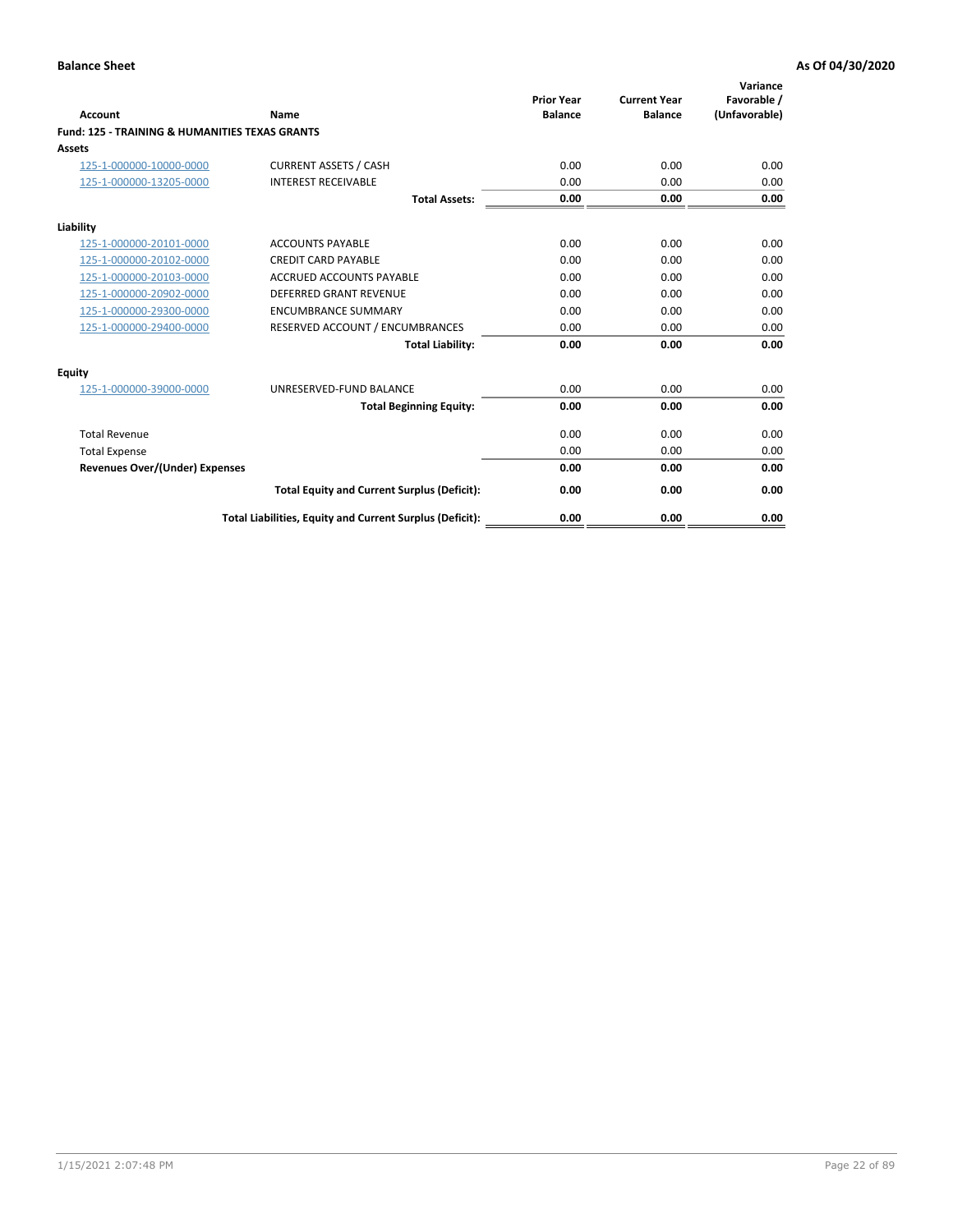| <b>Account</b>                         | Name                                                     | <b>Prior Year</b><br><b>Balance</b> | <b>Current Year</b><br><b>Balance</b> | Variance<br>Favorable /<br>(Unfavorable) |
|----------------------------------------|----------------------------------------------------------|-------------------------------------|---------------------------------------|------------------------------------------|
| <b>Fund: 126 - TIFMAS MOBILIZATION</b> |                                                          |                                     |                                       |                                          |
| Assets                                 |                                                          |                                     |                                       |                                          |
| 126-1-000000-10000-0000                | <b>CURRENT ASSETS / CASH</b>                             | 0.00                                | 0.00                                  | 0.00                                     |
| 126-1-000000-13201-0000                | MISC ACCTS RECEIVABLE                                    | 0.00                                | 0.00                                  | 0.00                                     |
|                                        | <b>Total Assets:</b>                                     | 0.00                                | 0.00                                  | 0.00                                     |
| Liability                              |                                                          |                                     |                                       |                                          |
| 126-1-000000-20101-0000                | <b>ACCOUNTS PAYABLE</b>                                  | 0.00                                | 0.00                                  | 0.00                                     |
| 126-1-000000-20102-0000                | <b>CREDIT CARD PAYABLE</b>                               | 0.00                                | 0.00                                  | 0.00                                     |
| 126-1-000000-39100-0000                | UNRESERVED-RET. EARNINGS                                 | 0.00                                | 0.00                                  | 0.00                                     |
|                                        | <b>Total Liability:</b>                                  | 0.00                                | 0.00                                  | 0.00                                     |
| Equity                                 |                                                          |                                     |                                       |                                          |
| 126-1-000000-39000-0000                | UNRESERVED-FUND BALANCE                                  | 0.00                                | 0.00                                  | 0.00                                     |
|                                        | <b>Total Beginning Equity:</b>                           | 0.00                                | 0.00                                  | 0.00                                     |
| <b>Total Revenue</b>                   |                                                          | 0.00                                | 0.00                                  | 0.00                                     |
| <b>Total Expense</b>                   |                                                          | 0.00                                | 0.00                                  | 0.00                                     |
| Revenues Over/(Under) Expenses         |                                                          | 0.00                                | 0.00                                  | 0.00                                     |
|                                        | <b>Total Equity and Current Surplus (Deficit):</b>       | 0.00                                | 0.00                                  | 0.00                                     |
|                                        | Total Liabilities, Equity and Current Surplus (Deficit): | 0.00                                | 0.00                                  | 0.00                                     |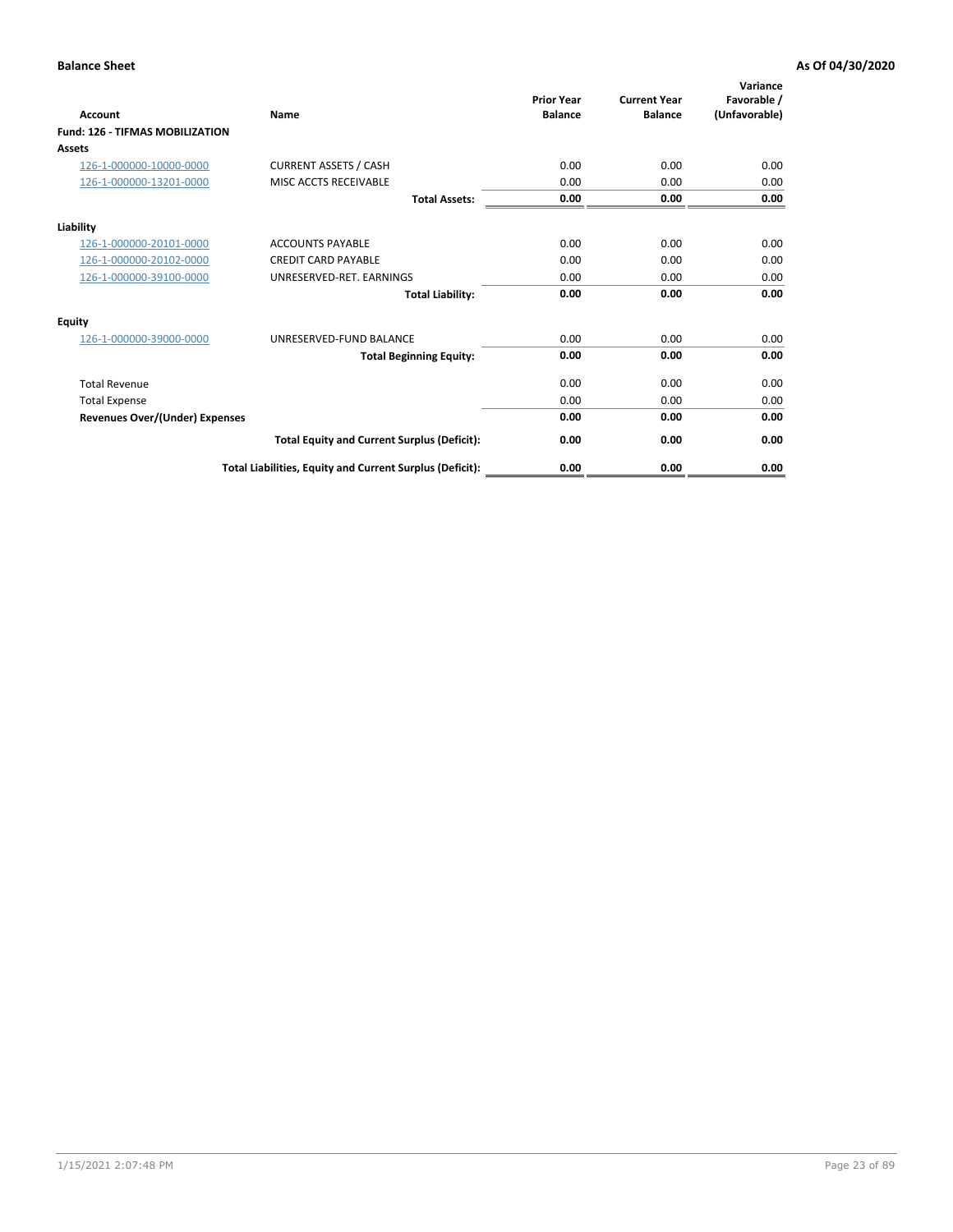| <b>Account</b>                        | Name                                                     | <b>Prior Year</b><br><b>Balance</b> | <b>Current Year</b><br><b>Balance</b> | Variance<br>Favorable /<br>(Unfavorable) |
|---------------------------------------|----------------------------------------------------------|-------------------------------------|---------------------------------------|------------------------------------------|
| Fund: 127 - FIRE GRANT                |                                                          |                                     |                                       |                                          |
| Assets                                |                                                          |                                     |                                       |                                          |
| 127-1-000000-10000-0000               | <b>CURRENT ASSETS / CASH</b>                             | 0.00                                | 0.00                                  | 0.00                                     |
| 127-1-000000-13201-0000               | MISC ACCTS RECEIVABLE                                    | 0.00                                | 0.00                                  | 0.00                                     |
|                                       | <b>Total Assets:</b>                                     | 0.00                                | 0.00                                  | 0.00                                     |
| Liability                             |                                                          |                                     |                                       |                                          |
| 127-1-000000-20101-0000               | <b>ACCOUNTS PAYABLE</b>                                  | 0.00                                | 0.00                                  | 0.00                                     |
|                                       | <b>Total Liability:</b>                                  | 0.00                                | 0.00                                  | 0.00                                     |
| <b>Equity</b>                         |                                                          |                                     |                                       |                                          |
| 127-1-000000-39000-0000               | UNRESERVED-FUND BALANCE                                  | 0.00                                | 0.00                                  | 0.00                                     |
|                                       | <b>Total Beginning Equity:</b>                           | 0.00                                | 0.00                                  | 0.00                                     |
| <b>Total Revenue</b>                  |                                                          | 0.00                                | 0.00                                  | 0.00                                     |
| <b>Total Expense</b>                  |                                                          | 0.00                                | 0.00                                  | 0.00                                     |
| <b>Revenues Over/(Under) Expenses</b> |                                                          | 0.00                                | 0.00                                  | 0.00                                     |
|                                       | <b>Total Equity and Current Surplus (Deficit):</b>       | 0.00                                | 0.00                                  | 0.00                                     |
|                                       | Total Liabilities, Equity and Current Surplus (Deficit): | 0.00                                | 0.00                                  | 0.00                                     |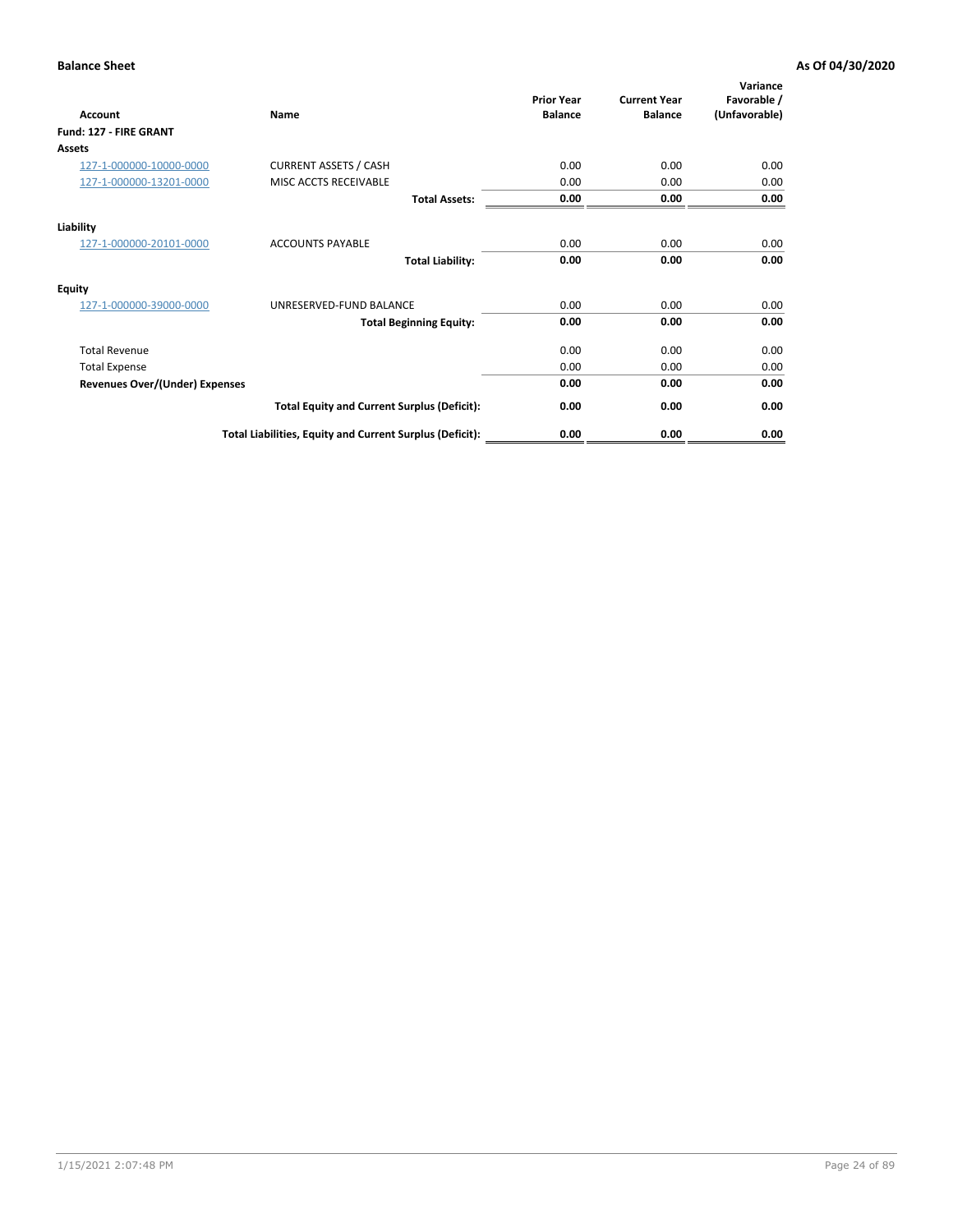| <b>Account</b>                        | Name                                                     | <b>Prior Year</b><br><b>Balance</b> | <b>Current Year</b><br><b>Balance</b> | Variance<br>Favorable /<br>(Unfavorable) |
|---------------------------------------|----------------------------------------------------------|-------------------------------------|---------------------------------------|------------------------------------------|
| Fund: 140 - DEBT SERVICE FUND         |                                                          |                                     |                                       |                                          |
| Assets                                |                                                          |                                     |                                       |                                          |
| 140-1-000000-10000-0000               | <b>CURRENT ASSETS / CASH</b>                             | 738,325.01                          | 605,930.58                            | $-132,394.43$                            |
| 140-1-000000-12101-0000               | <b>BOND ISSUANCE COSTS</b>                               | 0.00                                | 0.00                                  | 0.00                                     |
| 140-1-000000-13101-0000               | <b>TAX RECEIVABLE-CURRENT</b>                            | 357,709.63                          | 113,315.03                            | $-244,394.60$                            |
| 140-1-000000-13102-0000               | <b>TAXES REC-DELINQUENT</b>                              | 260,547.81                          | 261,540.39                            | 992.58                                   |
| 140-1-000000-13103-0000               | ALLOW FOR UNCOLLECT TAXES                                | $-50,238.80$                        | $-54,945.75$                          | $-4,706.95$                              |
| 140-1-000000-13203-0000               | NON-CURRENT ASSETS / PREPAYMENTS                         | 0.00                                | 0.00                                  | 0.00                                     |
| 140-1-000000-13205-0000               | <b>INTEREST RECEIVABLE</b>                               | 0.00                                | 0.00                                  | 0.00                                     |
| 140-1-000000-13221-0000               | MISC A/R - PROPERTY TAXES                                | 6,546.64                            | 45,381.01                             | 38,834.37                                |
|                                       | <b>Total Assets:</b>                                     | 1,312,890.29                        | 971,221.26                            | $-341,669.03$                            |
| Liability                             |                                                          |                                     |                                       |                                          |
| 140-1-000000-20101-0000               | <b>ACCOUNTS PAYABLE</b>                                  | 0.00                                | 16.04                                 | $-16.04$                                 |
| 140-1-000000-20102-0000               | <b>CREDIT CARD PAYABLE</b>                               | 0.00                                | 0.00                                  | 0.00                                     |
| 140-1-000000-20103-0000               | ACCRUED ACCOUNTS PAYABLE                                 | 0.00                                | 0.00                                  | 0.00                                     |
| 140-1-000000-20108-0000               | <b>MATURED BONDS PAYABLE</b>                             | 0.00                                | 0.00                                  | 0.00                                     |
| 140-1-000000-20111-0000               | MATURED INTEREST PAYABLE                                 | 0.00                                | 0.00                                  | 0.00                                     |
| 140-1-000000-20112-0000               | <b>ACCRUED INTEREST PAYABLE</b>                          | 0.00                                | 0.00                                  | 0.00                                     |
| 140-1-000000-20203-0000               | <b>DEFERRED TAX REVENUE</b>                              | 557,689.67                          | 309,580.70                            | 248,108.97                               |
| 140-1-000000-21001-0000               | <b>GENERAL FUND / GENERAL FUND</b>                       | 0.00                                | 0.00                                  | 0.00                                     |
| 140-1-000000-21040-0000               | DUE TO / GENERAL CIP FUND                                | 0.00                                | 0.00                                  | 0.00                                     |
| 140-1-000000-29300-0000               | <b>ENCUMBRANCE SUMMARY</b>                               | 0.00                                | 0.00                                  | 0.00                                     |
| 140-1-000000-29400-0000               | RESERVED ACCOUNT / ENCUMBRANCES                          | 0.00                                | 0.00                                  | 0.00                                     |
|                                       | <b>Total Liability:</b>                                  | 557,689.67                          | 309,596.74                            | 248,092.93                               |
| Equity                                |                                                          |                                     |                                       |                                          |
| 140-1-000000-39000-0000               | UNRESERVED-FUND BALANCE                                  | 855,063.37                          | 981,993.42                            | 126,930.05                               |
|                                       | <b>Total Beginning Equity:</b>                           | 855,063.37                          | 981,993.42                            | 126,930.05                               |
| <b>Total Revenue</b>                  |                                                          | 5,452,550.62                        | 6,024,838.11                          | 572,287.49                               |
| <b>Total Expense</b>                  |                                                          | 5,552,413.37                        | 6,345,207.01                          | -792,793.64                              |
| <b>Revenues Over/(Under) Expenses</b> |                                                          | $-99,862.75$                        | -320,368.90                           | $-220,506.15$                            |
|                                       | <b>Total Equity and Current Surplus (Deficit):</b>       | 755,200.62                          | 661,624.52                            | $-93,576.10$                             |
|                                       | Total Liabilities, Equity and Current Surplus (Deficit): | 1,312,890.29                        | 971,221.26                            | $-341,669.03$                            |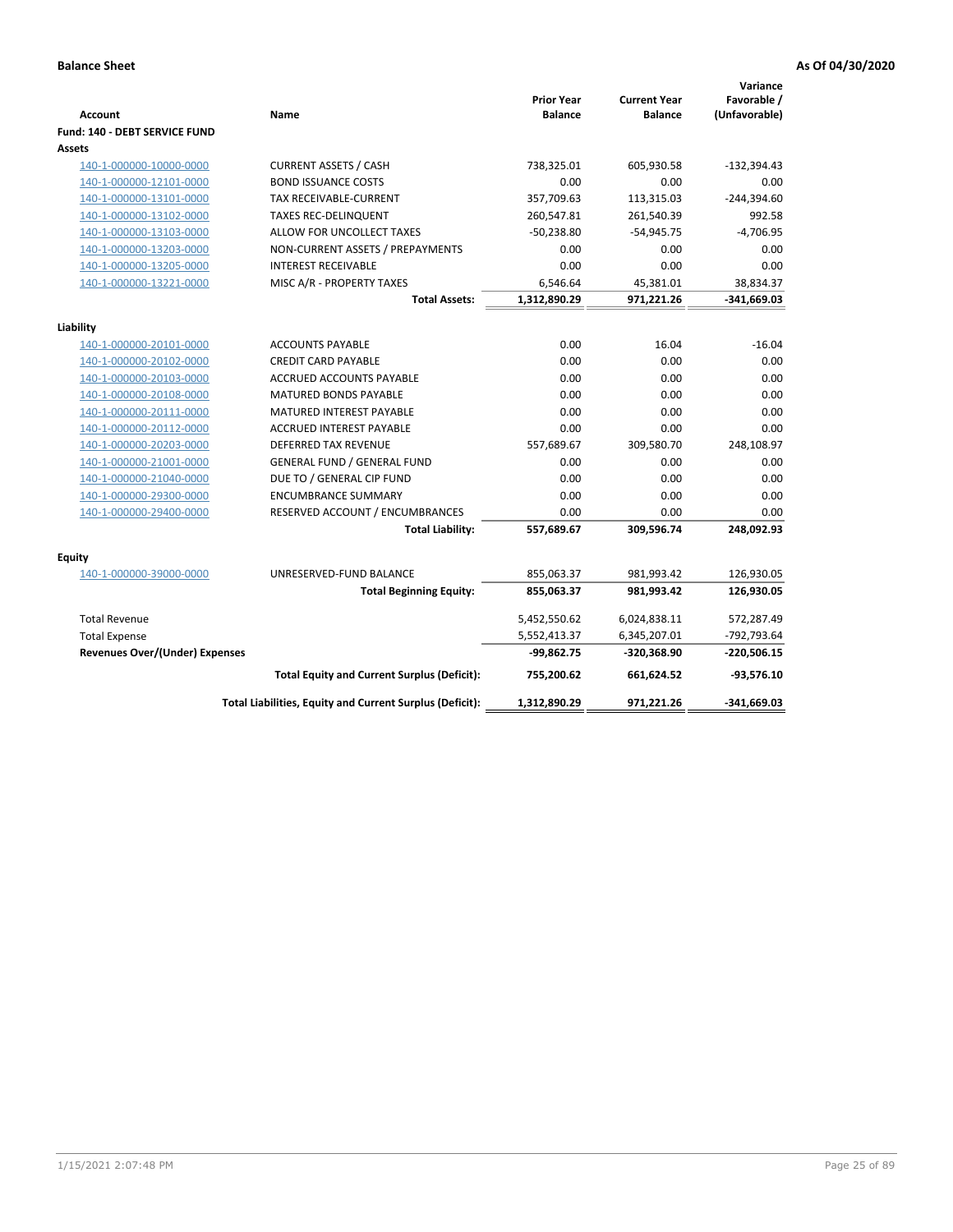|                                                     |                                                          |                   |                     | Variance      |
|-----------------------------------------------------|----------------------------------------------------------|-------------------|---------------------|---------------|
|                                                     |                                                          | <b>Prior Year</b> | <b>Current Year</b> | Favorable /   |
| <b>Account</b>                                      | Name                                                     | <b>Balance</b>    | <b>Balance</b>      | (Unfavorable) |
| <b>Fund: 160 - GENERAL CAPITAL IMPROVEMENT FUND</b> |                                                          |                   |                     |               |
| Assets                                              |                                                          |                   |                     |               |
| 160-1-000000-10000-0000                             | <b>CURRENT ASSETS / CASH</b>                             | 2,986,916.35      | 3,264,614.04        | 277,697.69    |
| 160-1-000000-11402-0000                             | 2002 CO'S                                                | 251,839.35        | 256,289.67          | 4,450.32      |
| 160-1-000000-11514-0000                             | EXCHANGE BLDG - TX DAILY ACCOUNT 1157                    | 224,965.68        | 229,167.16          | 4,201.48      |
| 160-1-000000-11515-0000                             | 2019 GO STREET BOND PROCEEDS - TX TERN                   | 0.00              | 14,713,621.94       | 14,713,621.94 |
| 160-1-000000-11517-0000                             | <b>EXCHANGE BLDG - TX TERM</b>                           | 0.00              | 0.00                | 0.00          |
| 160-1-000000-11520-0000                             | <b>CERTIFICATES OF DEPOSIT</b>                           | 0.00              | 0.00                | 0.00          |
| 160-1-000000-11602-0000                             | 2001 CO                                                  | 0.00              | 0.00                | 0.00          |
| 160-1-000000-11603-0000                             | 2001-A CO'S                                              | 76,100.44         | 77,471.27           | 1,370.83      |
| 160-1-000000-13201-0000                             | MISC ACCTS RECEIVABLE                                    | 7,311.00          | 7,311.00            | 0.00          |
| 160-1-000000-13205-0000                             | <b>INTEREST RECEIVABLE</b>                               | 0.00              | 0.00                | 0.00          |
| 160-1-000000-14035-0000                             | DEBT SERVICE / DEBT SERVICE FUND                         | 0.00              | 0.00                | 0.00          |
|                                                     | <b>Total Assets:</b>                                     | 3,547,132.82      | 18,548,475.08       | 15,001,342.26 |
| Liability                                           |                                                          |                   |                     |               |
| 160-1-000000-20101-0000                             | <b>ACCOUNTS PAYABLE</b>                                  | 0.00              | 81.22               | $-81.22$      |
| 160-1-000000-20102-0000                             | <b>CREDIT CARD PAYABLE</b>                               | 0.00              | 0.00                | 0.00          |
| 160-1-000000-20103-0000                             | ACCRUED ACCOUNTS PAYABLE                                 | 0.00              | 0.00                | 0.00          |
| 160-1-000000-20113-0000                             | <b>DEVELOPERS ESCROW</b>                                 | 0.00              | 0.00                | 0.00          |
| 160-1-000000-20139-0000                             | RETAINAGES PAYABLE                                       | $-0.04$           | $-0.03$             | $-0.01$       |
| 160-1-000000-20902-0000                             | <b>DEFERRED GRANT REVENUE</b>                            | 0.00              | 0.00                | 0.00          |
| 160-1-000000-21001-0000                             | <b>GENERAL FUND / GENERAL FUND</b>                       | 0.00              | 0.00                | 0.00          |
| 160-1-000000-21035-0000                             | DEBT SERVICE / DUE TO DEBT SERVICE                       | 0.00              | 0.00                | 0.00          |
| 160-1-000000-21101-0000                             | ENTERPRISE / WTR/WWTR UTILITY FUND                       | 0.00              | 0.00                | 0.00          |
| 160-1-000000-29300-0000                             | <b>ENCUMBRANCE SUMMARY</b>                               | 0.00              | 0.00                | 0.00          |
| 160-1-000000-29400-0100                             | RESERVED ACCOUNT / ENCUMBRANCES                          | 0.00              | 0.00                | 0.00          |
|                                                     | <b>Total Liability:</b>                                  | -0.04             | 81.19               | $-81.23$      |
|                                                     |                                                          |                   |                     |               |
| <b>Equity</b>                                       |                                                          |                   |                     |               |
| 160-1-000000-39000-0000                             | UNRESERVED-FUND BALANCE                                  | 2,314,271.96      | 3,121,492.13        | 807,220.17    |
|                                                     | <b>Total Beginning Equity:</b>                           | 2,314,271.96      | 3,121,492.13        | 807,220.17    |
| <b>Total Revenue</b>                                |                                                          | 2,100,358.38      | 16,279,895.33       | 14,179,536.95 |
| <b>Total Expense</b>                                |                                                          | 867,497.48        | 852,993.57          | 14,503.91     |
| <b>Revenues Over/(Under) Expenses</b>               |                                                          | 1,232,860.90      | 15,426,901.76       | 14,194,040.86 |
|                                                     | <b>Total Equity and Current Surplus (Deficit):</b>       | 3,547,132.86      | 18,548,393.89       | 15,001,261.03 |
|                                                     | Total Liabilities, Equity and Current Surplus (Deficit): | 3,547,132.82      | 18,548,475.08       | 15,001,342.26 |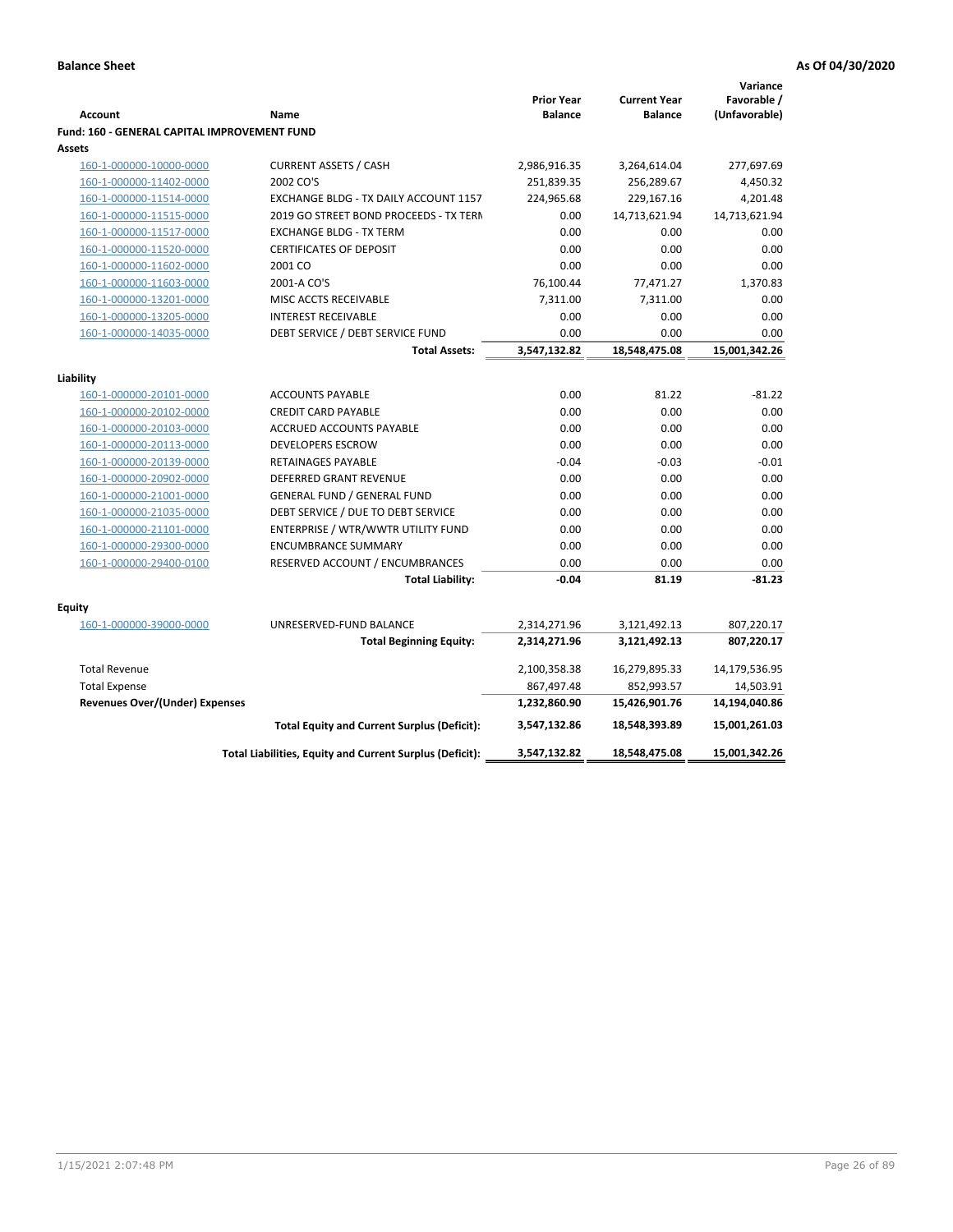| <b>Account</b>                       | Name                                                     | <b>Prior Year</b><br><b>Balance</b> | <b>Current Year</b><br><b>Balance</b> | Variance<br>Favorable /<br>(Unfavorable) |
|--------------------------------------|----------------------------------------------------------|-------------------------------------|---------------------------------------|------------------------------------------|
| Fund: 161 - STREET CONSTRUCTION FUND |                                                          |                                     |                                       |                                          |
| <b>Assets</b>                        |                                                          |                                     |                                       |                                          |
| 161-1-000000-10000-0000              | <b>CURRENT ASSETS / CASH</b>                             | 861,846.51                          | 870,652.88                            | 8,806.37                                 |
| 161-1-000000-11003-0000              | 2010 CO'S                                                | 0.00                                | 0.00                                  | 0.00                                     |
| 161-1-000000-13205-0000              | <b>INTEREST RECEIVABLE</b>                               | 0.00                                | 0.00                                  | 0.00                                     |
| 161-1-000000-14035-0000              | DEBT SERVICE / DEBT SERVICE FUND                         | 0.00                                | 0.00                                  | 0.00                                     |
|                                      | <b>Total Assets:</b>                                     | 861,846.51                          | 870,652.88                            | 8,806.37                                 |
| Liability                            |                                                          |                                     |                                       |                                          |
| 161-1-000000-20101-0000              | <b>ACCOUNTS PAYABLE</b>                                  | 0.00                                | 5,622.97                              | $-5,622.97$                              |
| 161-1-000000-20102-0000              | <b>CREDIT CARD PAYABLE</b>                               | 0.00                                | 0.00                                  | 0.00                                     |
| 161-1-000000-20103-0000              | <b>ACCRUED ACCOUNTS PAYABLE</b>                          | 0.00                                | 0.00                                  | 0.00                                     |
| 161-1-000000-20139-0000              | <b>RETAINAGES PAYABLE</b>                                | 0.00                                | 0.00                                  | 0.00                                     |
| 161-1-000000-21001-0000              | <b>GENERAL FUND / GENERAL FUND</b>                       | 0.00                                | 0.00                                  | 0.00                                     |
| 161-1-000000-21035-0000              | DEBT SERVICE / DUE TO DEBT SERVICE                       | 0.00                                | 0.00                                  | 0.00                                     |
| 161-1-000000-29300-0000              | <b>ENCUMBRANCE SUMMARY</b>                               | 0.00                                | 0.00                                  | 0.00                                     |
| 161-1-000000-29400-0100              | RESERVED ACCOUNT / ENCUMBRANCES                          | 0.00                                | 0.00                                  | 0.00                                     |
|                                      | <b>Total Liability:</b>                                  | 0.00                                | 5,622.97                              | $-5,622.97$                              |
| Equity                               |                                                          |                                     |                                       |                                          |
| 161-1-000000-39000-0000              | UNRESERVED-FUND BALANCE                                  | 852,048.74                          | 869,625.59                            | 17,576.85                                |
|                                      | <b>Total Beginning Equity:</b>                           | 852,048.74                          | 869,625.59                            | 17,576.85                                |
| <b>Total Revenue</b>                 |                                                          | 10,025.32                           | 8,873.26                              | $-1,152.06$                              |
| <b>Total Expense</b>                 |                                                          | 227.55                              | 13,468.94                             | $-13,241.39$                             |
| Revenues Over/(Under) Expenses       |                                                          | 9,797.77                            | $-4,595.68$                           | $-14,393.45$                             |
|                                      | <b>Total Equity and Current Surplus (Deficit):</b>       | 861,846.51                          | 865,029.91                            | 3,183.40                                 |
|                                      | Total Liabilities, Equity and Current Surplus (Deficit): | 861,846.51                          | 870,652.88                            | 8,806.37                                 |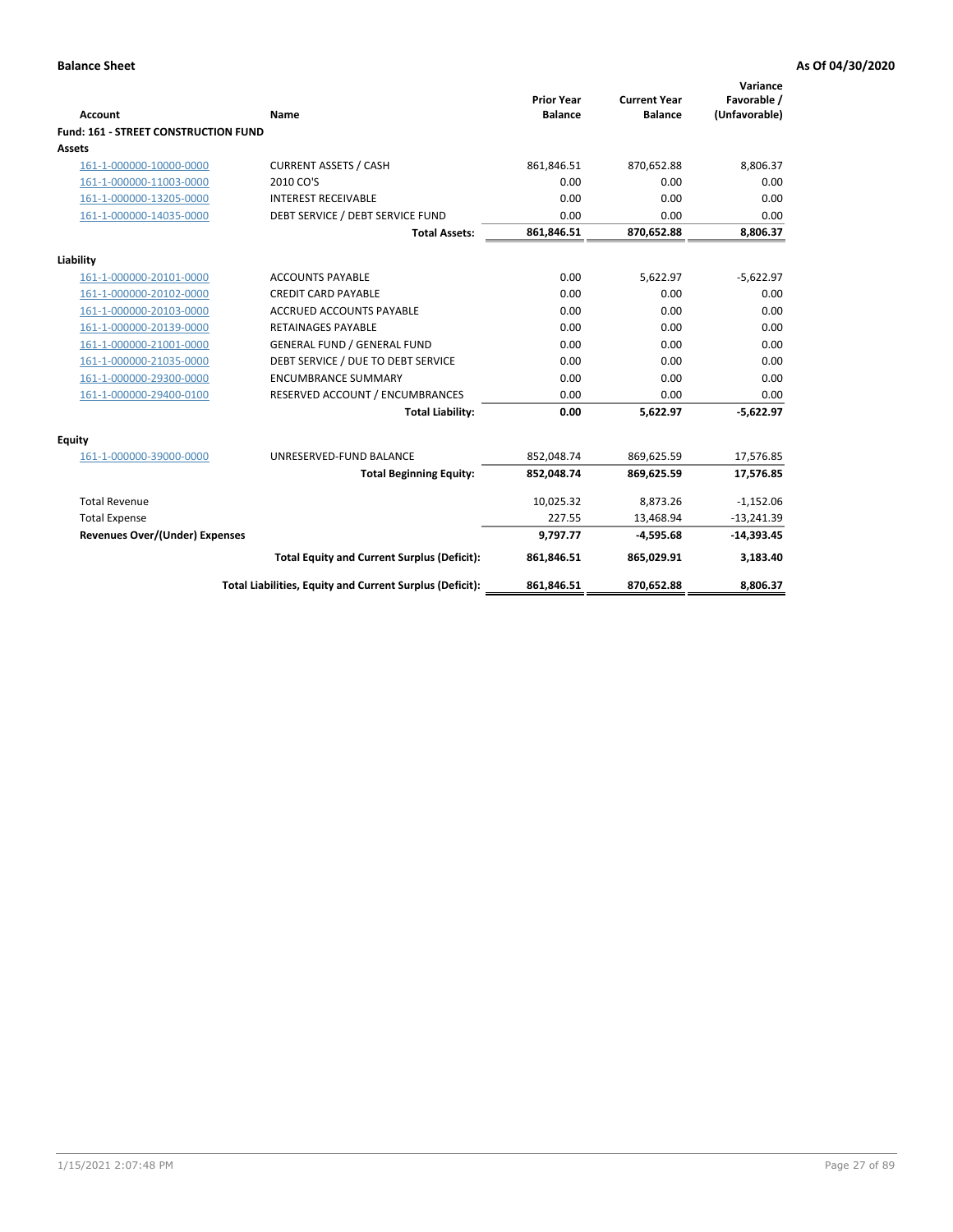| Account                                         | Name                                                     | <b>Prior Year</b><br><b>Balance</b> | <b>Current Year</b><br><b>Balance</b> | Variance<br>Favorable /<br>(Unfavorable) |
|-------------------------------------------------|----------------------------------------------------------|-------------------------------------|---------------------------------------|------------------------------------------|
| <b>Fund: 162 - GRAHAM PARK RENOVATIONS FUND</b> |                                                          |                                     |                                       |                                          |
| <b>Assets</b>                                   |                                                          |                                     |                                       |                                          |
| 162-1-000000-10000-0000                         | <b>CURRENT ASSETS / CASH</b>                             | 0.00                                | 0.00                                  | 0.00                                     |
| 162-1-000000-13201-0000                         | MISC ACCTS RECEIVABLE                                    | 0.00                                | 0.00                                  | 0.00                                     |
|                                                 | <b>Total Assets:</b>                                     | 0.00                                | 0.00                                  | 0.00                                     |
| Liability                                       |                                                          |                                     |                                       |                                          |
| 162-1-000000-20101-0000                         | <b>ACCOUNTS PAYABLE</b>                                  | 0.00                                | 0.00                                  | 0.00                                     |
| 162-1-000000-20139-0000                         | <b>RETAINAGES PAYABLE</b>                                | 0.00                                | 0.00                                  | 0.00                                     |
| 162-1-000000-20202-0000                         | <b>DEFERRED REVENUE</b>                                  | 0.00                                | 0.00                                  | 0.00                                     |
| 162-1-000000-29300-0000                         | <b>ENCUMBRANCE SUMMARY</b>                               | 0.00                                | 0.00                                  | 0.00                                     |
| 162-1-000000-29400-0000                         | RESERVED ACCOUNT / ENCUMBRANCES                          | 0.00                                | 0.00                                  | 0.00                                     |
|                                                 | <b>Total Liability:</b>                                  | 0.00                                | 0.00                                  | 0.00                                     |
| Equity                                          |                                                          |                                     |                                       |                                          |
| 162-1-000000-39000-0000                         | UNRESERVED-FUND BALANCE                                  | 0.00                                | 0.00                                  | 0.00                                     |
|                                                 | <b>Total Beginning Equity:</b>                           | 0.00                                | 0.00                                  | 0.00                                     |
| <b>Total Revenue</b>                            |                                                          | 0.00                                | 0.00                                  | 0.00                                     |
| <b>Total Expense</b>                            |                                                          | 0.00                                | 0.00                                  | 0.00                                     |
| <b>Revenues Over/(Under) Expenses</b>           |                                                          | 0.00                                | 0.00                                  | 0.00                                     |
|                                                 | <b>Total Equity and Current Surplus (Deficit):</b>       | 0.00                                | 0.00                                  | 0.00                                     |
|                                                 | Total Liabilities, Equity and Current Surplus (Deficit): | 0.00                                | 0.00                                  | 0.00                                     |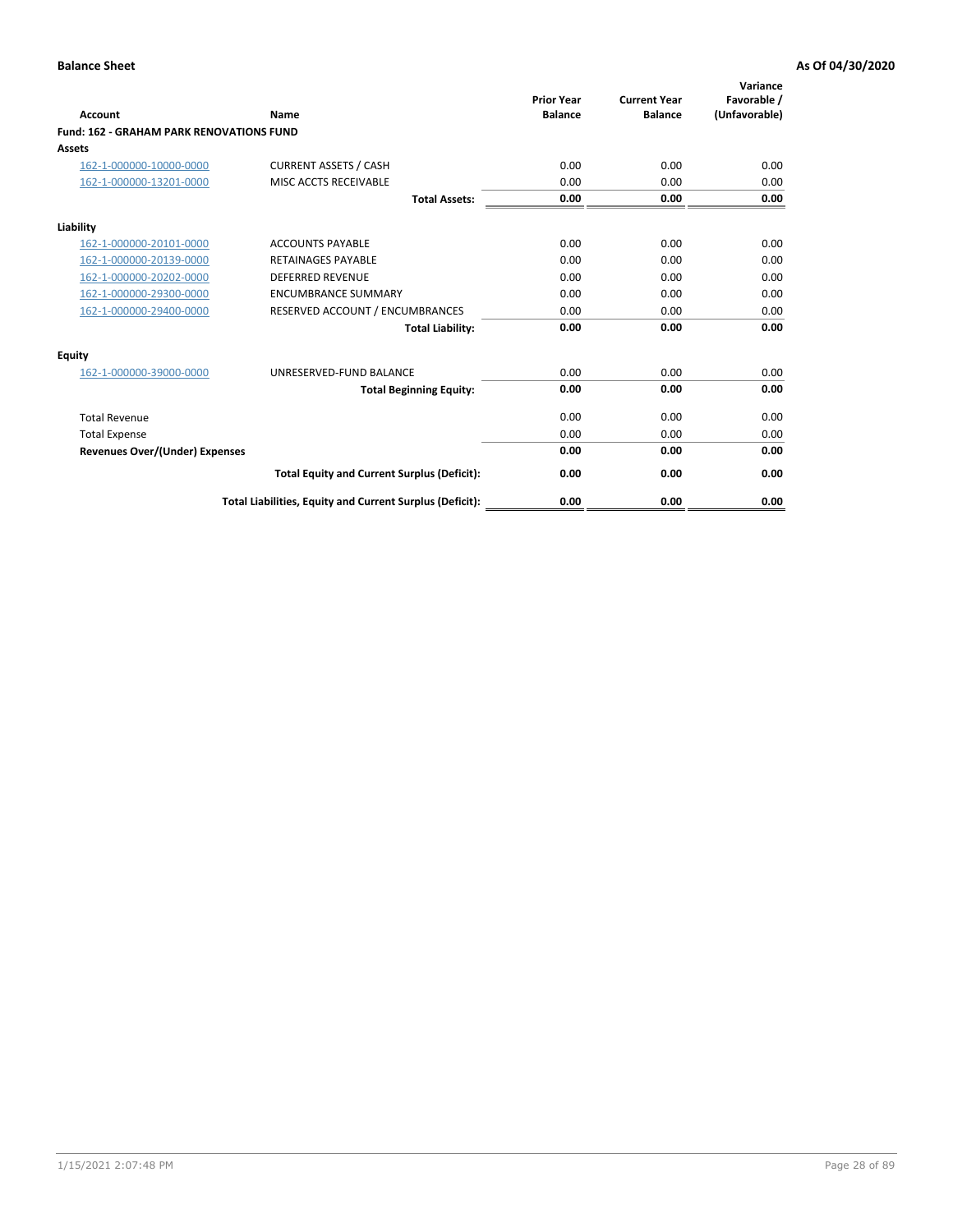| Account                               | Name                                                     | <b>Prior Year</b><br><b>Balance</b> | <b>Current Year</b><br><b>Balance</b> | Variance<br>Favorable /<br>(Unfavorable) |
|---------------------------------------|----------------------------------------------------------|-------------------------------------|---------------------------------------|------------------------------------------|
| Fund: 163 - SECO STIMULAS BLOCK GRANT |                                                          |                                     |                                       |                                          |
| <b>Assets</b>                         |                                                          |                                     |                                       |                                          |
| 163-1-000000-10000-0000               | <b>CURRENT ASSETS / CASH</b>                             | 0.00                                | 0.00                                  | 0.00                                     |
| 163-1-000000-13201-0000               | MISC ACCTS RECEIVABLE                                    | 0.00                                | 0.00                                  | 0.00                                     |
| 163-1-000000-13205-0000               | <b>INTEREST RECEIVABLE</b>                               | 0.00                                | 0.00                                  | 0.00                                     |
|                                       | <b>Total Assets:</b>                                     | 0.00                                | 0.00                                  | 0.00                                     |
| Liability                             |                                                          |                                     |                                       |                                          |
| 163-1-000000-20101-0000               | <b>ACCOUNTS PAYABLE</b>                                  | 0.00                                | 0.00                                  | 0.00                                     |
| 163-1-000000-20102-0000               | <b>CREDIT CARD PAYABLE</b>                               | 0.00                                | 0.00                                  | 0.00                                     |
| 163-1-000000-20103-0000               | <b>ACCRUED ACCOUNTS PAYABLE</b>                          | 0.00                                | 0.00                                  | 0.00                                     |
| 163-1-000000-20139-0000               | <b>RETAINAGES PAYABLE</b>                                | 0.00                                | 0.00                                  | 0.00                                     |
| 163-1-000000-20902-0000               | DEFERRED GRANT REVENUE                                   | 0.00                                | 0.00                                  | 0.00                                     |
| 163-1-000000-29300-0000               | <b>ENCUMBRANCE SUMMARY</b>                               | 0.00                                | 0.00                                  | 0.00                                     |
| 163-1-000000-29400-0100               | RESERVED ACCOUNT / ENCUMBRANCES                          | 0.00                                | 0.00                                  | 0.00                                     |
|                                       | <b>Total Liability:</b>                                  | 0.00                                | 0.00                                  | 0.00                                     |
| <b>Equity</b>                         |                                                          |                                     |                                       |                                          |
| 163-1-000000-39000-0000               | UNRESERVED-FUND BALANCE                                  | 0.00                                | 0.00                                  | 0.00                                     |
|                                       | <b>Total Beginning Equity:</b>                           | 0.00                                | 0.00                                  | 0.00                                     |
| <b>Total Revenue</b>                  |                                                          | 0.00                                | 0.00                                  | 0.00                                     |
| <b>Total Expense</b>                  |                                                          | 0.00                                | 0.00                                  | 0.00                                     |
| <b>Revenues Over/(Under) Expenses</b> |                                                          | 0.00                                | 0.00                                  | 0.00                                     |
|                                       | <b>Total Equity and Current Surplus (Deficit):</b>       | 0.00                                | 0.00                                  | 0.00                                     |
|                                       | Total Liabilities, Equity and Current Surplus (Deficit): | 0.00                                | 0.00                                  | 0.00                                     |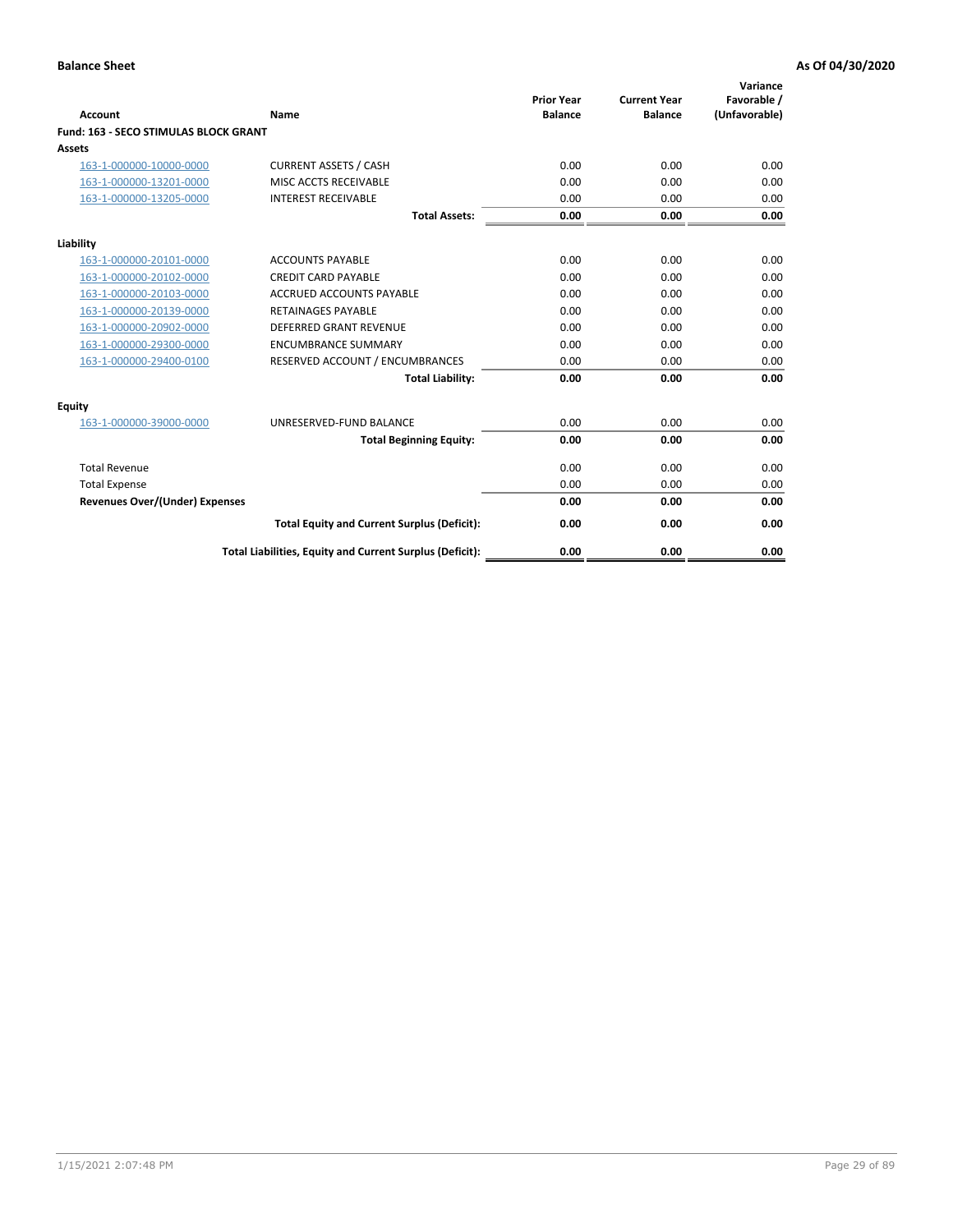| <b>Account</b>                        | <b>Name</b>                                              | <b>Prior Year</b><br><b>Balance</b> | <b>Current Year</b><br><b>Balance</b> | Variance<br>Favorable /<br>(Unfavorable) |
|---------------------------------------|----------------------------------------------------------|-------------------------------------|---------------------------------------|------------------------------------------|
| Fund: 164 - 2013 CO CAPITAL FUND      |                                                          |                                     |                                       |                                          |
| Assets                                |                                                          |                                     |                                       |                                          |
| 164-1-000000-10000-0000               | <b>CURRENT ASSETS / CASH</b>                             | 32,246.27                           | 32,864.58                             | 618.31                                   |
| 164-1-000000-11508-0000               | 2013 CO'S PROJ CONST                                     | 2,044.51                            | 2,082.70                              | 38.19                                    |
| 164-1-000000-11509-0000               | 2013 CO'S DEBT SERVICE                                   | 0.00                                | 0.00                                  | 0.00                                     |
| 164-1-000000-13205-0000               | <b>INTEREST RECEIVABLE</b>                               | 0.00                                | 0.00                                  | 0.00                                     |
| 164-1-000000-14035-0000               | DEBT SERVICE / DEBT SERVICE FUND                         | 0.00                                | 0.00                                  | 0.00                                     |
|                                       | <b>Total Assets:</b>                                     | 34,290.78                           | 34,947.28                             | 656.50                                   |
| Liability                             |                                                          |                                     |                                       |                                          |
| 164-1-000000-20101-0000               | <b>ACCOUNTS PAYABLE</b>                                  | 0.00                                | 0.86                                  | $-0.86$                                  |
| 164-1-000000-20102-0000               | <b>CREDIT CARD PAYABLE</b>                               | 0.00                                | 0.00                                  | 0.00                                     |
| 164-1-000000-20103-0000               | <b>ACCRUED ACCOUNTS PAYABLE</b>                          | 0.00                                | 0.00                                  | 0.00                                     |
| 164-1-000000-20139-0000               | <b>RETAINAGES PAYABLE</b>                                | 0.00                                | 0.00                                  | 0.00                                     |
| 164-1-000000-21001-0000               | <b>GENERAL FUND / GENERAL FUND</b>                       | 0.00                                | 0.00                                  | 0.00                                     |
| 164-1-000000-21035-0000               | DEBT SERVICE / DUE TO DEBT SERVICE                       | 0.00                                | 0.00                                  | 0.00                                     |
| 164-1-000000-29300-0000               | <b>ENCUMBRANCE SUMMARY</b>                               | 0.00                                | 0.00                                  | 0.00                                     |
| 164-1-000000-29400-0100               | RESERVED ACCOUNT / ENCUMBRANCES                          | 0.00                                | 0.00                                  | 0.00                                     |
|                                       | <b>Total Liability:</b>                                  | 0.00                                | 0.86                                  | $-0.86$                                  |
| Equity                                |                                                          |                                     |                                       |                                          |
| 164-1-000000-39000-0000               | UNRESERVED-FUND BALANCE                                  | 33,896.76                           | 34,601.73                             | 704.97                                   |
|                                       | <b>Total Beginning Equity:</b>                           | 33,896.76                           | 34,601.73                             | 704.97                                   |
| <b>Total Revenue</b>                  |                                                          | 402.55                              | 351.02                                | $-51.53$                                 |
| <b>Total Expense</b>                  |                                                          | 8.53                                | 6.33                                  | 2.20                                     |
| <b>Revenues Over/(Under) Expenses</b> |                                                          | 394.02                              | 344.69                                | $-49.33$                                 |
|                                       | <b>Total Equity and Current Surplus (Deficit):</b>       | 34,290.78                           | 34,946.42                             | 655.64                                   |
|                                       | Total Liabilities, Equity and Current Surplus (Deficit): | 34,290.78                           | 34,947.28                             | 656.50                                   |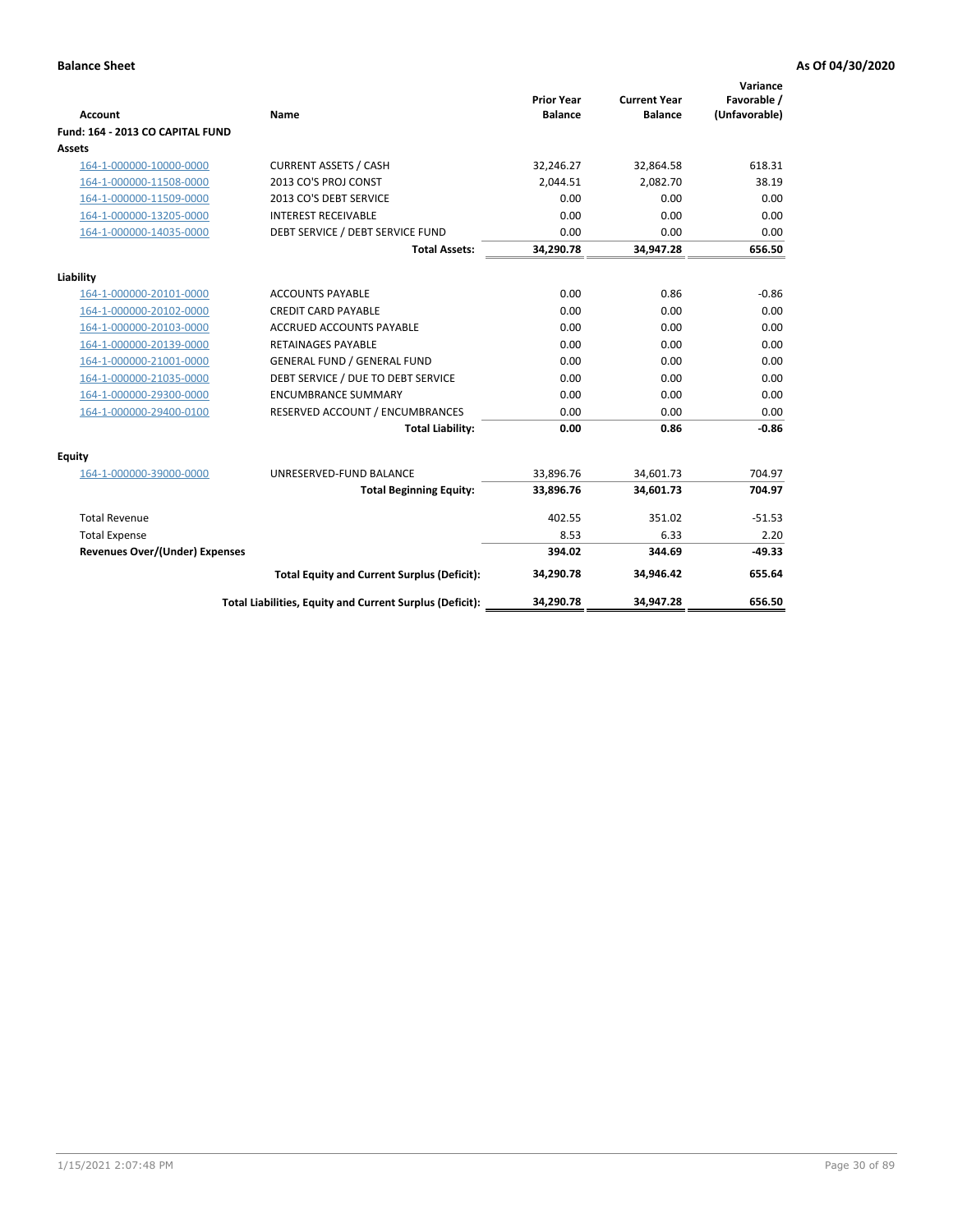| <b>Account</b>                        | Name                                                     | <b>Prior Year</b><br><b>Balance</b> | <b>Current Year</b><br><b>Balance</b> | Variance<br>Favorable /<br>(Unfavorable) |
|---------------------------------------|----------------------------------------------------------|-------------------------------------|---------------------------------------|------------------------------------------|
| Fund: 165 - 2014 GO FUND              |                                                          |                                     |                                       |                                          |
| Assets                                |                                                          |                                     |                                       |                                          |
| 165-1-000000-10000-0000               | <b>CURRENT ASSETS / CASH</b>                             | $-8,613.63$                         | $-8,613.63$                           | 0.00                                     |
| 165-1-000000-11003-0000               | 2010 CO'S                                                | 0.00                                | 0.00                                  | 0.00                                     |
| 165-1-000000-11202-0000               | 2014 GO STREET BONDS                                     | 0.00                                | 0.00                                  | 0.00                                     |
| 165-1-000000-11511-0000               | 2015 GO PROJECT CONSTRUCTION                             | 786,863.44                          | 801,558.96                            | 14,695.52                                |
| 165-1-000000-11520-0000               | <b>CERTIFICATES OF DEPOSIT</b>                           | 0.00                                | 0.00                                  | 0.00                                     |
| 165-1-000000-11530-0000               | <b>TexasTERM CP</b>                                      | 0.00                                | 0.00                                  | 0.00                                     |
| 165-1-000000-13201-0000               | MISC ACCTS RECEIVABLE                                    | 0.00                                | 0.00                                  | 0.00                                     |
| 165-1-000000-13205-0000               | <b>INTEREST RECEIVABLE</b>                               | 0.00                                | 0.00                                  | 0.00                                     |
| 165-1-000000-14035-0000               | DEBT SERVICE / DEBT SERVICE FUND                         | 0.00                                | 0.00                                  | 0.00                                     |
|                                       | <b>Total Assets:</b>                                     | 778,249.81                          | 792,945.33                            | 14,695.52                                |
| Liability                             |                                                          |                                     |                                       |                                          |
| 165-1-000000-20101-0000               | <b>ACCOUNTS PAYABLE</b>                                  | 0.00                                | 0.00                                  | 0.00                                     |
| 165-1-000000-20102-0000               | <b>CREDIT CARD PAYABLE</b>                               | 0.00                                | 0.00                                  | 0.00                                     |
| 165-1-000000-20103-0000               | <b>ACCRUED ACCOUNTS PAYABLE</b>                          | 0.00                                | 0.00                                  | 0.00                                     |
| 165-1-000000-20139-0000               | <b>RETAINAGES PAYABLE</b>                                | 0.00                                | 0.00                                  | 0.00                                     |
| 165-1-000000-21001-0000               | <b>GENERAL FUND / GENERAL FUND</b>                       | 0.00                                | 0.00                                  | 0.00                                     |
| 165-1-000000-21035-0000               | DEBT SERVICE / DUE TO DEBT SERVICE                       | 0.00                                | 0.00                                  | 0.00                                     |
| 165-1-000000-29300-0000               | <b>ENCUMBRANCE SUMMARY</b>                               | 0.00                                | 0.00                                  | 0.00                                     |
| 165-1-000000-29400-0100               | RESERVED ACCOUNT / ENCUMBRANCES                          | 0.00                                | 0.00                                  | 0.00                                     |
|                                       | <b>Total Liability:</b>                                  | 0.00                                | 0.00                                  | 0.00                                     |
| Fquity                                |                                                          |                                     |                                       |                                          |
| 165-1-000000-39000-0000               | UNRESERVED-FUND BALANCE                                  | 767,685.84                          | 785,908.22                            | 18,222.38                                |
|                                       | <b>Total Beginning Equity:</b>                           | 767,685.84                          | 785,908.22                            | 18,222.38                                |
| <b>Total Revenue</b>                  |                                                          | 10,563.97                           | 7,037.11                              | $-3,526.86$                              |
| <b>Total Expense</b>                  |                                                          | 0.00                                | 0.00                                  | 0.00                                     |
| <b>Revenues Over/(Under) Expenses</b> |                                                          | 10,563.97                           | 7,037.11                              | $-3,526.86$                              |
|                                       | <b>Total Equity and Current Surplus (Deficit):</b>       | 778,249.81                          | 792,945.33                            | 14,695.52                                |
|                                       | Total Liabilities, Equity and Current Surplus (Deficit): | 778,249.81                          | 792,945.33                            | 14.695.52                                |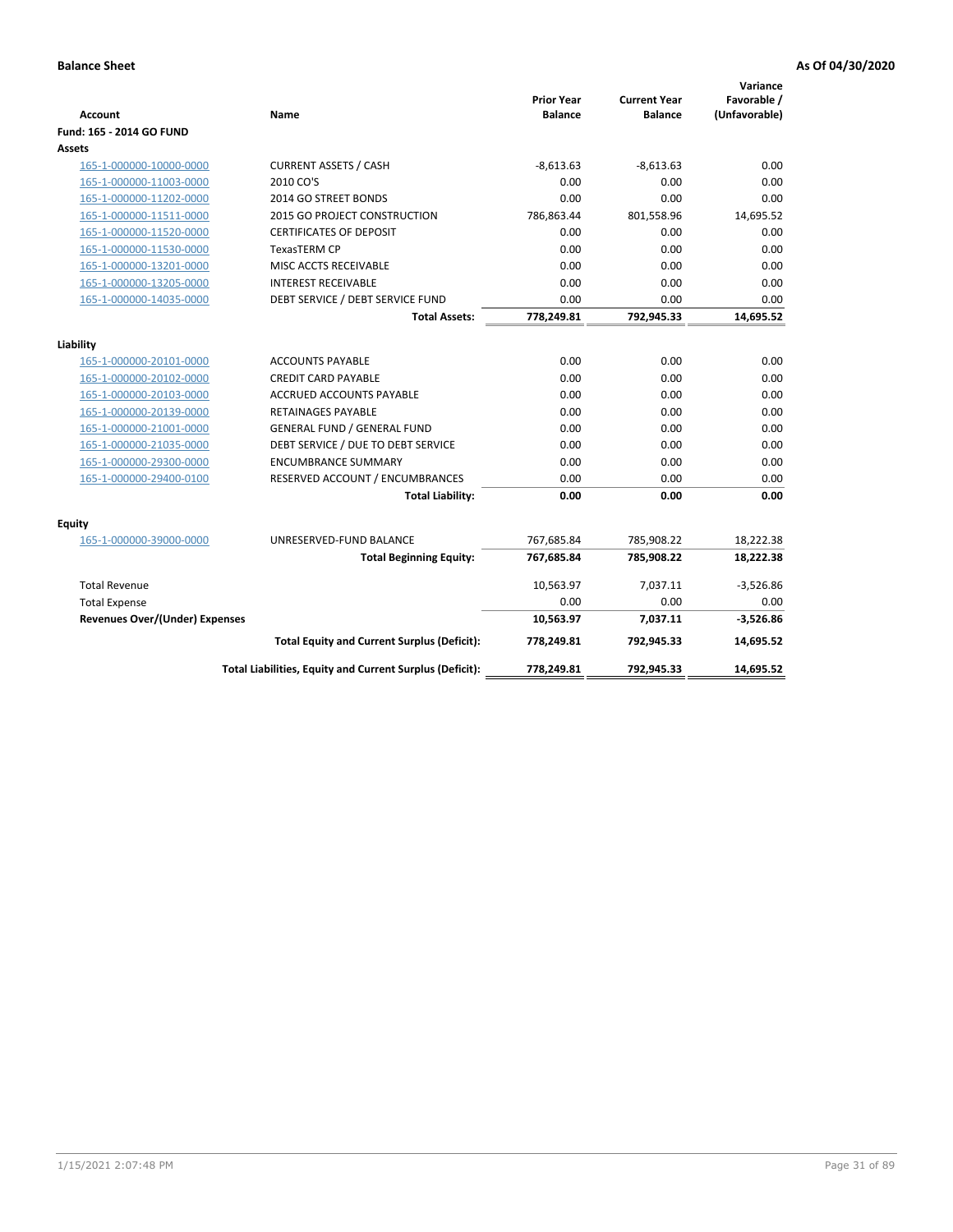| <b>Account</b>                                               | Name                                                     | <b>Prior Year</b><br><b>Balance</b> | <b>Current Year</b><br><b>Balance</b> | Variance<br>Favorable /<br>(Unfavorable) |
|--------------------------------------------------------------|----------------------------------------------------------|-------------------------------------|---------------------------------------|------------------------------------------|
| <b>Fund: 170 - LAW ENFORCEMENT GRANT - CAPITAL PURCHASES</b> |                                                          |                                     |                                       |                                          |
| Assets                                                       |                                                          |                                     |                                       |                                          |
| 170-1-000000-10000-0000                                      | <b>CURRENT ASSETS / CASH</b>                             | 0.00                                | 0.00                                  | 0.00                                     |
| 170-1-000000-13201-0000                                      | MISC ACCTS RECEIVABLE                                    | 0.00                                | 0.00                                  | 0.00                                     |
|                                                              | <b>Total Assets:</b>                                     | 0.00                                | 0.00                                  | 0.00                                     |
| Liability                                                    |                                                          |                                     |                                       |                                          |
| 170-1-000000-20101-0000                                      | <b>ACCOUNTS PAYABLE</b>                                  | 0.00                                | 0.00                                  | 0.00                                     |
| 170-1-000000-20102-0000                                      | <b>CREDIT CARD PAYABLE</b>                               | 0.00                                | 0.00                                  | 0.00                                     |
| 170-1-000000-20103-0000                                      | <b>ACCRUED ACCOUNTS PAYABLE</b>                          | 0.00                                | 0.00                                  | 0.00                                     |
| 170-1-000000-20902-0000                                      | <b>DEFERRED GRANT REVENUE</b>                            | 0.00                                | 0.00                                  | 0.00                                     |
| 170-1-000000-21001-0000                                      | <b>GENERAL FUND / GENERAL FUND</b>                       | 0.00                                | 0.00                                  | 0.00                                     |
| 170-1-000000-24004-0000                                      | <b>INTEREST PAYABLE ON DEP</b>                           | 0.00                                | 0.00                                  | 0.00                                     |
| 170-1-000000-29300-0000                                      | <b>ENCUMBRANCE SUMMARY</b>                               | 0.00                                | 0.00                                  | 0.00                                     |
| 170-1-000000-29400-0000                                      | RESERVED ACCOUNT / ENCUMBRANCES                          | 0.00                                | 0.00                                  | 0.00                                     |
|                                                              | <b>Total Liability:</b>                                  | 0.00                                | 0.00                                  | 0.00                                     |
| <b>Equity</b>                                                |                                                          |                                     |                                       |                                          |
| 170-1-000000-39000-0000                                      | UNRESERVED-FUND BALANCE                                  | 0.00                                | 0.00                                  | 0.00                                     |
|                                                              | <b>Total Beginning Equity:</b>                           | 0.00                                | 0.00                                  | 0.00                                     |
| <b>Total Revenue</b>                                         |                                                          | 21,253.00                           | 0.00                                  | $-21,253.00$                             |
| <b>Total Expense</b>                                         |                                                          | 21,253.00                           | 0.00                                  | 21,253.00                                |
| <b>Revenues Over/(Under) Expenses</b>                        |                                                          | 0.00                                | 0.00                                  | 0.00                                     |
|                                                              | <b>Total Equity and Current Surplus (Deficit):</b>       | 0.00                                | 0.00                                  | 0.00                                     |
|                                                              | Total Liabilities, Equity and Current Surplus (Deficit): | 0.00                                | 0.00                                  | 0.00                                     |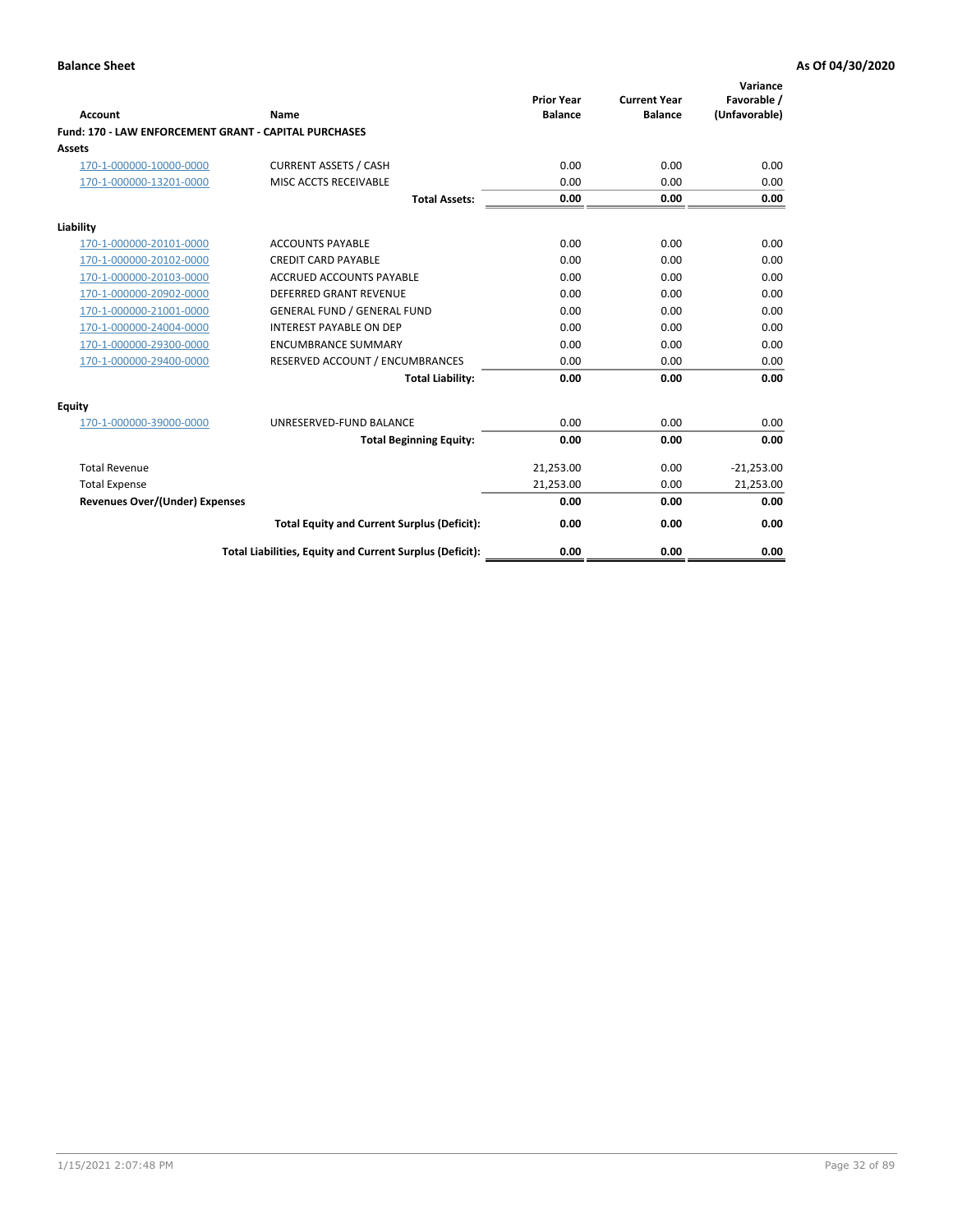|                                                |                                                          | <b>Prior Year</b> | <b>Current Year</b> | Variance<br>Favorable / |
|------------------------------------------------|----------------------------------------------------------|-------------------|---------------------|-------------------------|
| Account                                        | Name                                                     | <b>Balance</b>    | <b>Balance</b>      | (Unfavorable)           |
| <b>Fund: 171 - MAIN STREET SPECIAL REVENUE</b> |                                                          |                   |                     |                         |
| Assets                                         |                                                          |                   |                     |                         |
| 171-1-000000-10000-0000                        | <b>CURRENT ASSETS / CASH</b>                             | $-15,059.00$      | $-32,842.77$        | $-17,783.77$            |
| 171-1-000000-13201-0000                        | MISC ACCTS RECEIVABLE                                    | 0.00              | 0.00                | 0.00                    |
| 171-1-000000-13205-0000                        | <b>INTEREST RECEIVABLE</b>                               | 0.00              | 0.00                | 0.00                    |
|                                                | <b>Total Assets:</b>                                     | $-15,059.00$      | $-32,842.77$        | $-17,783.77$            |
| Liability                                      |                                                          |                   |                     |                         |
| 171-1-000000-20101-0000                        | <b>ACCOUNTS PAYABLE</b>                                  | 0.00              | 0.00                | 0.00                    |
| 171-1-000000-20102-0000                        | <b>CREDIT CARD PAYABLE</b>                               | 0.00              | 0.00                | 0.00                    |
| 171-1-000000-20103-0000                        | <b>ACCRUED ACCOUNTS PAYABLE</b>                          | 0.00              | 0.00                | 0.00                    |
| 171-1-000000-20139-0000                        | <b>RETAINAGES PAYABLE</b>                                | 0.00              | 10,729.61           | $-10,729.61$            |
| 171-1-000000-20902-0000                        | <b>DEFERRED GRANT REVENUE</b>                            | 0.00              | 0.00                | 0.00                    |
| 171-1-000000-29300-0000                        | <b>ENCUMBRANCE SUMMARY</b>                               | 0.00              | 0.00                | 0.00                    |
| 171-1-000000-29400-0100                        | RESERVED ACCOUNT / ENCUMBRANCES                          | 0.00              | 0.00                | 0.00                    |
|                                                | <b>Total Liability:</b>                                  | 0.00              | 10,729.61           | $-10,729.61$            |
| <b>Equity</b>                                  |                                                          |                   |                     |                         |
| 171-1-000000-39000-0000                        | UNRESERVED-FUND BALANCE                                  | 9,077.21          | $-48,361.48$        | $-57,438.69$            |
|                                                | <b>Total Beginning Equity:</b>                           | 9,077.21          | $-48,361.48$        | $-57,438.69$            |
| <b>Total Revenue</b>                           |                                                          | 0.00              | 123,366.49          | 123,366.49              |
| <b>Total Expense</b>                           |                                                          | 24,136.21         | 118,577.39          | $-94,441.18$            |
| <b>Revenues Over/(Under) Expenses</b>          |                                                          | $-24,136.21$      | 4,789.10            | 28,925.31               |
|                                                | <b>Total Equity and Current Surplus (Deficit):</b>       | $-15,059.00$      | $-43,572.38$        | $-28,513.38$            |
|                                                | Total Liabilities, Equity and Current Surplus (Deficit): | $-15,059.00$      | $-32,842.77$        | $-17,783.77$            |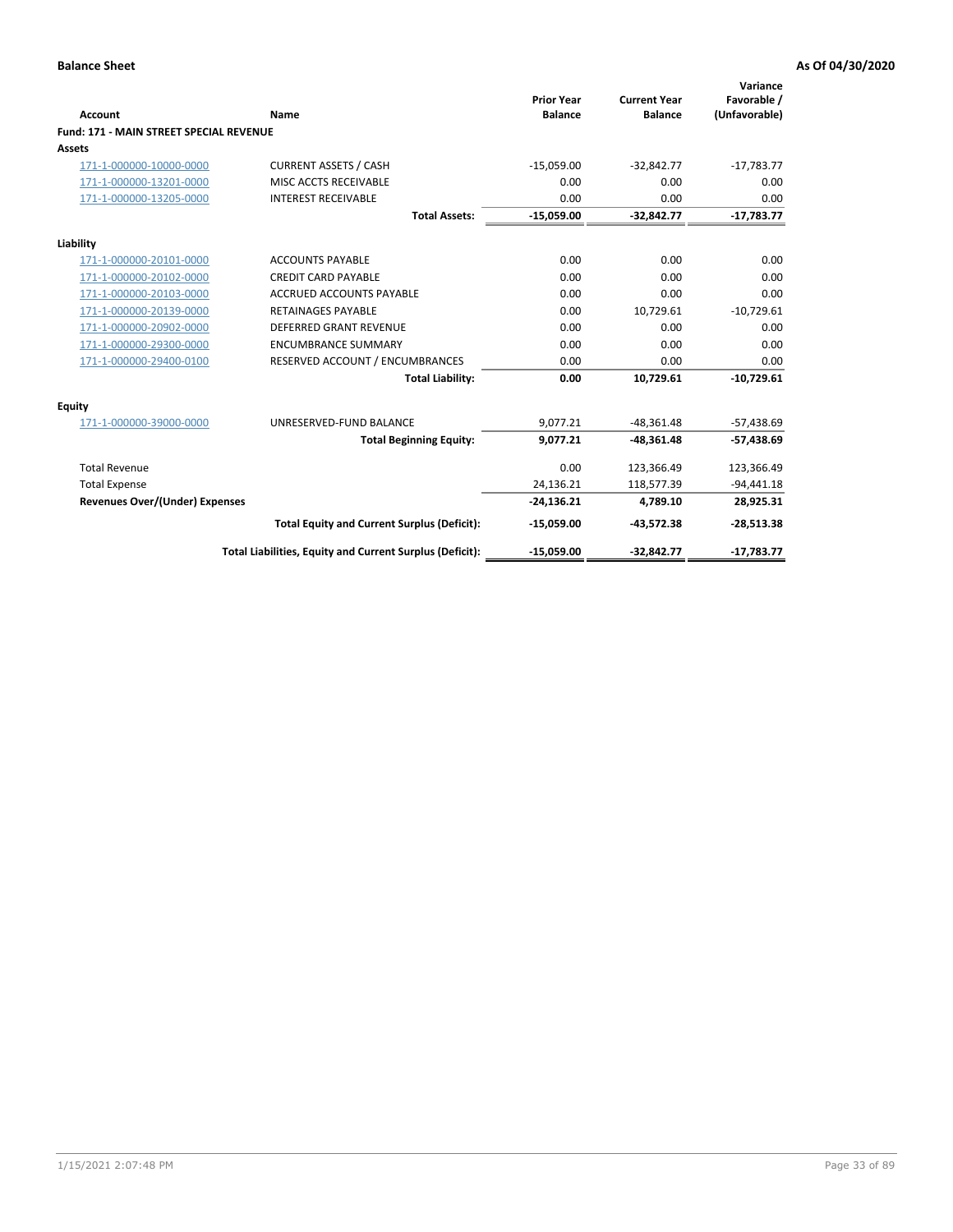|                                       |                                                          | <b>Prior Year</b> | <b>Current Year</b> | Variance<br>Favorable / |
|---------------------------------------|----------------------------------------------------------|-------------------|---------------------|-------------------------|
| <b>Account</b>                        | <b>Name</b>                                              | <b>Balance</b>    | <b>Balance</b>      | (Unfavorable)           |
| <b>Fund: 172 - MINOR GRANTS FUND</b>  |                                                          |                   |                     |                         |
| <b>Assets</b>                         |                                                          |                   |                     |                         |
| 172-1-000000-10000-0000               | <b>CURRENT ASSETS / CASH</b>                             | 14,004.93         | 8,589.89            | $-5,415.04$             |
| 172-1-000000-13201-0000               | MISC ACCTS RECEIVABLE                                    | 0.00              | 0.00                | 0.00                    |
| 172-1-000000-13205-0000               | <b>INTEREST RECEIVABLE</b>                               | 0.00              | 0.00                | 0.00                    |
|                                       | <b>Total Assets:</b>                                     | 14,004.93         | 8,589.89            | $-5,415.04$             |
| Liability                             |                                                          |                   |                     |                         |
| 172-1-000000-20101-0000               | <b>ACCOUNTS PAYABLE</b>                                  | 0.00              | 0.00                | 0.00                    |
| 172-1-000000-20102-0000               | <b>CREDIT CARD PAYABLE</b>                               | 0.00              | 0.00                | 0.00                    |
| 172-1-000000-20103-0000               | <b>ACCRUED ACCOUNTS PAYABLE</b>                          | 0.00              | 0.00                | 0.00                    |
| 172-1-000000-20902-0000               | DEFERRED GRANT REVENUE                                   | 0.00              | 0.00                | 0.00                    |
| 172-1-000000-29300-0000               | <b>ENCUMBRANCE SUMMARY</b>                               | 0.00              | 0.00                | 0.00                    |
| 172-1-000000-29400-0000               | RESERVED ACCOUNT / ENCUMBRANCES                          | 0.00              | 0.00                | 0.00                    |
|                                       | <b>Total Liability:</b>                                  | 0.00              | 0.00                | 0.00                    |
| Equity                                |                                                          |                   |                     |                         |
| 172-1-000000-39000-0000               | UNRESERVED-FUND BALANCE                                  | 3,559.10          | 6,343.76            | 2,784.66                |
|                                       | <b>Total Beginning Equity:</b>                           | 3,559.10          | 6,343.76            | 2,784.66                |
| <b>Total Revenue</b>                  |                                                          | 13,428.00         | 3,660.00            | $-9,768.00$             |
| <b>Total Expense</b>                  |                                                          | 2,982.17          | 1,413.87            | 1,568.30                |
| <b>Revenues Over/(Under) Expenses</b> |                                                          | 10,445.83         | 2,246.13            | $-8,199.70$             |
|                                       | <b>Total Equity and Current Surplus (Deficit):</b>       | 14,004.93         | 8,589.89            | $-5,415.04$             |
|                                       | Total Liabilities, Equity and Current Surplus (Deficit): | 14,004.93         | 8,589.89            | $-5,415.04$             |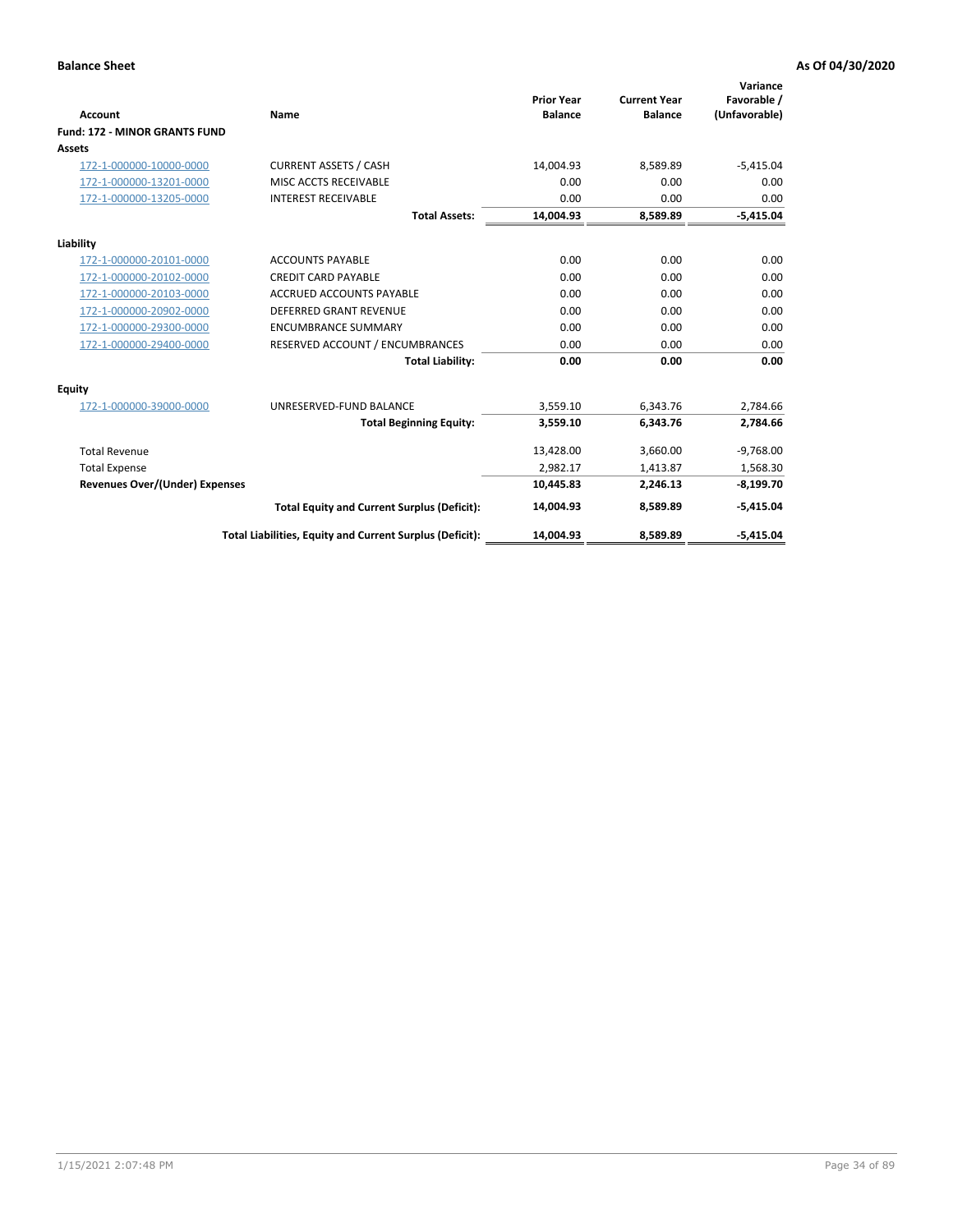| <b>Account</b>                         | <b>Name</b>                                              | <b>Prior Year</b><br><b>Balance</b> | <b>Current Year</b><br><b>Balance</b> | Variance<br>Favorable /<br>(Unfavorable) |
|----------------------------------------|----------------------------------------------------------|-------------------------------------|---------------------------------------|------------------------------------------|
| <b>Fund: 173 - FL YOUNG FOUNDATION</b> |                                                          |                                     |                                       |                                          |
| Assets                                 |                                                          |                                     |                                       |                                          |
| 173-1-000000-10000-0000                | <b>CURRENT ASSETS / CASH</b>                             | 0.00                                | 0.00                                  | 0.00                                     |
| 173-1-000000-13201-0000                | MISC ACCTS RECEIVABLE                                    | 0.00                                | 0.00                                  | 0.00                                     |
|                                        | <b>Total Assets:</b>                                     | 0.00                                | 0.00                                  | 0.00                                     |
| Liability                              |                                                          |                                     |                                       |                                          |
| 173-1-000000-20101-0000                | <b>ACCOUNTS PAYABLE</b>                                  | 0.00                                | 0.00                                  | 0.00                                     |
| 173-1-000000-20102-0000                | <b>CREDIT CARD PAYABLE</b>                               | 0.00                                | 0.00                                  | 0.00                                     |
| 173-1-000000-20902-0000                | <b>DEFERRED GRANT REVENUE</b>                            | 0.00                                | 0.00                                  | 0.00                                     |
| 173-1-000000-29300-0000                | <b>ENCUMBRANCE SUMMARY</b>                               | 0.00                                | 0.00                                  | 0.00                                     |
| 173-1-000000-29400-0000                | RESERVED ACCOUNT / ENCUMBRANCES                          | 0.00                                | 0.00                                  | 0.00                                     |
|                                        | <b>Total Liability:</b>                                  | 0.00                                | 0.00                                  | 0.00                                     |
| Equity                                 |                                                          |                                     |                                       |                                          |
| 173-1-000000-39000-0000                | UNRESERVED-FUND BALANCE                                  | 0.00                                | 0.00                                  | 0.00                                     |
|                                        | <b>Total Beginning Equity:</b>                           | 0.00                                | 0.00                                  | 0.00                                     |
| <b>Total Revenue</b>                   |                                                          | 0.00                                | 0.00                                  | 0.00                                     |
| <b>Total Expense</b>                   |                                                          | 0.00                                | 0.00                                  | 0.00                                     |
| <b>Revenues Over/(Under) Expenses</b>  |                                                          | 0.00                                | 0.00                                  | 0.00                                     |
|                                        | <b>Total Equity and Current Surplus (Deficit):</b>       | 0.00                                | 0.00                                  | 0.00                                     |
|                                        | Total Liabilities, Equity and Current Surplus (Deficit): | 0.00                                | 0.00                                  | 0.00                                     |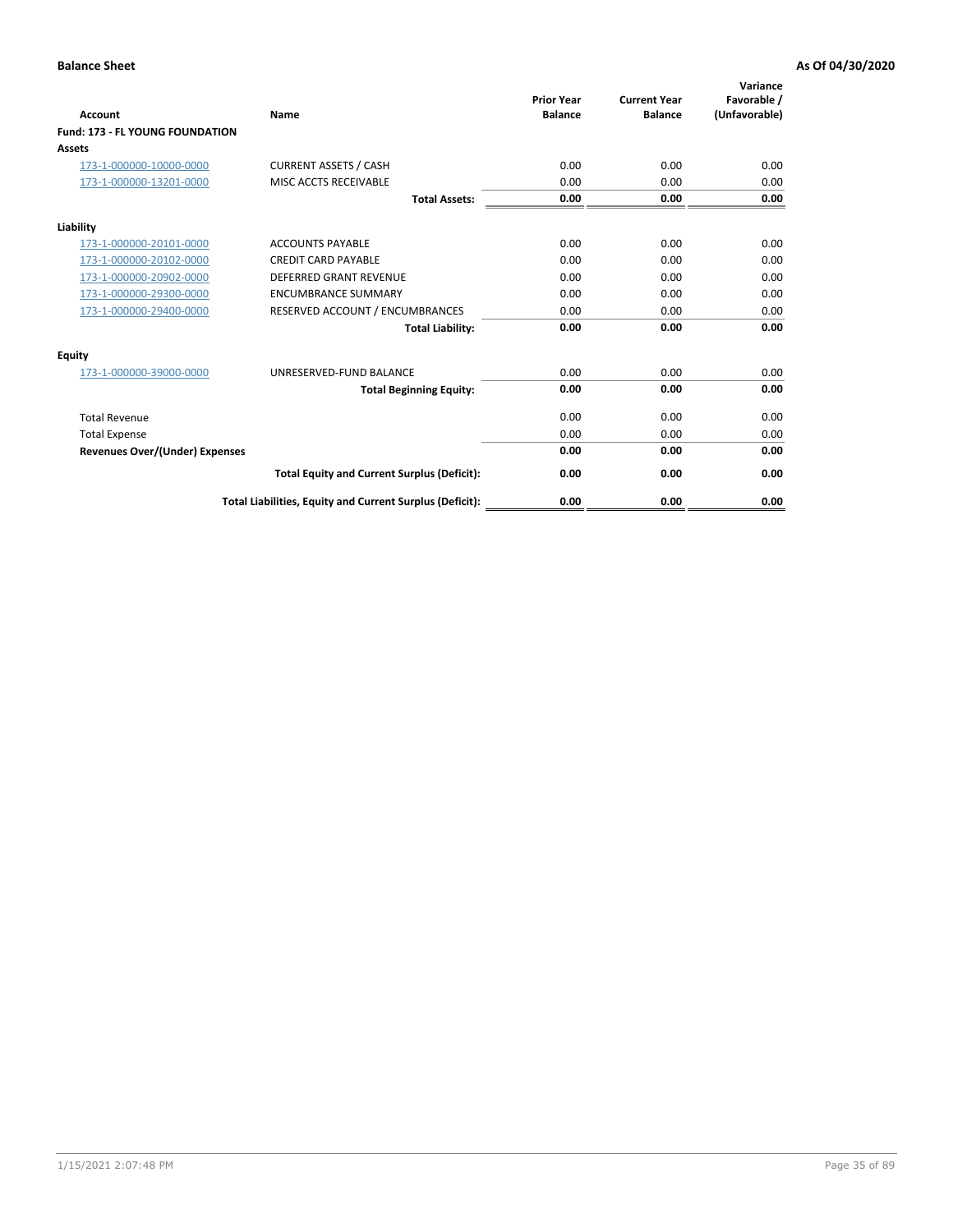| <b>Account</b>                        | Name                                                     | <b>Prior Year</b><br><b>Balance</b> | <b>Current Year</b><br><b>Balance</b> | Variance<br>Favorable /<br>(Unfavorable) |
|---------------------------------------|----------------------------------------------------------|-------------------------------------|---------------------------------------|------------------------------------------|
| <b>Fund: 174 - FEMA GRANT</b>         |                                                          |                                     |                                       |                                          |
| Assets                                |                                                          |                                     |                                       |                                          |
| 174-1-000000-10000-0000               | <b>CURRENT ASSETS / CASH</b>                             | 0.00                                | 0.00                                  | 0.00                                     |
| 174-1-000000-13201-0000               | MISC ACCTS RECEIVABLE                                    | 0.00                                | 0.00                                  | 0.00                                     |
| 174-1-000000-13205-0000               | <b>INTEREST RECEIVABLE</b>                               | 0.00                                | 0.00                                  | 0.00                                     |
|                                       | <b>Total Assets:</b>                                     | 0.00                                | 0.00                                  | 0.00                                     |
| Liability                             |                                                          |                                     |                                       |                                          |
| 174-1-000000-20101-0000               | <b>ACCOUNTS PAYABLE</b>                                  | 0.00                                | 0.00                                  | 0.00                                     |
| 174-1-000000-20102-0000               | <b>CREDIT CARD PAYABLE</b>                               | 0.00                                | 0.00                                  | 0.00                                     |
| 174-1-000000-20103-0000               | <b>ACCRUED ACCOUNTS PAYABLE</b>                          | 0.00                                | 0.00                                  | 0.00                                     |
| 174-1-000000-20902-0000               | <b>DEFERRED GRANT REVENUE</b>                            | 0.00                                | 0.00                                  | 0.00                                     |
| 174-1-000000-29300-0000               | <b>ENCUMBRANCE SUMMARY</b>                               | 0.00                                | 0.00                                  | 0.00                                     |
| 174-1-000000-29400-0000               | RESERVED ACCOUNT / ENCUMBRANCES                          | 0.00                                | 0.00                                  | 0.00                                     |
|                                       | <b>Total Liability:</b>                                  | 0.00                                | 0.00                                  | 0.00                                     |
| <b>Equity</b>                         |                                                          |                                     |                                       |                                          |
| 174-1-000000-39000-0000               | UNRESERVED-FUND BALANCE                                  | 0.00                                | 0.00                                  | 0.00                                     |
|                                       | <b>Total Beginning Equity:</b>                           | 0.00                                | 0.00                                  | 0.00                                     |
| <b>Total Revenue</b>                  |                                                          | 0.00                                | 0.00                                  | 0.00                                     |
| <b>Total Expense</b>                  |                                                          | 0.00                                | 0.00                                  | 0.00                                     |
| <b>Revenues Over/(Under) Expenses</b> |                                                          | 0.00                                | 0.00                                  | 0.00                                     |
|                                       | <b>Total Equity and Current Surplus (Deficit):</b>       | 0.00                                | 0.00                                  | 0.00                                     |
|                                       | Total Liabilities, Equity and Current Surplus (Deficit): | 0.00                                | 0.00                                  | 0.00                                     |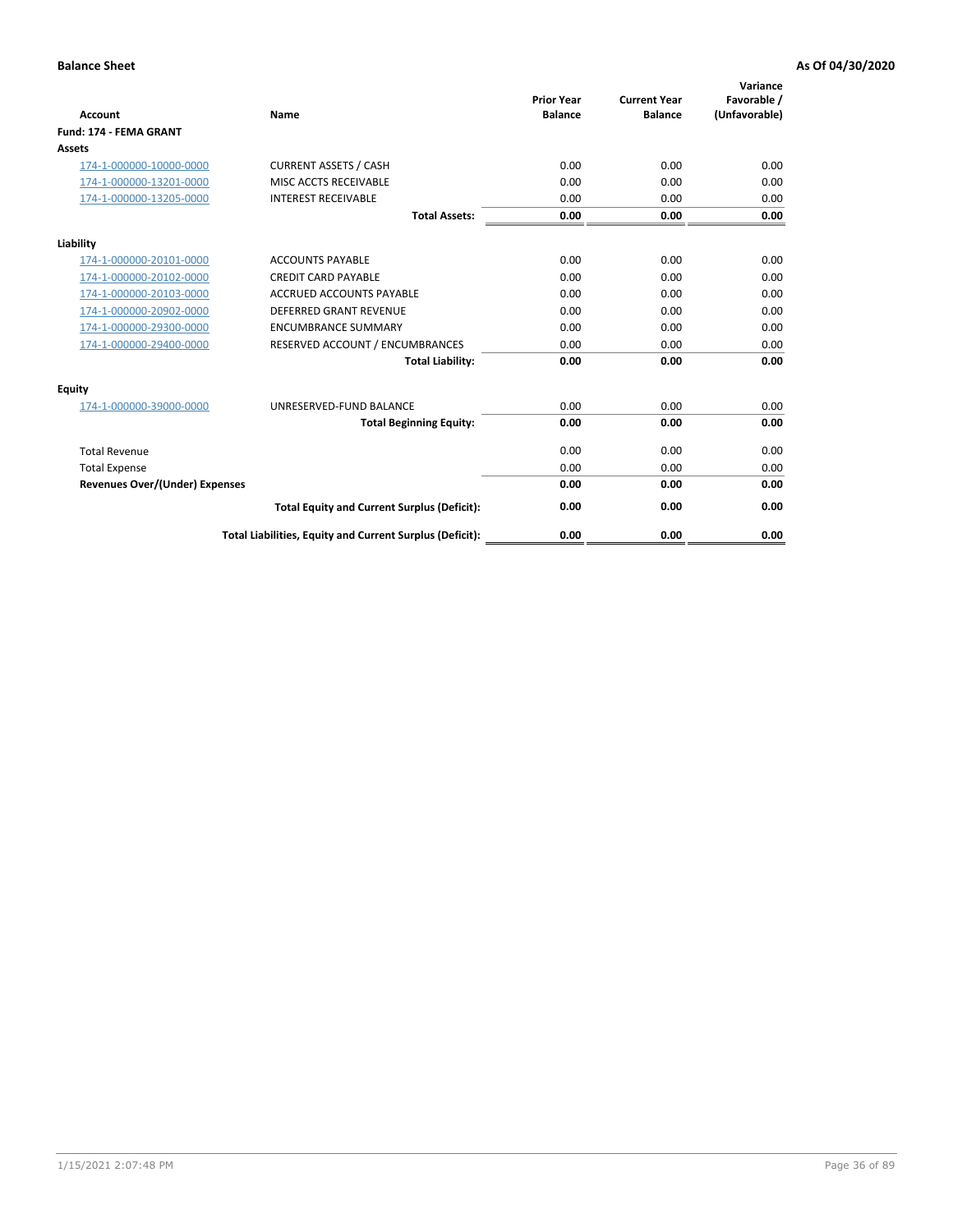| <b>Account</b>                             | Name                                                     | <b>Prior Year</b><br><b>Balance</b> | <b>Current Year</b><br><b>Balance</b> | Variance<br>Favorable /<br>(Unfavorable) |
|--------------------------------------------|----------------------------------------------------------|-------------------------------------|---------------------------------------|------------------------------------------|
| Fund: 175 - JUSTICE ASSISTANCE GRANT - JAG |                                                          |                                     |                                       |                                          |
| <b>Assets</b>                              |                                                          |                                     |                                       |                                          |
| 175-1-000000-10000-0000                    | <b>CURRENT ASSETS / CASH</b>                             | 6,501.65                            | 13,761.65                             | 7,260.00                                 |
| 175-1-000000-13201-0000                    | MISC ACCTS RECEIVABLE                                    | 0.00                                | 0.00                                  | 0.00                                     |
|                                            | <b>Total Assets:</b>                                     | 6,501.65                            | 13,761.65                             | 7,260.00                                 |
| Liability                                  |                                                          |                                     |                                       |                                          |
| 175-1-000000-20101-0000                    | <b>ACCOUNTS PAYABLE</b>                                  | 0.00                                | 0.00                                  | 0.00                                     |
| 175-1-000000-20102-0000                    | <b>CREDIT CARD PAYABLE</b>                               | 0.00                                | 0.00                                  | 0.00                                     |
| 175-1-000000-20902-0000                    | <b>DEFERRED GRANT REVENUE</b>                            | 0.00                                | 0.00                                  | 0.00                                     |
| 175-1-000000-29300-0000                    | <b>ENCUMBRANCE SUMMARY</b>                               | 0.00                                | 0.00                                  | 0.00                                     |
| 175-1-000000-29400-0000                    | RESERVED ACCOUNT / ENCUMBRANCES                          | 0.00                                | 0.00                                  | 0.00                                     |
|                                            | <b>Total Liability:</b>                                  | 0.00                                | 0.00                                  | 0.00                                     |
| Equity                                     |                                                          |                                     |                                       |                                          |
| 175-1-000000-39000-0000                    | UNRESERVED-FUND BALANCE                                  | 13,761.65                           | 2,208.65                              | $-11,553.00$                             |
|                                            | <b>Total Beginning Equity:</b>                           | 13,761.65                           | 2,208.65                              | $-11,553.00$                             |
| <b>Total Revenue</b>                       |                                                          | 1,360.00                            | 11,553.00                             | 10,193.00                                |
| <b>Total Expense</b>                       |                                                          | 8,620.00                            | 0.00                                  | 8,620.00                                 |
| Revenues Over/(Under) Expenses             |                                                          | $-7,260.00$                         | 11,553.00                             | 18,813.00                                |
|                                            | <b>Total Equity and Current Surplus (Deficit):</b>       | 6,501.65                            | 13,761.65                             | 7,260.00                                 |
|                                            | Total Liabilities, Equity and Current Surplus (Deficit): | 6,501.65                            | 13,761.65                             | 7,260.00                                 |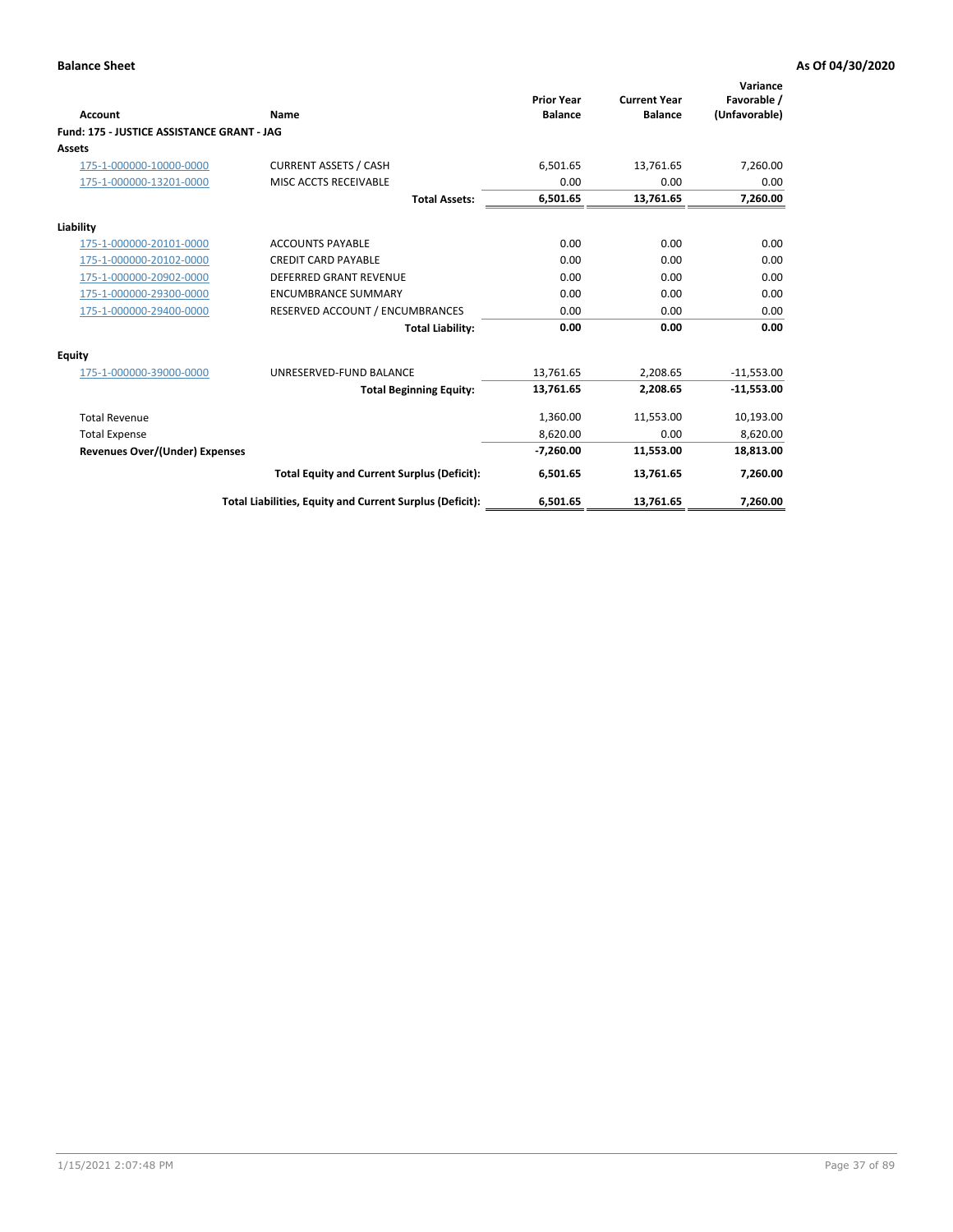| <b>Account</b>                        | Name                                                     | <b>Prior Year</b><br><b>Balance</b> | <b>Current Year</b><br><b>Balance</b> | Variance<br>Favorable /<br>(Unfavorable) |
|---------------------------------------|----------------------------------------------------------|-------------------------------------|---------------------------------------|------------------------------------------|
| Fund: 176 - HOME GRANT FUND           |                                                          |                                     |                                       |                                          |
| <b>Assets</b>                         |                                                          |                                     |                                       |                                          |
| 176-1-000000-10000-0000               | <b>CURRENT ASSETS / CASH</b>                             | 0.00                                | 0.00                                  | 0.00                                     |
| 176-1-000000-13201-0000               | MISC ACCTS RECEIVABLE                                    | 0.00                                | 0.00                                  | 0.00                                     |
| 176-1-000000-13205-0000               | <b>INTEREST RECEIVABLE</b>                               | 0.00                                | 0.00                                  | 0.00                                     |
|                                       | <b>Total Assets:</b>                                     | 0.00                                | 0.00                                  | 0.00                                     |
| Liability                             |                                                          |                                     |                                       |                                          |
| 176-1-000000-20101-0000               | <b>ACCOUNTS PAYABLE</b>                                  | 0.00                                | 0.00                                  | 0.00                                     |
| 176-1-000000-20102-0000               | <b>CREDIT CARD PAYABLE</b>                               | 0.00                                | 0.00                                  | 0.00                                     |
| 176-1-000000-20103-0000               | <b>ACCRUED ACCOUNTS PAYABLE</b>                          | 0.00                                | 0.00                                  | 0.00                                     |
| 176-1-000000-20902-0000               | <b>DEFERRED GRANT REVENUE</b>                            | 0.00                                | 0.00                                  | 0.00                                     |
| 176-1-000000-29300-0000               | <b>ENCUMBRANCE SUMMARY</b>                               | 0.00                                | 0.00                                  | 0.00                                     |
| 176-1-000000-29400-0000               | RESERVED ACCOUNT / ENCUMBRANCES                          | 0.00                                | 0.00                                  | 0.00                                     |
|                                       | <b>Total Liability:</b>                                  | 0.00                                | 0.00                                  | 0.00                                     |
| <b>Equity</b>                         |                                                          |                                     |                                       |                                          |
| 176-1-000000-39000-0000               | UNRESERVED-FUND BALANCE                                  | 0.00                                | 0.00                                  | 0.00                                     |
|                                       | <b>Total Beginning Equity:</b>                           | 0.00                                | 0.00                                  | 0.00                                     |
| <b>Total Revenue</b>                  |                                                          | 0.00                                | 0.00                                  | 0.00                                     |
| <b>Total Expense</b>                  |                                                          | 0.00                                | 0.00                                  | 0.00                                     |
| <b>Revenues Over/(Under) Expenses</b> |                                                          | 0.00                                | 0.00                                  | 0.00                                     |
|                                       | <b>Total Equity and Current Surplus (Deficit):</b>       | 0.00                                | 0.00                                  | 0.00                                     |
|                                       | Total Liabilities, Equity and Current Surplus (Deficit): | 0.00                                | 0.00                                  | 0.00                                     |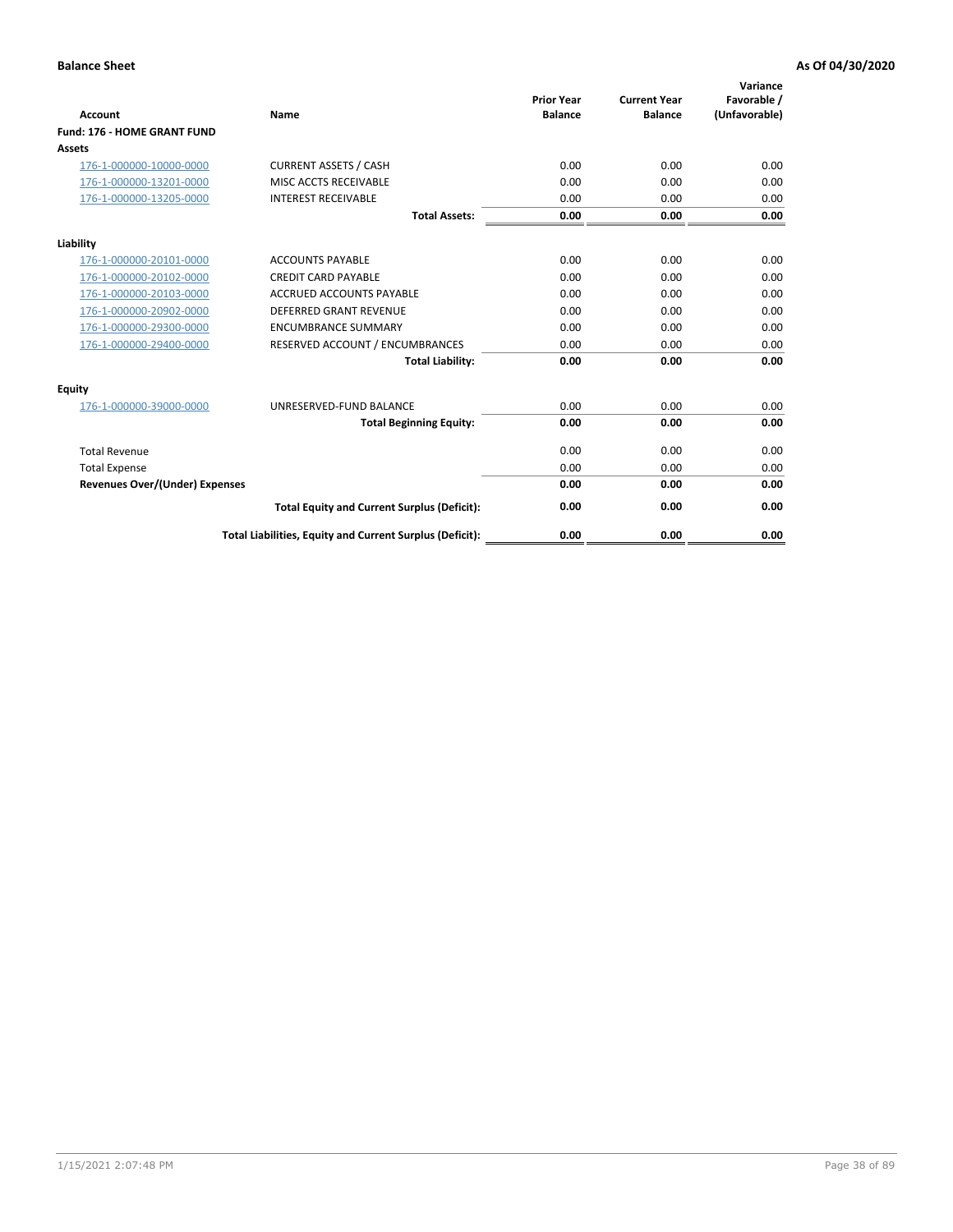| Account                                        | Name                                                     | <b>Prior Year</b><br><b>Balance</b> | <b>Current Year</b><br><b>Balance</b> | Variance<br>Favorable /<br>(Unfavorable) |
|------------------------------------------------|----------------------------------------------------------|-------------------------------------|---------------------------------------|------------------------------------------|
| <b>Fund: 177 - SAFE ROUTES TO SCHOOL GRANT</b> |                                                          |                                     |                                       |                                          |
| <b>Assets</b>                                  |                                                          |                                     |                                       |                                          |
| 177-1-000000-10000-0000                        | <b>CURRENT ASSETS / CASH</b>                             | 0.00                                | 0.00                                  | 0.00                                     |
| 177-1-000000-13201-0000                        | MISC ACCTS RECEIVABLE                                    | 0.00                                | 0.00                                  | 0.00                                     |
| 177-1-000000-13205-0000                        | <b>INTEREST RECEIVABLE</b>                               | 0.00                                | 0.00                                  | 0.00                                     |
|                                                | <b>Total Assets:</b>                                     | 0.00                                | 0.00                                  | 0.00                                     |
| Liability                                      |                                                          |                                     |                                       |                                          |
| 177-1-000000-20101-0000                        | <b>ACCOUNTS PAYABLE</b>                                  | 0.00                                | 0.00                                  | 0.00                                     |
| 177-1-000000-20102-0000                        | <b>CREDIT CARD PAYABLE</b>                               | 0.00                                | 0.00                                  | 0.00                                     |
| 177-1-000000-20139-0000                        | <b>RETAINAGES PAYABLE</b>                                | 0.00                                | 0.00                                  | 0.00                                     |
| 177-1-000000-20902-0000                        | <b>DEFERRED GRANT REVENUE</b>                            | 0.00                                | 0.00                                  | 0.00                                     |
|                                                | <b>Total Liability:</b>                                  | 0.00                                | 0.00                                  | 0.00                                     |
| Equity                                         |                                                          |                                     |                                       |                                          |
| 177-1-000000-39000-0000                        | UNRESERVED-FUND BALANCE                                  | 0.00                                | 0.00                                  | 0.00                                     |
|                                                | <b>Total Beginning Equity:</b>                           | 0.00                                | 0.00                                  | 0.00                                     |
| <b>Total Revenue</b>                           |                                                          | 0.00                                | 0.00                                  | 0.00                                     |
| <b>Total Expense</b>                           |                                                          | 0.00                                | 0.00                                  | 0.00                                     |
| Revenues Over/(Under) Expenses                 |                                                          | 0.00                                | 0.00                                  | 0.00                                     |
|                                                | <b>Total Equity and Current Surplus (Deficit):</b>       | 0.00                                | 0.00                                  | 0.00                                     |
|                                                | Total Liabilities, Equity and Current Surplus (Deficit): | 0.00                                | 0.00                                  | 0.00                                     |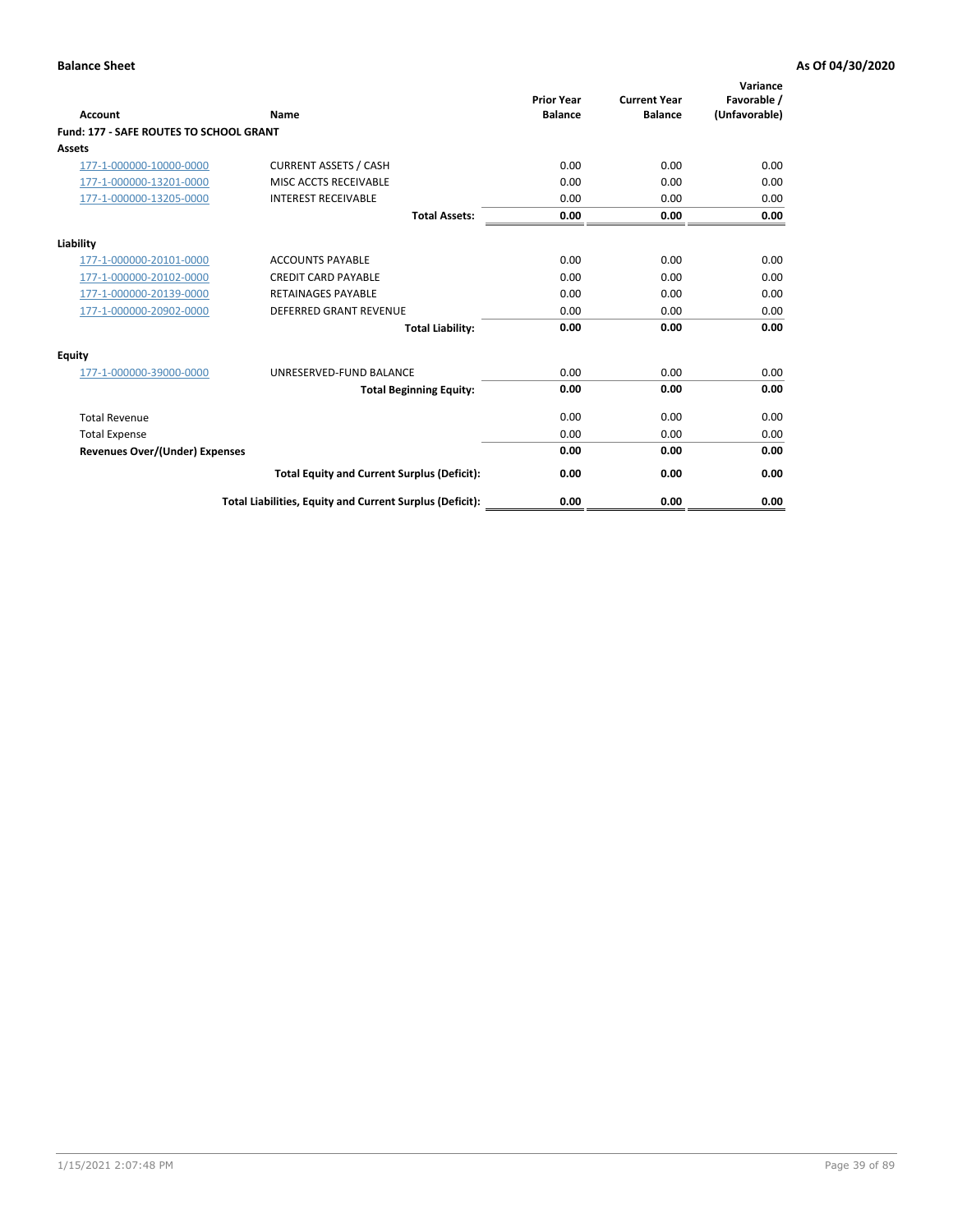| <b>Account</b>                        | Name                                                     | <b>Prior Year</b><br><b>Balance</b> | <b>Current Year</b><br><b>Balance</b> | Variance<br>Favorable /<br>(Unfavorable) |
|---------------------------------------|----------------------------------------------------------|-------------------------------------|---------------------------------------|------------------------------------------|
| Fund: 190 - FIXED ASSETS<br>Assets    |                                                          |                                     |                                       |                                          |
| 190-1-000000-10000-0000               | <b>CURRENT ASSETS / CASH</b>                             | 3,979,096.29                        | 3,979,096.29                          | 0.00                                     |
| 190-1-000000-16001-0000               | FIXED ASSETS / LAND                                      | 4,319,195.57                        | 4,319,195.57                          | 0.00                                     |
| 190-1-000000-16002-0000               | FIXED ASSETS / IMPROVMENTS-NON BUILDI                    | 9,912,720.98                        | 10,150,860.27                         | 238,139.29                               |
| 190-1-000000-16003-0000               | ACCUM DEPR / IMPROVEMENTS- NON BUIL                      | $-4,418,664.01$                     | -4,842,913.33                         | $-424,249.32$                            |
| 190-1-000000-16004-0000               | FIXED ASSETS / BUILDINGS                                 | 18,870,389.31                       | 18,914,154.92                         | 43,765.61                                |
| 190-1-000000-16005-0000               | <b>ACCUM DEPR / BUILDINGS</b>                            | -7,078,918.90                       | -7,519,821.56                         | -440,902.66                              |
| 190-1-000000-16109-0000               | FIXED ASSETS / INFRASTRUCTURE                            | 41,233,401.98                       | 42,782,473.41                         | 1,549,071.43                             |
| 190-1-000000-16110-0000               | ACCUM DEPR / INFRASTRUCTURE                              | -17,759,272.67                      | -18,346,397.83                        | -587,125.16                              |
| 190-1-000000-16201-0000               | FIXED ASSETS / MACHINERY AND EQUIPMEN                    | 6,681,975.42                        | 7,300,490.92                          | 618,515.50                               |
| 190-1-000000-16202-0000               | ACCUM DEPR / MACHINERY AND EQUIPMEI                      | $-4,901,148.10$                     | -5,084,807.93                         | -183,659.83                              |
| 190-1-000000-16205-0000               | FIXED ASSETS / SEIZURE FUNDED VEHICLES                   | 109,736.85                          | 109,736.85                            | 0.00                                     |
| 190-1-000000-16206-0000               | ACCUM DEPR / SEIZURE FUNDED VEHICLES                     | $-95,298.29$                        | $-104,548.67$                         | $-9,250.38$                              |
| 190-1-000000-16301-0000               | FIXED ASSETS / C W I P                                   | 6,540,229.12                        | 5,330,772.30                          | $-1,209,456.82$                          |
|                                       | <b>Total Assets:</b>                                     | 57,393,443.55                       | 56,988,291.21                         | -405,152.34                              |
| Liability                             |                                                          |                                     |                                       |                                          |
| 190-1-000000-20101-0000               | <b>ACCOUNTS PAYABLE</b>                                  | 0.00                                | 0.00                                  | 0.00                                     |
| 190-1-000000-20102-0000               | <b>CREDIT CARD PAYABLE</b>                               | 0.00                                | 0.00                                  | 0.00                                     |
| 190-1-000000-27001-0000               | CONTRIBUTED CAPITAL / DEVELOPERS                         | 7,196,125.29                        | 7,196,125.29                          | 0.00                                     |
| 190-1-000000-27101-0000               | INVESTMENT IN GFA / GENERAL FUND                         | 2,194,657.07                        | 2,194,657.07                          | 0.00                                     |
| 190-1-000000-27102-0000               | SPECIAL REVENUE FUNDS                                    | 4,861,998.29                        | 4,861,998.29                          | 0.00                                     |
| 190-1-000000-27103-0000               | <b>GENERAL CIP FUND</b>                                  | 64,126,730.55                       | 65,537,873.56                         | $-1,411,143.01$                          |
| 190-1-000000-27104-0000               | PROPRIETARY FUNDS                                        | 13,885,324.34                       | 13,885,324.34                         | 0.00                                     |
| 190-1-000000-27105-0000               | INTERNAL SERVICE FUNDS                                   | 0.00                                | 0.00                                  | 0.00                                     |
| 190-1-000000-27106-0000               | <b>EXPENDABLE TRUST FUNDS</b>                            | 0.00                                | 0.00                                  | 0.00                                     |
| 190-1-000000-27107-0000               | INVESTMENT IN GFA / SEIZURE FUNDS                        | 127,680.68                          | 127,680.68                            | 0.00                                     |
| 190-1-000000-27108-0000               | INVESTMENT IN GFA / FIRE DEPARTMEN                       | 0.00                                | 0.00                                  | 0.00                                     |
| 190-1-000000-27109-0000               | PARKS & RECREATION DEPT                                  | 0.00                                | 0.00                                  | 0.00                                     |
|                                       | INVESTMENT IN GFA / 4A EDC                               | 524,560.49                          | 524,560.49                            | 0.00                                     |
| 190-1-000000-27110-0000               |                                                          |                                     |                                       | 0.00                                     |
| 190-1-000000-27201-0000               | CAFR USE / MUNICIPAL BUILDINGS                           | 1,862,037.81                        | 1,862,037.81                          |                                          |
| 190-1-000000-27202-0000               | CAFR USE / OTHER GENERAL GOVERNMEN                       | 363,987.04                          | 363,987.04                            | 0.00                                     |
| 190-1-000000-27203-0000               | CAFR USE / POLICE PROTECTION                             | 1,742,383.46                        | 1,742,383.46                          | 0.00                                     |
| 190-1-000000-27204-0000               | CAFR USE / FIRE PROTECTION                               | 2,609,936.84                        | 2,609,936.84                          | 0.00                                     |
| 190-1-000000-27205-0000               | CAFR USE / PUBLIC WORKS                                  | 2,509,263.59                        | 2,509,263.59                          | 0.00                                     |
| 190-1-000000-27206-0000               | CAFR USE / LIBRARIES                                     | 2,147,054.00                        | 2,147,054.00                          | 0.00                                     |
| 190-1-000000-27207-0000               | CAFR USE / RECREATION                                    | 4,153,623.63                        | 4,153,623.63                          | 0.00                                     |
| 190-1-000000-27208-0000               | CAFR USE / CEMETERY                                      | 246,894.00                          | 246,894.00                            | 0.00                                     |
| 190-1-000000-27209-0000               | CAFR USE / EXCHANGE BUILDING                             | 6,053,703.29                        | 6,053,703.29                          | 0.00                                     |
| 190-1-000000-27210-0000               | CAFR USE / INVESTMENT IN GFA                             | -21,688,883.66                      | $-21,688,883.66$                      | 0.00                                     |
| 190-1-000000-27301-0000               | DONATIONS/GRANTS                                         | 2,478,141.06                        | 2,478,141.06                          | 0.00                                     |
|                                       | <b>Total Liability:</b>                                  | 95,395,217.77                       | 96,806,360.78                         | -1,411,143.01                            |
| <b>Equity</b>                         |                                                          |                                     |                                       |                                          |
| 190-1-000000-39000-0000               | UNRESERVED-FUND BALANCE                                  | -38,001,774.22                      | -39,818,069.57                        | $-1,816,295.35$                          |
|                                       | <b>Total Beginning Equity:</b>                           | -38,001,774.22                      | -39,818,069.57                        | -1,816,295.35                            |
| <b>Total Expense</b>                  |                                                          | 0.00                                | 0.00                                  | 0.00                                     |
| <b>Revenues Over/(Under) Expenses</b> |                                                          | 0.00                                | 0.00                                  | 0.00                                     |
|                                       | <b>Total Equity and Current Surplus (Deficit):</b>       | -38,001,774.22                      | -39,818,069.57                        | $-1,816,295.35$                          |
|                                       | Total Liabilities, Equity and Current Surplus (Deficit): | 57,393,443.55                       | 56,988,291.21                         | -405,152.34                              |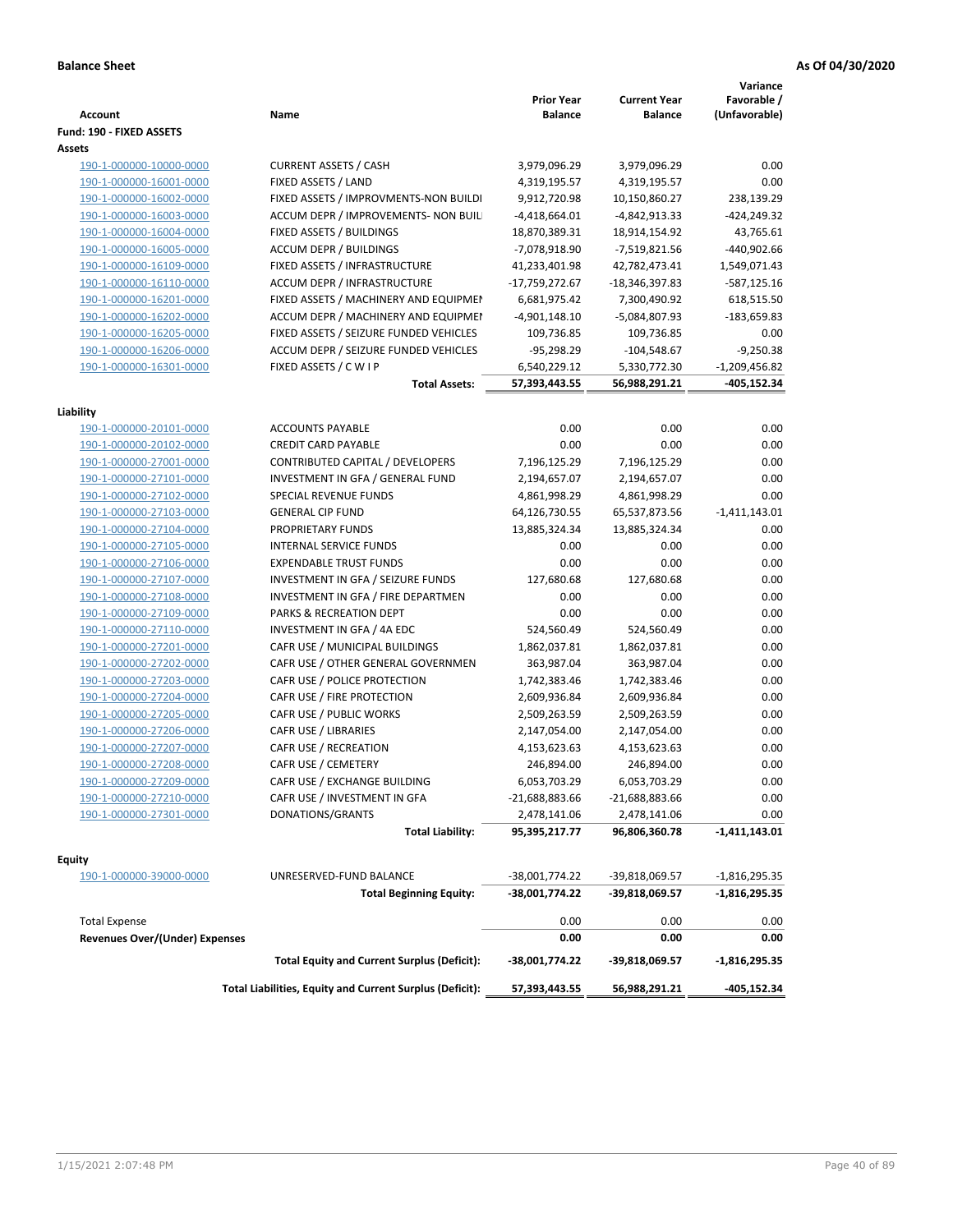| <b>Account</b>                 | Name                                                     | <b>Prior Year</b><br><b>Balance</b> | <b>Current Year</b><br><b>Balance</b> | Variance<br>Favorable /<br>(Unfavorable) |
|--------------------------------|----------------------------------------------------------|-------------------------------------|---------------------------------------|------------------------------------------|
| <b>Fund: 191 - DEBT</b>        |                                                          |                                     |                                       |                                          |
| <b>Assets</b>                  |                                                          |                                     |                                       |                                          |
| 191-1-000000-12101-0000        | <b>BOND ISSUANCE COSTS</b>                               | 0.00                                | 0.00                                  | 0.00                                     |
| 191-1-000000-12201-0000        | DEFERRED CHARGES / BOND DISCOUNT                         | -849,803.49                         | $-674,082.28$                         | 175,721.21                               |
| 191-1-000000-14101-0000        | WTR/WWTR UTILITY FUND                                    | 0.00                                | 0.00                                  | 0.00                                     |
| 191-1-000000-17101-0000        | LONG-TERM DEBT / AMT TO BE PROVIDE                       | $-3,071,381.39$                     | $-6,427,283.70$                       | $-3,355,902.31$                          |
|                                | <b>Total Assets:</b>                                     | $-3,921,184.88$                     | $-7,101,365.98$                       | $-3,180,181.10$                          |
| Liability                      |                                                          |                                     |                                       |                                          |
| 191-1-000000-20102-0000        | <b>CREDIT CARD PAYABLE</b>                               | 0.00                                | 0.00                                  | 0.00                                     |
| 191-1-000000-22002-0000        | VACATION/SICK PAYABLE                                    | 1,510,788.95                        | 1,474,018.47                          | 36,770.48                                |
| 191-1-000000-26001-0000        | <b>COMPENSATED ABSENCES PAY</b>                          | 1,738,411.37                        | 1,926,771.56                          | $-188,360.19$                            |
| 191-1-000000-26003-0000        | EXCESS SALES TAX DUE TO STATE OF TEXAS                   | 2,689,497.53                        | 2,689,497.53                          | 0.00                                     |
| 191-1-000000-26101-0000        | <b>GENERAL OBLIG BONDS PAY</b>                           | 30,648,000.00                       | 27,159,000.00                         | 3,489,000.00                             |
| 191-1-000000-26103-0000        | DEFERRED LOSS/DEFEASEMENT                                | 204,408.13                          | 337,197.17                            | $-132,789.04$                            |
| 191-1-000000-26104-0000        | <b>ACCRETED INTEREST</b>                                 | 147,128.64                          | 128,636.62                            | 18,492.02                                |
| 191-1-000000-26105-0000        | INV NET OF RELATED DEBT                                  | -34,384,329.59                      | -34,384,329.59                        | 0.00                                     |
| 191-1-000000-26106-0000        | <b>RESTRICTED DEBT SERVICE</b>                           | 621,308.00                          | 621,308.00                            | 0.00                                     |
|                                | <b>Total Liability:</b>                                  | 3,175,213.03                        | -47,900.24                            | 3,223,113.27                             |
| Equity                         |                                                          |                                     |                                       |                                          |
| 191-1-000000-39000-0000        | UNRESERVED-FUND BALANCE                                  | -7,096,397.91                       | $-7,053,465.74$                       | 42,932.17                                |
|                                | <b>Total Beginning Equity:</b>                           | -7,096,397.91                       | $-7,053,465.74$                       | 42,932.17                                |
| <b>Total Expense</b>           |                                                          | 0.00                                | 0.00                                  | 0.00                                     |
| Revenues Over/(Under) Expenses |                                                          | 0.00                                | 0.00                                  | 0.00                                     |
|                                | <b>Total Equity and Current Surplus (Deficit):</b>       | -7,096,397.91                       | $-7,053,465.74$                       | 42,932.17                                |
|                                | Total Liabilities, Equity and Current Surplus (Deficit): | $-3,921,184.88$                     | $-7,101,365.98$                       | $-3,180,181.10$                          |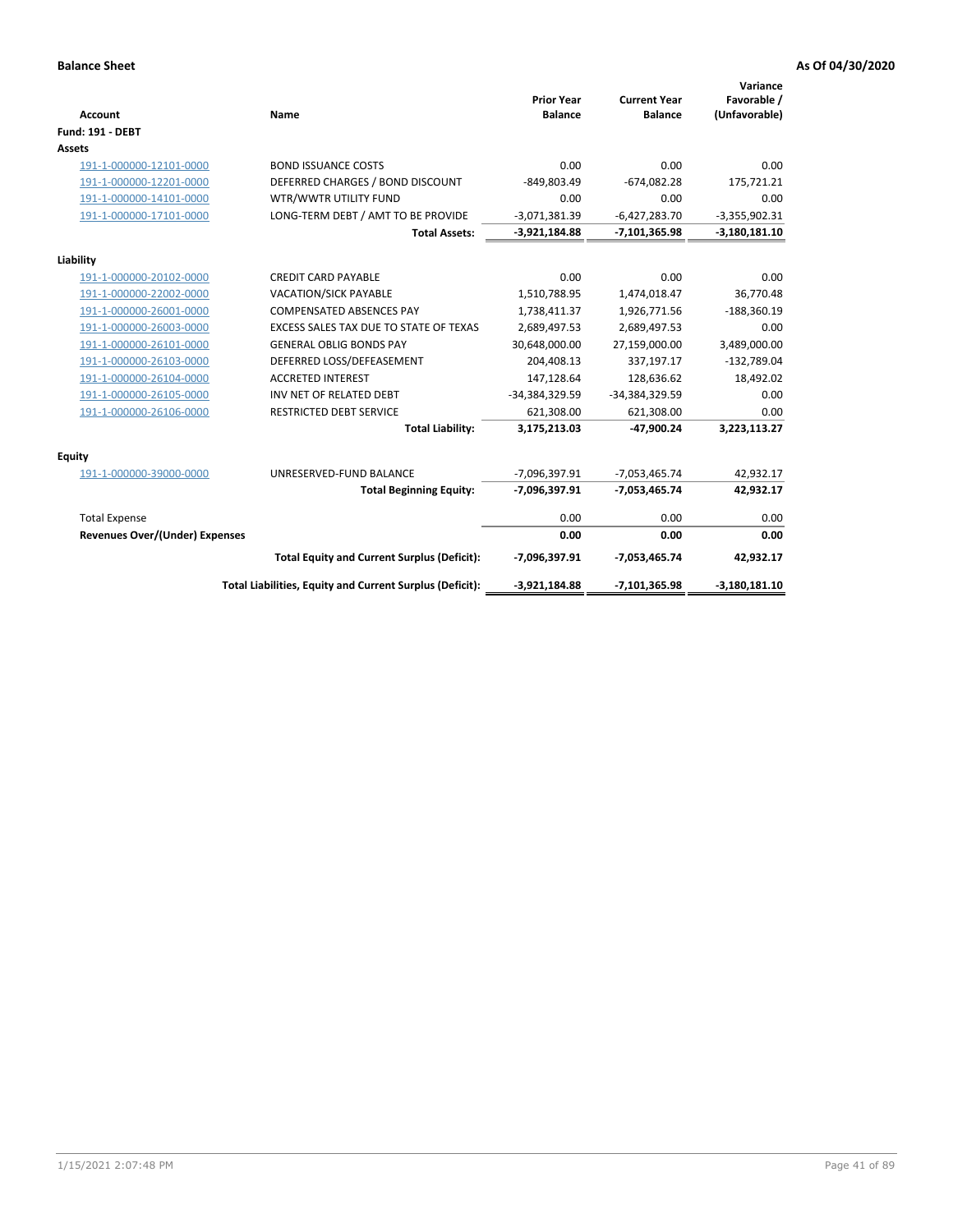| <b>Account</b>                         | Name                                  | <b>Prior Year</b><br><b>Balance</b> | <b>Current Year</b><br><b>Balance</b> | Variance<br>Favorable /<br>(Unfavorable) |
|----------------------------------------|---------------------------------------|-------------------------------------|---------------------------------------|------------------------------------------|
| Fund: 192 - PAYROLL CLEARING<br>Assets |                                       |                                     |                                       |                                          |
| 192-1-000000-10000-0000                | <b>CURRENT ASSETS / CASH</b>          | 457,207.75                          | 201,570.10                            | -255,637.65                              |
| 192-1-000000-13201-0000                | MISC ACCTS RECEIVABLE                 | 0.00                                | 0.00                                  | 0.00                                     |
| 192-1-000000-13203-0000                | NON-CURRENT ASSETS / PREPAYMENTS      | 0.00                                | 0.00                                  | 0.00                                     |
| 192-1-000000-13205-0000                | <b>INTEREST RECEIVABLE</b>            | 0.00                                | 0.00                                  | 0.00                                     |
|                                        | <b>Total Assets:</b>                  | 457,207.75                          | 201,570.10                            | -255,637.65                              |
| Liability                              |                                       |                                     |                                       |                                          |
| 192-1-000000-20101-0000                | <b>ACCOUNTS PAYABLE</b>               | 17,958.84                           | 43,445.26                             | $-25,486.42$                             |
| 192-1-000000-20102-0000                | <b>CREDIT CARD PAYABLE</b>            | 0.00                                | 0.00                                  | 0.00                                     |
| 192-1-000000-20103-0000                | ACCRUED ACCOUNTS PAYABLE              | 0.00                                | 0.00                                  | 0.00                                     |
| 192-1-000000-22001-0000                | SALARIES PAYABLE                      | $-457.35$                           | $-457.35$                             | 0.00                                     |
| 192-1-000000-22002-0000                | <b>VACATION/SICK PAYABLE</b>          | 0.00                                | 0.00                                  | 0.00                                     |
| 192-1-000000-22101-0000                | TAXES - FEDERAL WITHHOLDING           | 0.00                                | 0.00                                  | 0.00                                     |
| 192-1-000000-22102-0000                | <b>TAXES - FICA</b>                   | 0.00                                | $-1.35$                               | 1.35                                     |
| 192-1-000000-22103-0000                | <b>TAXES - MEDICARE</b>               | 0.00                                | 0.00                                  | 0.00                                     |
| 192-1-000000-22201-0000                | <b>INS - AFLAC</b>                    | 5,248.22                            | $-8,682.42$                           | 13,930.64                                |
| 192-1-000000-22202-0000                | INS - LIFE INSURANCE                  | 0.00                                | 0.00                                  | 0.00                                     |
| 192-1-000000-22203-0000                | INS - CITY EMPLOYEE PORTION           | 0.00                                | 0.00                                  | 0.00                                     |
| 192-1-000000-22204-0000                | INS - GEUS EMPLOYEE PORTION           | 0.00                                | 0.00                                  | 0.00                                     |
| 192-1-000000-22205-0000                | INS - CITY EMPL-FLEXCARD              | 9,930.20                            | $-160,337.00$                         | 170,267.20                               |
| 192-1-000000-22206-0000                | INS - CITY EMPL-DEPENDENT CARE        | 0.00                                | 0.00                                  | 0.00                                     |
| 192-1-000000-22207-0000                | INS - GEUS EMPL-HEALTH CARE           | 0.00                                | 0.00                                  | 0.00                                     |
| 192-1-000000-22208-0000                | INS - AMERICAN FIDELITY               | 0.00                                | 0.00                                  | 0.00                                     |
| 192-1-000000-22209-0000                | INS - GEUS EMPL-DEPENDENT CARE        | 0.00                                | 0.00                                  | 0.00                                     |
| 192-1-000000-22210-0000                | INS - CITY EMPLOYEE - OPT OU          | 0.00                                | 0.00                                  | 0.00                                     |
| 192-1-000000-22211-0000                | INS - GEUS EMP - OPT OU               | 0.00                                | 0.00                                  | 0.00                                     |
| 192-1-000000-22212-0000                | <b>INS - VISION PLAN</b>              | $-191.98$                           | $-3,577.69$                           | 3,385.71                                 |
| 192-1-000000-22213-0000                | INS - AIG CRITICAL CARE               | 0.00                                | 0.00                                  | 0.00                                     |
| 192-1-000000-22214-0000                | INS - AIG ACCIDENT                    | 0.00                                | 0.00                                  | 0.00                                     |
| 192-1-000000-22215-0000                | INS - ALLSTATE CANCER                 | 0.00                                | 0.00                                  | 0.00                                     |
| 192-1-000000-22216-0000                | INS - CRITICAL ILLNESS/CHARTIS        | 0.00                                | 0.00                                  | 0.00                                     |
| 192-1-000000-22217-0000                | INS - MUTUAL OF OMAHA                 | $-3,370.57$                         | $-18,898.58$                          | 15,528.01                                |
| 192-1-000000-22218-0000                | INS - TX LIFE                         | 221.37                              | $-1,379.11$                           | 1,600.48                                 |
| 192-1-000000-22219-0000                | <b>INS - NEW YORK LIFE</b>            | 20.00                               | 0.00                                  | 20.00                                    |
| 192-1-000000-22220-0000                | INS - AFLAC CRITICAL INSURANCE        | $-214.80$                           | $-1,433.14$                           | 1,218.34                                 |
| 192-1-000000-22223-0000                | INS - DENTAL PLAN                     | 5,285.93                            | $-13,781.40$                          | 19,067.33                                |
| <u>192-1-000000-22301-0000</u>         | RETIREMENT - TMRS                     | 353,182.74                          | 381,584.03                            | $-28,401.29$                             |
| 192-1-000000-22302-0000                | <b>RETIREMENT - F R &amp; R</b>       | 56,096.14                           | 31.44                                 | 56,064.70                                |
| 192-1-000000-22303-0000                | RETIREMENT - NATIONWIDE / PEBSCO      | 10,255.79                           | $-10,354.52$                          | 20,610.31                                |
| 192-1-000000-22304-0000                | RETIREMENT - 401 ICMA RETIREMENT      | 0.00                                | 0.00                                  | 0.00                                     |
| 192-1-000000-22305-0000                | RETIREMENT - VANTAGE CARE PRE-TAX RSP | 0.00                                | 0.00                                  | 0.00                                     |
| 192-1-000000-22401-0000                | <b>GARNISHMENT - TAX LEVY</b>         | 0.00                                | 0.00                                  | 0.00                                     |
| 192-1-000000-22402-0000                | GARNISHMENT - CHILD SUPPORT           | 0.00                                | 0.00                                  | 0.00                                     |
| 192-1-000000-22403-0000                | <b>GARNISHMENT - CHAPTER 13</b>       | 0.00                                | 0.00                                  | 0.00                                     |
| 192-1-000000-22404-0000                | GARNISHMENT - STUDENT LOAN            | 0.00                                | 0.00                                  | 0.00                                     |
| 192-1-000000-22501-0000                | <b>CHARITY PAYABLE</b>                | 313.00                              | 0.00                                  | 313.00                                   |
| 192-1-000000-22502-0000                | UNITED WAY                            | 121.50                              | $-118.50$                             | 240.00                                   |
| 192-1-000000-22503-0000                | AMERICAN CANCER SOCIETY               | 0.00                                | 0.00                                  | 0.00                                     |
| 192-1-000000-22601-0000                | PR DEDUCT - SAVINGS BOND              | 0.00                                | 0.00                                  | 0.00                                     |
| 192-1-000000-22602-0000                | PR DEDUCT - CREDIT UNION              | 3,261.50                            | $-3,261.50$                           | 6,523.00                                 |
| 192-1-000000-22603-0000                | PR DEDUCT - PRE PAID LEGAL FEE        | $-452.78$                           | $-1,208.07$                           | 755.29                                   |
| 192-1-000000-22604-0000                | PR DEDUCT - AUTO LEASE AGREEMENT      | 0.00                                | 0.00                                  | 0.00                                     |
| 192-1-000000-22605-0000                | PR DEDUCT - YMCA                      | 0.00                                | 0.00                                  | 0.00                                     |
| 192-1-000000-22606-0000                | PR DEDUCT - GAC                       | 0.00                                | 0.00                                  | 0.00                                     |
| 192-1-000000-22607-0000                | PR DEDUCT - WEIGHT WATCHERS           | 0.00                                | 0.00                                  | 0.00                                     |
| 192-1-000000-22608-0000                | PR DEDUCT - HUNT REG-FITNESS CTR      | 0.00                                | 0.00                                  | 0.00                                     |
| 192-1-000000-22609-0000                | PR DEDUCT - MISCELLANEOUS             | 0.00                                | 0.00                                  | 0.00                                     |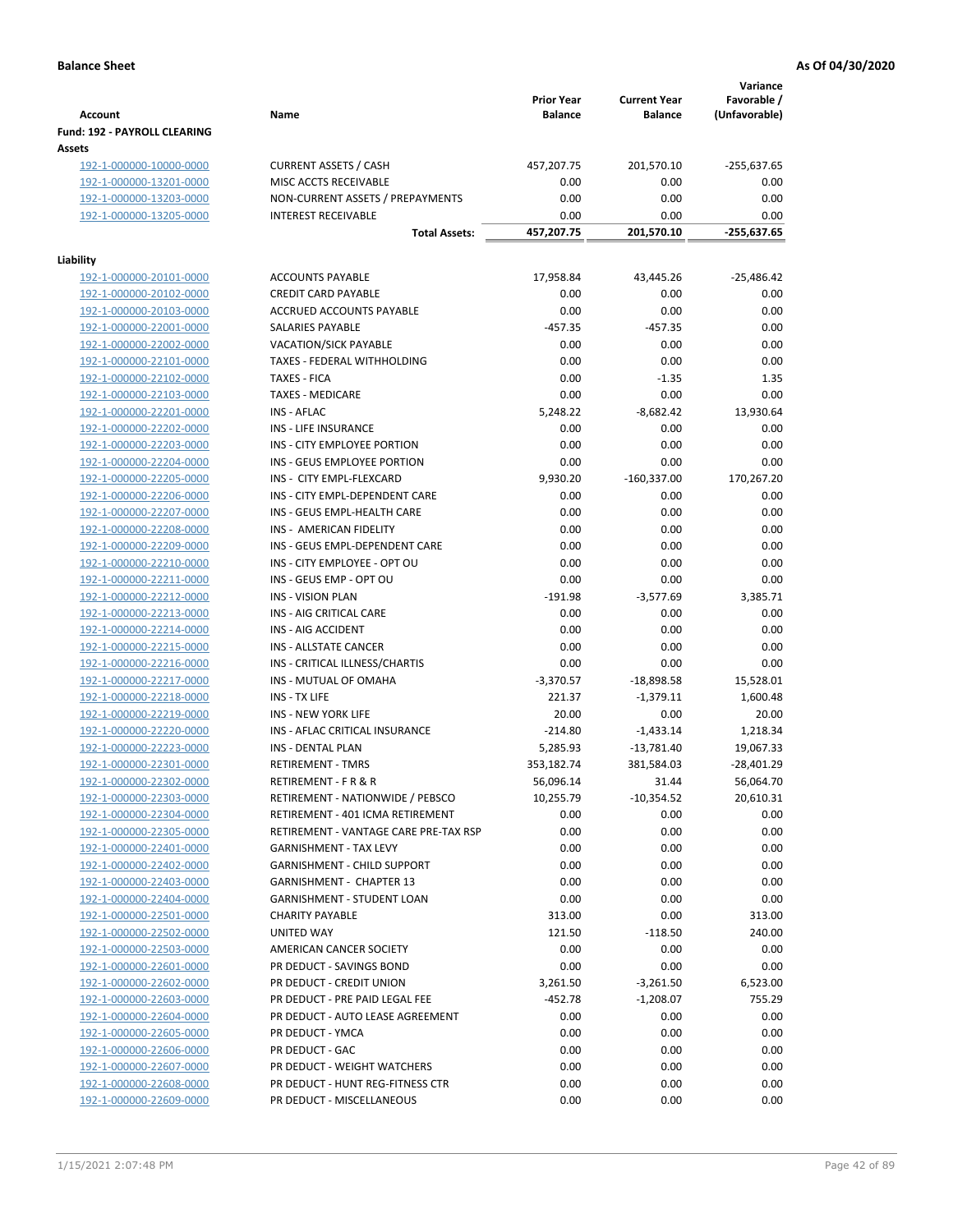| Account                 | Name                                                     | <b>Prior Year</b><br><b>Balance</b> | <b>Current Year</b><br><b>Balance</b> | Variance<br>Favorable /<br>(Unfavorable) |
|-------------------------|----------------------------------------------------------|-------------------------------------|---------------------------------------|------------------------------------------|
| 192-1-000000-22610-0000 | PR DEDUCT - MISC REIMB                                   | 0.00                                | 0.00                                  | 0.00                                     |
| 192-1-000000-22611-0000 | PR DEDUCT - GOLF COURSE FEES                             | 0.00                                | 0.00                                  | 0.00                                     |
| 192-1-000000-22612-0000 | PR DEDUCT - WEARING APPAREL                              | 0.00                                | 0.00                                  | 0.00                                     |
| 192-1-000000-22613-0000 | PR DEDUCT - SNAP FITNESS                                 | 0.00                                | 0.00                                  | 0.00                                     |
|                         | <b>Total Liability:</b>                                  | 457,207.75                          | 201,570.10                            | 255,637.65                               |
| <b>Equity</b>           |                                                          |                                     |                                       |                                          |
| 192-1-000000-39000-0000 | UNRESERVED-FUND BALANCE                                  | 0.00                                | 0.00                                  | 0.00                                     |
|                         | <b>Total Beginning Equity:</b>                           | 0.00                                | 0.00                                  | 0.00                                     |
|                         | <b>Total Equity and Current Surplus (Deficit):</b>       | 0.00                                | 0.00                                  | 0.00                                     |
|                         | Total Liabilities, Equity and Current Surplus (Deficit): | 457,207.75                          | 201,570.10                            | $-255,637.65$                            |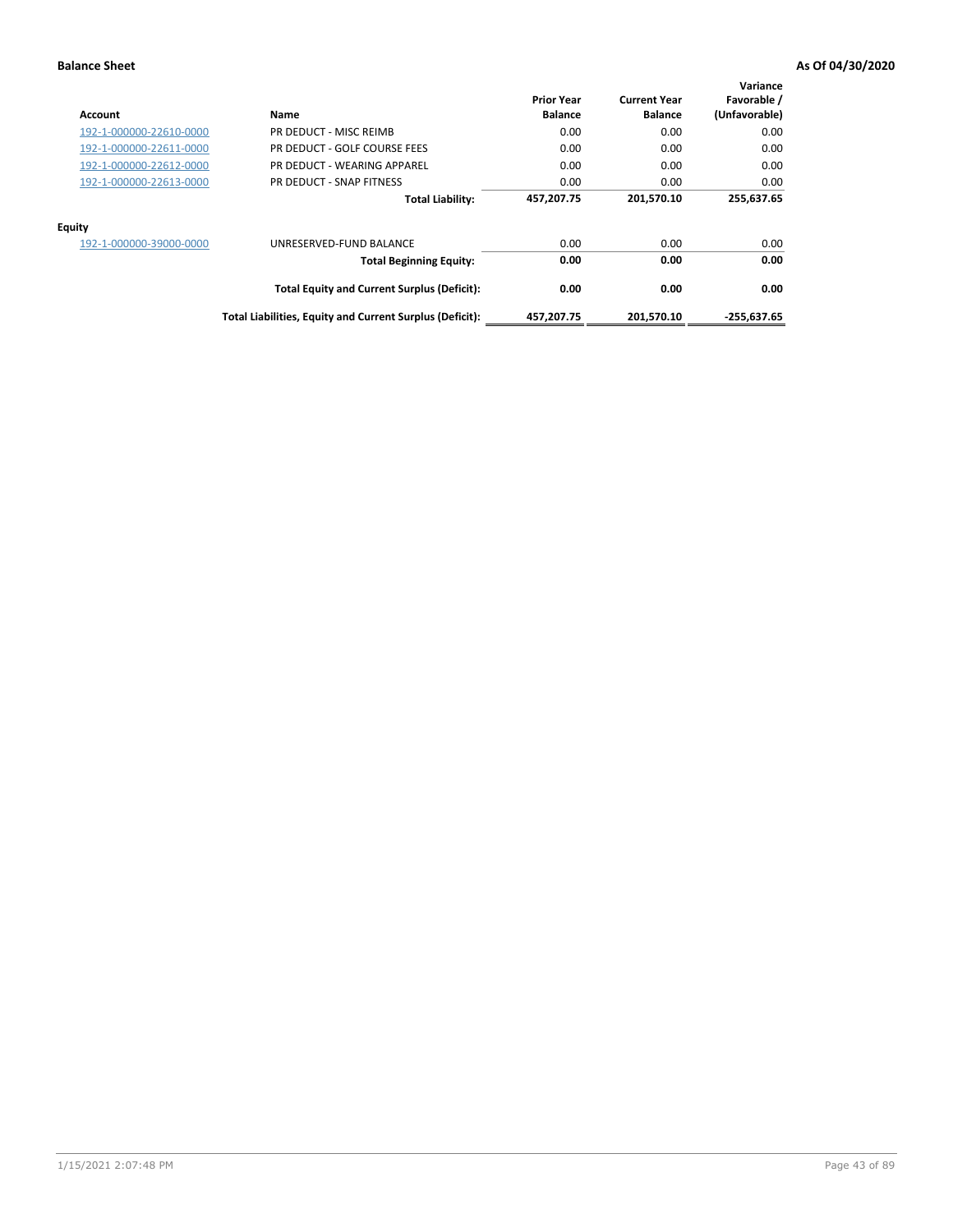|                                     |                                       |                   |                     | Variance         |
|-------------------------------------|---------------------------------------|-------------------|---------------------|------------------|
|                                     |                                       | <b>Prior Year</b> | <b>Current Year</b> | Favorable /      |
| <b>Account</b>                      | Name                                  | <b>Balance</b>    | <b>Balance</b>      | (Unfavorable)    |
| Fund: 200 - WATER / WASTEWATER FUND |                                       |                   |                     |                  |
| Assets                              |                                       |                   |                     |                  |
| 200-2-000000-10000-0000             | <b>CURRENT ASSETS / CASH</b>          | 6,100,221.45      | $-10,332,453.87$    | $-16,432,675.32$ |
| 200-2-000000-12101-0000             | <b>BOND ISSUANCE COSTS</b>            | 0.00              | 0.00                | 0.00             |
| 200-2-000000-12201-0000             | DEFERRED CHARGES / BOND DISCOUNT      | $-29,559.62$      | $-353,374.57$       | $-323,814.95$    |
| 200-2-000000-13000-0000             | <b>CUSTOMER ACCTS RECEIVABLE</b>      | 367,894.18        | 625,887.77          | 257,993.59       |
| 200-2-000000-13001-0000             | NON CURRENT CUSTOMER ACCTS RECEIVAE   | 214,972.58        | 234,922.57          | 19,949.99        |
| 200-2-000000-13002-0000             | ALLOW FOR UNCOLLECT REC               | $-214,138.19$     | $-195,501.08$       | 18,637.11        |
| 200-2-000000-13003-0000             | UNBILLED YEAR-END ACCRUAL             | 1,195,319.12      | 1,171,959.62        | $-23,359.50$     |
| 200-2-000000-13004-0000             | WASTE HAULER RECEIVABLE               | 59,548.20         | $-159, 127.55$      | $-218,675.75$    |
| 200-2-000000-13007-0000             | <b>RETURNED CHECKS</b>                | 0.00              | 0.00                | 0.00             |
| 200-2-000000-13010-0000             | <b>CADDO MILLS</b>                    | 0.00              | 0.00                | 0.00             |
| 200-2-000000-13201-0000             | MISC ACCTS RECEIVABLE                 | $-10,607.57$      | $-33,599.33$        | $-22,991.76$     |
| 200-2-000000-13202-0000             | <b>EMPLOYEE ADVANCES</b>              | 0.00              | 0.00                | 0.00             |
| 200-2-000000-13203-0000             | NON-CURRENT ASSETS / PREPAYMENTS      | 0.00              | 0.00                | 0.00             |
| 200-2-000000-13205-0000             | <b>INTEREST RECEIVABLE</b>            | 0.00              | 0.00                | 0.00             |
| 200-2-000000-14001-0000             | DUE FROM / GENERAL FUND               | 0.00              | 0.00                | 0.00             |
| 200-2-000000-14040-0000             | <b>GENERAL CIP / GENERAL CIP</b>      | 0.00              | 0.00                | 0.00             |
| 200-2-000000-14120-0000             | DUE FROM UTILITY CIP                  | 38,336,026.85     | 38,336,026.85       | 0.00             |
| 200-2-000000-15401-0000             | <b>INVENTORIES / WATER STOCK</b>      | 255,981.59        | 255,981.59          | 0.00             |
| 200-2-000000-15501-0000             | <b>INVENTORIES / WASTEWATER STOCK</b> | 37,338.12         | 37,338.12           | 0.00             |
| 200-2-000000-16001-0000             | FIXED ASSETS / LAND                   | 685,983.11        | 685,983.11          | 0.00             |
| 200-2-000000-16002-0000             | FIXED ASSETS / IMPROVMENTS-NON BUILDI | 5,485,407.69      | 5,485,407.69        | 0.00             |
| 200-2-000000-16003-0000             | ACCUM DEPR / IMPROVEMENTS-NON BUILL   | $-2,196,712.45$   | $-2,380,273.29$     | $-183,560.84$    |
| 200-2-000000-16004-0000             | FIXED ASSETS / BUILDINGS              | 23,420,750.92     | 23,444,349.28       | 23,598.36        |
| 200-2-000000-16005-0000             | <b>ACCUM DEPR / BUILDINGS</b>         | $-2,776,030.76$   | $-3,240,558.80$     | $-464,528.04$    |
| 200-2-000000-16006-0000             | FIXED ASSETS / FILTRATION PLANT       | 10,551,470.00     | 10,551,470.00       | 0.00             |
| 200-2-000000-16007-0000             | ACCUM DEPR / FILTRATION PLANT         | -7,265,136.20     | -7,478,086.82       | $-212,950.62$    |
| 200-2-000000-16008-0000             | FIXED ASSETS / WATER RECLAMATION PLAN | 7,272,907.47      | 7,290,892.03        | 17,984.56        |
| 200-2-000000-16009-0000             | ACCUM DEPR / WATER RECLAMATION PLAN   | $-6,311,693.12$   | $-6,489,176.25$     | $-177,483.13$    |
| 200-2-000000-16101-0000             | FIXED ASSETS / WATER MAINS            | 20,431,556.67     | 19,369,642.10       | $-1,061,914.57$  |
| 200-2-000000-16102-0000             | <b>ACCUM DEPR / WATER MAINS</b>       | -10,134,183.88    | -10,564,491.83      | -430,307.95      |
| 200-2-000000-16103-0000             | FIXED ASSETS / SANITARY SEWERS        | 25,926,703.76     | 26,762,935.28       | 836,231.52       |
| 200-2-000000-16104-0000             | <b>ACCUM DEPR / SANITARY SEWERS</b>   | -11,368,379.26    | -11,952,765.05      | -584,385.79      |
| 200-2-000000-16105-0000             | FIXED ASSETS / RESERVOIRS & TANKS     | 1,023,525.00      | 10,498,644.74       | 9,475,119.74     |
| 200-2-000000-16106-0000             | ACCUM DEPR / RESERVOIRS & TANKS       | -823,247.66       | $-832,221.74$       | $-8,974.08$      |
| 200-2-000000-16107-0000             | FIXED ASSETS / PUMP STATIONS          | 464,099.82        | 5,559,850.03        | 5,095,750.21     |
| 200-2-000000-16108-0000             | <b>ACCUM DEPR / PUMP STATIONS</b>     | -307,977.97       | $-325,220.11$       | $-17,242.14$     |
| 200-2-000000-16201-0000             | FIXED ASSETS / MACHINERY AND EQUIPMEN | 3,604,616.91      | 3,883,571.50        | 278,954.59       |
| 200-2-000000-16202-0000             | ACCUM DEPR / MACHINERY AND EQUIPMEI   | -1,673,639.61     | $-1,887,320.29$     | $-213,680.68$    |
| 200-2-000000-16301-0000             | FIXED ASSETS / C W I P                | 0.00              | -286,982.00         | $-286,982.00$    |
| 200-2-000000-17501-0000             | <b>EMPLOYEE CONTRIBUTIONS</b>         | 170,787.00        | 195,988.00          | 25,201.00        |
| 200-2-000000-17504-0000             | <b>INVESTMENT RETURN</b>              | $-302,204.00$     | 631,750.00          | 933,954.00       |
| 200-2-000000-17508-0000             | EXPERIENCE DIFFERENCE- OUTFLOW        | $-11,116.00$      | 31,784.00           | 42,900.00        |
| 200-2-000000-17509-0000             | <b>EXPERIENCE DIFFERENCE - INFLOW</b> | $-57,790.00$      | $-37,640.00$        | 20,150.00        |
| 200-2-000000-17520-0000             | <b>ASSUMPTION CHANGES</b>             | 54,025.00         | 0.00                | $-54,025.00$     |
|                                     | <b>Total Assets:</b>                  | 102,176,719.15    | 98,505,591.70       | $-3,671,127.45$  |
|                                     |                                       |                   |                     |                  |
| Liability                           |                                       |                   |                     |                  |
| 200-2-000000-20101-0000             | <b>ACCOUNTS PAYABLE</b>               | 21.25             | 23,312.07           | $-23,290.82$     |
| 200-2-000000-20102-0000             | <b>CREDIT CARD PAYABLE</b>            | 0.00              | 0.00                | 0.00             |
| 200-2-000000-20103-0000             | ACCRUED ACCOUNTS PAYABLE              | 10,000.00         | 10,000.00           | 0.00             |
| 200-2-000000-20104-0000             | <b>ESCHEATED LIABILITY</b>            | 0.00              | 0.00                | 0.00             |
| 200-2-000000-20109-0000             | <b>GENERAL OBLIG BONDS PAY</b>        | 1,420,000.00      | 1,466,000.00        | -46,000.00       |
| 200-2-000000-20110-0000             | REVENUE BONDS PAYABLE                 | 965,000.00        | 1,095,000.00        | $-130,000.00$    |
| 200-2-000000-20112-0000             | ACCRUED INTEREST PAYABLE              | $-16,488.92$      | 142,697.51          | -159,186.43      |
| 200-2-000000-20125-0000             | SALES TAX PAYABLE / IN THE CITY       | 0.00              | 0.00                | 0.00             |
| 200-2-000000-20139-0000             | RETAINAGES PAYABLE                    | 0.00              | 0.00                | 0.00             |
| 200-2-000000-20141-0000             | <b>TELEPHONE CLEARING</b>             | 0.01              | 0.01                | 0.00             |
|                                     |                                       |                   |                     |                  |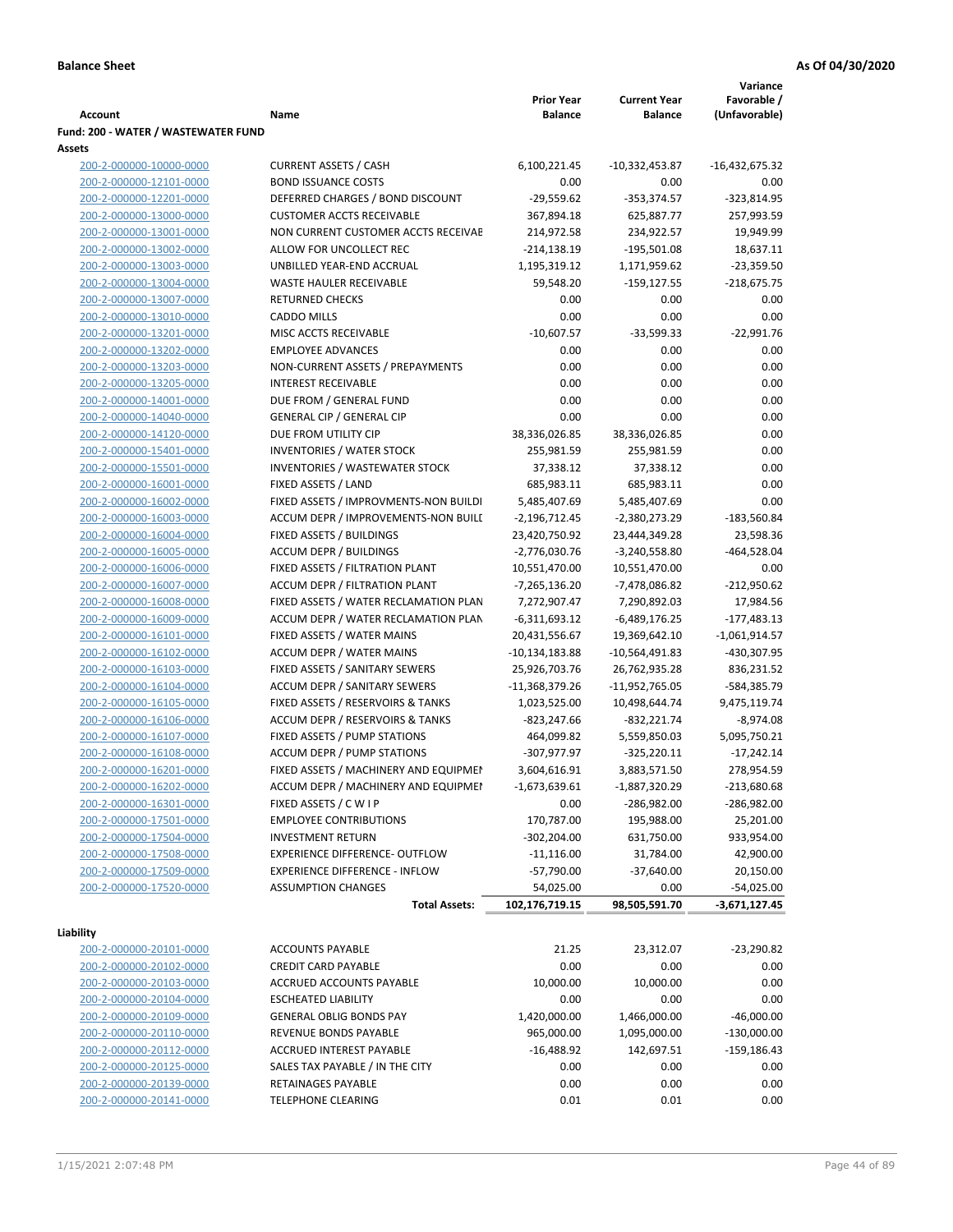|                                       |                                                          |                                     |                                       | Variance                     |
|---------------------------------------|----------------------------------------------------------|-------------------------------------|---------------------------------------|------------------------------|
| Account                               | Name                                                     | <b>Prior Year</b><br><b>Balance</b> | <b>Current Year</b><br><b>Balance</b> | Favorable /<br>(Unfavorable) |
| 200-2-000000-20160-0000               | <b>UNAPPLIED CREDIT</b>                                  | 0.00                                | 0.00                                  | 0.00                         |
| 200-2-000000-21001-0000               | <b>GENERAL FUND / GENERAL FUND</b>                       | 0.00                                | 0.00                                  | 0.00                         |
| 200-2-000000-21101-0000               | ENTERPRISE / WTR/WWTR UTILITY FUND                       | 0.00                                | 0.00                                  | 0.00                         |
| 200-2-000000-22001-0000               | <b>SALARIES PAYABLE</b>                                  | 83,164.42                           | 83,164.42                             | 0.00                         |
| 200-2-000000-22002-0000               | <b>VACATION/SICK PAYABLE</b>                             | 153,875.54                          | 234,422.70                            | $-80,547.16$                 |
| 200-2-000000-23001-0000               | CAPITAL LEASE PAYABLE                                    | 0.00                                | 0.00                                  | 0.00                         |
| 200-2-000000-24001-0000               | O/S CHECKS PAYABLE                                       | 0.00                                | 0.00                                  | 0.00                         |
| 200-2-000000-24002-0000               | <b>CUSTOMER DEPOSITS</b>                                 | 821,231.63                          | 767,419.15                            | 53,812.48                    |
| 200-2-000000-24003-0000               | <b>CUSTOMER OVERPMT SUSPENSE</b>                         | 183,368.72                          | 210,781.35                            | $-27,412.63$                 |
| 200-2-000000-24004-0000               | <b>INTEREST PAYABLE ON DEP</b>                           | 0.00                                | 0.00                                  | 0.00                         |
| 200-2-000000-24005-0000               | <b>ACCRUED INT PAY ON DEP</b>                            | 0.00                                | 0.00                                  | 0.00                         |
| 200-2-000000-24006-0000               | <b>AWAITING CUSTOMER SETUP</b>                           | 1.955.61                            | 1,955.61                              | 0.00                         |
| 200-2-000000-24007-0000               | <b>BILLED DEPOSITS SUSPENSE</b>                          | 0.00                                | 0.00                                  | 0.00                         |
| 200-2-000000-26001-0000               | <b>COMPENSATED ABSENCES PAY</b>                          | 310,115.48                          | 211,715.81                            | 98,399.67                    |
| 200-2-000000-26101-0000               | <b>GENERAL OBLIG BONDS PAY</b>                           | 6,033,000.00                        | 4,567,000.00                          | 1,466,000.00                 |
| 200-2-000000-26102-0000               | <b>REVENUE BONDS PAYABLE</b>                             | 12,235,000.00                       | 31,190,000.00                         | $-18,955,000.00$             |
| 200-2-000000-26103-0000               | DEFERRED LOSS/DEFEASEMENT                                | $-227,063.58$                       | $-181,650.73$                         | $-45,412.85$                 |
| 200-2-000000-27001-0000               | <b>CONTRIBUTED CAPITAL</b>                               | 0.00                                | 0.00                                  | 0.00                         |
| 200-2-000000-27002-0000               | CONTRIBUTED CAPITAL / DEVELOPERS                         | 0.00                                | 0.00                                  | 0.00                         |
| 200-2-000000-29300-0000               | <b>ENCUMBRANCE SUMMARY</b>                               | 0.00                                | 0.00                                  | 0.00                         |
| 200-2-000000-29400-0100               | RESERVED ACCOUNT / ENCUMBRANCES                          | 0.00                                | 0.00                                  | 0.00                         |
| 200-2-000000-29999-0000               | <b>NET PENSION LIABILITY</b>                             | 249,699.00                          | 1,415,364.00                          | $-1,165,665.00$              |
| 200-2-000000-92080-0000               | <b>GLTDAG</b>                                            | 0.00                                | 0.00                                  | 0.00                         |
|                                       | <b>Total Liability:</b>                                  | 22,222,879.16                       | 41,237,181.90                         | -19,014,302.74               |
| <b>Equity</b>                         |                                                          |                                     |                                       |                              |
| 200-2-000000-39000-0000               | UNRESERVED-FUND BALANCE                                  | 0.00                                | 0.00                                  | 0.00                         |
| 200-2-000000-39100-0000               | UNRESERVED-RET. EARNINGS                                 | 80,670,908.81                       | 57,924,814.85                         | -22,746,093.96               |
| 200-2-000000-39150-0000               | RESERVED-RET. EARNINGS                                   | 0.00                                | 0.00                                  | 0.00                         |
| 200-2-000000-39500-0000               | NET POSITION - PENSION                                   | $-965.00$                           | $-965.00$                             | 0.00                         |
|                                       | <b>Total Beginning Equity:</b>                           | 80,669,943.81                       | 57,923,849.85                         | -22,746,093.96               |
| <b>Total Revenue</b>                  |                                                          | 7,888,984.00                        | 7,643,508.16                          | $-245,475.84$                |
| <b>Total Expense</b>                  |                                                          | 8,605,087.81                        | 8,298,948.20                          | 306,139.61                   |
| <b>Revenues Over/(Under) Expenses</b> |                                                          | $-716, 103.81$                      | -655,440.04                           | 60,663.77                    |
|                                       | <b>Total Equity and Current Surplus (Deficit):</b>       | 79,953,840.00                       | 57,268,409.81                         | $-22,685,430.19$             |
|                                       | Total Liabilities, Equity and Current Surplus (Deficit): | 102,176,719.16                      | 98,505,591.71                         | $-3,671,127.45$              |
|                                       | *** FUND 200 OUT OF BALANCE ***                          | $-0.01$                             | $-0.01$                               | 0.00                         |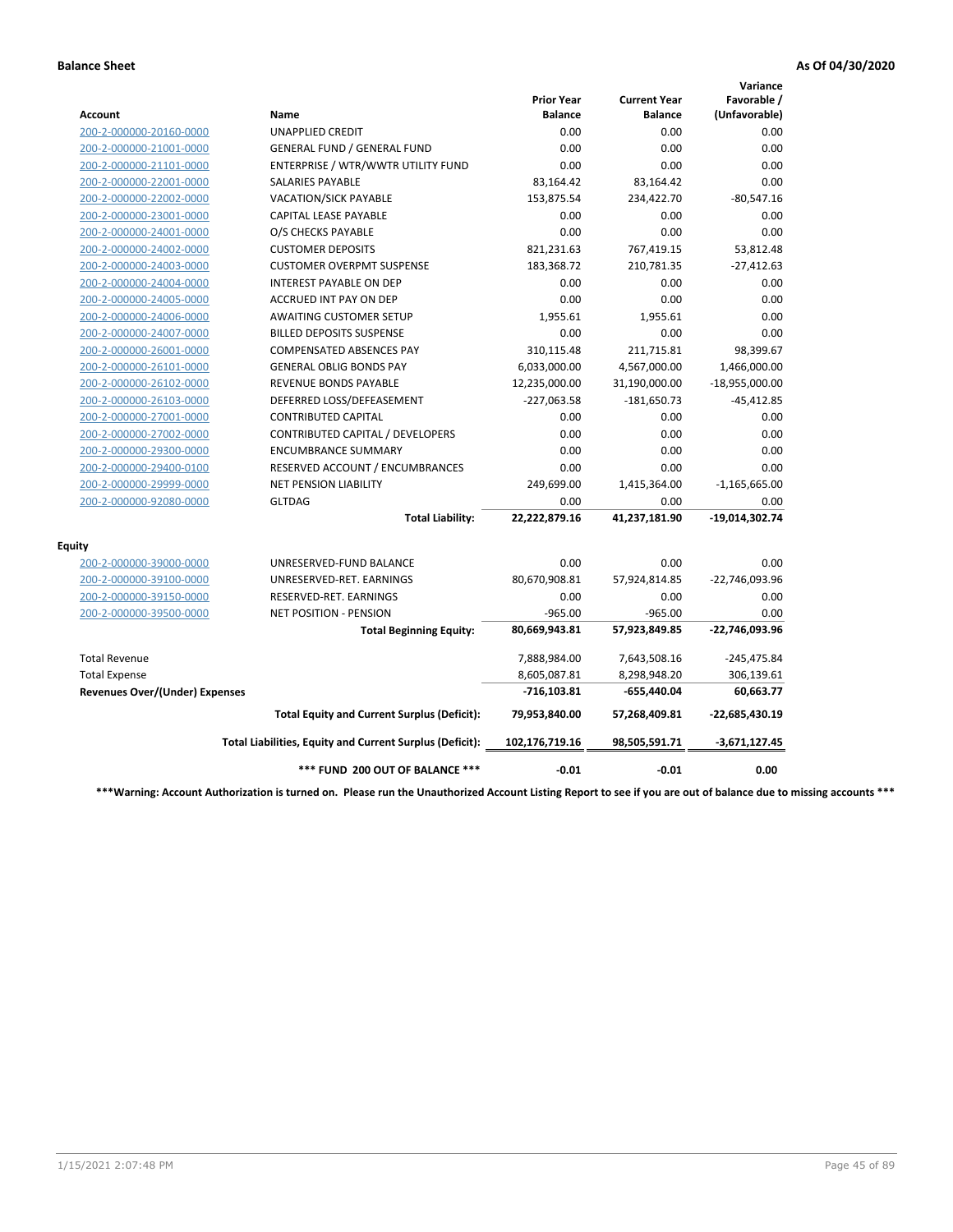| <b>Account</b>                        | Name                                                     | <b>Prior Year</b><br><b>Balance</b> | <b>Current Year</b><br><b>Balance</b> | Variance<br>Favorable /<br>(Unfavorable) |
|---------------------------------------|----------------------------------------------------------|-------------------------------------|---------------------------------------|------------------------------------------|
| <b>Fund: 210 - WATER IMPACT FEES</b>  |                                                          |                                     |                                       |                                          |
| <b>Assets</b>                         |                                                          |                                     |                                       |                                          |
| 210-2-000000-10000-0000               | <b>CURRENT ASSETS / CASH</b>                             | 0.00                                | 0.00                                  | 0.00                                     |
| 210-2-000000-13201-0000               | MISC ACCTS RECEIVABLE                                    | 0.00                                | 0.00                                  | 0.00                                     |
| 210-2-000000-13205-0000               | <b>INTEREST RECEIVABLE</b>                               | 0.00                                | 0.00                                  | 0.00                                     |
|                                       | <b>Total Assets:</b>                                     | 0.00                                | 0.00                                  | 0.00                                     |
| Liability                             |                                                          |                                     |                                       |                                          |
| 210-2-000000-20101-0000               | <b>ACCOUNTS PAYABLE</b>                                  | 0.00                                | 0.00                                  | 0.00                                     |
| 210-2-000000-20103-0000               | <b>ACCRUED ACCOUNTS PAYABLE</b>                          | 0.00                                | 0.00                                  | 0.00                                     |
| 210-2-000000-29300-0000               | <b>ENCUMBRANCE SUMMARY</b>                               | 0.00                                | 0.00                                  | 0.00                                     |
| 210-2-000000-29400-0000               | RESERVED ACCOUNT / ENCUMBRANCES                          | 0.00                                | 0.00                                  | 0.00                                     |
|                                       | <b>Total Liability:</b>                                  | 0.00                                | 0.00                                  | 0.00                                     |
| Equity                                |                                                          |                                     |                                       |                                          |
| 210-2-000000-39000-0000               | UNRESERVED-FUND BALANCE                                  | 0.00                                | 0.00                                  | 0.00                                     |
| 210-2-000000-39100-0000               | UNRESERVED-RET. EARNINGS                                 | 0.00                                | 0.00                                  | 0.00                                     |
|                                       | <b>Total Beginning Equity:</b>                           | 0.00                                | 0.00                                  | 0.00                                     |
| <b>Total Revenue</b>                  |                                                          | 0.00                                | 0.00                                  | 0.00                                     |
| <b>Total Expense</b>                  |                                                          | 0.00                                | 0.00                                  | 0.00                                     |
| <b>Revenues Over/(Under) Expenses</b> |                                                          | 0.00                                | 0.00                                  | 0.00                                     |
|                                       | <b>Total Equity and Current Surplus (Deficit):</b>       | 0.00                                | 0.00                                  | 0.00                                     |
|                                       | Total Liabilities, Equity and Current Surplus (Deficit): | 0.00                                | 0.00                                  | 0.00                                     |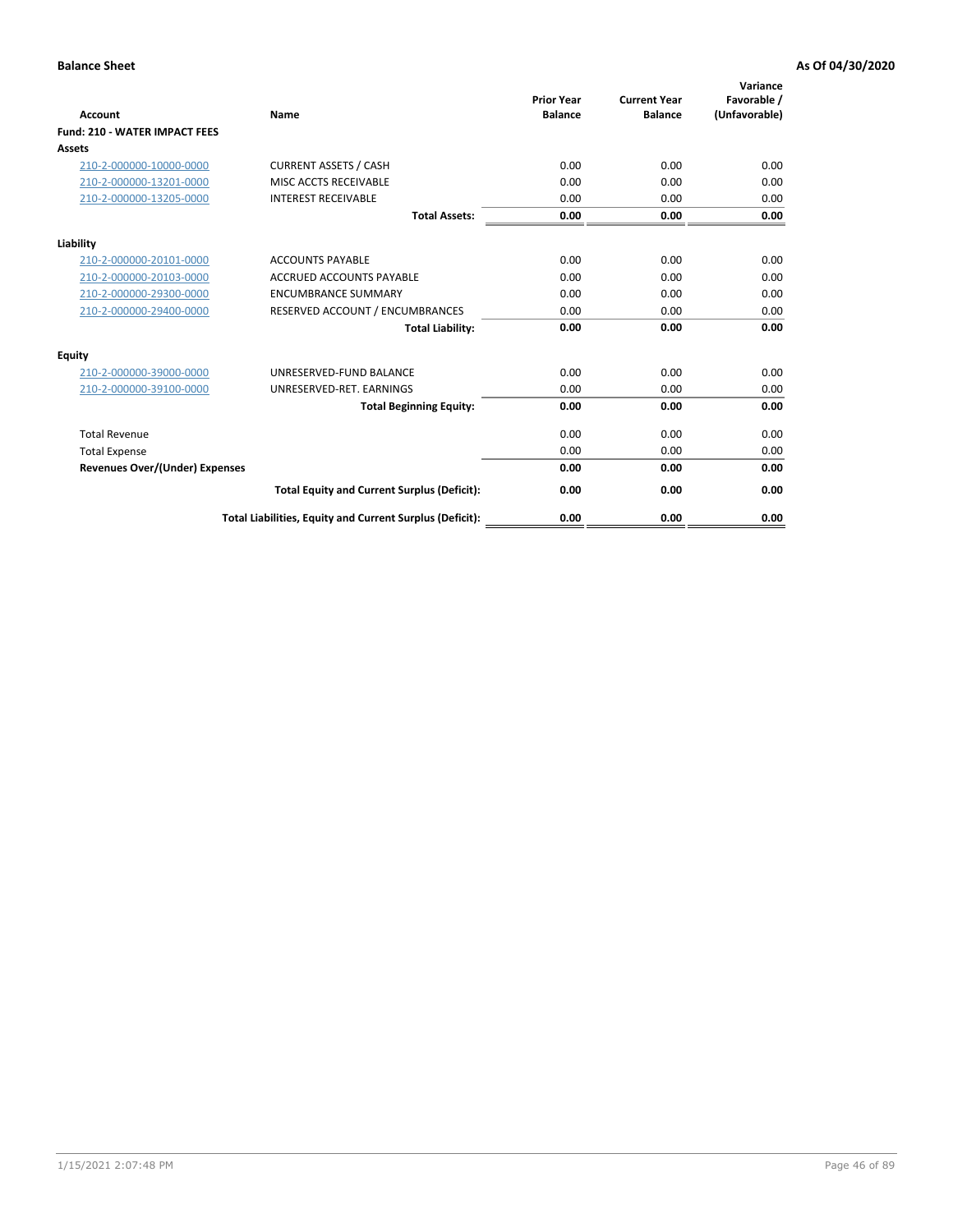| <b>Account</b>                        | <b>Name</b>                                              | <b>Prior Year</b><br><b>Balance</b> | <b>Current Year</b><br><b>Balance</b> | Variance<br>Favorable /<br>(Unfavorable) |
|---------------------------------------|----------------------------------------------------------|-------------------------------------|---------------------------------------|------------------------------------------|
| Fund: 211 - WASTEWATER IMPACT FEES    |                                                          |                                     |                                       |                                          |
| <b>Assets</b>                         |                                                          |                                     |                                       |                                          |
| 211-2-000000-10000-0000               | <b>CURRENT ASSETS / CASH</b>                             | 0.00                                | 0.00                                  | 0.00                                     |
| 211-2-000000-13201-0000               | MISC ACCTS RECEIVABLE                                    | 0.00                                | 0.00                                  | 0.00                                     |
| 211-2-000000-13205-0000               | <b>INTEREST RECEIVABLE</b>                               | 0.00                                | 0.00                                  | 0.00                                     |
|                                       | <b>Total Assets:</b>                                     | 0.00                                | 0.00                                  | 0.00                                     |
| Liability                             |                                                          |                                     |                                       |                                          |
| 211-2-000000-20101-0000               | <b>ACCOUNTS PAYABLE</b>                                  | 0.00                                | 0.00                                  | 0.00                                     |
| 211-2-000000-20103-0000               | <b>ACCRUED ACCOUNTS PAYABLE</b>                          | 0.00                                | 0.00                                  | 0.00                                     |
|                                       | <b>Total Liability:</b>                                  | 0.00                                | 0.00                                  | 0.00                                     |
| <b>Equity</b>                         |                                                          |                                     |                                       |                                          |
| 211-2-000000-39000-0000               | UNRESERVED-FUND BALANCE                                  | 0.00                                | 0.00                                  | 0.00                                     |
| 211-2-000000-39100-0000               | UNRESERVED-RET. EARNINGS                                 | 0.00                                | 0.00                                  | 0.00                                     |
|                                       | <b>Total Beginning Equity:</b>                           | 0.00                                | 0.00                                  | 0.00                                     |
| <b>Total Revenue</b>                  |                                                          | 0.00                                | 0.00                                  | 0.00                                     |
| <b>Total Expense</b>                  |                                                          | 0.00                                | 0.00                                  | 0.00                                     |
| <b>Revenues Over/(Under) Expenses</b> |                                                          | 0.00                                | 0.00                                  | 0.00                                     |
|                                       | <b>Total Equity and Current Surplus (Deficit):</b>       | 0.00                                | 0.00                                  | 0.00                                     |
|                                       | Total Liabilities, Equity and Current Surplus (Deficit): | 0.00                                | 0.00                                  | 0.00                                     |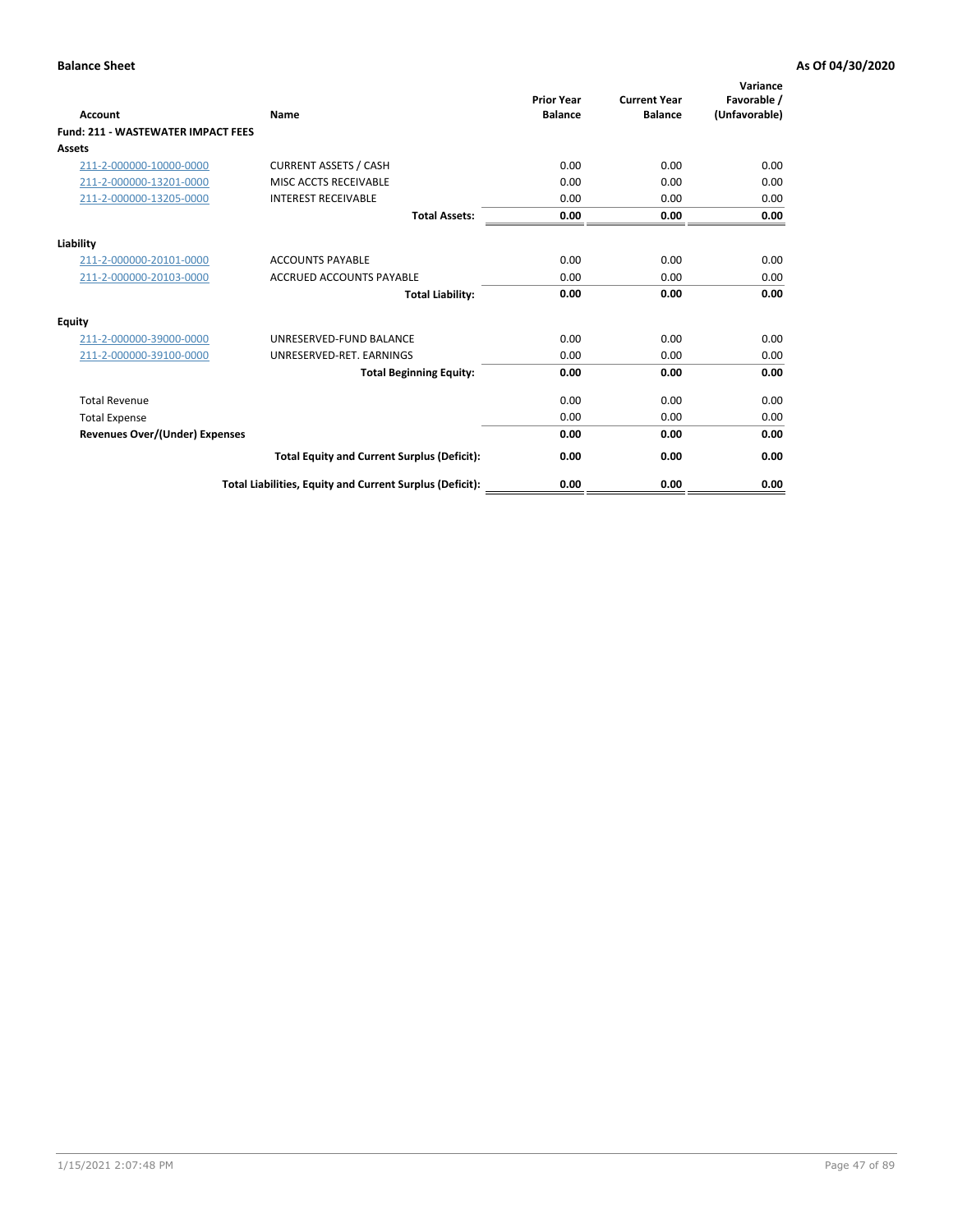| <b>Account</b>                 | <b>Name</b>                                               | <b>Prior Year</b><br><b>Balance</b> | <b>Current Year</b><br><b>Balance</b> | Variance<br>Favorable /<br>(Unfavorable) |
|--------------------------------|-----------------------------------------------------------|-------------------------------------|---------------------------------------|------------------------------------------|
|                                | Fund: 212 - TX COMMUNITY DEV SWR SYSTEM IMPROV PROG GRANT |                                     |                                       |                                          |
| Assets                         |                                                           |                                     |                                       |                                          |
| 212-2-000000-10000-0000        | <b>CURRENT ASSETS / CASH</b>                              | 6,077.97                            | 105,849.57                            | 99,771.60                                |
| 212-2-000000-13201-0000        | MISC ACCTS RECEIVABLE                                     | 0.00                                | 0.00                                  | 0.00                                     |
| 212-2-000000-13205-0000        | <b>INTEREST RECEIVABLE</b>                                | 0.00                                | 0.00                                  | 0.00                                     |
| 212-2-000000-16301-0000        | FIXED ASSETS / C W I P                                    | 0.00                                | 0.00                                  | 0.00                                     |
|                                | <b>Total Assets:</b>                                      | 6,077.97                            | 105,849.57                            | 99,771.60                                |
| Liability                      |                                                           |                                     |                                       |                                          |
| 212-2-000000-20101-0000        | <b>ACCOUNTS PAYABLE</b>                                   | 0.00                                | 0.00                                  | 0.00                                     |
| 212-2-000000-20102-0000        | <b>CREDIT CARD PAYABLE</b>                                | 0.00                                | 0.00                                  | 0.00                                     |
| 212-2-000000-20103-0000        | <b>ACCRUED ACCOUNTS PAYABLE</b>                           | 0.00                                | 0.00                                  | 0.00                                     |
| 212-2-000000-20139-0000        | <b>RETAINAGES PAYABLE</b>                                 | 0.00                                | 0.00                                  | 0.00                                     |
| 212-2-000000-20902-0000        | <b>DEFERRED GRANT REVENUE</b>                             | 0.00                                | 0.00                                  | 0.00                                     |
| 212-2-000000-21001-0000        | <b>GENERAL FUND / GENERAL FUND</b>                        | 0.00                                | 0.00                                  | 0.00                                     |
| 212-2-000000-29300-0000        | <b>ENCUMBRANCE SUMMARY</b>                                | 0.00                                | 0.00                                  | 0.00                                     |
| 212-2-000000-29400-0100        | RESERVED ACCOUNT / ENCUMBRANCES                           | 0.00                                | 0.00                                  | 0.00                                     |
|                                | <b>Total Liability:</b>                                   | 0.00                                | 0.00                                  | 0.00                                     |
| <b>Equity</b>                  |                                                           |                                     |                                       |                                          |
| 212-2-000000-39100-0000        | UNRESERVED-RET. EARNINGS                                  | 6,170.12                            | $-61,025.43$                          | $-67,195.55$                             |
|                                | <b>Total Beginning Equity:</b>                            | 6,170.12                            | $-61,025.43$                          | $-67,195.55$                             |
| <b>Total Revenue</b>           |                                                           | 7,407.85                            | 168,130.00                            | 160,722.15                               |
| <b>Total Expense</b>           |                                                           | 7,500.00                            | 1,255.00                              | 6,245.00                                 |
| Revenues Over/(Under) Expenses |                                                           | $-92.15$                            | 166,875.00                            | 166,967.15                               |
|                                | <b>Total Equity and Current Surplus (Deficit):</b>        | 6,077.97                            | 105,849.57                            | 99,771.60                                |
|                                | Total Liabilities, Equity and Current Surplus (Deficit):  | 6,077.97                            | 105,849.57                            | 99,771.60                                |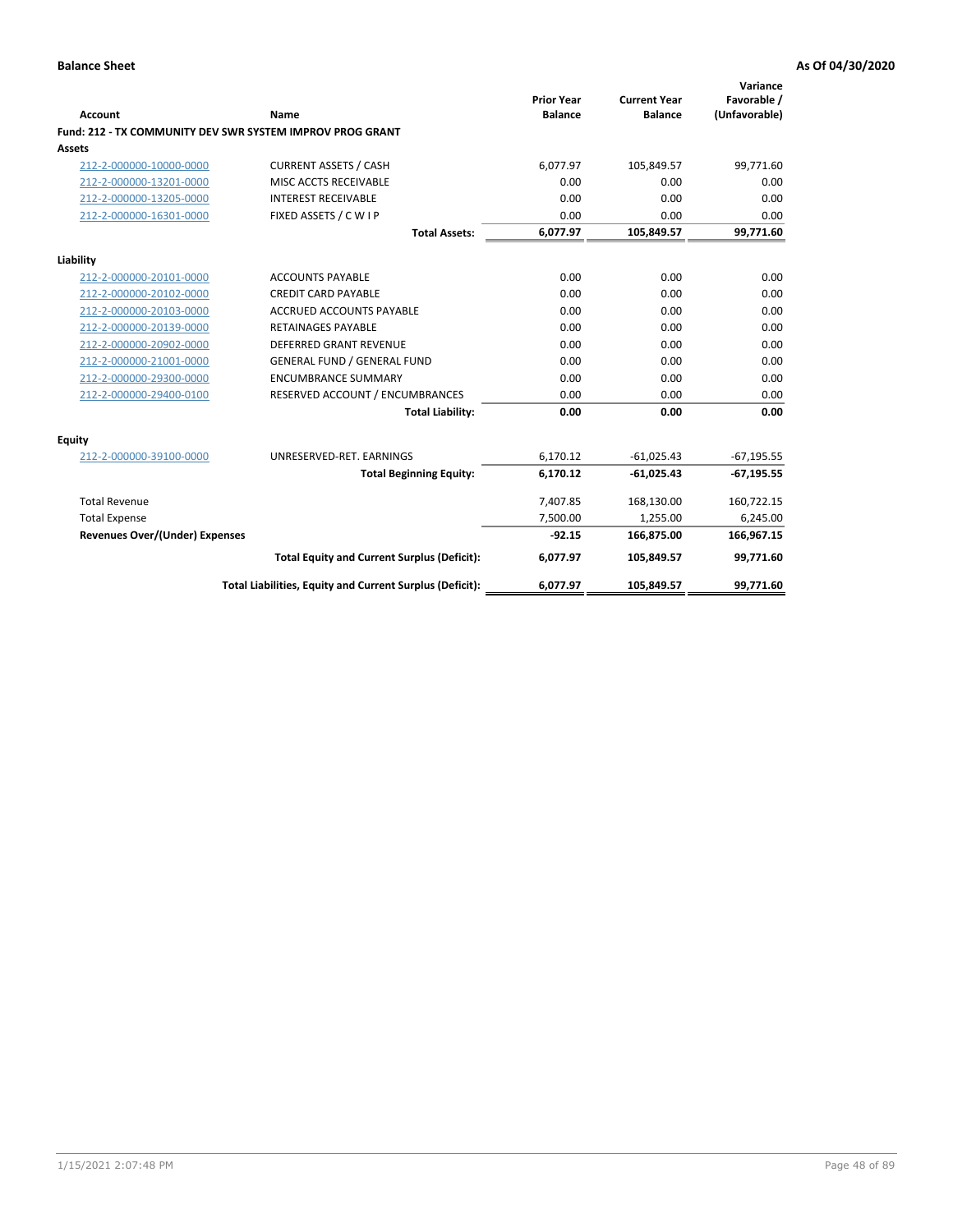| <b>Account</b>                                 | Name                                                     | <b>Prior Year</b><br><b>Balance</b> | <b>Current Year</b><br><b>Balance</b> | Variance<br>Favorable /<br>(Unfavorable) |
|------------------------------------------------|----------------------------------------------------------|-------------------------------------|---------------------------------------|------------------------------------------|
| Fund: 216 - UTILIITY CIP FUND<br><b>Assets</b> |                                                          |                                     |                                       |                                          |
| 216-2-000000-10000-0000                        | <b>CURRENT ASSETS / CASH</b>                             | $-7,864,099.81$                     | 12,363,535.80                         | 20,227,635.61                            |
| 216-2-000000-11101-0000                        | MBIA ACCOUNTS / 2002 WSSR                                | 0.00                                | 0.00                                  | 0.00                                     |
| 216-2-000000-11103-0000                        | 2005 WSSR                                                | 0.00                                | 0.00                                  | 0.00                                     |
| 216-2-000000-11403-0000                        | RESERVE FUND / 2003 WSSR                                 | 0.00                                | 0.00                                  | 0.00                                     |
| 216-2-000000-11404-0000                        | SERIES 2019 WSSR CO'S                                    | 20,278,975.70                       | 10,599,995.70                         | $-9,678,980.00$                          |
| 216-2-000000-11503-0000                        | 2008WSSR CONST 486000273                                 | 0.00                                | 0.00                                  | 0.00                                     |
| 216-2-000000-11505-0000                        | SRA RAW WATER SALE PROCEEDS                              | 0.00                                | 13,502,109.07                         | 13,502,109.07                            |
| 216-2-000000-13000-0000                        | <b>CUSTOMER ACCTS RECEIVABLE</b>                         | 0.00                                | 0.00                                  | 0.00                                     |
| 216-2-000000-13002-0000                        | ALLOW FOR UNCOLLECT REC                                  | 0.00                                | 0.00                                  | 0.00                                     |
| 216-2-000000-13003-0000                        | UNBILLED YEAR-END ACCRUAL                                | 0.00                                | 0.00                                  | 0.00                                     |
| 216-2-000000-13201-0000                        | MISC ACCTS RECEIVABLE                                    | 64.20                               | 70.32                                 | 6.12                                     |
| 216-2-000000-13205-0000                        | <b>INTEREST RECEIVABLE</b>                               | 0.00                                | 0.00                                  | 0.00                                     |
| 216-2-000000-16301-0000                        | FIXED ASSETS / C W I P                                   | 11,188,075.75                       | 3,557,279.61                          | -7,630,796.14                            |
|                                                | <b>Total Assets:</b>                                     | 23,603,015.84                       | 40,022,990.50                         | 16,419,974.66                            |
|                                                |                                                          |                                     |                                       |                                          |
| Liability<br>216-2-000000-20101-0000           | <b>ACCOUNTS PAYABLE</b>                                  | 0.00                                | 3,503.05                              | $-3,503.05$                              |
| 216-2-000000-20102-0000                        | <b>CREDIT CARD PAYABLE</b>                               | 0.00                                | 0.00                                  | 0.00                                     |
| 216-2-000000-20103-0000                        | ACCRUED ACCOUNTS PAYABLE                                 | 0.00                                | 0.00                                  | 0.00                                     |
| 216-2-000000-20113-0000                        | DEVELOPERS ESCROW                                        | 0.00                                | 0.00                                  | 0.00                                     |
| 216-2-000000-20139-0000                        | <b>RETAINAGES PAYABLE</b>                                | 311,201.49                          | 440,275.66                            | $-129,074.17$                            |
| 216-2-000000-21101-0000                        | ENTERPRISE / WTR/WWTR UTILITY FUND                       | 18,939,652.64                       | 18,939,652.64                         | 0.00                                     |
| 216-2-000000-29300-0000                        | <b>ENCUMBRANCE SUMMARY</b>                               | 0.00                                | 0.00                                  | 0.00                                     |
| 216-2-000000-29400-0100                        | RESERVED ACCOUNT / ENCUMBRANCES                          | 0.00                                | 0.00                                  | 0.00                                     |
|                                                | <b>Total Liability:</b>                                  | 19,250,854.13                       | 19,383,431.35                         | $-132,577.22$                            |
|                                                |                                                          |                                     |                                       |                                          |
| <b>Equity</b>                                  |                                                          |                                     |                                       |                                          |
| 216-2-000000-39000-0000                        | UNRESERVED-FUND BALANCE                                  | 0.00                                | 0.00                                  | 0.00                                     |
| 216-2-000000-39100-0000                        | UNRESERVED-RET. EARNINGS                                 | $-13,754,344.96$                    | 9,457,839.30                          | 23,212,184.26                            |
|                                                | <b>Total Beginning Equity:</b>                           | $-13,754,344.96$                    | 9,457,839.30                          | 23,212,184.26                            |
| <b>Total Revenue</b>                           |                                                          | 21,226,834.45                       | 13,641,414.63                         | $-7,585,419.82$                          |
| <b>Total Expense</b>                           |                                                          | 3,120,327.78                        | 2,459,694.78                          | 660,633.00                               |
| Revenues Over/(Under) Expenses                 |                                                          | 18,106,506.67                       | 11,181,719.85                         | $-6,924,786.82$                          |
|                                                | <b>Total Equity and Current Surplus (Deficit):</b>       | 4,352,161.71                        | 20,639,559.15                         | 16,287,397.44                            |
|                                                | Total Liabilities, Equity and Current Surplus (Deficit): | 23,603,015.84                       | 40,022,990.50                         | 16,419,974.66                            |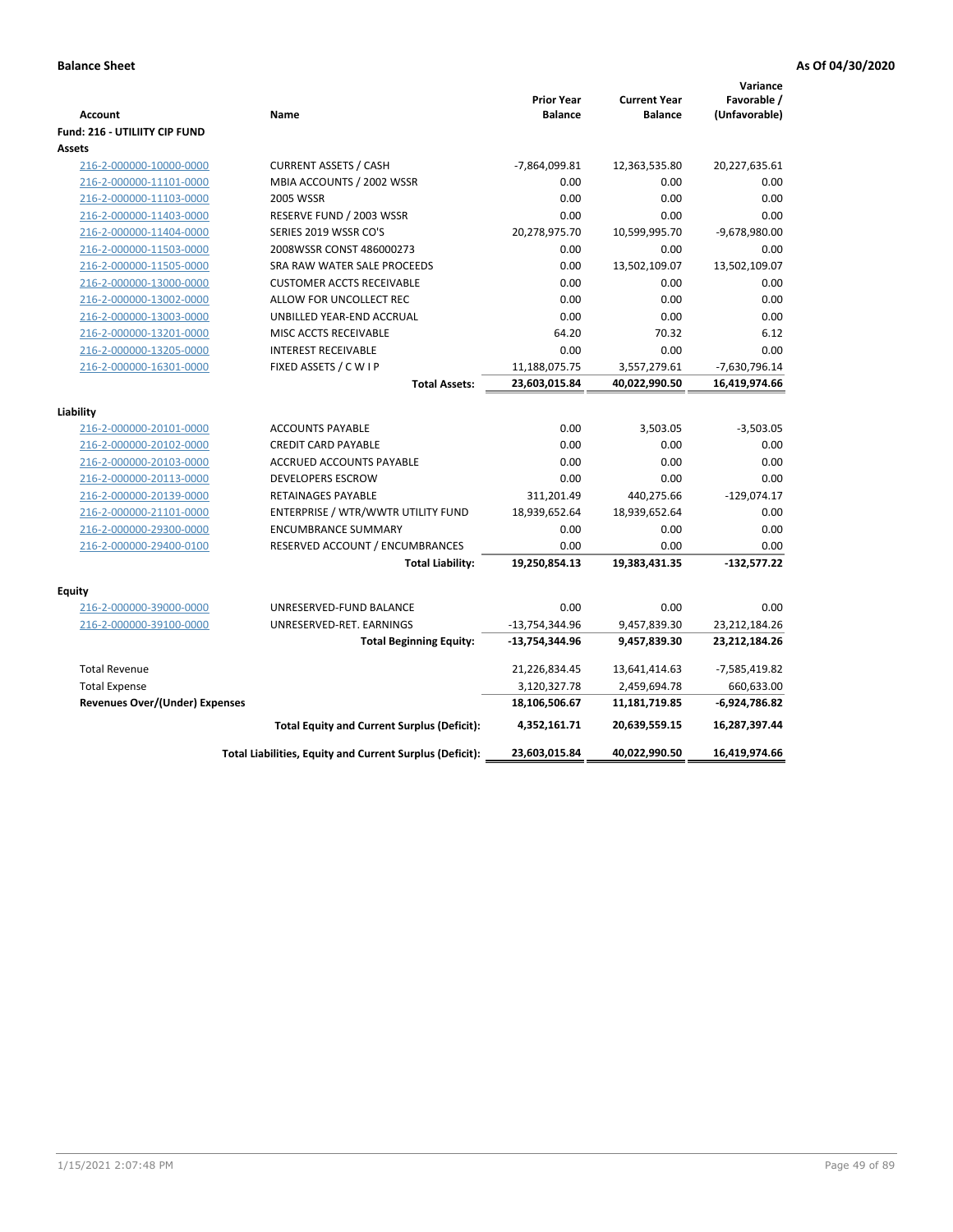|                                                |                                                          | <b>Prior Year</b> | <b>Current Year</b> | Variance<br>Favorable / |
|------------------------------------------------|----------------------------------------------------------|-------------------|---------------------|-------------------------|
| <b>Account</b>                                 | Name                                                     | <b>Balance</b>    | <b>Balance</b>      | (Unfavorable)           |
| <b>Fund: 217 - WASTEWATER RECLAMATION FUND</b> |                                                          |                   |                     |                         |
| <b>Assets</b>                                  |                                                          |                   |                     |                         |
| 217-2-000000-10000-0000                        | <b>CURRENT ASSETS / CASH</b>                             | $-20,619.30$      | $-20,619.30$        | 0.00                    |
| 217-2-000000-11301-0000                        | TEXASTERM / 2008 WSSR REVENUE BOND                       | 0.00              | 0.00                | 0.00                    |
| 217-2-000000-11302-0000                        | 2008 WSSR REVENUE BOND                                   | 0.00              | 0.00                | 0.00                    |
| 217-2-000000-11503-0000                        | 2008WSSR CONST 486000273                                 | 763,345.20        | 777,601.52          | 14,256.32               |
| 217-2-000000-13000-0000                        | <b>CUSTOMER ACCTS RECEIVABLE</b>                         | 0.00              | 0.00                | 0.00                    |
| 217-2-000000-13002-0000                        | ALLOW FOR UNCOLLECT REC                                  | 0.00              | 0.00                | 0.00                    |
| 217-2-000000-13201-0000                        | MISC ACCTS RECEIVABLE                                    | 0.00              | 0.00                | 0.00                    |
| 217-2-000000-13205-0000                        | <b>INTEREST RECEIVABLE</b>                               | 0.00              | 0.00                | 0.00                    |
| 217-2-000000-16301-0000                        | FIXED ASSETS / C W I P                                   | 0.00              | 0.00                | 0.00                    |
|                                                | <b>Total Assets:</b>                                     | 742,725.90        | 756,982.22          | 14,256.32               |
|                                                |                                                          |                   |                     |                         |
| Liability                                      |                                                          |                   |                     |                         |
| 217-2-000000-20101-0000                        | <b>ACCOUNTS PAYABLE</b>                                  | 0.00              | 0.00                | 0.00                    |
| 217-2-000000-20102-0000                        | <b>CREDIT CARD PAYABLE</b>                               | 0.00              | 0.00                | 0.00                    |
| 217-2-000000-20103-0000                        | ACCRUED ACCOUNTS PAYABLE                                 | 0.00              | 0.00                | 0.00                    |
| 217-2-000000-20139-0000                        | <b>RETAINAGES PAYABLE</b>                                | 0.00              | 0.00                | 0.00                    |
| 217-2-000000-21101-0000                        | ENTERPRISE / WTR/WWTR UTILITY FUND                       | 19,396,374.21     | 19,396,374.21       | 0.00                    |
| 217-2-000000-29300-0000                        | <b>ENCUMBRANCE SUMMARY</b>                               | 0.00              | 0.00                | 0.00                    |
| 217-2-000000-29400-0100                        | RESERVED ACCOUNT / ENCUMBRANCES                          | 0.00              | 0.00                | 0.00                    |
|                                                | <b>Total Liability:</b>                                  | 19,396,374.21     | 19,396,374.21       | 0.00                    |
| <b>Equity</b>                                  |                                                          |                   |                     |                         |
| 217-2-000000-39100-0000                        | UNRESERVED-RET. EARNINGS                                 | $-18,643,277.25$  | $-18,646,218.79$    | $-2,941.54$             |
|                                                | <b>Total Beginning Equity:</b>                           | -18,643,277.25    | $-18,646,218.79$    | $-2,941.54$             |
| <b>Total Revenue</b>                           |                                                          | 10,248.24         | 6,826.80            | $-3,421.44$             |
| <b>Total Expense</b>                           |                                                          | 20,619.30         | 0.00                | 20,619.30               |
| <b>Revenues Over/(Under) Expenses</b>          |                                                          | $-10,371.06$      | 6,826.80            | 17,197.86               |
|                                                | <b>Total Equity and Current Surplus (Deficit):</b>       | $-18,653,648.31$  | -18,639,391.99      | 14,256.32               |
|                                                | Total Liabilities, Equity and Current Surplus (Deficit): | 742,725.90        | 756,982.22          | 14,256.32               |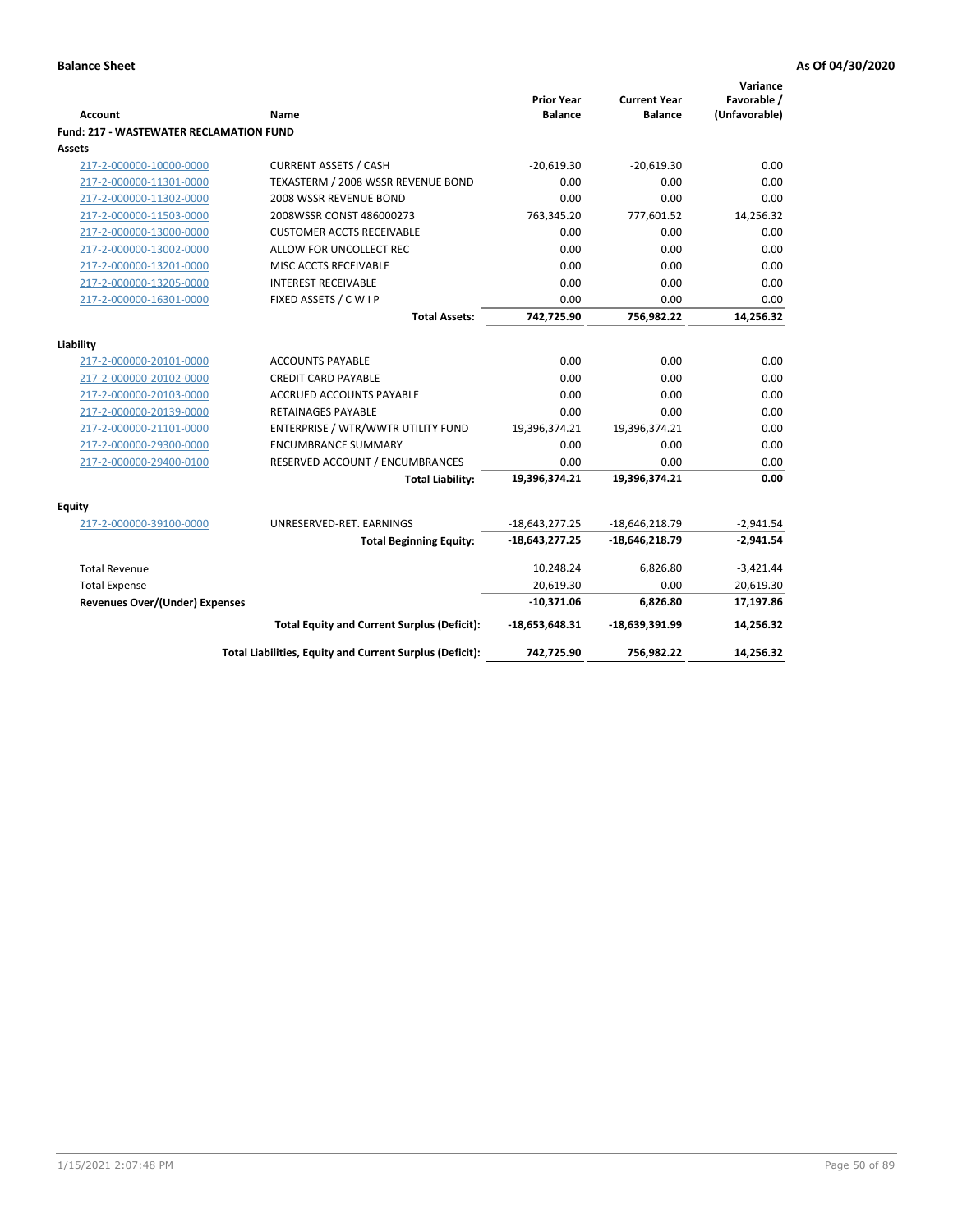| <b>Account</b>           | Name                                   | <b>Prior Year</b><br><b>Balance</b> | <b>Current Year</b><br><b>Balance</b> | Variance<br>Favorable /<br>(Unfavorable) |
|--------------------------|----------------------------------------|-------------------------------------|---------------------------------------|------------------------------------------|
| Fund: 300 - AIRPORT FUND |                                        |                                     |                                       |                                          |
| Assets                   |                                        |                                     |                                       |                                          |
| 300-2-000000-10000-0000  | <b>CURRENT ASSETS / CASH</b>           | -4,415,239.00                       | -6,745,771.62                         | $-2,330,532.62$                          |
| 300-2-000000-13201-0000  | MISC ACCTS RECEIVABLE                  | 0.00                                | $-650.39$                             | -650.39                                  |
| 300-2-000000-13202-0000  | <b>EMPLOYEE ADVANCES</b>               | 0.00                                | 0.00                                  | 0.00                                     |
| 300-2-000000-13203-0000  | NON-CURRENT ASSETS / PREPAYMENTS       | 0.00                                | 0.00                                  | 0.00                                     |
| 300-2-000000-13205-0000  | <b>INTEREST RECEIVABLE</b>             | 0.00                                | 0.00                                  | 0.00                                     |
| 300-2-000000-14126-0000  | <b>GRANT FUND / AIRPORT GRANT FUND</b> | 0.00                                | 0.00                                  | 0.00                                     |
| 300-2-000000-16001-0000  | FIXED ASSETS / LAND                    | 813,937.00                          | 813,937.00                            | 0.00                                     |
| 300-2-000000-16002-0000  | FIXED ASSETS / IMPROVMENTS-NON BUILDI  | 75,750,553.49                       | 75,750,553.49                         | 0.00                                     |
| 300-2-000000-16003-0000  | ACCUM DEPR / IMPROVEMENTS-NON BUILI    | -38,526,881.33                      | $-40,581,156.28$                      | $-2,054,274.95$                          |
| 300-2-000000-16004-0000  | FIXED ASSETS / BUILDINGS               | 67,994,704.13                       | 69,917,050.27                         | 1,922,346.14                             |
| 300-2-000000-16005-0000  | <b>ACCUM DEPR / BUILDINGS</b>          | -25,823,518.61                      | -27,356,164.49                        | $-1,532,645.88$                          |
| 300-2-000000-16201-0000  | FIXED ASSETS / MACHINERY AND EQUIPMEN  | 502,779.61                          | 528,771.61                            | 25,992.00                                |
| 300-2-000000-16202-0000  | ACCUM DEPR / MACHINERY AND EQUIPMEI    | $-16,426.94$                        | $-40,948.94$                          | $-24,522.00$                             |
| 300-2-000000-16301-0000  | FIXED ASSETS / C W I P                 | 0.00                                | 982,112.50                            | 982,112.50                               |
| 300-2-000000-17501-0000  | <b>EMPLOYEE CONTRIBUTIONS</b>          | 0.00                                | 0.00                                  | 0.00                                     |
| 300-2-000000-17504-0000  | <b>INVESTMENT RETURN</b>               | 0.00                                | 0.00                                  | 0.00                                     |
| 300-2-000000-17508-0000  | EXPERIENCE DIFFERENCE- OUTFLOW         | 0.00                                | 0.00                                  | 0.00                                     |
| 300-2-000000-17509-0000  | <b>EXPERIENCE DIFFERENCE - INFLOW</b>  | 0.00                                | 0.00                                  | 0.00                                     |
| 300-2-000000-17520-0000  | <b>ASSUMPTION CHANGES</b>              | 0.00                                | 0.00                                  | 0.00                                     |
|                          | <b>Total Assets:</b>                   | 76,279,908.35                       | 73,267,733.15                         | $-3,012,175.20$                          |
|                          |                                        |                                     |                                       |                                          |
| Liability                |                                        |                                     |                                       |                                          |
| 300-2-000000-20101-0000  | <b>ACCOUNTS PAYABLE</b>                | $-10.56$                            | 92.73                                 | $-103.29$                                |
| 300-2-000000-20102-0000  | <b>CREDIT CARD PAYABLE</b>             | 0.00                                | 0.00                                  | 0.00                                     |
| 300-2-000000-20103-0000  | ACCRUED ACCOUNTS PAYABLE               | 0.00                                | 0.00                                  | 0.00                                     |
| 300-2-000000-20105-0000  | <b>L-3 FUNDS PAYABLE</b>               | 0.00                                | 0.00                                  | 0.00                                     |
| 300-2-000000-20106-0000  | <b>GRANT MATCH</b>                     | 0.00                                | 0.00                                  | 0.00                                     |
| 300-2-000000-20108-0000  | <b>MATURED BONDS PAYABLE</b>           | 0.00                                | 0.00                                  | 0.00                                     |
| 300-2-000000-20110-0000  | REVENUE BONDS PAYABLE                  | 0.00                                | 0.00                                  | 0.00                                     |
| 300-2-000000-20111-0000  | MATURED INTEREST PAYABLE               | 0.00                                | 0.00                                  | 0.00                                     |
| 300-2-000000-20112-0000  | <b>ACCRUED INTEREST PAYABLE</b>        | 0.00                                | 0.00                                  | 0.00                                     |
| 300-2-000000-20139-0000  | RETAINAGES PAYABLE                     | 0.00                                | 0.00                                  | 0.00                                     |
| 300-2-000000-20141-0000  | <b>TELEPHONE CLEARING</b>              | 0.00                                | 0.00                                  | 0.00                                     |
| 300-2-000000-20160-0000  | <b>UNAPPLIED CREDIT</b>                | 0.00                                | 0.00                                  | 0.00                                     |
| 300-2-000000-20201-0000  | <b>DEFERRED REVENUE</b>                | 0.00                                | 0.00                                  | 0.00                                     |
| 300-2-000000-21001-0000  | <b>GENERAL FUND / GENERAL FUND</b>     | 0.00                                | 0.00                                  | 0.00                                     |
| 300-2-000000-22001-0000  | SALARIES PAYABLE                       | 2,201.13                            | 2,201.13                              | 0.00                                     |
| 300-2-000000-22002-0000  | <b>VACATION/SICK PAYABLE</b>           | $-2,468.99$                         | 2,188.24                              | $-4,657.23$                              |
| 300-2-000000-26001-0000  | COMPENSATED ABSENCES PAY               | 6,937.88                            | 10,603.68                             | $-3,665.80$                              |
| 300-2-000000-26101-0000  | <b>GENERAL OBLIG BONDS PAY</b>         | 0.00                                | 0.00                                  | 0.00                                     |
| 300-2-000000-26102-0000  | REVENUE BONDS PAYABLE                  | 0.00                                | 0.00                                  | 0.00                                     |
| 300-2-000000-27001-0000  | <b>CONTRIBUTED CAPITAL</b>             | $-0.39$                             | $-0.39$                               | 0.00                                     |
| 300-2-000000-29300-0000  | <b>ENCUMBRANCE SUMMARY</b>             | 0.00                                | 0.00                                  | 0.00                                     |
| 300-2-000000-29400-0100  | RESERVED ACCOUNT / ENCUMBRANCES        | 0.00                                | 0.00                                  | 0.00                                     |
| 300-2-000000-29999-0000  | NET PENSION LIABILITY                  | 0.00                                | 0.00                                  | 0.00                                     |
|                          | <b>Total Liability:</b>                | 6,659.07                            | 15,085.39                             | $-8,426.32$                              |
|                          |                                        |                                     |                                       |                                          |
| Equity                   |                                        |                                     |                                       |                                          |
| 300-2-000000-39000-0000  | UNRESERVED-FUND BALANCE                | 0.00                                | 0.00                                  | 0.00                                     |
| 300-2-000000-39100-0000  | UNRESERVED-RET. EARNINGS               | 75,949,282.18                       | 72,911,614.18                         | $-3,037,668.00$                          |
| 300-2-000000-39500-0000  | <b>NET POSITION - PENSION</b>          | 0.00                                | 0.00                                  | 0.00                                     |
|                          | <b>Total Beginning Equity:</b>         | 75,949,282.18                       | 72,911,614.18                         | $-3,037,668.00$                          |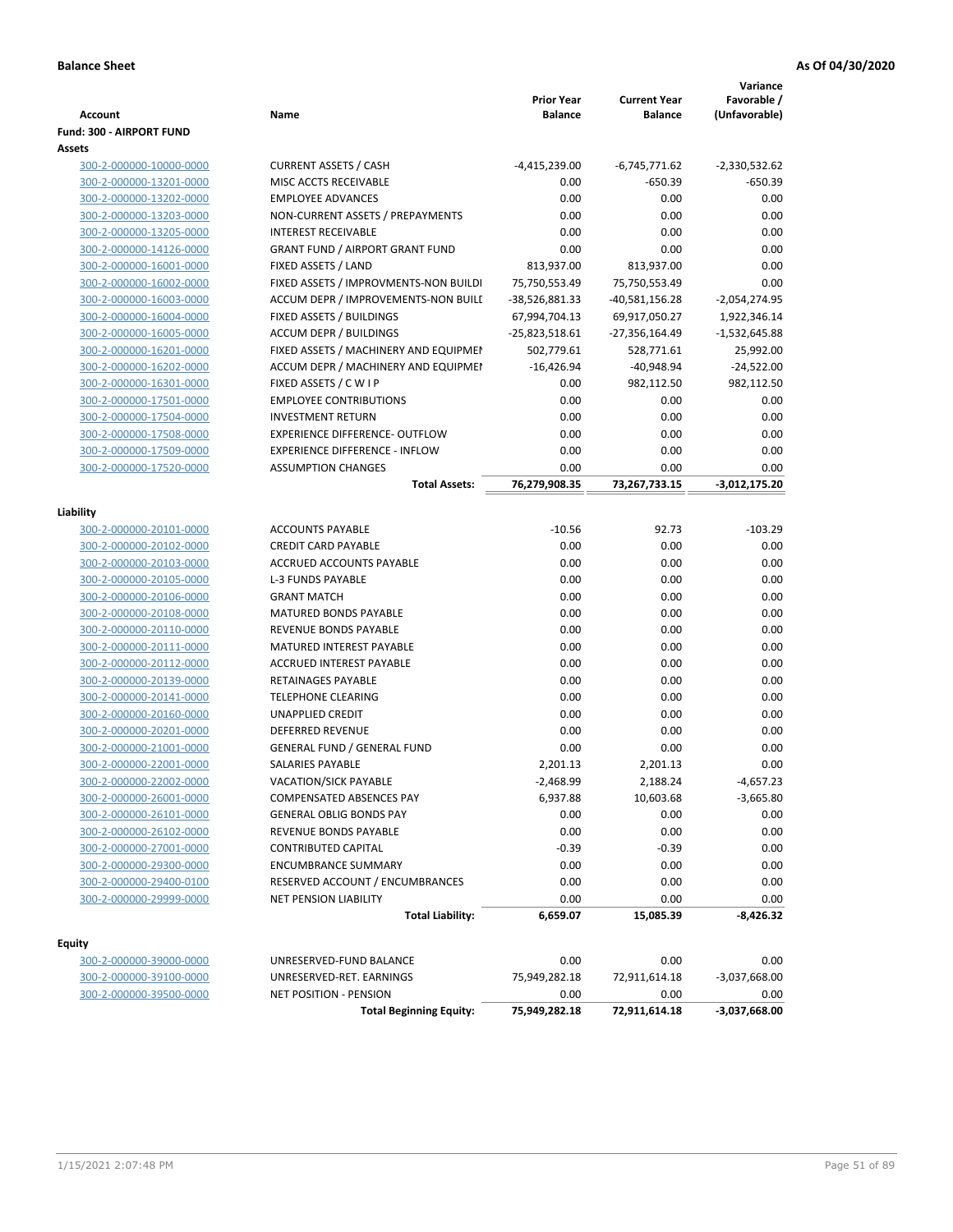| Account                        | Name                                                     | <b>Prior Year</b><br><b>Balance</b> | <b>Current Year</b><br><b>Balance</b> | Variance<br>Favorable /<br>(Unfavorable) |
|--------------------------------|----------------------------------------------------------|-------------------------------------|---------------------------------------|------------------------------------------|
| <b>Total Revenue</b>           |                                                          | 412,885.00                          | 423,170.35                            | 10,285.35                                |
| <b>Total Expense</b>           |                                                          | 88,917.89                           | 82,136.76                             | 6,781.13                                 |
| Revenues Over/(Under) Expenses |                                                          | 323,967.11                          | 341,033.59                            | 17,066.48                                |
|                                | <b>Total Equity and Current Surplus (Deficit):</b>       | 76.273.249.29                       | 73.252.647.77                         | $-3,020,601.52$                          |
|                                | Total Liabilities, Equity and Current Surplus (Deficit): | 76,279,908.36                       | 73,267,733.16                         | $-3,012,175.20$                          |
|                                | *** FUND 300 OUT OF BALANCE ***                          | $-0.01$                             | $-0.01$                               | 0.00                                     |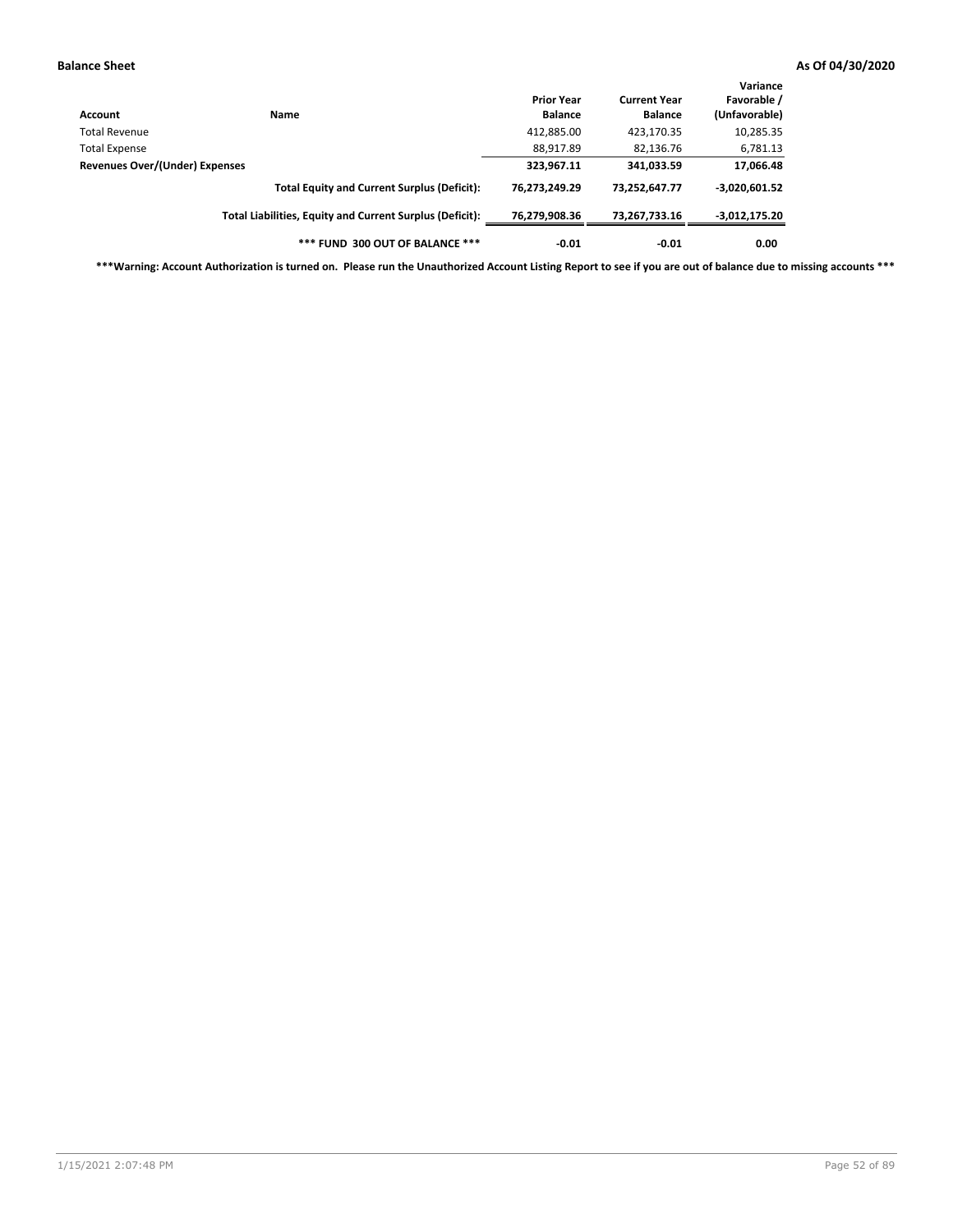|                                       |                                                          | <b>Prior Year</b> | <b>Current Year</b> | Variance<br>Favorable / |
|---------------------------------------|----------------------------------------------------------|-------------------|---------------------|-------------------------|
| <b>Account</b>                        | Name                                                     | <b>Balance</b>    | <b>Balance</b>      | (Unfavorable)           |
| Fund: 320 - AIRPORT TXDOT GRANT       |                                                          |                   |                     |                         |
| <b>Assets</b>                         |                                                          |                   |                     |                         |
| 320-2-000000-10000-0000               | <b>CURRENT ASSETS / CASH</b>                             | 200,000.84        | 200,000.84          | 0.00                    |
| 320-2-000000-13201-0000               | MISC ACCTS RECEIVABLE                                    | 0.00              | 0.00                | 0.00                    |
| 320-2-000000-13205-0000               | <b>INTEREST RECEIVABLE</b>                               | 0.00              | 0.00                | 0.00                    |
|                                       | <b>Total Assets:</b>                                     | 200,000.84        | 200,000.84          | 0.00                    |
| Liability                             |                                                          |                   |                     |                         |
| 320-2-000000-20101-0000               | <b>ACCOUNTS PAYABLE</b>                                  | 0.00              | 0.00                | 0.00                    |
| 320-2-000000-20102-0000               | <b>CREDIT CARD PAYABLE</b>                               | 0.00              | 0.00                | 0.00                    |
| 320-2-000000-20103-0000               | <b>ACCRUED ACCOUNTS PAYABLE</b>                          | 0.00              | 0.00                | 0.00                    |
| 320-2-000000-20902-0000               | <b>DEFERRED GRANT REVENUE</b>                            | 0.00              | 0.00                | 0.00                    |
| 320-2-000000-21125-0000               | DUE TO / AIRPORT FUND                                    | 0.00              | 0.00                | 0.00                    |
| 320-2-000000-29300-0000               | <b>ENCUMBRANCE SUMMARY</b>                               | 0.00              | 0.00                | 0.00                    |
| 320-2-000000-29400-0100               | RESERVED ACCOUNT / ENCUMBRANCES                          | 0.00              | 0.00                | 0.00                    |
|                                       | <b>Total Liability:</b>                                  | 0.00              | 0.00                | 0.00                    |
| <b>Equity</b>                         |                                                          |                   |                     |                         |
| 320-2-000000-39000-0000               | UNRESERVED-FUND BALANCE                                  | 200,000.84        | 200,000.84          | 0.00                    |
|                                       | <b>Total Beginning Equity:</b>                           | 200,000.84        | 200,000.84          | 0.00                    |
| <b>Total Revenue</b>                  |                                                          | 0.00              | 0.00                | 0.00                    |
| <b>Total Expense</b>                  |                                                          | 0.00              | 0.00                | 0.00                    |
| <b>Revenues Over/(Under) Expenses</b> |                                                          | 0.00              | 0.00                | 0.00                    |
|                                       | <b>Total Equity and Current Surplus (Deficit):</b>       | 200,000.84        | 200,000.84          | 0.00                    |
|                                       | Total Liabilities, Equity and Current Surplus (Deficit): | 200,000.84        | 200,000.84          | 0.00                    |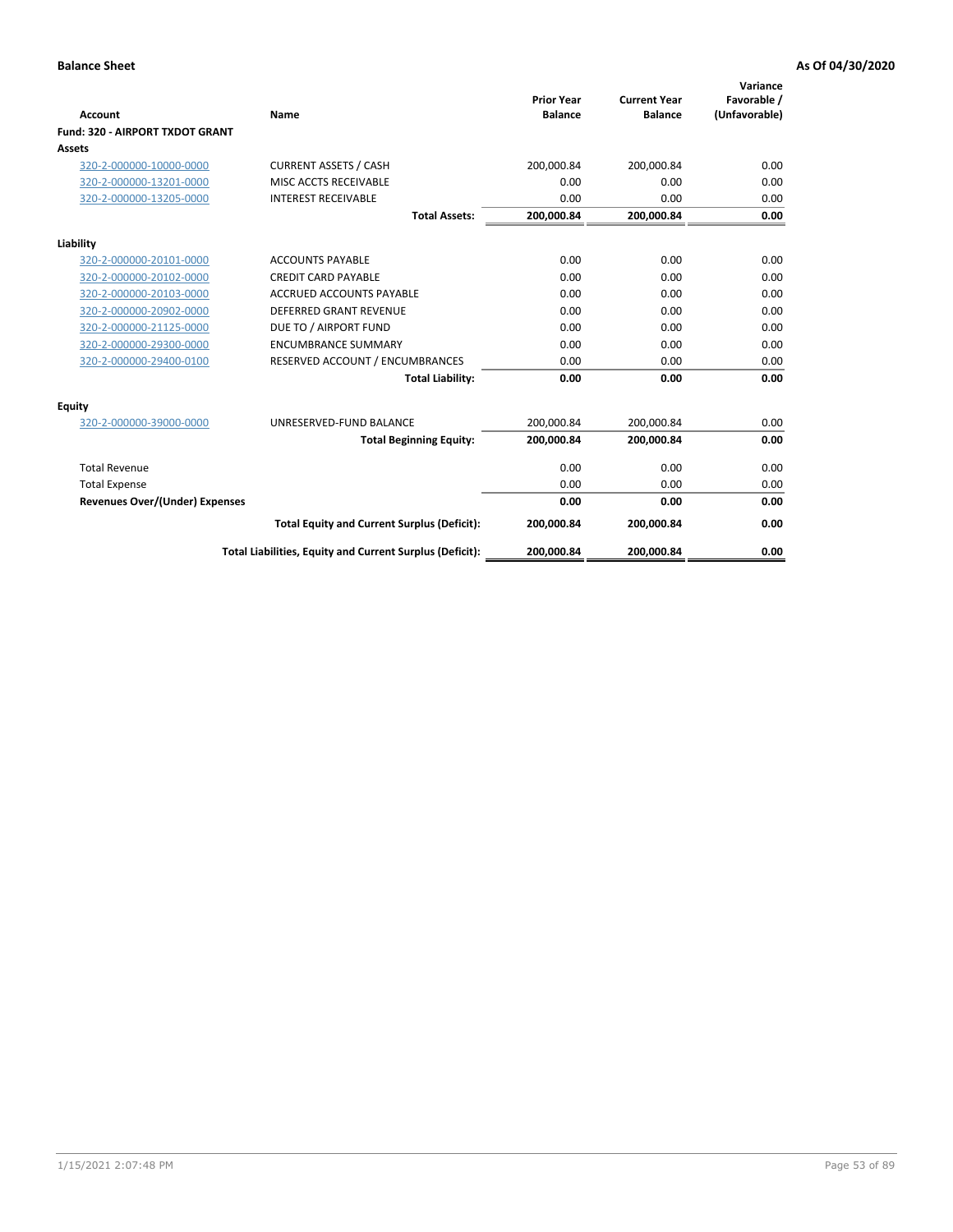| <b>Account</b>                        | Name                                                     | <b>Prior Year</b><br><b>Balance</b> | <b>Current Year</b><br><b>Balance</b> | Variance<br>Favorable /<br>(Unfavorable) |
|---------------------------------------|----------------------------------------------------------|-------------------------------------|---------------------------------------|------------------------------------------|
| Fund: 360 - AIRPORT CAPITAL FUND      |                                                          |                                     |                                       |                                          |
| Assets                                |                                                          |                                     |                                       |                                          |
| 360-2-000000-10000-0000               | <b>CURRENT ASSETS / CASH</b>                             | 7,901,576.04                        | 7,902,725.80                          | 1,149.76                                 |
| 360-2-000000-13201-0000               | MISC ACCTS RECEIVABLE                                    | 0.00                                | 0.00                                  | 0.00                                     |
| 360-2-000000-13205-0000               | <b>INTEREST RECEIVABLE</b>                               | 0.00                                | 0.00                                  | 0.00                                     |
| 360-2-000000-16301-0000               | FIXED ASSETS / C W I P                                   | 132,616.88                          | 132,616.88                            | 0.00                                     |
|                                       | <b>Total Assets:</b>                                     | 8,034,192.92                        | 8,035,342.68                          | 1,149.76                                 |
| Liability                             |                                                          |                                     |                                       |                                          |
| 360-2-000000-20101-0000               | <b>ACCOUNTS PAYABLE</b>                                  | 0.00                                | 208.07                                | $-208.07$                                |
| 360-2-000000-20102-0000               | <b>CREDIT CARD PAYABLE</b>                               | 0.00                                | 0.00                                  | 0.00                                     |
| 360-2-000000-20103-0000               | <b>ACCRUED ACCOUNTS PAYABLE</b>                          | 0.00                                | 0.00                                  | 0.00                                     |
| 360-2-000000-20125-0000               | SALES TAX PAYABLE / IN THE CITY                          | 0.00                                | 0.00                                  | 0.00                                     |
| 360-2-000000-20139-0000               | <b>RETAINAGES PAYABLE</b>                                | 0.00                                | 0.00                                  | 0.00                                     |
| 360-2-000000-21001-0000               | <b>GENERAL FUND / GENERAL FUND</b>                       | 0.00                                | 0.00                                  | 0.00                                     |
| 360-2-000000-27001-0000               | <b>CONTRIBUTED CAPITAL</b>                               | 0.00                                | 0.00                                  | 0.00                                     |
| 360-2-000000-29300-0000               | <b>ENCUMBRANCE SUMMARY</b>                               | 0.00                                | 0.00                                  | 0.00                                     |
| 360-2-000000-29400-0000               | RESERVED ACCOUNT / ENCUMBRANCES                          | 0.00                                | 0.00                                  | 0.00                                     |
|                                       | <b>Total Liability:</b>                                  | 0.00                                | 208.07                                | $-208.07$                                |
| Equity                                |                                                          |                                     |                                       |                                          |
| 360-2-000000-39000-0000               | UNRESERVED-FUND BALANCE                                  | 0.00                                | 0.00                                  | 0.00                                     |
| 360-2-000000-39100-0000               | UNRESERVED-RET. EARNINGS                                 | 8,016,141.66                        | 8,131,751.78                          | 115,610.12                               |
|                                       | <b>Total Beginning Equity:</b>                           | 8,016,141.66                        | 8,131,751.78                          | 115,610.12                               |
| <b>Total Revenue</b>                  |                                                          | 45,104.61                           | 80,249.62                             | 35,145.01                                |
| <b>Total Expense</b>                  |                                                          | 27,053.35                           | 176,866.79                            | $-149,813.44$                            |
| <b>Revenues Over/(Under) Expenses</b> |                                                          | 18,051.26                           | $-96,617.17$                          | $-114,668.43$                            |
|                                       | <b>Total Equity and Current Surplus (Deficit):</b>       | 8,034,192.92                        | 8,035,134.61                          | 941.69                                   |
|                                       | Total Liabilities, Equity and Current Surplus (Deficit): | 8,034,192.92                        | 8,035,342.68                          | 1,149.76                                 |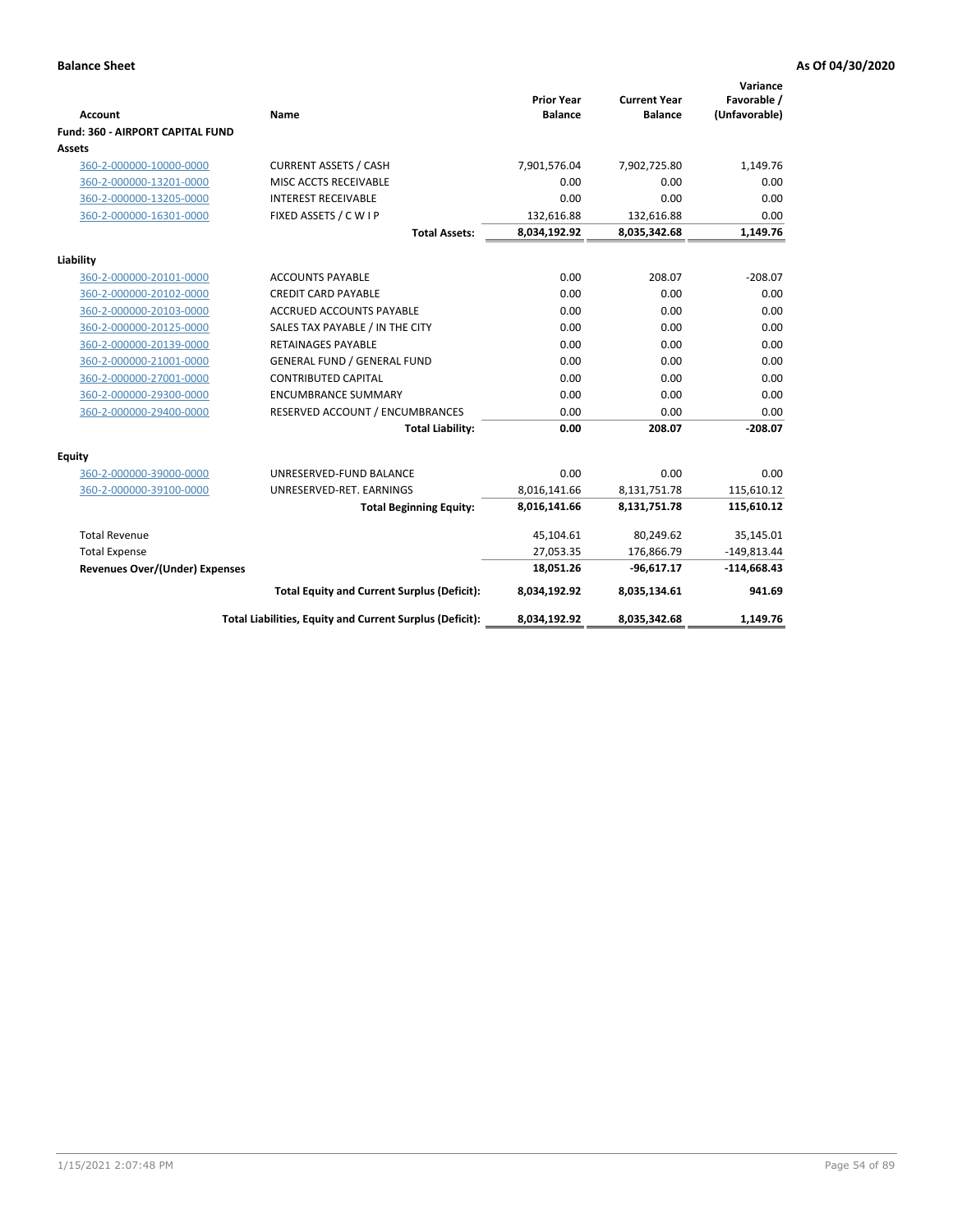| <b>Account</b>                        | <b>Name</b>                                              | <b>Prior Year</b><br><b>Balance</b> | <b>Current Year</b><br><b>Balance</b> | Variance<br>Favorable /<br>(Unfavorable) |
|---------------------------------------|----------------------------------------------------------|-------------------------------------|---------------------------------------|------------------------------------------|
| <b>Fund: 361 - L3-IDC FUND</b>        |                                                          |                                     |                                       |                                          |
| Assets                                |                                                          |                                     |                                       |                                          |
| 361-2-000000-10000-0000               | <b>CURRENT ASSETS / CASH</b>                             | 0.00                                | 0.00                                  | 0.00                                     |
| 361-2-000000-13201-0000               | MISC ACCTS RECEIVABLE                                    | 0.00                                | 0.00                                  | 0.00                                     |
| 361-2-000000-13205-0000               | <b>INTEREST RECEIVABLE</b>                               | 0.00                                | 0.00                                  | 0.00                                     |
|                                       | <b>Total Assets:</b>                                     | 0.00                                | 0.00                                  | 0.00                                     |
| Liability                             |                                                          |                                     |                                       |                                          |
| 361-2-000000-20101-0000               | <b>ACCOUNTS PAYABLE</b>                                  | 0.00                                | 0.00                                  | 0.00                                     |
| 361-2-000000-20102-0000               | <b>CREDIT CARD PAYABLE</b>                               | 0.00                                | 0.00                                  | 0.00                                     |
| 361-2-000000-20103-0000               | MISCELLANEOUS LIABILITIES                                | 0.00                                | 0.00                                  | 0.00                                     |
| 361-2-000000-20108-0000               | <b>MATURED BONDS PAYABLE</b>                             | 0.00                                | 0.00                                  | 0.00                                     |
| 361-2-000000-20111-0000               | <b>MATURED INTEREST PAYABLE</b>                          | 0.00                                | 0.00                                  | 0.00                                     |
| 361-2-000000-20112-0000               | <b>ACCRUED INTEREST PAYABLE</b>                          | 0.00                                | 0.00                                  | 0.00                                     |
| 361-2-000000-20139-0000               | <b>RETAINAGES PAYABLE</b>                                | 0.00                                | 0.00                                  | 0.00                                     |
| 361-2-000000-21001-0000               | <b>GENERAL FUND / GENERAL FUND</b>                       | 0.00                                | 0.00                                  | 0.00                                     |
|                                       | <b>Total Liability:</b>                                  | 0.00                                | 0.00                                  | 0.00                                     |
| Equity                                |                                                          |                                     |                                       |                                          |
| 361-2-000000-39000-0000               | UNRESERVED-FUND BALANCE                                  | 0.00                                | 0.00                                  | 0.00                                     |
| 361-2-000000-39100-0000               | UNRESERVED-RET. EARNINGS                                 | $-2,881,924.85$                     | $-2,881,924.85$                       | 0.00                                     |
| 361-2-000000-39150-0000               | RESERVED-RET. EARNINGS                                   | 2,881,924.85                        | 2,881,924.85                          | 0.00                                     |
|                                       | <b>Total Beginning Equity:</b>                           | 0.00                                | 0.00                                  | 0.00                                     |
| <b>Total Revenue</b>                  |                                                          | 0.00                                | 0.00                                  | 0.00                                     |
| <b>Total Expense</b>                  |                                                          | 0.00                                | 0.00                                  | 0.00                                     |
| <b>Revenues Over/(Under) Expenses</b> |                                                          | 0.00                                | 0.00                                  | 0.00                                     |
|                                       | <b>Total Equity and Current Surplus (Deficit):</b>       | 0.00                                | 0.00                                  | 0.00                                     |
|                                       | Total Liabilities, Equity and Current Surplus (Deficit): | 0.00                                | 0.00                                  | 0.00                                     |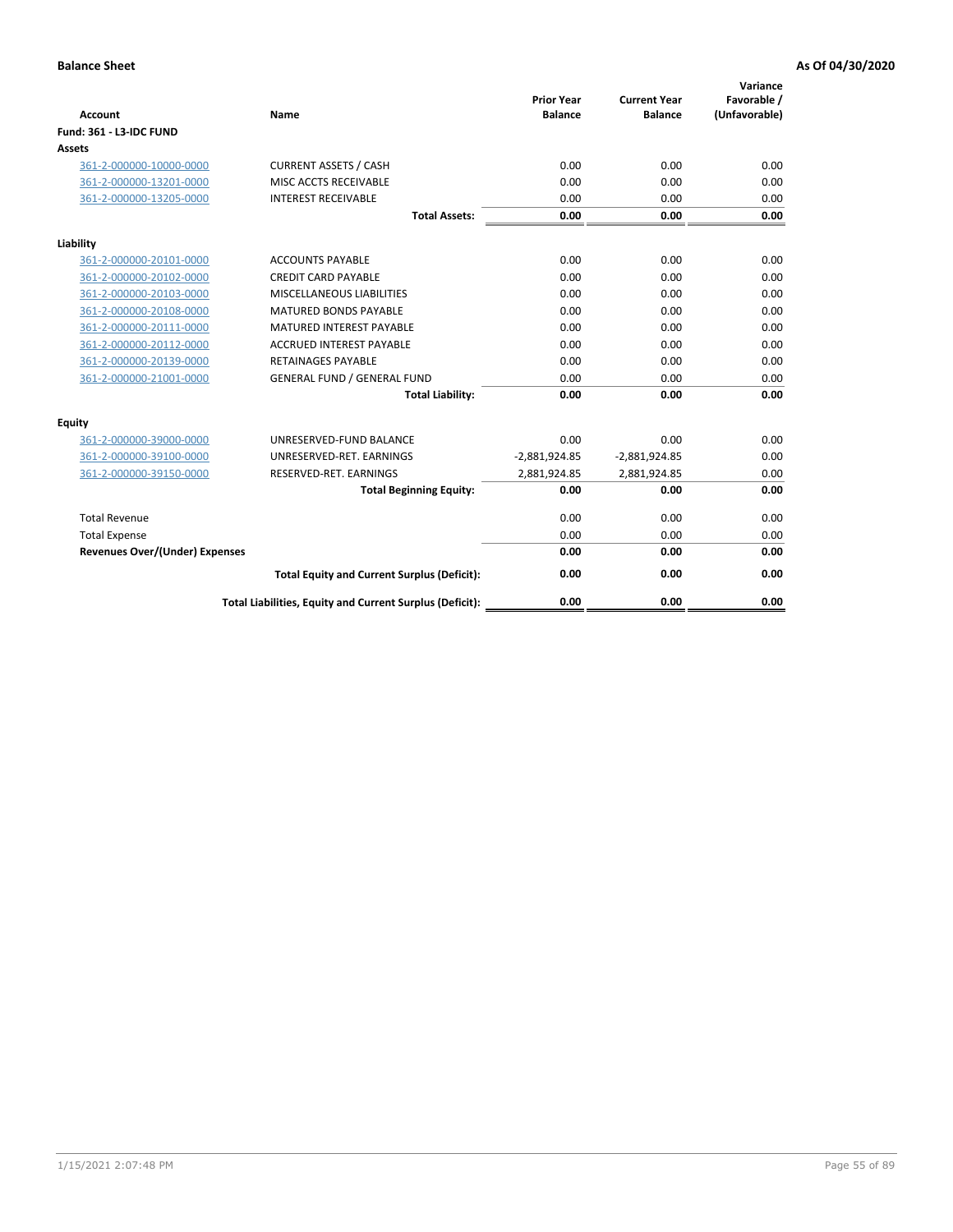|                                       |                                                          |                                     |                                       | Variance                     |
|---------------------------------------|----------------------------------------------------------|-------------------------------------|---------------------------------------|------------------------------|
| <b>Account</b>                        | Name                                                     | <b>Prior Year</b><br><b>Balance</b> | <b>Current Year</b><br><b>Balance</b> | Favorable /<br>(Unfavorable) |
| Fund: 362 - AIRPORT FBO FUEL          |                                                          |                                     |                                       |                              |
| <b>Assets</b>                         |                                                          |                                     |                                       |                              |
| 362-2-000000-10000-0000               | <b>CURRENT ASSETS / CASH</b>                             | 157,361.12                          | 262,132.67                            | 104,771.55                   |
| 362-2-000000-13201-0000               | MISC ACCTS RECEIVABLE                                    | 0.00                                | 0.00                                  | 0.00                         |
| 362-2-000000-13205-0000               | <b>INTEREST RECEIVABLE</b>                               | 0.00                                | 0.00                                  | 0.00                         |
|                                       | <b>Total Assets:</b>                                     | 157,361.12                          | 262,132.67                            | 104,771.55                   |
| Liability                             |                                                          |                                     |                                       |                              |
| 362-2-000000-20101-0000               | <b>ACCOUNTS PAYABLE</b>                                  | 0.00                                | 6.97                                  | $-6.97$                      |
| 362-2-000000-20102-0000               | <b>CREDIT CARD PAYABLE</b>                               | 0.00                                | 0.00                                  | 0.00                         |
| 362-2-000000-20103-0000               | <b>ACCRUED ACCOUNTS PAYABLE</b>                          | 0.00                                | 0.00                                  | 0.00                         |
| 362-2-000000-20125-0000               | SALES TAX PAYABLE / IN THE CITY                          | 20.17                               | 26.97                                 | $-6.80$                      |
| 362-2-000000-29300-0000               | <b>ENCUMBRANCE SUMMARY</b>                               | 0.00                                | 0.00                                  | 0.00                         |
| 362-2-000000-29400-0000               | RESERVED ACCOUNT / ENCUMBRANCES                          | 0.00                                | 0.00                                  | 0.00                         |
|                                       | <b>Total Liability:</b>                                  | 20.17                               | 33.94                                 | $-13.77$                     |
| <b>Equity</b>                         |                                                          |                                     |                                       |                              |
| 362-2-000000-39000-0000               | UNRESERVED-FUND BALANCE                                  | 0.00                                | 0.00                                  | 0.00                         |
| 362-2-000000-39100-0000               | UNRESERVED-RET. EARNINGS                                 | $-41.31$                            | 111,973.47                            | 112,014.78                   |
|                                       | <b>Total Beginning Equity:</b>                           | $-41.31$                            | 111,973.47                            | 112,014.78                   |
| <b>Total Revenue</b>                  |                                                          | 232,334.35                          | 266,887.87                            | 34,553.52                    |
| <b>Total Expense</b>                  |                                                          | 74,952.09                           | 116,762.61                            | $-41,810.52$                 |
| <b>Revenues Over/(Under) Expenses</b> |                                                          | 157,382.26                          | 150,125.26                            | $-7,257.00$                  |
|                                       | <b>Total Equity and Current Surplus (Deficit):</b>       | 157,340.95                          | 262,098.73                            | 104,757.78                   |
|                                       | Total Liabilities, Equity and Current Surplus (Deficit): | 157,361.12                          | 262,132.67                            | 104,771.55                   |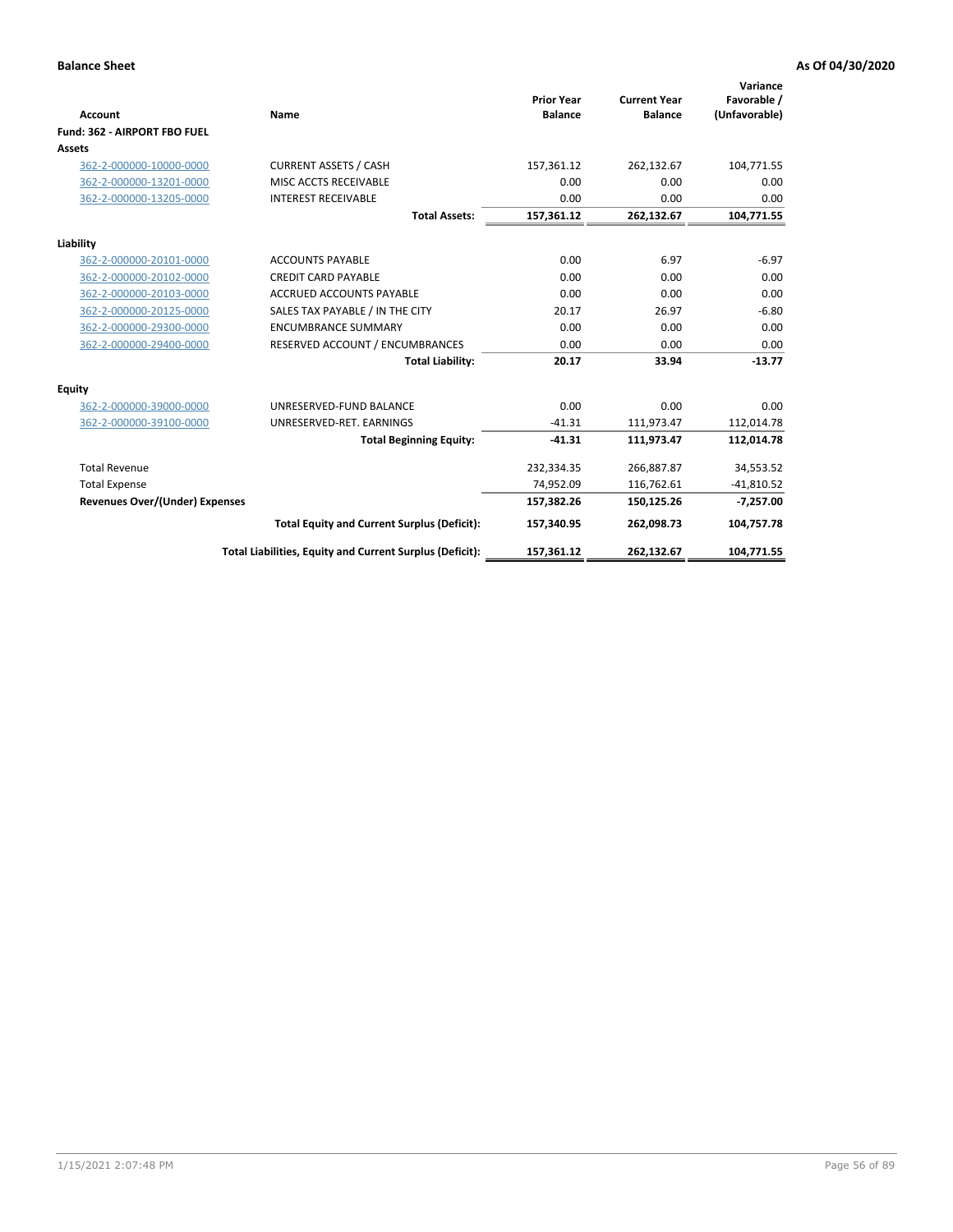| <b>Account</b><br>Fund: 400 - GOLF FUND            | Name                                    | <b>Prior Year</b><br><b>Balance</b> | <b>Current Year</b><br><b>Balance</b> | Variance<br>Favorable /<br>(Unfavorable) |
|----------------------------------------------------|-----------------------------------------|-------------------------------------|---------------------------------------|------------------------------------------|
| Assets                                             |                                         |                                     |                                       |                                          |
| 400-2-000000-10000-0000                            | <b>CURRENT ASSETS / CASH</b>            | $-425,996.11$                       | -480,222.83                           | $-54,226.72$                             |
| 400-2-000000-10304-0000                            | CASH / PETTY CASH/CHANGE DRAWERS        | 200.00                              | 200.00                                | 0.00                                     |
| 400-2-000000-13007-0000                            | <b>RETURNED CHECKS</b>                  | 0.00                                | 0.00                                  | 0.00                                     |
| 400-2-000000-13201-0000                            | MISC ACCTS RECEIVABLE                   | $-401.02$                           | $-516.82$                             | $-115.80$                                |
| 400-2-000000-13202-0000                            | <b>EMPLOYEE ADVANCES</b>                | 0.00                                | 0.00                                  | 0.00                                     |
| 400-2-000000-13203-0000                            | NON-CURRENT ASSETS / PREPAYMENTS        | 0.00                                | 0.00                                  | 0.00                                     |
| 400-2-000000-13205-0000                            | <b>INTEREST RECEIVABLE</b>              | 0.00                                | 0.00                                  | 0.00                                     |
| 400-2-000000-13206-0000                            | <b>CHARGES RECEIVABLE</b>               | 35,600.40                           | 32,300.45                             | $-3,299.95$                              |
| 400-2-000000-15301-0000                            | INVENTORIES / GOLF COURSE               | 8,301.68                            | 8,301.68                              | 0.00                                     |
| 400-2-000000-16001-0000                            | FIXED ASSETS / LAND                     | 93,000.00                           | 93,000.00                             | 0.00                                     |
| 400-2-000000-16002-0000                            | FIXED ASSETS / IMPROVMENTS-NON BUILDI   | 521,160.58                          | 521,160.58                            | 0.00                                     |
| 400-2-000000-16003-0000                            | ACCUM DEPR / IMPROVEMENTS-NON BUILI     | -294,442.34                         | -310,540.70                           | $-16,098.36$                             |
| 400-2-000000-16004-0000                            | FIXED ASSETS / BUILDINGS                | 109,640.00                          | 109,640.00                            | 0.00                                     |
| 400-2-000000-16005-0000                            | <b>ACCUM DEPR / BUILDINGS</b>           | $-108,983.62$                       | $-109,589.51$                         | $-605.89$                                |
| 400-2-000000-16201-0000                            | FIXED ASSETS / MACHINERY AND EQUIPMEN   | 51,957.00                           | 51,957.00                             | 0.00                                     |
| 400-2-000000-16202-0000                            | ACCUM DEPR / MACHINERY AND EQUIPMEI     | $-51,957.00$                        | $-51,957.00$                          | 0.00                                     |
| 400-2-000000-16301-0000                            | FIXED ASSETS / C W I P                  | 0.00                                | 0.00                                  | 0.00                                     |
| 400-2-000000-17501-0000                            | <b>EMPLOYEE CONTRIBUTIONS</b>           | 7,763.00                            | 17,817.00                             | 10,054.00                                |
| 400-2-000000-17504-0000                            | <b>INVESTMENT RETURN</b>                | $-13,737.00$                        | 57,432.00                             | 71,169.00                                |
| 400-2-000000-17508-0000                            | <b>EXPERIENCE DIFFERENCE- OUTFLOW</b>   | $-505.00$                           | 2,889.00                              | 3,394.00                                 |
| 400-2-000000-17509-0000                            | <b>EXPERIENCE DIFFERENCE - INFLOW</b>   | $-2,627.00$                         | $-3,422.00$                           | $-795.00$                                |
| 400-2-000000-17520-0000                            | <b>ASSUMPTION CHANGES</b>               | 2,456.00                            | 0.00                                  | $-2,456.00$                              |
|                                                    | <b>Total Assets:</b>                    | $-68,570.43$                        | $-61,551.15$                          | 7,019.28                                 |
| Liability                                          |                                         |                                     |                                       |                                          |
|                                                    | <b>ACCOUNTS PAYABLE</b>                 | 0.00                                | 14.88                                 | $-14.88$                                 |
| 400-2-000000-20101-0000<br>400-2-000000-20102-0000 | <b>CREDIT CARD PAYABLE</b>              | 0.00                                | 0.00                                  | 0.00                                     |
| 400-2-000000-20103-0000                            | ACCRUED ACCOUNTS PAYABLE                | 0.00                                | 0.00                                  | 0.00                                     |
| 400-2-000000-20112-0000                            | <b>ACCRUED INTEREST PAYABLE</b>         | 0.00                                | 0.00                                  | 0.00                                     |
| 400-2-000000-20124-0000                            | <b>GOLF COURSE RESALE</b>               | 0.00                                | 0.00                                  | 0.00                                     |
| 400-2-000000-20125-0000                            | SALES TAX PAYABLE / IN THE CITY         | 837.50                              | 14.38                                 | 823.12                                   |
| 400-2-000000-20139-0000                            | RETAINAGES PAYABLE                      | 0.00                                | 0.00                                  | 0.00                                     |
| 400-2-000000-20141-0000                            | <b>TELEPHONE CLEARING</b>               | 0.00                                | 0.00                                  | 0.00                                     |
| 400-2-000000-20160-0000                            | <b>UNAPPLIED CREDIT</b>                 | 0.00                                | 0.00                                  | 0.00                                     |
| 400-2-000000-21001-0000                            | <b>GENERAL FUND / GENERAL FUND</b>      | 0.00                                | 0.00                                  | 0.00                                     |
| 400-2-000000-21101-0000                            | ENTERPRISE / WTR/WWTR UTILITY FUND      | 0.00                                | 0.00                                  | 0.00                                     |
| 400-2-000000-22001-0000                            | <b>SALARIES PAYABLE</b>                 | 4,564.90                            | 4,564.90                              | 0.00                                     |
| 400-2-000000-22002-0000                            | VACATION/SICK PAYABLE                   | 13,978.60                           | 11,373.88                             | 2,604.72                                 |
| 400-2-000000-23001-0000                            | CAPITAL LEASE PAYABLE                   | 0.00                                | 0.00                                  | 0.00                                     |
| 400-2-000000-24001-0000                            | O/S CHECKS PAYABLE                      | 0.00                                | 0.00                                  | 0.00                                     |
| 400-2-000000-26001-0000                            | <b>COMPENSATED ABSENCES PAY</b>         | 30,272.55                           | 31,821.18                             | $-1,548.63$                              |
| 400-2-000000-27001-0000                            | <b>CONTRIBUTED CAPITAL</b>              | 0.00                                | 0.00                                  | 0.00                                     |
| 400-2-000000-27002-0000                            | <b>CONTRIBUTED CAPITAL / DEVELOPERS</b> | 0.00                                | 0.00                                  | 0.00                                     |
| 400-2-000000-29300-0000                            | <b>ENCUMBRANCE SUMMARY</b>              | 0.00                                | 0.00                                  | 0.00                                     |
| 400-2-000000-29400-0100                            | RESERVED ACCOUNT / ENCUMBRANCES         | 0.00                                | 0.00                                  | 0.00                                     |
| 400-2-000000-29999-0000                            | <b>NET PENSION LIABILITY</b>            | 11,349.00                           | 128,669.00                            | $-117,320.00$                            |
|                                                    | <b>Total Liability:</b>                 | 61,002.55                           | 176,458.22                            | -115,455.67                              |
|                                                    |                                         |                                     |                                       |                                          |
| <b>Equity</b>                                      |                                         |                                     |                                       |                                          |
| 400-2-000000-39000-0000                            | UNRESERVED-FUND BALANCE                 | 0.00                                | 0.00                                  | 0.00                                     |
| 400-2-000000-39100-0000                            | UNRESERVED-RET. EARNINGS                | -74,958.09                          | $-167,361.70$                         | $-92,403.61$                             |
| 400-2-000000-39500-0000                            | <b>NET POSITION - PENSION</b>           | $-44.00$                            | $-44.00$                              | 0.00                                     |
|                                                    | <b>Total Beginning Equity:</b>          | -75,002.09                          | -167,405.70                           | $-92,403.61$                             |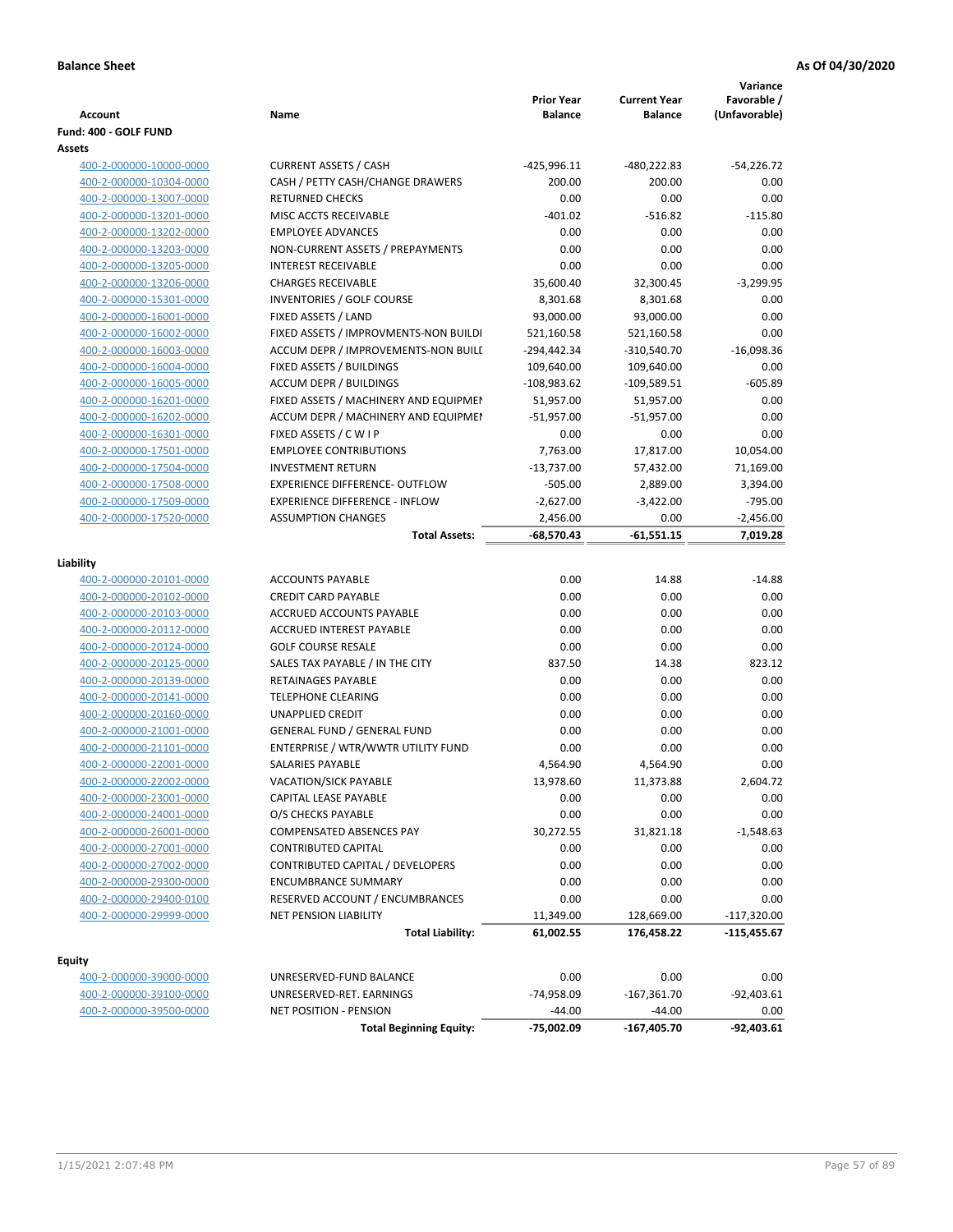| Account                        | <b>Name</b>                                              | <b>Prior Year</b><br><b>Balance</b> | <b>Current Year</b><br><b>Balance</b> | Variance<br>Favorable /<br>(Unfavorable) |
|--------------------------------|----------------------------------------------------------|-------------------------------------|---------------------------------------|------------------------------------------|
| Total Revenue                  |                                                          | 75,943.26                           | 59,843.38                             | $-16,099.88$                             |
| <b>Total Expense</b>           |                                                          | 130,514.14                          | 130,447.04                            | 67.10                                    |
| Revenues Over/(Under) Expenses | $-54,570.88$                                             | $-70.603.66$                        | $-16,032.78$                          |                                          |
|                                | <b>Total Equity and Current Surplus (Deficit):</b>       | $-129.572.97$                       | $-238.009.36$                         | $-108,436.39$                            |
|                                | Total Liabilities, Equity and Current Surplus (Deficit): | $-68,570.42$                        | $-61,551.14$                          | 7,019.28                                 |
|                                | *** FUND 400 OUT OF BALANCE ***                          | $-0.01$                             | $-0.01$                               | 0.00                                     |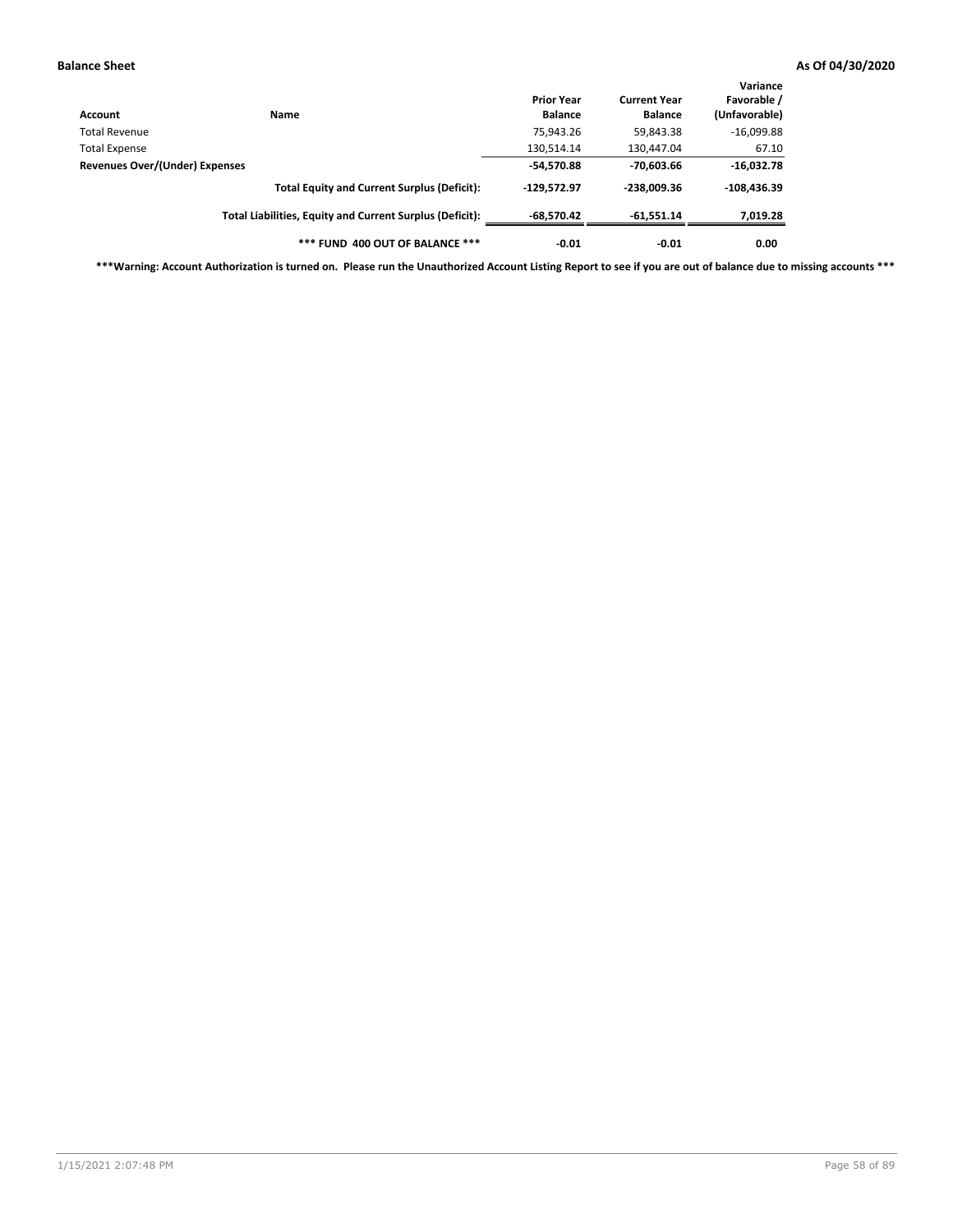|                                    |                                                          | <b>Prior Year</b> | <b>Current Year</b> | Variance<br>Favorable / |
|------------------------------------|----------------------------------------------------------|-------------------|---------------------|-------------------------|
| <b>Account</b>                     | Name                                                     | <b>Balance</b>    | <b>Balance</b>      | (Unfavorable)           |
| <b>Fund: 500 - SANITATION FUND</b> |                                                          |                   |                     |                         |
| Assets                             |                                                          |                   |                     |                         |
| 500-2-000000-10000-0000            | <b>CURRENT ASSETS / CASH</b>                             | 2,060,366.84      | 1,825,403.71        | $-234,963.13$           |
| 500-2-000000-13000-0000            | <b>CUSTOMER ACCTS RECEIVABLE</b>                         | 160,662.55        | 248,293.03          | 87,630.48               |
| 500-2-000000-13001-0000            | NON CURRENT CUSTOMER ACCTS RECEIVAE                      | 67,373.92         | 76,453.59           | 9,079.67                |
| 500-2-000000-13002-0000            | ALLOW FOR UNCOLLECT REC                                  | $-68,443.18$      | 37,475.14           | 105,918.32              |
| 500-2-000000-13003-0000            | UNBILLED YEAR-END ACCRUAL                                | 470,767.37        | 418,902.98          | $-51,864.39$            |
| 500-2-000000-13201-0000            | MISC ACCTS RECEIVABLE                                    | 0.00              | 0.00                | 0.00                    |
| 500-2-000000-17501-0000            | <b>EMPLOYEE CONTRIBUTIONS</b>                            | 7.763.00          | 17,817.00           | 10,054.00               |
| 500-2-000000-17504-0000            | <b>INVESTMENT RETURN</b>                                 | $-13,737.00$      | 57,432.00           | 71,169.00               |
| 500-2-000000-17508-0000            | <b>EXPERIENCE DIFFERENCE- OUTFLOW</b>                    | $-505.00$         | 2,889.00            | 3,394.00                |
| 500-2-000000-17509-0000            | <b>EXPERIENCE DIFFERENCE - INFLOW</b>                    | $-2,627.00$       | $-3,422.00$         | $-795.00$               |
| 500-2-000000-17520-0000            | <b>ASSUMPTION CHANGES</b>                                | 2,456.00          | 0.00                | $-2,456.00$             |
|                                    | <b>Total Assets:</b>                                     | 2,684,077.50      | 2,681,244.45        | $-2,833.05$             |
|                                    |                                                          |                   |                     |                         |
| Liability                          |                                                          |                   |                     |                         |
| 500-2-000000-20101-0000            | <b>ACCOUNTS PAYABLE</b>                                  | 0.00              | 848.74              | $-848.74$               |
| 500-2-000000-20102-0000            | <b>CREDIT CARD PAYABLE</b>                               | 0.00              | 0.00                | 0.00                    |
| 500-2-000000-20103-0000            | <b>ACCRUED ACCOUNTS PAYABLE</b>                          | 0.00              | 0.00                | 0.00                    |
| 500-2-000000-20125-0000            | SALES TAX PAYABLE / IN THE CITY                          | 27,355.93         | 27,890.49           | $-534.56$               |
| 500-2-000000-20126-0000            | SALES TAX PAYABLE / OUT OF CITY                          | 0.00              | 0.00                | 0.00                    |
| 500-2-000000-20133-0000            | <b>GARBAGE CLEARING</b>                                  | 0.00              | 0.00                | 0.00                    |
| 500-2-000000-20135-0000            | GARBAGE CLEARING / BAD DEBT EXPENS                       | 54,435.55         | 136,068.97          | $-81,633.42$            |
| 500-2-000000-20160-0000            | <b>UNAPPLIED CREDIT</b>                                  | 0.00              | 0.00                | 0.00                    |
| 500-2-000000-20201-0000            | <b>DEFERRED REVENUE</b>                                  | 0.00              | 0.00                | 0.00                    |
| 500-2-000000-21001-0000            | <b>GENERAL FUND / GENERAL FUND</b>                       | 0.00              | 0.00                | 0.00                    |
| 500-2-000000-22001-0000            | SALARIES PAYABLE                                         | 4,509.88          | 4,509.88            | 0.00                    |
| 500-2-000000-22002-0000            | <b>VACATION/SICK PAYABLE</b>                             | 6,619.16          | 6,856.51            | $-237.35$               |
| 500-2-000000-24002-0000            | <b>CUSTOMER DEPOSITS</b>                                 | 259,279.33        | 253,952.74          | 5,326.59                |
| 500-2-000000-24007-0000            | <b>BILLED DEPOSITS SUSPENSE</b>                          | 0.00              | 0.00                | 0.00                    |
| 500-2-000000-26001-0000            | <b>COMPENSATED ABSENCES PAY</b>                          | 6,561.51          | 7,315.63            | $-754.12$               |
| 500-2-000000-29300-0000            | <b>ENCUMBRANCE SUMMARY</b>                               | 0.00              | 0.00                | 0.00                    |
| 500-2-000000-29400-0100            | RESERVED ACCOUNT / ENCUMBRANCES                          | 0.00              | 0.00                | 0.00                    |
| 500-2-000000-29999-0000            | <b>NET PENSION LIABILITY</b>                             | 11,349.00         | 128,669.00          | $-117,320.00$           |
|                                    | <b>Total Liability:</b>                                  | 370,110.36        | 566,111.96          | $-196,001.60$           |
| Equity                             |                                                          |                   |                     |                         |
| 500-2-000000-39000-0000            | UNRESERVED-FUND BALANCE                                  | 0.00              | 0.00                | 0.00                    |
| 500-2-000000-39100-0000            | UNRESERVED-RET. EARNINGS                                 | 2,175,567.37      | 1,899,147.78        | $-276,419.59$           |
| 500-2-000000-39500-0000            | NET POSITION - PENSION                                   | $-44.00$          | $-44.00$            | 0.00                    |
|                                    | <b>Total Beginning Equity:</b>                           | 2,175,523.37      | 1,899,103.78        | -276,419.59             |
|                                    |                                                          |                   |                     |                         |
| <b>Total Revenue</b>               |                                                          | 3,079,823.09      | 3,048,075.41        | $-31,747.68$            |
| <b>Total Expense</b>               |                                                          | 2,941,379.32      | 2,832,046.70        | 109,332.62              |
| Revenues Over/(Under) Expenses     |                                                          | 138,443.77        | 216,028.71          | 77,584.94               |
|                                    | <b>Total Equity and Current Surplus (Deficit):</b>       | 2,313,967.14      | 2,115,132.49        | -198,834.65             |
|                                    | Total Liabilities, Equity and Current Surplus (Deficit): | 2,684,077.50      | 2,681,244.45        | $-2,833.05$             |
|                                    |                                                          |                   |                     |                         |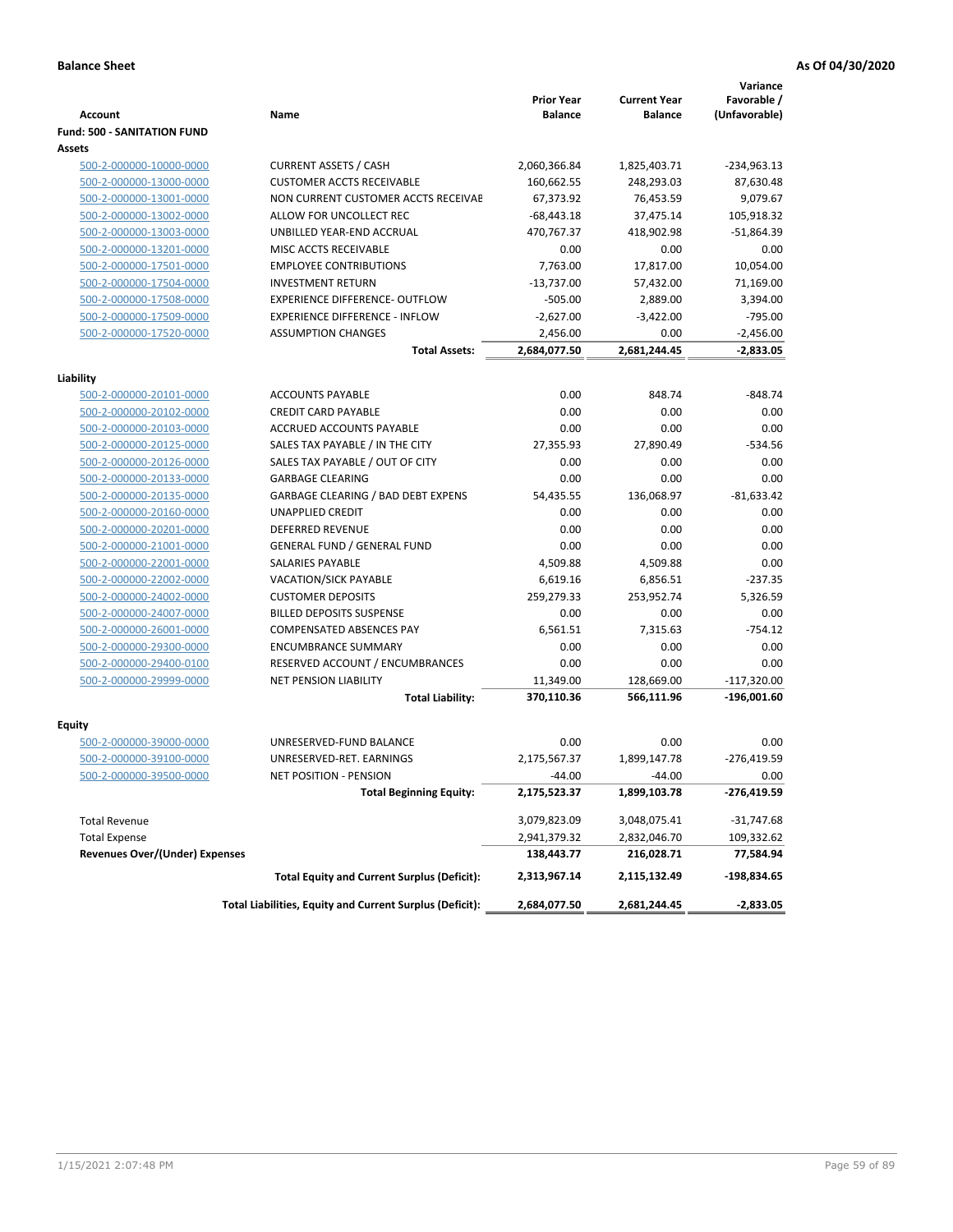| Account                                                    | Name                                                     | <b>Prior Year</b><br><b>Balance</b> | <b>Current Year</b><br><b>Balance</b> | Variance<br>Favorable /<br>(Unfavorable) |
|------------------------------------------------------------|----------------------------------------------------------|-------------------------------------|---------------------------------------|------------------------------------------|
| <b>Fund: 561 - REGINAL HOUSEHOLD HAZARDOUS WASTE GRANT</b> |                                                          |                                     |                                       |                                          |
| <b>Assets</b>                                              |                                                          |                                     |                                       |                                          |
| 561-2-000000-10000-0000                                    | <b>CURRENT ASSETS / CASH</b>                             | 0.00                                | 0.00                                  | 0.00                                     |
| 561-2-000000-13201-0000                                    | MISC ACCTS RECEIVABLE                                    | 0.00                                | 0.00                                  | 0.00                                     |
| 561-2-000000-13205-0000                                    | <b>INTEREST RECEIVABLE</b>                               | 0.00                                | 0.00                                  | 0.00                                     |
|                                                            | <b>Total Assets:</b>                                     | 0.00                                | 0.00                                  | 0.00                                     |
| Liability                                                  |                                                          |                                     |                                       |                                          |
| 561-2-000000-20101-0000                                    | <b>ACCOUNTS PAYABLE</b>                                  | 0.00                                | 0.00                                  | 0.00                                     |
| 561-2-000000-20102-0000                                    | <b>CREDIT CARD PAYABLE</b>                               | 0.00                                | 0.00                                  | 0.00                                     |
| 561-2-000000-20103-0000                                    | <b>ACCRUED ACCOUNTS PAYABLE</b>                          | 0.00                                | 0.00                                  | 0.00                                     |
| 561-2-000000-21140-0000                                    | DUE TO / SANITATION FUND                                 | 0.00                                | 0.00                                  | 0.00                                     |
| 561-2-000000-29300-0000                                    | <b>ENCUMBRANCE SUMMARY</b>                               | 0.00                                | 0.00                                  | 0.00                                     |
| 561-2-000000-29400-0100                                    | RESERVED ACCOUNT / ENCUMBRANCES                          | 0.00                                | 0.00                                  | 0.00                                     |
|                                                            | <b>Total Liability:</b>                                  | 0.00                                | 0.00                                  | 0.00                                     |
| <b>Equity</b>                                              |                                                          |                                     |                                       |                                          |
| 561-2-000000-39100-0000                                    | UNRESERVED-RET. EARNINGS                                 | 0.00                                | 0.00                                  | 0.00                                     |
|                                                            | <b>Total Beginning Equity:</b>                           | 0.00                                | 0.00                                  | 0.00                                     |
| <b>Total Revenue</b>                                       |                                                          | 0.00                                | 0.00                                  | 0.00                                     |
| <b>Total Expense</b>                                       |                                                          | 0.00                                | 0.00                                  | 0.00                                     |
| <b>Revenues Over/(Under) Expenses</b>                      |                                                          | 0.00                                | 0.00                                  | 0.00                                     |
|                                                            | <b>Total Equity and Current Surplus (Deficit):</b>       | 0.00                                | 0.00                                  | 0.00                                     |
|                                                            | Total Liabilities, Equity and Current Surplus (Deficit): | 0.00                                | 0.00                                  | 0.00                                     |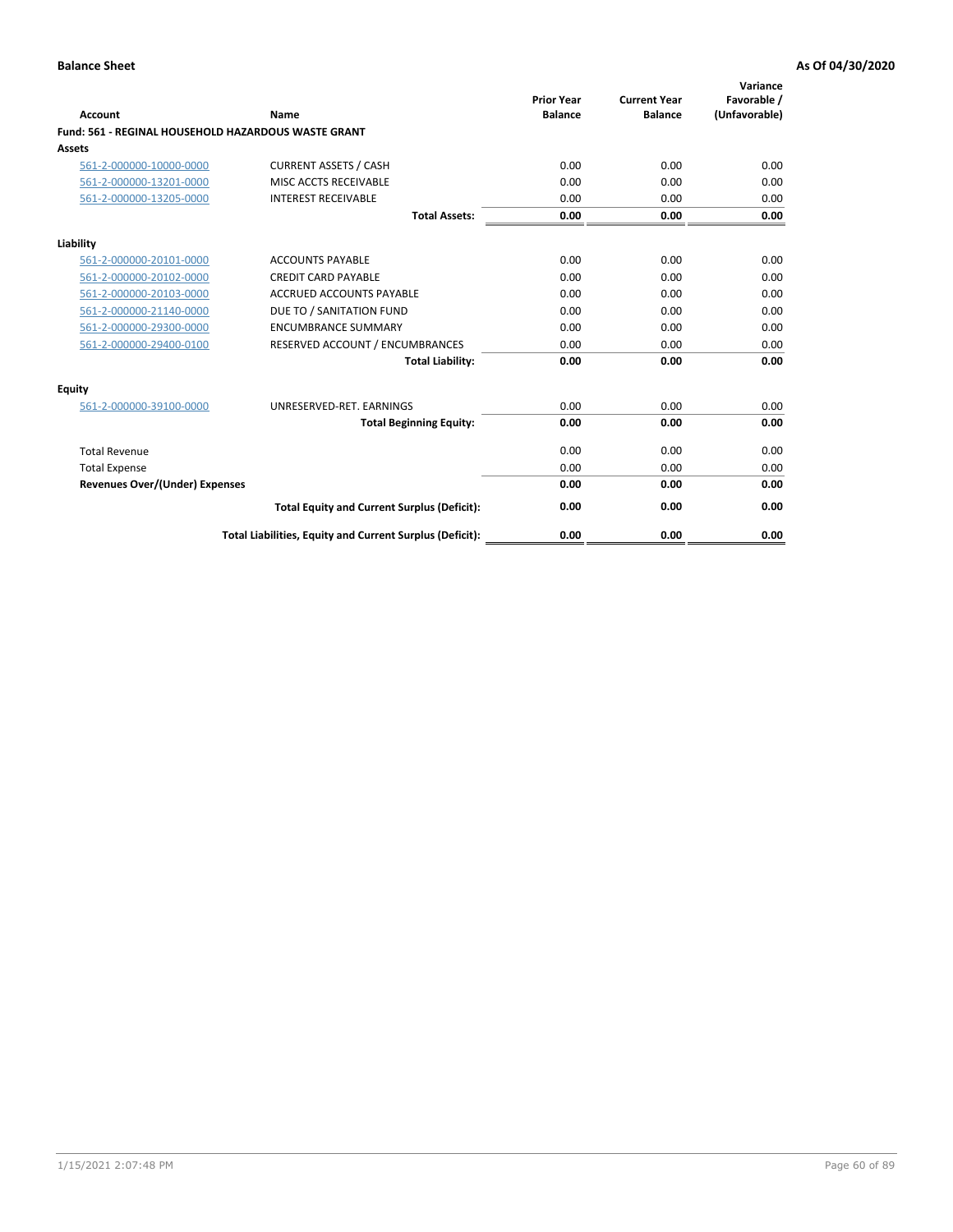|                                          |                                           |                                     |                                       | Variance                     |
|------------------------------------------|-------------------------------------------|-------------------------------------|---------------------------------------|------------------------------|
| <b>Account</b>                           | Name                                      | <b>Prior Year</b><br><b>Balance</b> | <b>Current Year</b><br><b>Balance</b> | Favorable /<br>(Unfavorable) |
| Fund: 601 - CENTRAL SERVICE FUND         |                                           |                                     |                                       |                              |
| Assets                                   |                                           |                                     |                                       |                              |
| 601-2-000000-10000-0000                  | <b>CURRENT ASSETS / CASH</b>              | $-213,070.84$                       | $-402,541.85$                         | $-189,471.01$                |
| 601-2-000000-13201-0000                  | MISC ACCTS RECEIVABLE                     | 0.00                                | 0.00                                  | 0.00                         |
| 601-2-000000-13203-0000                  | NON-CURRENT ASSETS / PREPAYMENTS          | 0.00                                | 0.00                                  | 0.00                         |
| 601-2-000000-13204-0000                  | PREPAYMENTS / INSURANCE PREPAYMENT        | 0.00                                | 0.00                                  | 0.00                         |
| 601-2-000000-13205-0000                  | <b>INTEREST RECEIVABLE</b>                | 0.00                                | 0.00                                  | 0.00                         |
| 601-2-000000-15001-0000                  | <b>INVENTORIES / POSTAGE</b>              | 0.00                                | 0.00                                  | 0.00                         |
| 601-2-000000-15101-0000                  | <b>FACILITIES MAINT STOCK INVENTORIES</b> | 29,182.28                           | 47,693.84                             | 18,511.56                    |
| 601-2-000000-15201-0000                  | <b>INVENTORIES / GARAGE</b>               | 327,020.10                          | 406,091.69                            | 79,071.59                    |
| 601-2-000000-16001-0000                  | FIXED ASSETS / LAND                       | 0.00                                | 0.00                                  | 0.00                         |
| 601-2-000000-16002-0000                  | FIXED ASSETS / IMPROVMENTS-NON BUILDI     | 0.00                                | 0.00                                  | 0.00                         |
| 601-2-000000-16003-0000                  | ACCUM DEPR / IMPROVEMENTS-NON BUILI       | 0.00                                | 0.00                                  | 0.00                         |
| 601-2-000000-16004-0000                  | FIXED ASSETS / BUILDINGS                  | 100,832.00                          | 100,832.00                            | 0.00                         |
| 601-2-000000-16005-0000                  | <b>ACCUM DEPR / BUILDINGS</b>             | $-100,832.00$                       | $-100,832.00$                         | 0.00                         |
| 601-2-000000-16201-0000                  | FIXED ASSETS / MACHINERY AND EQUIPMEN     | 157,057.00                          | 157,057.00                            | 0.00                         |
| 601-2-000000-16202-0000                  | ACCUM DEPR / MACHINERY AND EQUIPMEI       | $-157,057.01$                       | $-157,057.01$                         | 0.00                         |
| 601-2-000000-17501-0000                  | <b>EMPLOYEE CONTRIBUTIONS</b>             | 31,052.00                           | 35,634.00                             | 4,582.00                     |
| 601-2-000000-17504-0000                  | <b>INVESTMENT RETURN</b>                  | $-54,946.00$                        | 114,864.00                            | 169,810.00                   |
| 601-2-000000-17508-0000                  | <b>EXPERIENCE DIFFERENCE- OUTFLOW</b>     | $-2,021.00$                         | 5,779.00                              | 7,800.00                     |
| 601-2-000000-17509-0000                  | <b>EXPERIENCE DIFFERENCE - INFLOW</b>     | $-10,507.00$                        | $-6,844.00$                           | 3,663.00                     |
| 601-2-000000-17520-0000                  | <b>ASSUMPTION CHANGES</b>                 | 9,823.00                            | 0.00                                  | $-9,823.00$                  |
|                                          | <b>Total Assets:</b>                      | 116,532.53                          | 200,676.67                            | 84,144.14                    |
|                                          |                                           |                                     |                                       |                              |
| Liability                                |                                           |                                     |                                       |                              |
| 601-2-000000-20101-0000                  | <b>ACCOUNTS PAYABLE</b>                   | 0.00                                | 812.91                                | $-812.91$                    |
| 601-2-000000-20102-0000                  | <b>CREDIT CARD PAYABLE</b>                | 0.00                                | 0.00                                  | 0.00                         |
| 601-2-000000-20103-0000                  | ACCRUED ACCOUNTS PAYABLE                  | 0.00                                | 0.00                                  | 0.00                         |
| 601-2-000000-20115-0000                  | <b>DRINK SUPPLY</b>                       | 0.00                                | 0.00                                  | 0.00                         |
| 601-2-000000-20141-0000                  | <b>TELEPHONE CLEARING</b>                 | 0.00                                | 0.00                                  | 0.00                         |
| 601-2-000000-20148-0000                  | FLEET FUEL CLEARING                       | 0.00                                | 0.00                                  | 0.00                         |
| 601-2-000000-20149-0000                  | FLEET MAINTENANCE CLEARING                | 84.03                               | 84.03                                 | 0.00                         |
| 601-2-000000-20201-0000                  | <b>DEFERRED REVENUE</b>                   | 0.00                                | 0.00                                  | 0.00                         |
| 601-2-000000-21001-0000                  | <b>GENERAL FUND / GENERAL FUND</b>        | 0.00                                | 0.00                                  | 0.00                         |
| 601-2-000000-21101-0000                  | ENTERPRISE / WTR/WWTR UTILITY FUND        | 0.00                                | 0.00                                  | 0.00                         |
| 601-2-000000-22001-0000                  | <b>SALARIES PAYABLE</b>                   | 16,767.22                           | 16,767.22                             | 0.00                         |
| 601-2-000000-22002-0000                  | <b>VACATION/SICK PAYABLE</b>              | 51,869.40                           | 40,462.16                             | 11,407.24                    |
| 601-2-000000-24011-0000                  | <b>CIVIC CENTER DEPOSITS</b>              | 0.00                                | 0.00                                  | 0.00                         |
| 601-2-000000-24012-0000                  | <b>AUDITORIUM DEPOSITS</b>                | 0.00                                | 0.00                                  | 0.00                         |
| 601-2-000000-26001-0000                  | COMPENSATED ABSENCES PAY                  | 26,709.92                           | 63,004.08                             | $-36,294.16$                 |
| 601-2-000000-27001-0000                  | CONTRIBUTED CAPITAL                       | 0.00                                | 0.00                                  | 0.00                         |
| 601-2-000000-29300-0000                  | <b>ENCUMBRANCE SUMMARY</b>                | 0.00                                | 0.00                                  | 0.00                         |
| 601-2-000000-29400-0100                  | RESERVED ACCOUNT / ENCUMBRANCES           | 0.00                                | 0.00                                  | 0.00                         |
| 601-2-000000-29999-0000                  | NET PENSION LIABILITY                     | 45,400.00                           | 257,339.00                            | $-211,939.00$                |
|                                          | <b>Total Liability:</b>                   | 140,830.57                          | 378,469.40                            | -237,638.83                  |
|                                          |                                           |                                     |                                       |                              |
| <b>Equity</b><br>601-2-000000-39000-0000 | UNRESERVED-FUND BALANCE                   | 0.00                                | 0.00                                  | 0.00                         |
| 601-2-000000-39100-0000                  | UNRESERVED-RET. EARNINGS                  | 36,221.81                           | $-71,678.35$                          | $-107,900.16$                |
| 601-2-000000-39500-0000                  | NET POSITION - PENSION                    | $-175.00$                           | $-175.00$                             | 0.00                         |
|                                          | <b>Total Beginning Equity:</b>            | 36,046.81                           | -71,853.35                            | $-107,900.16$                |
|                                          |                                           |                                     |                                       |                              |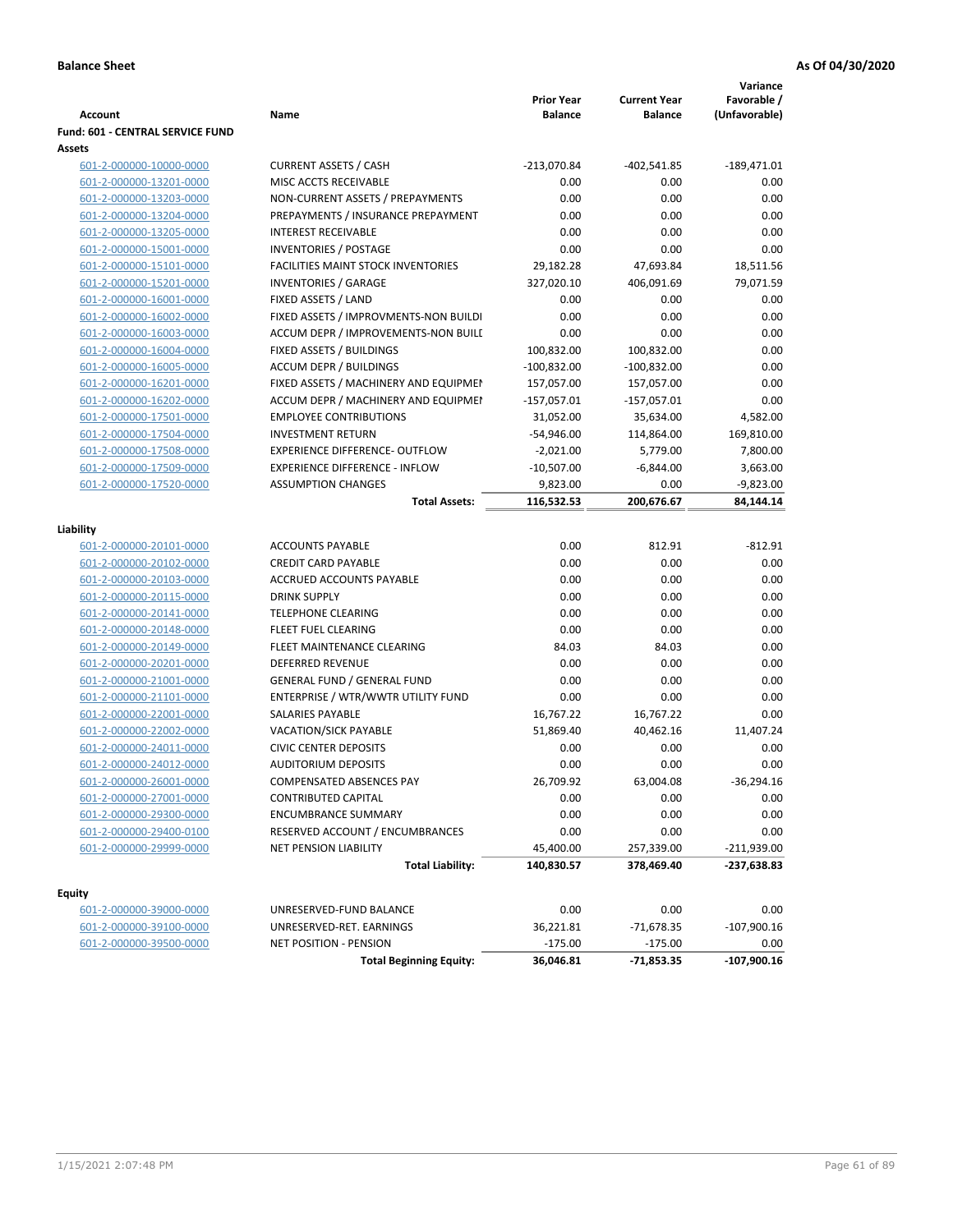| Account                        | <b>Name</b>                                              | <b>Prior Year</b><br><b>Balance</b> | <b>Current Year</b><br><b>Balance</b> | Variance<br>Favorable /<br>(Unfavorable) |
|--------------------------------|----------------------------------------------------------|-------------------------------------|---------------------------------------|------------------------------------------|
| Total Revenue                  |                                                          | 504,797.44                          | 523,558.48                            | 18,761.04                                |
| <b>Total Expense</b>           |                                                          | 565,142.48                          | 629,498.05                            | $-64,355.57$                             |
| Revenues Over/(Under) Expenses |                                                          | $-60,345.04$                        | $-105,939.57$                         | $-45,594.53$                             |
|                                | <b>Total Equity and Current Surplus (Deficit):</b>       | $-24,298.23$                        | -177,792.92                           | $-153,494.69$                            |
|                                | Total Liabilities, Equity and Current Surplus (Deficit): | 116.532.34                          | 200.676.48                            | 84,144.14                                |
|                                | *** FUND 601 OUT OF BALANCE ***                          | 0.19                                | 0.19                                  | 0.00                                     |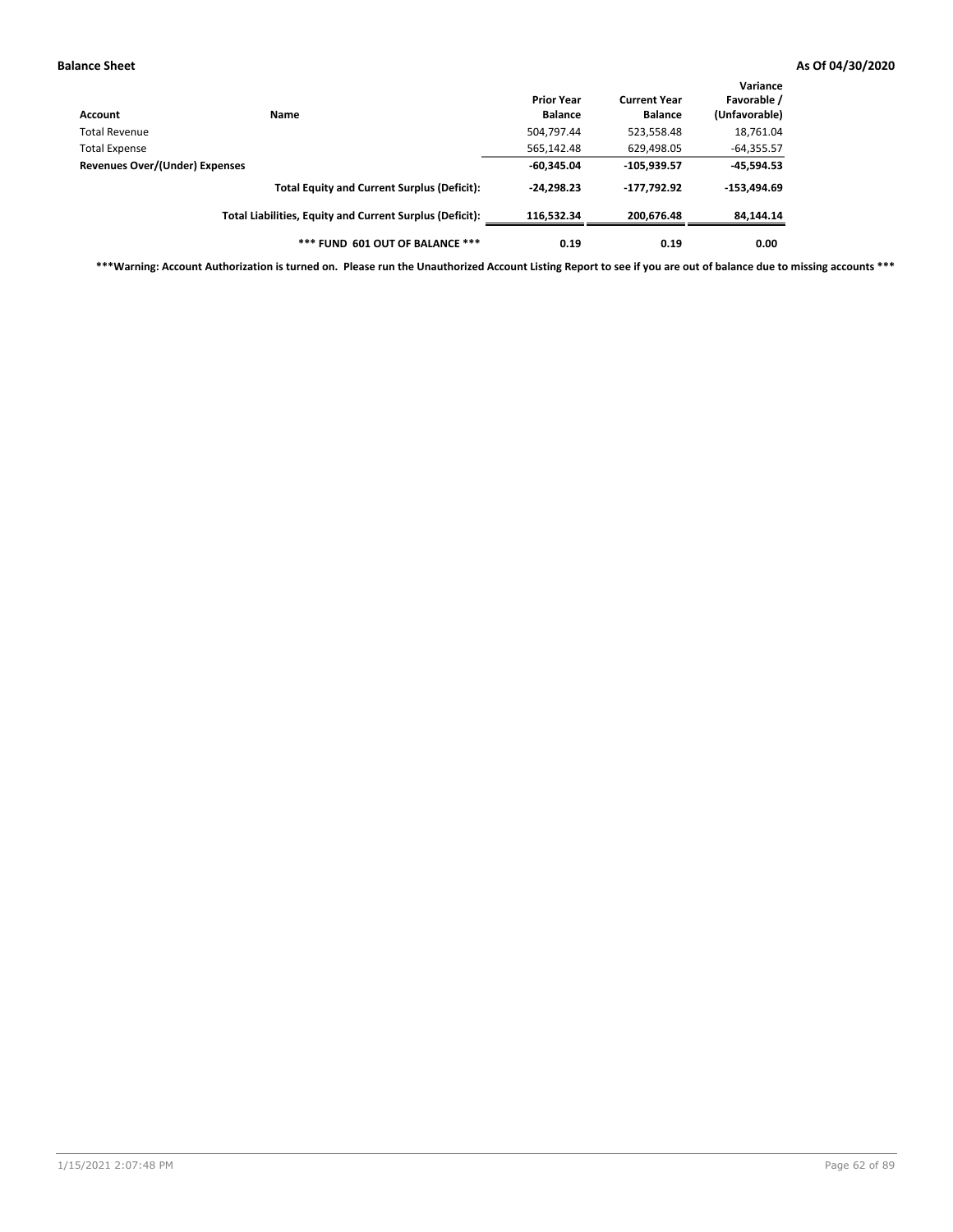| <b>Account</b>                        | Name                                                     | <b>Prior Year</b><br><b>Balance</b> | <b>Current Year</b><br><b>Balance</b> | Variance<br>Favorable /<br>(Unfavorable) |
|---------------------------------------|----------------------------------------------------------|-------------------------------------|---------------------------------------|------------------------------------------|
| <b>Fund: 602 - INSURANCE FUND</b>     |                                                          |                                     |                                       |                                          |
| <b>Assets</b>                         |                                                          |                                     |                                       |                                          |
| 602-2-000000-10000-0000               | <b>CURRENT ASSETS / CASH</b>                             | 487,521.21                          | 493,503.56                            | 5,982.35                                 |
| 602-2-000000-13201-0000               | MISC ACCTS RECEIVABLE                                    | 0.00                                | 0.00                                  | 0.00                                     |
| 602-2-000000-13204-0000               | PREPAYMENTS / INSURANCE PREPAYMENT                       | 0.00                                | 0.00                                  | 0.00                                     |
| 602-2-000000-13205-0000               | <b>INTEREST RECEIVABLE</b>                               | 0.00                                | 0.00                                  | 0.00                                     |
|                                       | <b>Total Assets:</b>                                     | 487,521.21                          | 493,503.56                            | 5,982.35                                 |
| Liability                             |                                                          |                                     |                                       |                                          |
| 602-2-000000-20101-0000               | <b>ACCOUNTS PAYABLE</b>                                  | $-0.09$                             | 449,605.56                            | $-449,605.65$                            |
| 602-2-000000-20102-0000               | <b>CREDIT CARD PAYABLE</b>                               | 0.00                                | 0.00                                  | 0.00                                     |
| 602-2-000000-20103-0000               | ACCRUED ACCOUNTS PAYABLE                                 | 0.00                                | 0.00                                  | 0.00                                     |
| 602-2-000000-20201-0000               | <b>DEFERRED REVENUE</b>                                  | 0.00                                | 0.00                                  | 0.00                                     |
| 602-2-000000-29300-0000               | <b>ENCUMBRANCE SUMMARY</b>                               | 0.00                                | 0.00                                  | 0.00                                     |
| 602-2-000000-29400-0100               | RESERVED ACCOUNT / ENCUMBRANCES                          | 0.00                                | 0.00                                  | 0.00                                     |
|                                       | <b>Total Liability:</b>                                  | $-0.09$                             | 449,605.56                            | -449,605.65                              |
| <b>Equity</b>                         |                                                          |                                     |                                       |                                          |
| 602-2-000000-39000-0000               | UNRESERVED-FUND BALANCE                                  | 0.00                                | 0.00                                  | 0.00                                     |
| 602-2-000000-39100-0000               | UNRESERVED-RET. EARNINGS                                 | 358,277.11                          | 613,796.41                            | 255,519.30                               |
|                                       | <b>Total Beginning Equity:</b>                           | 358,277.11                          | 613,796.41                            | 255,519.30                               |
| <b>Total Revenue</b>                  |                                                          | 3,441,167.20                        | 3,525,124.59                          | 83,957.39                                |
| <b>Total Expense</b>                  |                                                          | 3,311,923.01                        | 4,095,023.00                          | -783,099.99                              |
| <b>Revenues Over/(Under) Expenses</b> |                                                          | 129,244.19                          | $-569,898.41$                         | $-699,142.60$                            |
|                                       | <b>Total Equity and Current Surplus (Deficit):</b>       | 487,521.30                          | 43,898.00                             | $-443,623.30$                            |
|                                       | Total Liabilities, Equity and Current Surplus (Deficit): | 487,521.21                          | 493,503.56                            | 5.982.35                                 |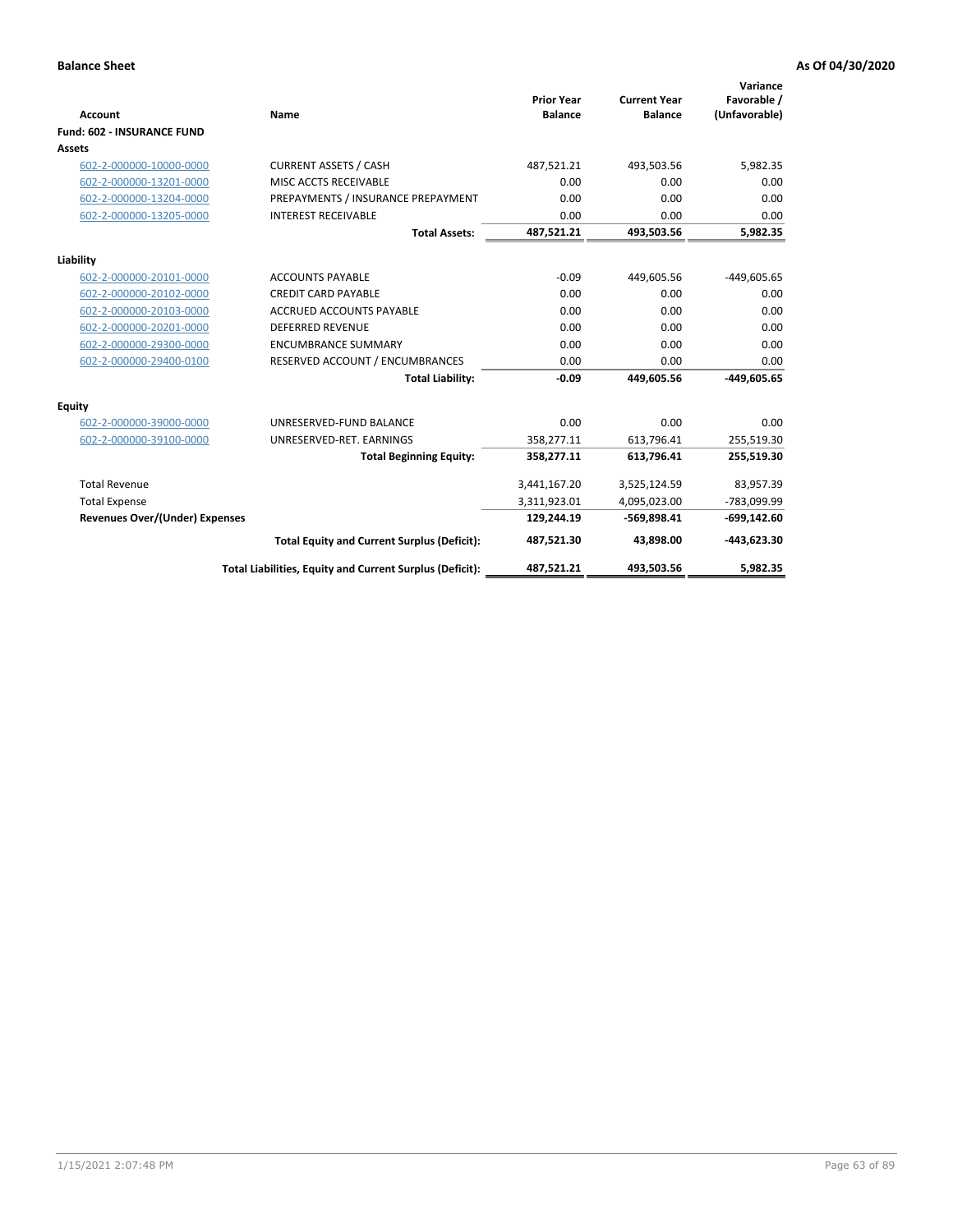| <b>Account</b>                        | <b>Name</b>                                              | <b>Prior Year</b><br><b>Balance</b> | <b>Current Year</b><br><b>Balance</b> | Variance<br>Favorable /<br>(Unfavorable) |
|---------------------------------------|----------------------------------------------------------|-------------------------------------|---------------------------------------|------------------------------------------|
| Fund: 604 - MIS FUND                  |                                                          |                                     |                                       |                                          |
| Assets                                |                                                          |                                     |                                       |                                          |
| 604-2-000000-10000-0000               | <b>CURRENT ASSETS / CASH</b>                             | 52,337.44                           | -336,947.07                           | $-389,284.51$                            |
| 604-2-000000-13201-0000               | <b>MISC ACCTS RECEIVABLE</b>                             | 0.00                                | 0.00                                  | 0.00                                     |
| 604-2-000000-13202-1400               | <b>EMPLOYEE ADVANCES</b>                                 | 0.00                                | 0.00                                  | 0.00                                     |
| 604-2-000000-13203-0000               | NON-CURRENT ASSETS / PREPAYMENTS                         | 0.00                                | 0.00                                  | 0.00                                     |
| 604-2-000000-13205-0000               | <b>INTEREST RECEIVABLE</b>                               | 0.00                                | 0.00                                  | 0.00                                     |
| 604-2-000000-15601-0000               | IT NETWORK PRINTER SUPPLY INVENTORY                      | 0.00                                | 0.00                                  | 0.00                                     |
| 604-2-000000-16004-0000               | FIXED ASSETS / BUILDINGS                                 | 0.00                                | 0.00                                  | 0.00                                     |
| 604-2-000000-16005-0000               | <b>ACCUM DEPR / BUILDINGS</b>                            | 0.00                                | 0.00                                  | 0.00                                     |
| 604-2-000000-16201-0000               | FIXED ASSETS / MACHINERY AND EQUIPMEN                    | 1,733,475.22                        | 1,830,840.62                          | 97,365.40                                |
| 604-2-000000-16202-0000               | ACCUM DEPR / MACHINERY AND EQUIPMEI                      | $-1,392,235.18$                     | $-1,448,565.52$                       | $-56,330.34$                             |
| 604-2-000000-16301-0000               | FIXED ASSETS / C W I P                                   | $-0.20$                             | $-0.20$                               | 0.00                                     |
| 604-2-000000-17501-0000               | <b>EMPLOYEE CONTRIBUTIONS</b>                            | 15,526.00                           | 17,817.00                             | 2,291.00                                 |
| 604-2-000000-17504-0000               | <b>INVESTMENT RETURN</b>                                 | $-27,473.00$                        | 57,432.00                             | 84,905.00                                |
| 604-2-000000-17508-0000               | <b>EXPERIENCE DIFFERENCE- OUTFLOW</b>                    | $-1,010.00$                         | 2,889.00                              | 3,899.00                                 |
| 604-2-000000-17509-0000               | <b>EXPERIENCE DIFFERENCE - INFLOW</b>                    | $-5,254.00$                         | $-3,422.00$                           | 1,832.00                                 |
| 604-2-000000-17520-0000               | <b>ASSUMPTION CHANGES</b>                                | 4,911.00                            | 0.00                                  | $-4,911.00$                              |
|                                       | <b>Total Assets:</b>                                     | 380,277.28                          | 120,043.83                            | $-260,233.45$                            |
|                                       |                                                          |                                     |                                       |                                          |
| Liability                             |                                                          |                                     |                                       |                                          |
| 604-2-000000-20101-0000               | <b>ACCOUNTS PAYABLE</b>                                  | 0.00                                | 2,304.00                              | $-2,304.00$                              |
| 604-2-000000-20102-0000               | <b>CREDIT CARD PAYABLE</b>                               | 0.00                                | 0.00                                  | 0.00                                     |
| 604-2-000000-20103-0000               | <b>ACCRUED ACCOUNTS PAYABLE</b>                          | 0.00                                | 0.00                                  | 0.00                                     |
| 604-2-000000-20141-0000               | <b>TELEPHONE CLEARING</b>                                | 0.00                                | 0.00                                  | 0.00                                     |
| 604-2-000000-21035-0000               | DEBT SERVICE / DUE TO DEBT SERVICE                       | 0.00                                | 0.00                                  | 0.00                                     |
| 604-2-000000-22001-0000               | SALARIES PAYABLE                                         | 10,507.77                           | 10,507.77                             | 0.00                                     |
| 604-2-000000-22002-0000               | VACATION/SICK PAYABLE                                    | 17,486.05                           | 19,667.45                             | $-2,181.40$                              |
| 604-2-000000-22208-0000               | INSURANCE / AMERICAN FIDELITY                            | 0.00                                | 0.00                                  | 0.00                                     |
| 604-2-000000-23001-0000               | CAPITAL LEASE PAYABLE                                    | $-1.88$                             | $-1.88$                               | 0.00                                     |
| 604-2-000000-23101-0000               | CAPITAL LEASE PAYABLE                                    | $-0.40$                             | $-0.40$                               | 0.00                                     |
| 604-2-000000-26001-0000               | <b>COMPENSATED ABSENCES PAY</b>                          | 22,134.84                           | 0.14                                  | 22,134.70                                |
| 604-2-000000-27001-0000               | <b>CONTRIBUTED CAPITAL</b>                               | 0.00                                | 0.00                                  | 0.00                                     |
| 604-2-000000-29300-0000               | <b>ENCUMBRANCE SUMMARY</b>                               | 0.00                                | 0.00                                  | 0.00                                     |
| 604-2-000000-29400-0100               | RESERVED ACCOUNT / ENCUMBRANCES                          | 0.27                                | 0.27                                  | 0.00                                     |
| 604-2-000000-29999-0000               | <b>NET PENSION LIABILITY</b>                             | 22,699.00                           | 128,669.00                            | $-105,970.00$                            |
| 604-2-000000-92194-0101               | <b>BANK ONE / DIGITEC</b>                                | 0.00                                | 0.00                                  | 0.00                                     |
|                                       | <b>Total Liability:</b>                                  | 72.825.65                           | 161,146.35                            | -88,320.70                               |
| Equity                                |                                                          |                                     |                                       |                                          |
| 604-2-000000-39000-0000               | UNRESERVED-FUND BALANCE                                  | 0.00                                | 0.00                                  | 0.00                                     |
| 604-2-000000-39100-0000               | UNRESERVED-RET. EARNINGS                                 | 506,487.50                          | 299,931.97                            | $-206,555.53$                            |
| 604-2-000000-39500-0000               | NET POSITION - PENSION                                   | $-88.00$                            | $-88.00$                              | 0.00                                     |
|                                       | <b>Total Beginning Equity:</b>                           | 506,399.50                          | 299,843.97                            | $-206,555.53$                            |
|                                       |                                                          |                                     |                                       |                                          |
| <b>Total Revenue</b>                  |                                                          | 308,746.13                          | 293,016.50                            | $-15,729.63$                             |
| <b>Total Expense</b>                  |                                                          | 507,694.00                          | 633,962.99                            | $-126,268.99$                            |
| <b>Revenues Over/(Under) Expenses</b> |                                                          | -198,947.87                         | -340,946.49                           | $-141,998.62$                            |
|                                       | <b>Total Equity and Current Surplus (Deficit):</b>       | 307,451.63                          | $-41,102.52$                          | -348,554.15                              |
|                                       | Total Liabilities, Equity and Current Surplus (Deficit): | 380,277.28                          | 120,043.83                            | -260,233.45                              |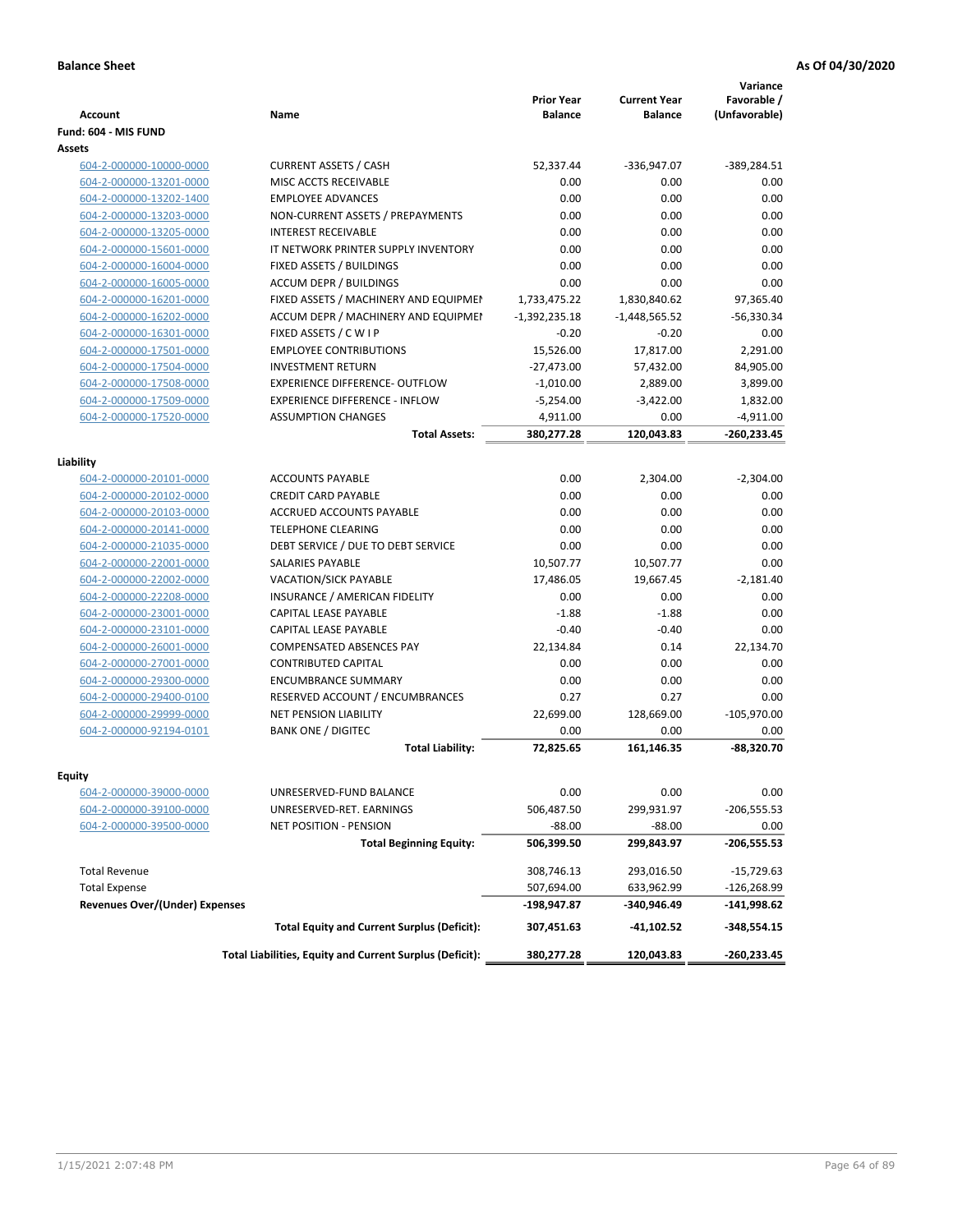|                                             |                                                          |                                     |                                       | Variance                     |
|---------------------------------------------|----------------------------------------------------------|-------------------------------------|---------------------------------------|------------------------------|
| <b>Account</b>                              | Name                                                     | <b>Prior Year</b><br><b>Balance</b> | <b>Current Year</b><br><b>Balance</b> | Favorable /<br>(Unfavorable) |
| <b>Fund: 660 - VEHICLE REPLACEMENT FUND</b> |                                                          |                                     |                                       |                              |
| Assets                                      |                                                          |                                     |                                       |                              |
| 660-2-000000-10000-0000                     | <b>CURRENT ASSETS / CASH</b>                             | $-182,550.17$                       | $-263, 101.53$                        | $-80,551.36$                 |
| 660-2-000000-11309-0000                     | TAX ANTICIPATION NOTES                                   | 0.00                                | 0.00                                  | 0.00                         |
| 660-2-000000-11510-0000                     | PUBLIC SAFETY VEHICLE REPLACEMENT                        | 888,176.35                          | 904,764.00                            | 16,587.65                    |
| 660-2-000000-11520-0000                     | <b>CERTIFICATES OF DEPOSIT</b>                           | 0.00                                | 0.00                                  | 0.00                         |
| 660-2-000000-11530-0000                     | TexasTERM CP                                             | 0.00                                | 0.00                                  | 0.00                         |
| 660-2-000000-13201-0000                     | MISC ACCTS RECEIVABLE                                    | 0.00                                | 0.00                                  | 0.00                         |
| 660-2-000000-13205-0000                     | <b>INTEREST RECEIVABLE</b>                               | 0.00                                | 0.00                                  | 0.00                         |
| 660-2-000000-16201-0000                     | FIXED ASSETS / MACHINERY AND EQUIPMEN                    | 8,663,774.25                        | 8,412,023.77                          | $-251,750.48$                |
| 660-2-000000-16202-0000                     | ACCUM DEPR / MACHINERY AND EQUIPMEI                      | $-6,694,304.85$                     | $-6,843,218.59$                       | $-148,913.74$                |
| 660-2-000000-16301-0000                     | FIXED ASSETS / C W I P                                   | 0.00                                | 0.00                                  | 0.00                         |
| 660-2-000000-39300-0000                     | RESERVED ACCOUNT / ESCROW BALANCE                        | 0.00                                | 0.00                                  | 0.00                         |
|                                             | <b>Total Assets:</b>                                     | 2,675,095.58                        | 2,210,467.65                          | -464,627.93                  |
|                                             |                                                          |                                     |                                       |                              |
| Liability                                   |                                                          |                                     |                                       |                              |
| 660-2-000000-20101-0000                     | <b>ACCOUNTS PAYABLE</b>                                  | 0.00                                | 0.00                                  | 0.00                         |
| 660-2-000000-20102-0000                     | <b>CREDIT CARD PAYABLE</b>                               | 0.00                                | 0.00                                  | 0.00                         |
| 660-2-000000-20103-0000                     | <b>ACCRUED ACCOUNTS PAYABLE</b>                          | 0.00                                | 0.00                                  | 0.00                         |
| 660-2-000000-21001-0000                     | <b>GENERAL FUND / GENERAL FUND</b>                       | 0.00                                | 0.00                                  | 0.00                         |
| 660-2-000000-23001-0000                     | <b>CAPITAL LEASE PAYABLE</b>                             | 53,071.85                           | 0.00                                  | 53,071.85                    |
| 660-2-000000-23101-0000                     | <b>CAPITAL LEASE PAYABLE</b>                             | 0.15                                | 0.15                                  | 0.00                         |
| 660-2-000000-27001-0000                     | <b>CONTRIBUTED CAPITAL</b>                               | 0.00                                | 0.00                                  | 0.00                         |
| 660-2-000000-29300-0000                     | <b>ENCUMBRANCE SUMMARY</b>                               | 0.00                                | 0.00                                  | 0.00                         |
| 660-2-000000-29400-0100                     | RESERVED ACCOUNT / ENCUMBRANCES                          | 0.00                                | 0.00                                  | 0.00                         |
|                                             | <b>Total Liability:</b>                                  | 53,072.00                           | 0.15                                  | 53,071.85                    |
| <b>Equity</b>                               |                                                          |                                     |                                       |                              |
| 660-2-000000-39000-0000                     | UNRESERVED-FUND BALANCE                                  | 0.00                                | 0.00                                  | 0.00                         |
| 660-2-000000-39100-0000                     | UNRESERVED-RET. EARNINGS                                 | 2,698,538.06                        | 2,682,559.21                          | $-15,978.85$                 |
|                                             | <b>Total Beginning Equity:</b>                           | 2,698,538.06                        | 2,682,559.21                          | $-15,978.85$                 |
|                                             |                                                          |                                     |                                       |                              |
| <b>Total Revenue</b>                        |                                                          | 408,820.51                          | 277,043.02                            | $-131,777.49$                |
| <b>Total Expense</b>                        |                                                          | 485,334.99                          | 749,134.73                            | $-263,799.74$                |
| <b>Revenues Over/(Under) Expenses</b>       |                                                          | $-76,514.48$                        | -472,091.71                           | $-395,577.23$                |
|                                             | <b>Total Equity and Current Surplus (Deficit):</b>       | 2,622,023.58                        | 2,210,467.50                          | -411,556.08                  |
|                                             | Total Liabilities, Equity and Current Surplus (Deficit): | 2,675,095.58                        | 2,210,467.65                          | -464,627.93                  |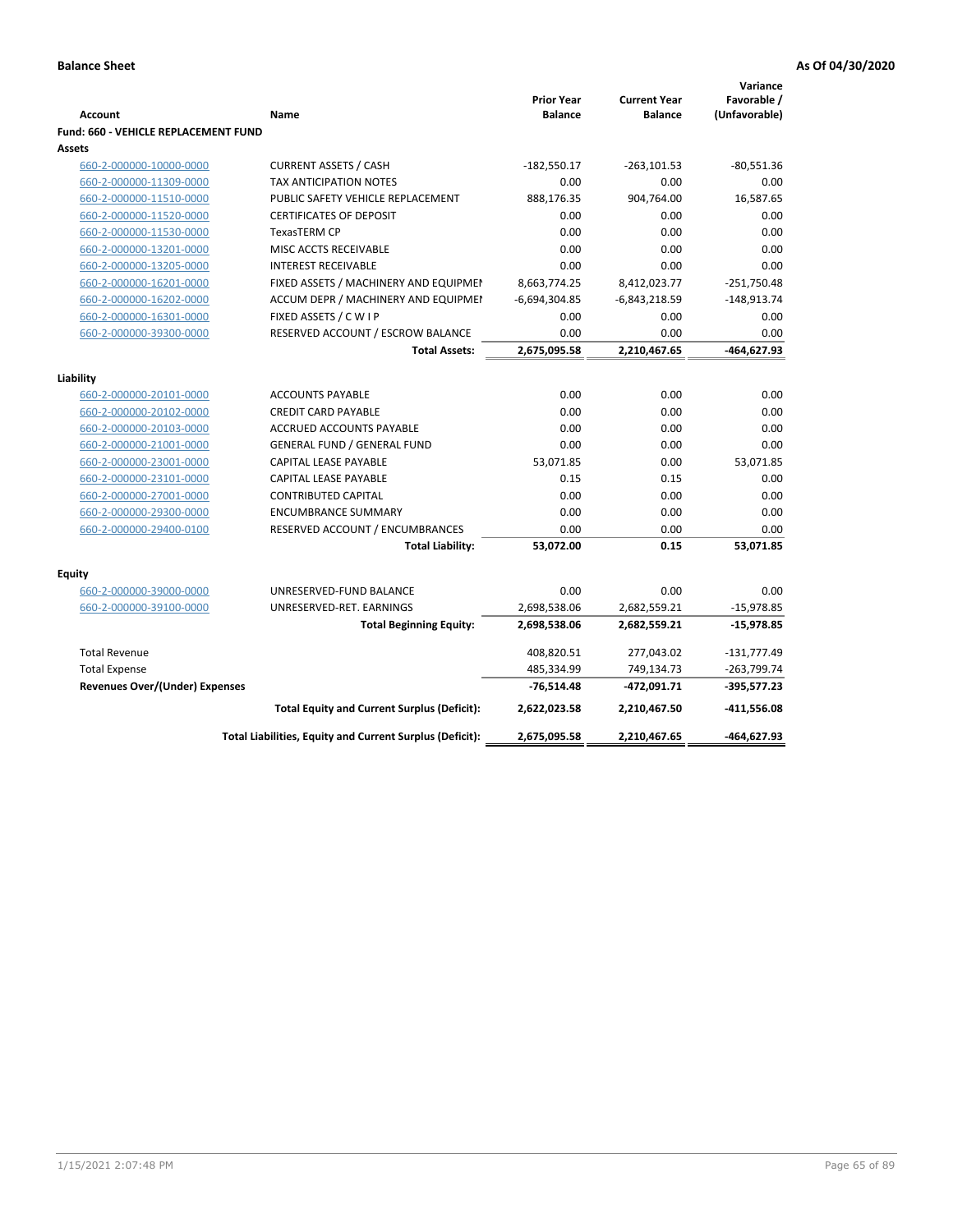| Account                               | Name                                                     | <b>Prior Year</b><br><b>Balance</b> | <b>Current Year</b><br><b>Balance</b> | Variance<br>Favorable /<br>(Unfavorable) |
|---------------------------------------|----------------------------------------------------------|-------------------------------------|---------------------------------------|------------------------------------------|
| Fund: 701 - FIREMEN'S PENSION         |                                                          |                                     |                                       |                                          |
| <b>Assets</b>                         |                                                          |                                     |                                       |                                          |
| 701-1-000000-10000-0000               | <b>CURRENT ASSETS / CASH</b>                             | 0.00                                | 0.00                                  | 0.00                                     |
|                                       | <b>Total Assets:</b>                                     | 0.00                                | 0.00                                  | 0.00                                     |
| Liability                             |                                                          |                                     |                                       |                                          |
| 701-1-000000-20103-0000               | <b>ACCOUNTS PAYABLE</b>                                  | 0.00                                | 0.00                                  | 0.00                                     |
| 701-1-000000-22306-1000               | UNREALIZED GAIN/LOSS                                     | 543,546.00                          | 543,546.00                            | 0.00                                     |
|                                       | <b>Total Liability:</b>                                  | 543,546.00                          | 543,546.00                            | 0.00                                     |
| <b>Equity</b>                         |                                                          |                                     |                                       |                                          |
| 701-1-000000-39000-0000               | UNRESERVED-FUND BALANCE                                  | $-543,546.00$                       | $-543,546.00$                         | 0.00                                     |
|                                       | <b>Total Beginning Equity:</b>                           | $-543,546.00$                       | $-543,546.00$                         | 0.00                                     |
| <b>Total Expense</b>                  |                                                          | 0.00                                | 0.00                                  | 0.00                                     |
| <b>Revenues Over/(Under) Expenses</b> |                                                          | 0.00                                | 0.00                                  | 0.00                                     |
|                                       | <b>Total Equity and Current Surplus (Deficit):</b>       | $-543,546.00$                       | $-543,546.00$                         | 0.00                                     |
|                                       | Total Liabilities, Equity and Current Surplus (Deficit): | 0.00                                | 0.00                                  | 0.00                                     |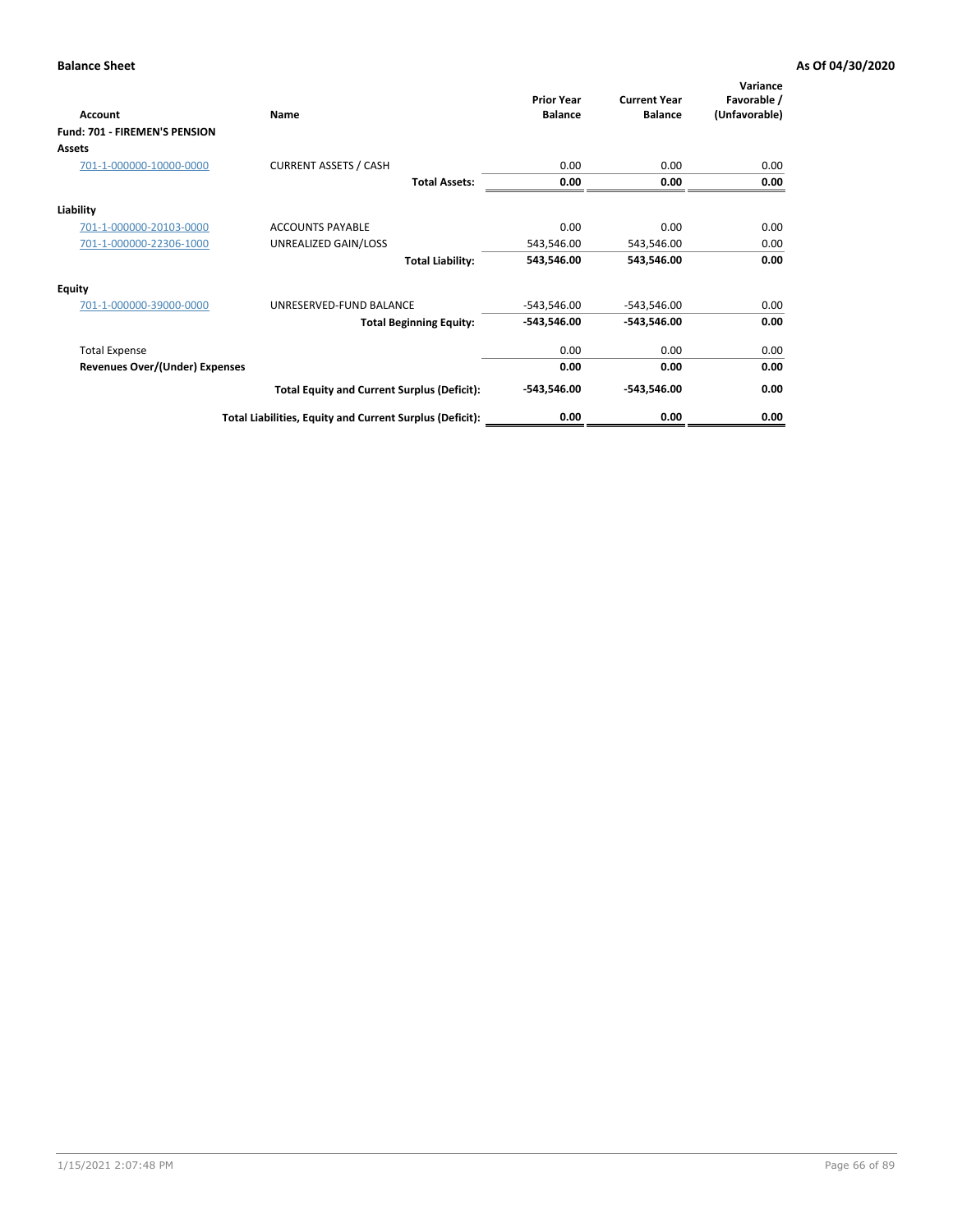| <b>Account</b>                        | <b>Name</b>                                              | <b>Prior Year</b><br><b>Balance</b> | <b>Current Year</b><br><b>Balance</b> | Variance<br>Favorable /<br>(Unfavorable) |
|---------------------------------------|----------------------------------------------------------|-------------------------------------|---------------------------------------|------------------------------------------|
| Fund: 800 - SPENCE FUND               |                                                          |                                     |                                       |                                          |
| Assets                                |                                                          |                                     |                                       |                                          |
| 800-3-000000-10000-0000               | <b>CURRENT ASSETS / CASH</b>                             | $-2,566.38$                         | $-16,776.80$                          | $-14,210.42$                             |
| 800-3-000000-11507-0000               | <b>SPENCE ENDOWMENT</b>                                  | 590,881.34                          | 601,916.67                            | 11,035.33                                |
| 800-3-000000-11520-0000               | <b>CERTIFICATES OF DEPOSIT</b>                           | 0.00                                | 0.00                                  | 0.00                                     |
| 800-3-000000-11605-0000               | <b>SPENCE ENDOWMENT</b>                                  | 0.00                                | 0.00                                  | 0.00                                     |
| 800-3-000000-13205-0000               | <b>INTEREST RECEIVABLE</b>                               | 0.00                                | 0.00                                  | 0.00                                     |
|                                       | <b>Total Assets:</b>                                     | 588,314.96                          | 585,139.87                            | $-3,175.09$                              |
| Liability                             |                                                          |                                     |                                       |                                          |
| 800-3-000000-20101-0000               | <b>ACCOUNTS PAYABLE</b>                                  | 0.00                                | $-13,610.42$                          | 13,610.42                                |
| 800-3-000000-20102-0000               | <b>CREDIT CARD PAYABLE</b>                               | 0.00                                | 0.00                                  | 0.00                                     |
| 800-3-000000-20103-0000               | <b>ACCRUED ACCOUNTS PAYABLE</b>                          | 0.00                                | 0.00                                  | 0.00                                     |
| 800-3-000000-20139-0000               | <b>RETAINAGES PAYABLE</b>                                | 0.00                                | 0.00                                  | 0.00                                     |
| 800-3-000000-21001-0000               | <b>GENERAL FUND / GENERAL FUND</b>                       | 0.00                                | 0.00                                  | 0.00                                     |
| 800-3-000000-29300-0000               | <b>ENCUMBRANCE SUMMARY</b>                               | 0.00                                | 0.00                                  | 0.00                                     |
| 800-3-000000-29400-0000               | RESERVED ACCOUNT / ENCUMBRANCES                          | 0.00                                | 0.00                                  | 0.00                                     |
|                                       | <b>Total Liability:</b>                                  | 0.00                                | $-13,610.42$                          | 13,610.42                                |
| <b>Equity</b>                         |                                                          |                                     |                                       |                                          |
| 800-3-000000-39000-0000               | UNRESERVED-FUND BALANCE                                  | 580,732.13                          | 593,815.90                            | 13,083.77                                |
|                                       | <b>Total Beginning Equity:</b>                           | 580,732.13                          | 593,815.90                            | 13,083.77                                |
| <b>Total Revenue</b>                  |                                                          | 7,932.83                            | 5,284.39                              | $-2,648.44$                              |
| <b>Total Expense</b>                  |                                                          | 350.00                              | 350.00                                | 0.00                                     |
| <b>Revenues Over/(Under) Expenses</b> |                                                          | 7,582.83                            | 4,934.39                              | $-2,648.44$                              |
|                                       | <b>Total Equity and Current Surplus (Deficit):</b>       | 588,314.96                          | 598,750.29                            | 10,435.33                                |
|                                       | Total Liabilities, Equity and Current Surplus (Deficit): | 588,314.96                          | 585,139.87                            | $-3,175.09$                              |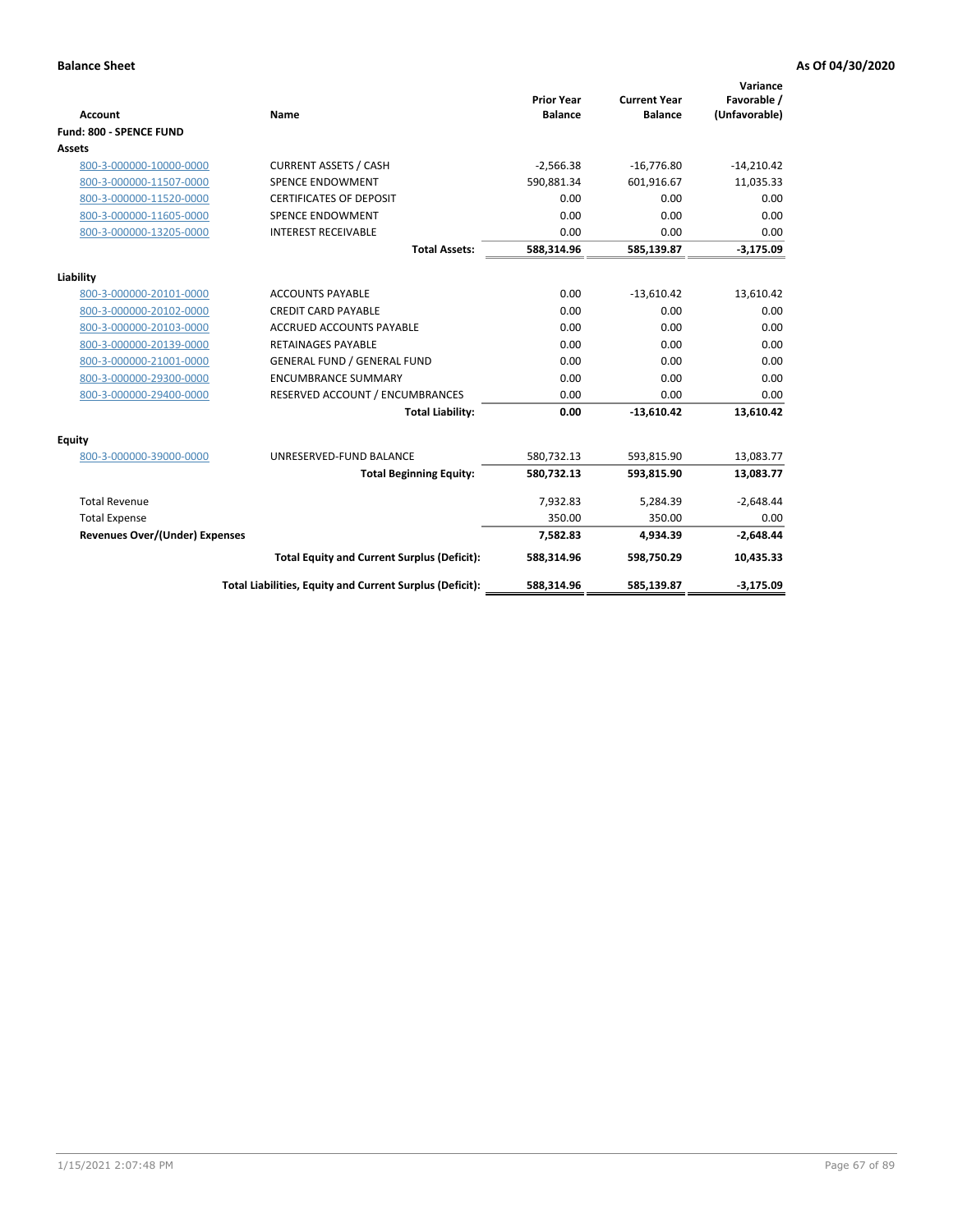| <b>Account</b>                         | Name                                                     | <b>Prior Year</b><br><b>Balance</b> | <b>Current Year</b><br><b>Balance</b> | Variance<br>Favorable /<br>(Unfavorable) |
|----------------------------------------|----------------------------------------------------------|-------------------------------------|---------------------------------------|------------------------------------------|
| <b>Fund: 801 - JONES LIBRARY TRUST</b> |                                                          |                                     |                                       |                                          |
| Assets                                 |                                                          |                                     |                                       |                                          |
| 801-3-000000-10000-0000                | <b>CURRENT ASSETS / CASH</b>                             | 15,711.18                           | 16,012.46                             | 301.28                                   |
| 801-3-000000-13201-0000                | MISC ACCTS RECEIVABLE                                    | 0.00                                | 0.00                                  | 0.00                                     |
| 801-3-000000-13205-0000                | <b>INTEREST RECEIVABLE</b>                               | 0.00                                | 0.00                                  | 0.00                                     |
|                                        | <b>Total Assets:</b>                                     | 15,711.18                           | 16,012.46                             | 301.28                                   |
| Liability                              |                                                          |                                     |                                       |                                          |
| 801-3-000000-20101-0000                | <b>ACCOUNTS PAYABLE</b>                                  | 0.00                                | 0.42                                  | $-0.42$                                  |
| 801-3-000000-20102-0000                | <b>CREDIT CARD PAYABLE</b>                               | 0.00                                | 0.00                                  | 0.00                                     |
| 801-3-000000-20103-0000                | <b>ACCRUED ACCOUNTS PAYABLE</b>                          | 0.00                                | 0.00                                  | 0.00                                     |
|                                        | <b>Total Liability:</b>                                  | 0.00                                | 0.42                                  | $-0.42$                                  |
| Equity                                 |                                                          |                                     |                                       |                                          |
| 801-3-000000-39000-0000                | UNRESERVED-FUND BALANCE                                  | 15,532.72                           | 15,853.00                             | 320.28                                   |
|                                        | <b>Total Beginning Equity:</b>                           | 15,532.72                           | 15,853.00                             | 320.28                                   |
| <b>Total Revenue</b>                   |                                                          | 182.76                              | 162.11                                | $-20.65$                                 |
| <b>Total Expense</b>                   |                                                          | 4.30                                | 3.07                                  | 1.23                                     |
| <b>Revenues Over/(Under) Expenses</b>  |                                                          | 178.46                              | 159.04                                | $-19.42$                                 |
|                                        | <b>Total Equity and Current Surplus (Deficit):</b>       | 15,711.18                           | 16,012.04                             | 300.86                                   |
|                                        | Total Liabilities, Equity and Current Surplus (Deficit): | 15,711.18                           | 16,012.46                             | 301.28                                   |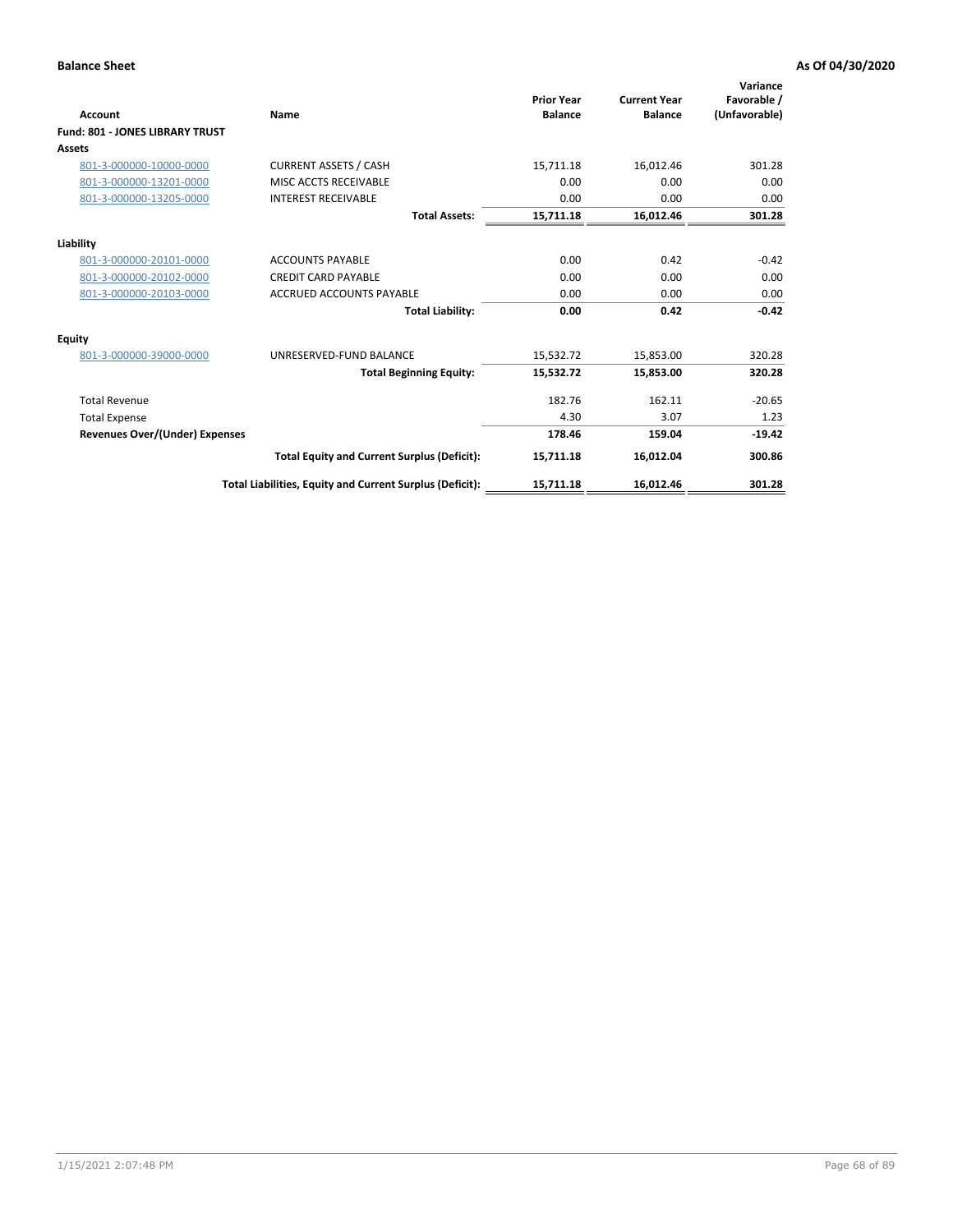| <b>Account</b>                              | Name                                                     | <b>Prior Year</b><br><b>Balance</b> | <b>Current Year</b><br><b>Balance</b> | Variance<br>Favorable /<br>(Unfavorable) |
|---------------------------------------------|----------------------------------------------------------|-------------------------------------|---------------------------------------|------------------------------------------|
| Fund: 803 - GREENVILLE BOARD OF DEVELOPMENT |                                                          |                                     |                                       |                                          |
| Assets                                      |                                                          |                                     |                                       |                                          |
| 803-3-000000-10000-0000                     | <b>CURRENT ASSETS / CASH</b>                             | 0.00                                | 0.00                                  | 0.00                                     |
| 803-3-000000-13201-0000                     | MISC ACCTS RECEIVABLE                                    | 0.00                                | 0.00                                  | 0.00                                     |
| 803-3-000000-13203-0000                     | NON-CURRENT ASSETS / PREPAYMENTS                         | 0.00                                | 0.00                                  | 0.00                                     |
|                                             | <b>Total Assets:</b>                                     | 0.00                                | 0.00                                  | 0.00                                     |
| Liability                                   |                                                          |                                     |                                       |                                          |
| 803-3-000000-20101-0000                     | <b>ACCOUNTS PAYABLE</b>                                  | 0.00                                | 0.00                                  | 0.00                                     |
| 803-3-000000-20102-0000                     | <b>ACCOUNTS PAYABLE</b>                                  | 0.00                                | 0.00                                  | 0.00                                     |
| 803-3-000000-20103-0000                     | <b>ACCRUED ACCOUNTS PAYABLE</b>                          | 0.00                                | 0.00                                  | 0.00                                     |
| 803-3-000000-20139-0000                     | <b>RETAINAGES PAYABLE</b>                                | 0.00                                | 0.00                                  | 0.00                                     |
| 803-3-000000-20141-0000                     | <b>TELEPHONE CLEARING</b>                                | 0.00                                | 0.00                                  | 0.00                                     |
| 803-3-000000-21400-0000                     | <b>ELECTRIC OPERATING FUND</b>                           | 0.00                                | 0.00                                  | 0.00                                     |
| 803-3-000000-22001-0000                     | ACCRUED SALARIES/WAGES                                   | 0.00                                | 0.00                                  | 0.00                                     |
| 803-3-000000-22002-0000                     | <b>ACCRUED SALARIES/WAGES</b>                            | 0.00                                | 0.00                                  | 0.00                                     |
| 803-3-000000-26001-0000                     | <b>COMPENSATED ABSENCES PAY</b>                          | 0.00                                | 0.00                                  | 0.00                                     |
| 803-3-000000-29300-0000                     | <b>ENCUMBRANCE SUMMARY</b>                               | 0.00                                | 0.00                                  | 0.00                                     |
| 803-3-000000-29400-0100                     | RESERVED ACCOUNT / ENCUMBRANCES                          | 0.00                                | 103,228.62                            | $-103,228.62$                            |
|                                             | <b>Total Liability:</b>                                  | 0.00                                | 103,228.62                            | $-103,228.62$                            |
| Equity                                      |                                                          |                                     |                                       |                                          |
| 803-3-000000-39000-0000                     | UNRESERVED-FUND BALANCE                                  | 0.00                                | $-103,228.62$                         | $-103,228.62$                            |
|                                             | <b>Total Beginning Equity:</b>                           | 0.00                                | $-103,228.62$                         | $-103,228.62$                            |
| <b>Total Revenue</b>                        |                                                          | 0.00                                | 0.00                                  | 0.00                                     |
| <b>Total Expense</b>                        |                                                          | 0.00                                | 0.00                                  | 0.00                                     |
| <b>Revenues Over/(Under) Expenses</b>       |                                                          | 0.00                                | 0.00                                  | 0.00                                     |
|                                             | <b>Total Equity and Current Surplus (Deficit):</b>       | 0.00                                | $-103,228.62$                         | $-103,228.62$                            |
|                                             | Total Liabilities, Equity and Current Surplus (Deficit): | 0.00                                | 0.00                                  | 0.00                                     |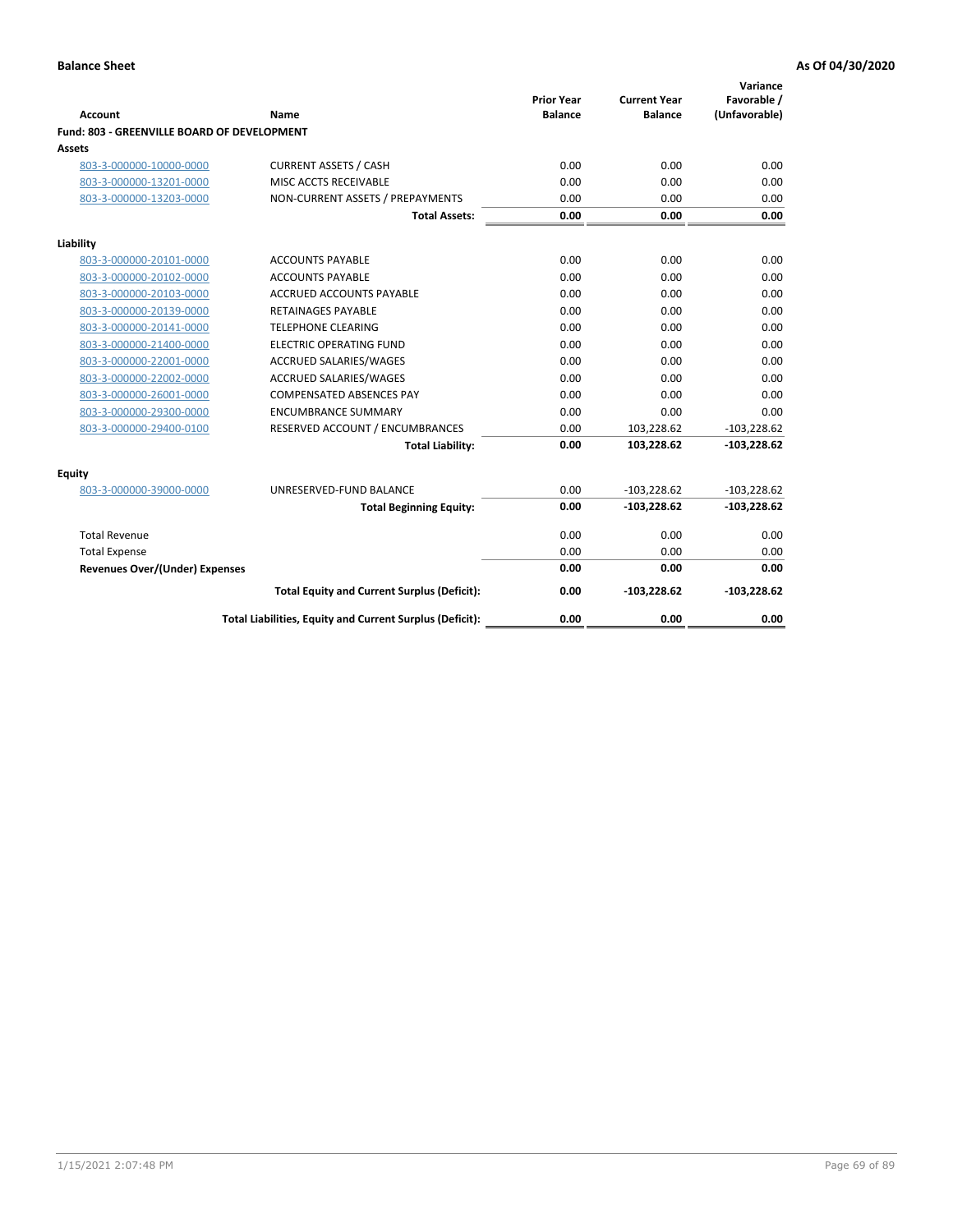| <b>Account</b>                        | Name                                                     | <b>Prior Year</b><br><b>Balance</b> | <b>Current Year</b><br><b>Balance</b> | Variance<br>Favorable /<br>(Unfavorable) |
|---------------------------------------|----------------------------------------------------------|-------------------------------------|---------------------------------------|------------------------------------------|
| <b>Fund: 807 - 4A-EDC</b>             |                                                          |                                     |                                       |                                          |
| <b>Assets</b>                         |                                                          |                                     |                                       |                                          |
| 807-3-000000-10000-0000               | <b>CURRENT ASSETS / CASH</b>                             | 0.00                                | 0.00                                  | 0.00                                     |
| 807-3-000000-13201-0000               | MISC ACCTS RECEIVABLE                                    | 0.00                                | 0.00                                  | 0.00                                     |
| 807-3-000000-16301-0000               | FIXED ASSETS / C W I P                                   | 0.00                                | 0.00                                  | 0.00                                     |
|                                       | <b>Total Assets:</b>                                     | 0.00                                | 0.00                                  | 0.00                                     |
| Liability                             |                                                          |                                     |                                       |                                          |
| 807-3-000000-20101-0000               | <b>ACCOUNTS PAYABLE</b>                                  | 0.00                                | 0.00                                  | 0.00                                     |
| 807-3-000000-20103-0000               | <b>ACCOUNTS PAYABLE</b>                                  | 0.00                                | 0.00                                  | 0.00                                     |
| 807-3-000000-20139-0000               | <b>RETAINAGES PAYABLE</b>                                | 0.00                                | 0.00                                  | 0.00                                     |
| 807-3-000000-26105-0000               | INV NET OF RELATED DEBT                                  | 0.00                                | 305,846.00                            | $-305,846.00$                            |
| 807-3-000000-29300-0000               | <b>ENCUMBRANCE SUMMARY</b>                               | 0.00                                | 0.00                                  | 0.00                                     |
| 807-3-000000-29400-0100               | RESERVED ACCOUNT / ENCUMBRANCES                          | 0.00                                | 18,078.76                             | $-18,078.76$                             |
| 807-3-495000-20180-0000               | <b>CURRENT DEBT</b>                                      | 0.00                                | 0.00                                  | 0.00                                     |
| 807-3-495000-26002-0000               | CA - LONG-TERM DEBT / AMT TO BE PROVIL                   | 0.00                                | 0.00                                  | 0.00                                     |
|                                       | <b>Total Liability:</b>                                  | 0.00                                | 323,924.76                            | $-323,924.76$                            |
| Equity                                |                                                          |                                     |                                       |                                          |
| 807-3-000000-39000-0000               | UNRESERVED-FUND BALANCE                                  | 0.00                                | $-323,924.76$                         | $-323,924.76$                            |
|                                       | <b>Total Beginning Equity:</b>                           | 0.00                                | $-323,924.76$                         | $-323,924.76$                            |
| <b>Total Revenue</b>                  |                                                          | 0.00                                | 0.00                                  | 0.00                                     |
| <b>Total Expense</b>                  |                                                          | 0.00                                | 0.00                                  | 0.00                                     |
| <b>Revenues Over/(Under) Expenses</b> |                                                          | 0.00                                | 0.00                                  | 0.00                                     |
|                                       | <b>Total Equity and Current Surplus (Deficit):</b>       | 0.00                                | $-323,924.76$                         | $-323,924.76$                            |
|                                       | Total Liabilities, Equity and Current Surplus (Deficit): | 0.00                                | 0.00                                  | 0.00                                     |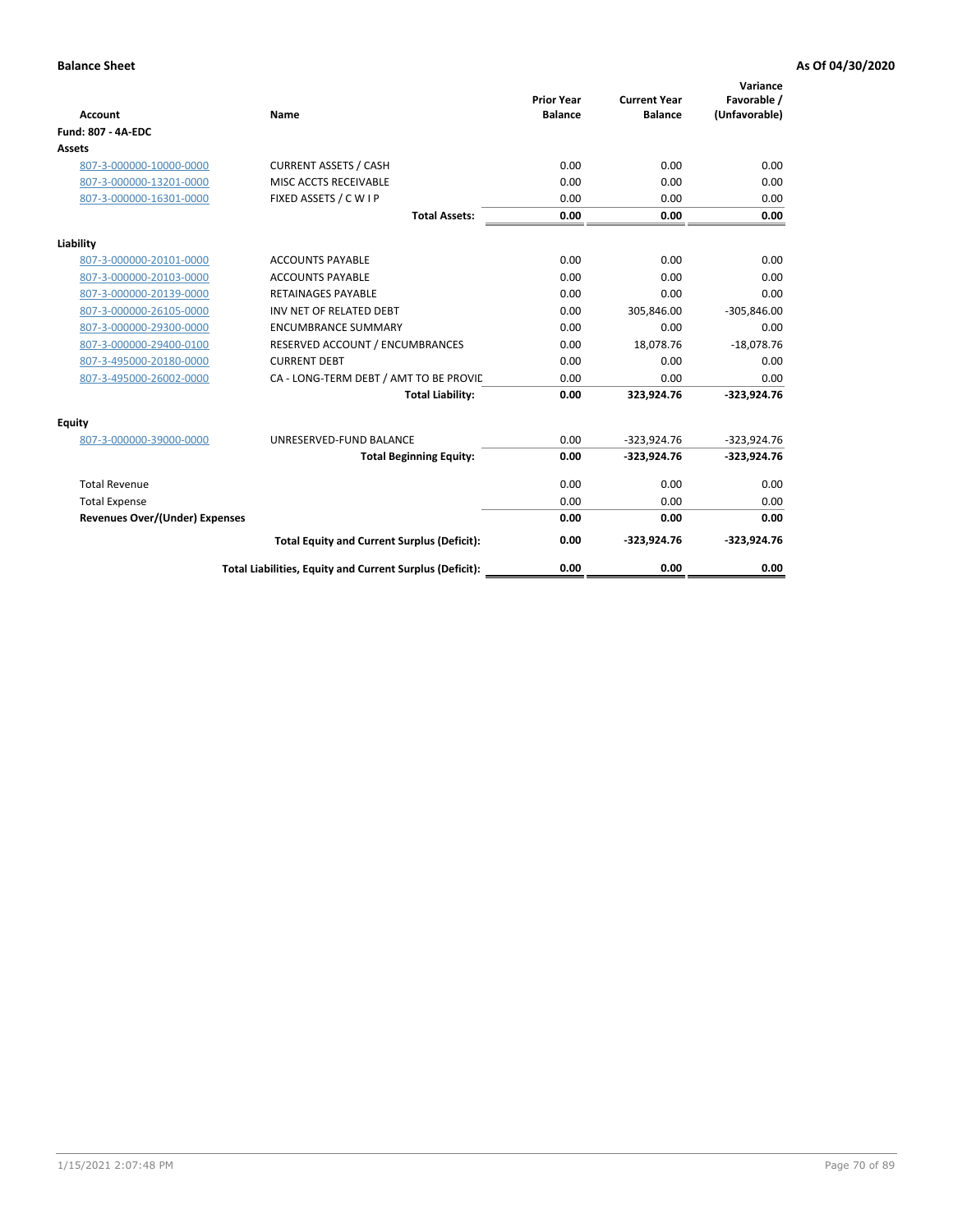| <b>Account</b>                   | Name                                                     | <b>Prior Year</b><br><b>Balance</b> | <b>Current Year</b><br><b>Balance</b> | Variance<br>Favorable /<br>(Unfavorable) |
|----------------------------------|----------------------------------------------------------|-------------------------------------|---------------------------------------|------------------------------------------|
| Fund: 809 - GREENVILLE IDC (L-3) |                                                          |                                     |                                       |                                          |
| <b>Assets</b>                    |                                                          |                                     |                                       |                                          |
| 809-3-000000-10000-0000          | <b>CURRENT ASSETS / CASH</b>                             | 53,942.41                           | 2,905,370.49                          | 2,851,428.08                             |
| 809-3-000000-13201-0000          | MISC ACCTS RECEIVABLE                                    | 0.00                                | 0.00                                  | 0.00                                     |
|                                  | <b>Total Assets:</b>                                     | 53,942.41                           | 2,905,370.49                          | 2,851,428.08                             |
| Liability                        |                                                          |                                     |                                       |                                          |
| 809-3-000000-20101-0000          | <b>ACCOUNTS PAYABLE</b>                                  | 0.00                                | 0.00                                  | 0.00                                     |
| 809-3-000000-20103-0000          | <b>ACCRUED ACCOUNTS PAYABLE</b>                          | $-653.42$                           | $-518,507.41$                         | 517,853.99                               |
| 809-3-000000-21001-0000          | <b>GENERAL FUND / GENERAL FUND</b>                       | 0.00                                | 0.00                                  | 0.00                                     |
|                                  | <b>Total Liability:</b>                                  | $-653.42$                           | $-518,507.41$                         | 517,853.99                               |
| <b>Equity</b>                    |                                                          |                                     |                                       |                                          |
| 809-3-000000-39000-0000          | UNRESERVED-FUND BALANCE                                  | 788.34                              | 2,543,262.85                          | 2,542,474.51                             |
| 809-3-000000-39100-0000          | UNRESERVED-RET, EARNINGS                                 | 0.00                                | 0.00                                  | 0.00                                     |
| 809-3-000000-39150-0000          | RESERVED-RET. EARNINGS                                   | 0.00                                | 0.00                                  | 0.00                                     |
|                                  | <b>Total Beginning Equity:</b>                           | 788.34                              | 2,543,262.85                          | 2,542,474.51                             |
| <b>Total Revenue</b>             |                                                          | 1,651,689.07                        | 1,053,669.29                          | -598,019.78                              |
| <b>Total Expense</b>             |                                                          | 1,597,881.58                        | 173,054.24                            | 1,424,827.34                             |
| Revenues Over/(Under) Expenses   |                                                          | 53,807.49                           | 880,615.05                            | 826,807.56                               |
|                                  | <b>Total Equity and Current Surplus (Deficit):</b>       | 54,595.83                           | 3,423,877.90                          | 3,369,282.07                             |
|                                  | Total Liabilities, Equity and Current Surplus (Deficit): | 53,942.41                           | 2,905,370.49                          | 2,851,428.08                             |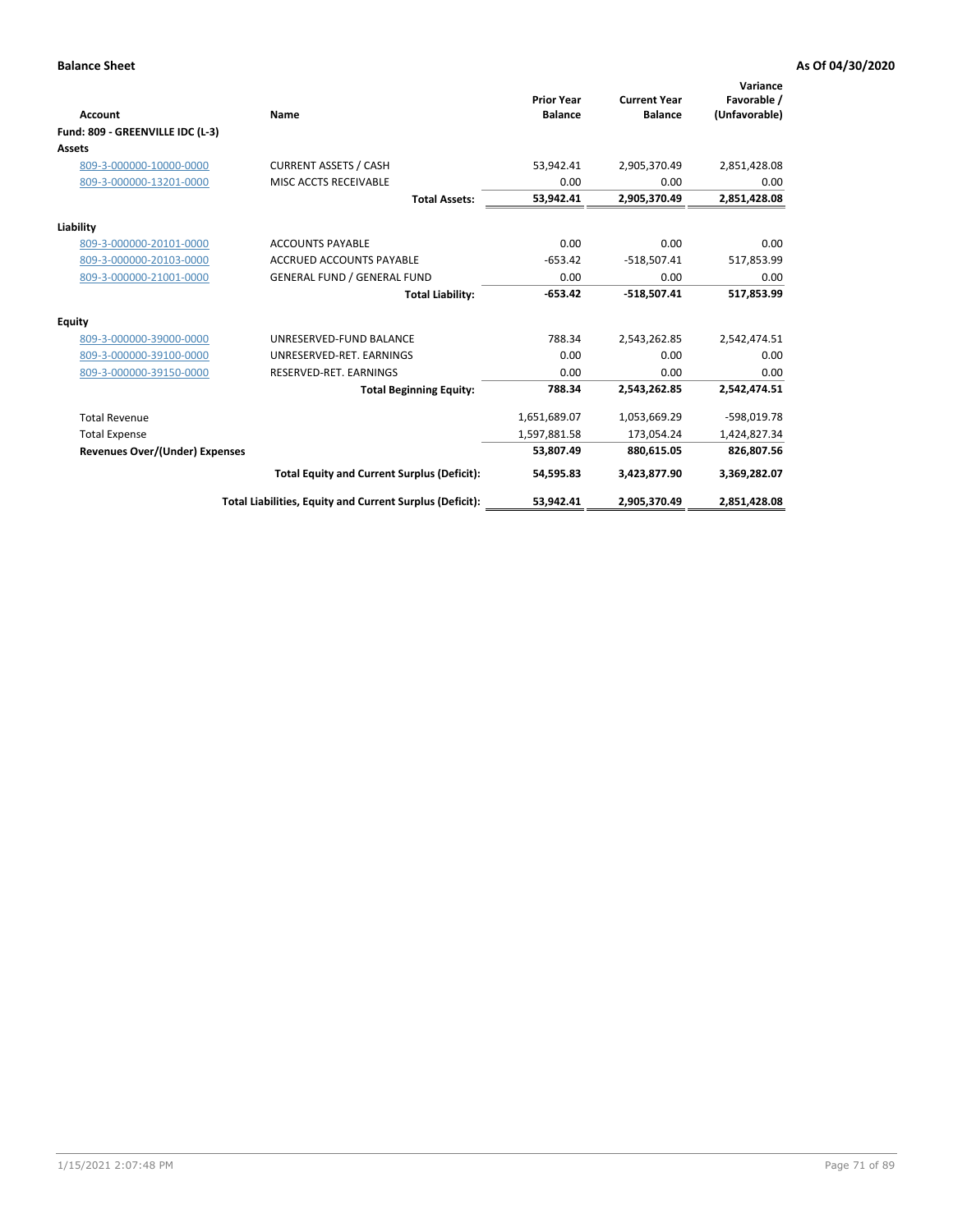| <b>Account</b>                          | <b>Name</b>                                              | <b>Prior Year</b><br><b>Balance</b> | <b>Current Year</b><br><b>Balance</b> | Variance<br>Favorable /<br>(Unfavorable) |
|-----------------------------------------|----------------------------------------------------------|-------------------------------------|---------------------------------------|------------------------------------------|
| Fund: 810 - SEIZURE FUNDS - STATE RULES |                                                          |                                     |                                       |                                          |
| Assets                                  |                                                          |                                     |                                       |                                          |
| 810-3-000000-10000-0000                 | <b>CURRENT ASSETS / CASH</b>                             | 294,250.17                          | 259,052.81                            | $-35,197.36$                             |
| 810-3-000000-13201-0000                 | MISC ACCTS RECEIVABLE                                    | $-23,590.00$                        | 0.00                                  | 23,590.00                                |
| 810-3-000000-13202-1400                 | <b>EMPLOYEE ADVANCES</b>                                 | 0.00                                | 0.00                                  | 0.00                                     |
| 810-3-000000-13205-0000                 | <b>INTEREST RECEIVABLE</b>                               | 0.00                                | 0.00                                  | 0.00                                     |
| 810-3-000000-16201-0000                 | MACHINERY AND EQUIPMENT                                  | 0.00                                | 0.00                                  | 0.00                                     |
| 810-3-000000-16202-0000                 | <b>ACCUMULATED DEPRECATION</b>                           | 0.00                                | 0.00                                  | 0.00                                     |
|                                         | <b>Total Assets:</b>                                     | 270,660.17                          | 259,052.81                            | $-11,607.36$                             |
|                                         |                                                          |                                     |                                       |                                          |
| Liability                               |                                                          |                                     |                                       |                                          |
| 810-3-000000-20101-0000                 | <b>ACCOUNTS PAYABLE</b>                                  | 0.00                                | 6.82                                  | $-6.82$                                  |
| 810-3-000000-20102-0000                 | <b>CREDIT CARD PAYABLE</b>                               | 0.00                                | 0.00                                  | 0.00                                     |
| 810-3-000000-20103-0000                 | <b>ACCRUED ACCOUNTS PAYABLE</b>                          | 0.00                                | 0.00                                  | 0.00                                     |
| 810-3-000000-29300-0000                 | <b>ENCUMBRANCE SUMMARY</b>                               | 0.00                                | 0.00                                  | 0.00                                     |
| 810-3-000000-29400-0100                 | RESERVED ACCOUNT / ENCUMBRANCES                          | 0.00                                | 0.00                                  | 0.00                                     |
| 810-3-000000-92520-0600                 | RESERVED ACCOUNT/HB65 SIEZURES                           | 0.00                                | 0.00                                  | 0.00                                     |
|                                         | <b>Total Liability:</b>                                  | 0.00                                | 6.82                                  | $-6.82$                                  |
| <b>Equity</b>                           |                                                          |                                     |                                       |                                          |
| 810-3-000000-39000-0000                 | UNRESERVED-FUND BALANCE                                  | 266,708.55                          | 282,316.10                            | 15,607.55                                |
|                                         | <b>Total Beginning Equity:</b>                           | 266,708.55                          | 282,316.10                            | 15,607.55                                |
| <b>Total Revenue</b>                    |                                                          | 4,028.02                            | $-5,017.92$                           | $-9,045.94$                              |
| <b>Total Expense</b>                    |                                                          | 76.40                               | 18,252.19                             | $-18,175.79$                             |
| <b>Revenues Over/(Under) Expenses</b>   |                                                          | 3,951.62                            | $-23,270.11$                          | $-27,221.73$                             |
|                                         | <b>Total Equity and Current Surplus (Deficit):</b>       | 270,660.17                          | 259,045.99                            | $-11,614.18$                             |
|                                         | Total Liabilities, Equity and Current Surplus (Deficit): | 270,660.17                          | 259,052.81                            | $-11,607.36$                             |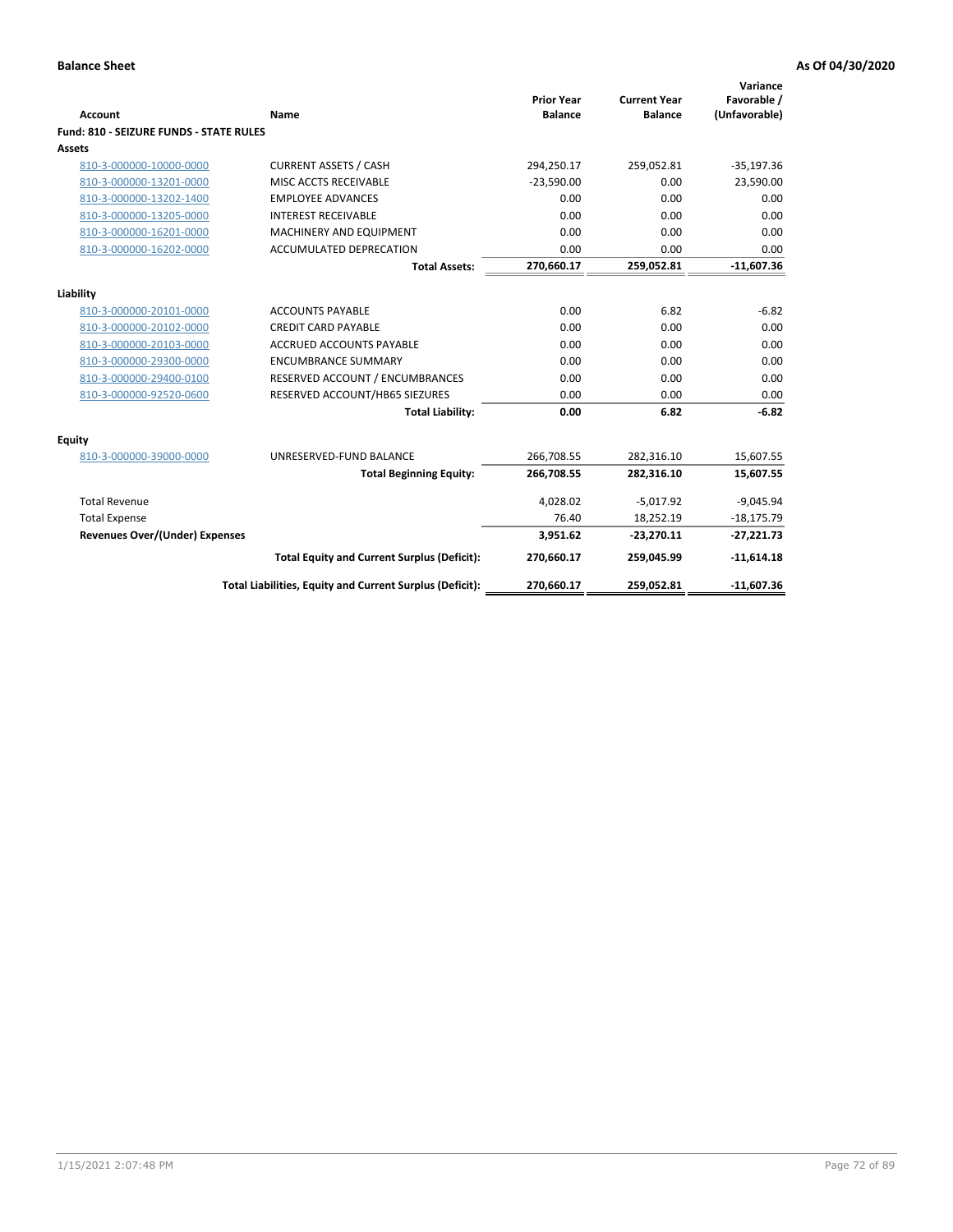| Account                               | Name                                                     | <b>Prior Year</b><br><b>Balance</b> | <b>Current Year</b><br><b>Balance</b> | Variance<br>Favorable /<br>(Unfavorable) |
|---------------------------------------|----------------------------------------------------------|-------------------------------------|---------------------------------------|------------------------------------------|
| Fund: 811 - SEIZURE FUNDS - FED RULES |                                                          |                                     |                                       |                                          |
| <b>Assets</b>                         |                                                          |                                     |                                       |                                          |
| 811-3-000000-10000-0000               | <b>CURRENT ASSETS / CASH</b>                             | 300,705.90                          | 222,307.39                            | $-78,398.51$                             |
| 811-3-000000-13201-0000               | MISC ACCTS RECEIVABLE                                    | 0.00                                | 0.00                                  | 0.00                                     |
| 811-3-000000-13205-0000               | <b>INTEREST RECEIVABLE</b>                               | 0.00                                | 0.00                                  | 0.00                                     |
| 811-3-000000-16201-0000               | <b>MACHINERY AND EQUIPMENT</b>                           | 0.00                                | 0.00                                  | 0.00                                     |
| 811-3-000000-16202-0000               | <b>ACCUMULATED DEPRECATION</b>                           | 0.00                                | 0.00                                  | 0.00                                     |
|                                       | <b>Total Assets:</b>                                     | 300,705.90                          | 222,307.39                            | $-78,398.51$                             |
| Liability                             |                                                          |                                     |                                       |                                          |
| 811-3-000000-20101-0000               | <b>ACCOUNTS PAYABLE</b>                                  | 0.00                                | 5.85                                  | $-5.85$                                  |
| 811-3-000000-20102-0000               | <b>CREDIT CARD PAYABLE</b>                               | 0.00                                | 0.00                                  | 0.00                                     |
| 811-3-000000-20103-0000               | <b>ACCRUED ACCOUNTS PAYABLE</b>                          | 0.00                                | 0.00                                  | 0.00                                     |
| 811-3-000000-29300-0000               | <b>ENCUMBRANCE SUMMARY</b>                               | 0.00                                | 0.00                                  | 0.00                                     |
| 811-3-000000-29400-0100               | RESERVED ACCOUNT / ENCUMBRANCES                          | 0.00                                | 0.00                                  | 0.00                                     |
| 811-3-000000-92521-0700               | RESERVED ACCOUNT/FED SIEZURES                            | 0.00                                | 0.00                                  | 0.00                                     |
|                                       | <b>Total Liability:</b>                                  | 0.00                                | 5.85                                  | $-5.85$                                  |
| <b>Equity</b>                         |                                                          |                                     |                                       |                                          |
| 811-3-000000-39000-0000               | UNRESERVED-FUND BALANCE                                  | 298,929.55                          | 249,025.30                            | $-49,904.25$                             |
|                                       | <b>Total Beginning Equity:</b>                           | 298,929.55                          | 249,025.30                            | $-49.904.25$                             |
| <b>Total Revenue</b>                  |                                                          | 3,508.97                            | 3,070.82                              | $-438.15$                                |
| <b>Total Expense</b>                  |                                                          | 1,732.62                            | 29,794.58                             | $-28,061.96$                             |
| Revenues Over/(Under) Expenses        |                                                          | 1,776.35                            | $-26,723.76$                          | $-28,500.11$                             |
|                                       | <b>Total Equity and Current Surplus (Deficit):</b>       | 300,705.90                          | 222,301.54                            | $-78,404.36$                             |
|                                       | Total Liabilities, Equity and Current Surplus (Deficit): | 300,705.90                          | 222,307.39                            | $-78,398.51$                             |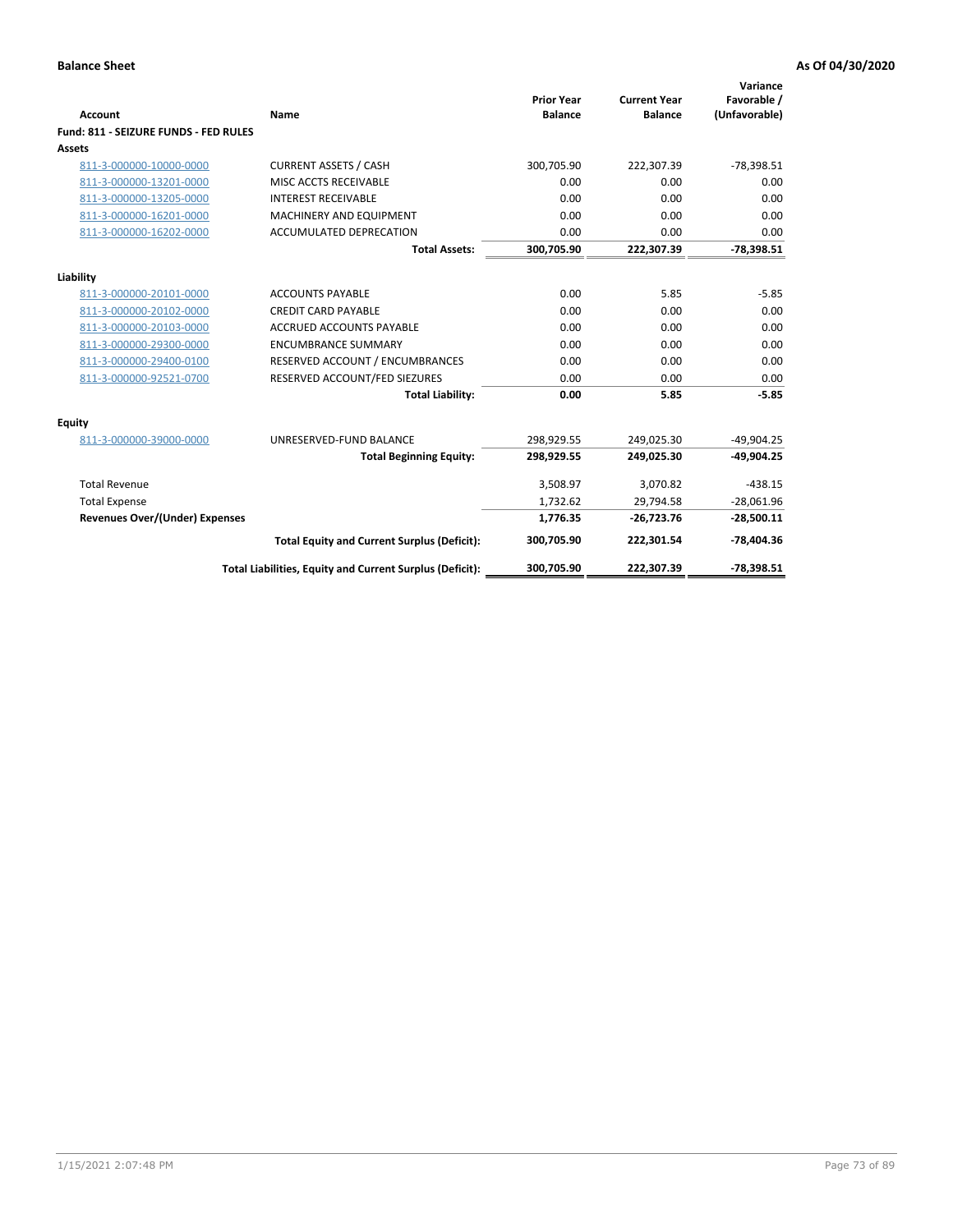| <b>Account</b>                                          |                                                          | <b>Prior Year</b><br><b>Balance</b> | <b>Current Year</b><br><b>Balance</b> | Variance<br>Favorable /<br>(Unfavorable) |
|---------------------------------------------------------|----------------------------------------------------------|-------------------------------------|---------------------------------------|------------------------------------------|
| Fund: 820 - TIRZ FUND (Tax Increment Reinvestment Zone) | Name                                                     |                                     |                                       |                                          |
| Assets                                                  |                                                          |                                     |                                       |                                          |
| 820-3-000000-10000-0000                                 | <b>CURRENT ASSETS / CASH</b>                             | 2,350,928.57                        | 2,657,220.99                          | 306,292.42                               |
| 820-3-000000-13101-0000                                 | TAX RECEIVABLE-CURRENT                                   | 54,795.12                           | 424,006.84                            | 369,211.72                               |
| 820-3-000000-13102-0000                                 | <b>TAXES REC-DELINQUENT</b>                              | 7,611.09                            | 19,034.05                             | 11,422.96                                |
| 820-3-000000-13103-0000                                 | ALLOW FOR UNCOLLECT TAXES                                | $-2,438.54$                         | $-3,548.61$                           | $-1,110.07$                              |
| 820-3-000000-13201-0000                                 | MISC ACCTS RECEIVABLE                                    | 0.00                                | 0.00                                  | 0.00                                     |
| 820-3-000000-13205-0000                                 | <b>INTEREST RECEIVABLE</b>                               | 0.00                                | 0.00                                  | 0.00                                     |
| 820-3-000000-13221-0000                                 | MISC A/R - PROPERTY TAXES                                | 6,448.69                            | 33,508.99                             | 27,060.30                                |
|                                                         | <b>Total Assets:</b>                                     | 2,417,344.93                        | 3,130,222.26                          | 712,877.33                               |
|                                                         |                                                          |                                     |                                       |                                          |
| Liability                                               |                                                          |                                     |                                       |                                          |
| 820-3-000000-20101-0000                                 | <b>ACCOUNTS PAYABLE</b>                                  | 0.00                                | 70.06                                 | $-70.06$                                 |
| 820-3-000000-20103-0000                                 | <b>ACCRUED ACCOUNTS PAYABLE</b>                          | 0.00                                | 0.00                                  | 0.00                                     |
| 820-3-000000-20203-0000                                 | <b>DEFERRED TAX REVENUE</b>                              | 61,511.94                           | 435,320.55                            | $-373,808.61$                            |
| 820-3-000000-29300-0000                                 | <b>ENCUMBRANCE SUMMARY</b>                               | 0.00                                | 0.00                                  | 0.00                                     |
| 820-3-000000-29400-0100                                 | RESERVED ACCOUNT / ENCUMBRANCES                          | 0.00                                | 0.00                                  | 0.00                                     |
|                                                         | <b>Total Liability:</b>                                  | 61,511.94                           | 435,390.61                            | -373,878.67                              |
| Equity                                                  |                                                          |                                     |                                       |                                          |
| 820-3-000000-39000-0000                                 | UNRESERVED-FUND BALANCE                                  | 1,730,143.81                        | 2,242,774.53                          | 512,630.72                               |
| 820-3-000000-39100-0000                                 | UNRESERVED-RET. EARNINGS                                 | 0.00                                | 0.00                                  | 0.00                                     |
|                                                         | <b>Total Beginning Equity:</b>                           | 1,730,143.81                        | 2,242,774.53                          | 512,630.72                               |
| <b>Total Revenue</b>                                    |                                                          | 634,441.82                          | 475,307.42                            | $-159, 134.40$                           |
| <b>Total Expense</b>                                    |                                                          | 8,752.64                            | 23,250.30                             | $-14,497.66$                             |
| <b>Revenues Over/(Under) Expenses</b>                   |                                                          | 625,689.18                          | 452,057.12                            | $-173,632.06$                            |
|                                                         | <b>Total Equity and Current Surplus (Deficit):</b>       | 2,355,832.99                        | 2,694,831.65                          | 338,998.66                               |
|                                                         | Total Liabilities, Equity and Current Surplus (Deficit): | 2,417,344.93                        | 3,130,222.26                          | 712,877.33                               |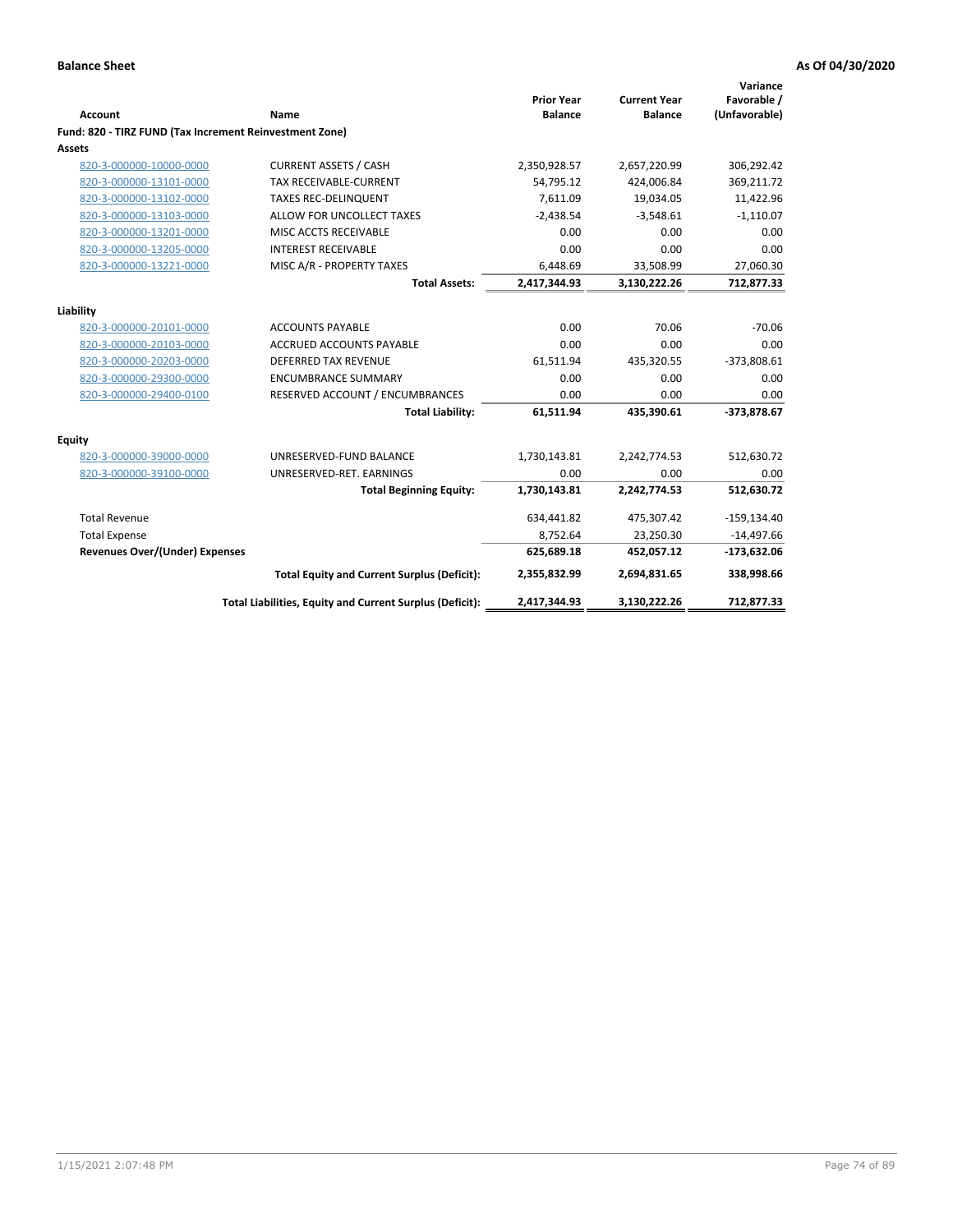| <b>Account</b>                           | Name                                                     | <b>Prior Year</b><br><b>Balance</b> | <b>Current Year</b><br><b>Balance</b> | Variance<br>Favorable /<br>(Unfavorable) |
|------------------------------------------|----------------------------------------------------------|-------------------------------------|---------------------------------------|------------------------------------------|
| Fund: 890 - GRNVL IDC (L-3) FIXED ASSETS |                                                          |                                     |                                       |                                          |
| <b>Assets</b>                            |                                                          |                                     |                                       |                                          |
| 890-3-000000-10000-0000                  | <b>CURRENT ASSETS / CASH</b>                             | $-0.18$                             | $-0.18$                               | 0.00                                     |
| 890-3-000000-16004-0000                  | FIXED ASSETS / BUILDINGS                                 | 0.00                                | 0.00                                  | 0.00                                     |
| 890-3-000000-16005-0000                  | <b>ACCUMULATED DEPRECIATION</b>                          | 0.00                                | 0.00                                  | 0.00                                     |
| 890-3-000000-16301-0000                  | FIXED ASSETS / C W I P                                   | 0.25                                | 0.25                                  | 0.00                                     |
|                                          | <b>Total Assets:</b>                                     | 0.07                                | 0.07                                  | 0.00                                     |
| Liability                                |                                                          |                                     |                                       |                                          |
| 890-3-000000-20101-0000                  | <b>ACCOUNTS PAYABLE</b>                                  | 0.00                                | 0.00                                  | 0.00                                     |
| 890-3-000000-27001-0000                  | <b>CONTRIBUTED CAPITAL</b>                               | 0.00                                | 0.00                                  | 0.00                                     |
| 890-3-000000-27101-0000                  | INVESTMENT IN GFA / GENERAL FUND                         | 0.00                                | 0.00                                  | 0.00                                     |
| 890-3-000000-27102-0000                  | <b>SPECIAL REVENUE FUNDS</b>                             | 0.00                                | 0.00                                  | 0.00                                     |
| 890-3-000000-27103-0000                  | <b>GENERAL CIP FUND</b>                                  | 0.00                                | 0.00                                  | 0.00                                     |
| 890-3-000000-27104-0000                  | PROPRIETARY FUNDS                                        | 0.07                                | 0.07                                  | 0.00                                     |
| 890-3-000000-27201-0000                  | CAFR USE / MUNICIPAL BUILDINGS                           | 0.00                                | 0.00                                  | 0.00                                     |
| 890-3-000000-27202-0000                  | CAFR USE / OTHER GENERAL GOVERNMEN                       | 0.00                                | 0.00                                  | 0.00                                     |
| 890-3-000000-27205-0000                  | CAFR USE / PUBLIC WORKS                                  | 0.00                                | 0.00                                  | 0.00                                     |
| 890-3-000000-27210-0000                  | CAFR USE / INVESTMENT IN GFA                             | 0.00                                | 0.00                                  | 0.00                                     |
| 890-3-000000-27301-0000                  | DONATIONS/GRANTS                                         | 0.00                                | 0.00                                  | 0.00                                     |
|                                          | <b>Total Liability:</b>                                  | 0.07                                | 0.07                                  | 0.00                                     |
| Equity                                   |                                                          |                                     |                                       |                                          |
| 890-3-000000-39000-0000                  | UNRESERVED-FUND BALANCE                                  | 0.00                                | 0.00                                  | 0.00                                     |
|                                          | <b>Total Beginning Equity:</b>                           | 0.00                                | 0.00                                  | 0.00                                     |
| <b>Total Expense</b>                     |                                                          | 0.00                                | 0.00                                  | 0.00                                     |
| Revenues Over/(Under) Expenses           |                                                          | 0.00                                | 0.00                                  | 0.00                                     |
|                                          |                                                          |                                     |                                       |                                          |
|                                          | <b>Total Equity and Current Surplus (Deficit):</b>       | 0.00                                | 0.00                                  | 0.00                                     |
|                                          | Total Liabilities, Equity and Current Surplus (Deficit): | 0.07                                | 0.07                                  | 0.00                                     |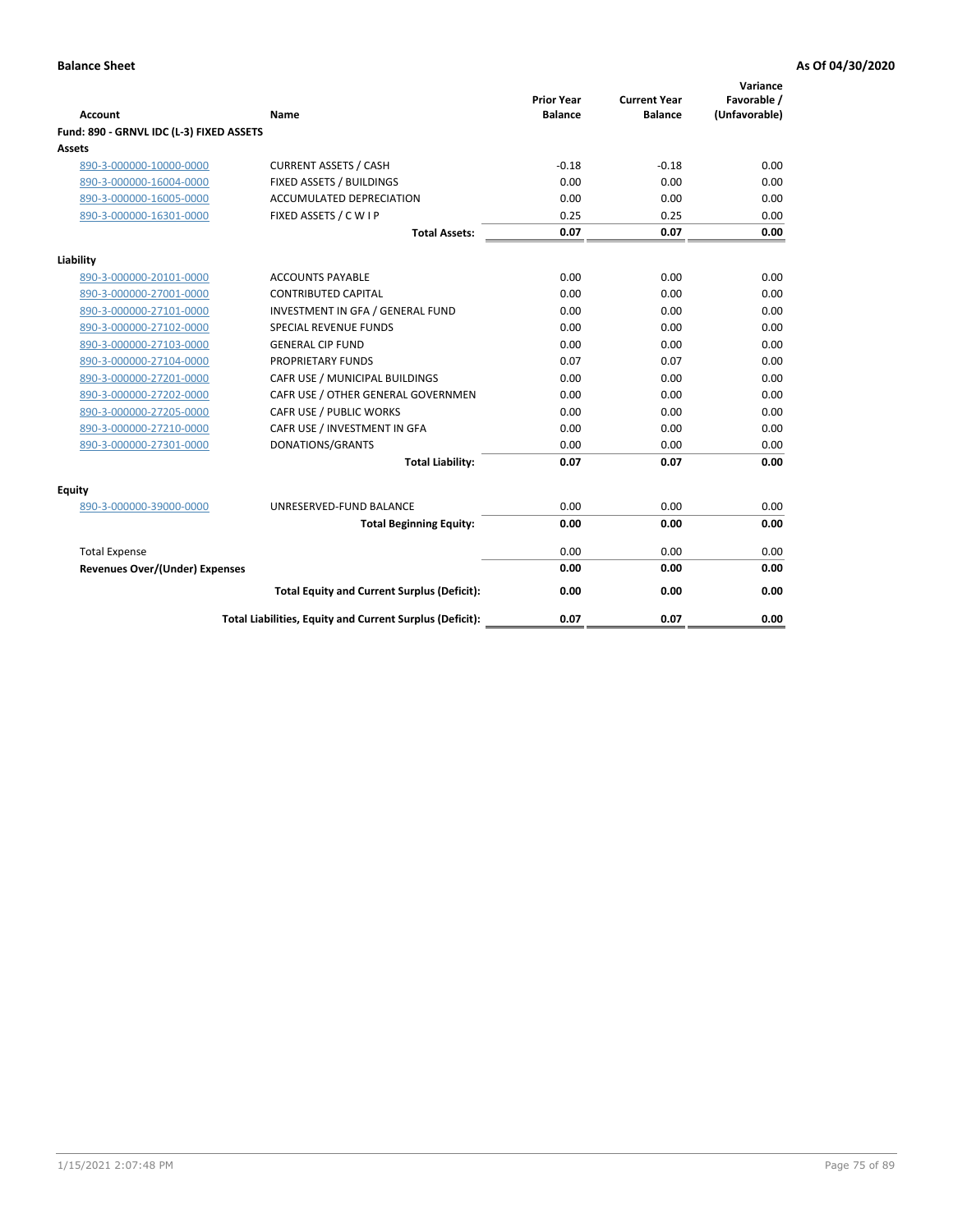|                                                    |                                           |                     |                     | Variance         |
|----------------------------------------------------|-------------------------------------------|---------------------|---------------------|------------------|
|                                                    |                                           | <b>Prior Year</b>   | <b>Current Year</b> | Favorable /      |
| Account                                            | Name                                      | <b>Balance</b>      | <b>Balance</b>      | (Unfavorable)    |
| Fund: 899 - POOLED CASH<br><b>Assets</b>           |                                           |                     |                     |                  |
| 899-8-000000-10000-0000                            | <b>CURRENT ASSETS / CASH</b>              | 0.00                | 0.00                | 0.00             |
| 899-8-000000-10101-0000                            | <b>CHASE OUTBOUND OPERATING</b>           | $-578,755.79$       | $-814,551.36$       | $-235,795.57$    |
| 899-8-000000-10102-0000                            | <b>CHASE INBOUND OPERATING</b>            | 9,777,159.06        | 6,883,348.04        | $-2,893,811.02$  |
| 899-8-000000-10103-0000                            | OPERATING ACCOUNT / CLAIMS ACCOUNT        | 0.00                | 0.00                | 0.00             |
| 899-8-000000-10105-0000                            | CHASE BANK / SAVINGS - 3003113077         | 1,545,123.92        | 1,547,914.21        | 2,790.29         |
| 899-8-000000-10106-0000                            | CHASE BANK / SAVINGS - 2911913371         | 1,621,552.75        | 1,626,110.66        | 4,557.91         |
| 899-8-000000-10107-0000                            | CHASE TASC FLEX SPENDING                  | 2.53                | $-5,337.92$         | $-5,340.45$      |
| 899-8-000000-10401-0000                            | <b>CURRENT ASSETS / INTERNAL CLEARING</b> | $-957.16$           | 1,553.45            | 2,510.61         |
| 899-8-000000-10402-0000                            | <b>CREDIT CARD CLEARING</b>               | 0.00                | 0.00                | 0.00             |
| 899-8-000000-10403-0000                            | <b>NET BILL PAYMENTS</b>                  | 0.00                | 0.00                | 0.00             |
| 899-8-000000-11101-0000                            | TX CLASS / OPERATING                      | 1,033,331.65        | 42,233.44           | -991,098.21      |
| 899-8-000000-11201-0000                            | LOGIC INVESTMENTS / OPERATING             | 1,050,957.37        | 3,069,312.28        | 2,018,354.91     |
| 899-8-000000-11401-0000                            | <b>TEXSTAR ACCT - OPERATING</b>           | 0.01                | 0.01                | 0.00             |
| 899-8-000000-11601-0000                            | <b>TEXPOOL ACCT - OPERATING</b>           | 1,042,567.39        | 3,058,364.51        | 2,015,797.12     |
| 899-8-000000-11801-0000                            | TX GEN TERM OPERATING                     | 13,271,107.27       | 18,180,140.92       | 4,909,033.65     |
| 899-8-000000-12001-0000                            | AMERICAN NATIONAL OPERATING               | 0.00                | 0.00                | 0.00             |
| 899-8-000000-12002-0000                            | PFM ACCT OPERATING                        | 16,267,808.59       | 15,838,741.98       | $-429,066.61$    |
| 899-8-000000-12003-0000                            | TREASURIES - CITY ONLY                    | 0.00                | 0.00                | 0.00             |
| 899-8-000000-12301-0000                            | <b>BOND PROCEEDS / PURCHASED INTEREST</b> | 0.00                | 0.00                | 0.00             |
| 899-8-000000-13205-0000                            | <b>INTEREST RECEIVABLE</b>                | 49,286.46           | 44,468.75           | $-4,817.71$      |
| 899-8-000000-14100-0000<br>899-8-000000-14101-0000 | DUE FROM FUND 100<br>DUE FROM FUND 101    | $-6,332.46$<br>0.00 | $-538.22$<br>1.79   | 5,794.24<br>1.79 |
| 899-8-000000-14102-0000                            | DUE FROM FUND 102                         | 0.00                | 1.23                | 1.23             |
| 899-8-000000-14103-0000                            | DUE FROM FUND 103                         | 0.00                | 0.45                | 0.45             |
| 899-8-000000-14110-0000                            | DUE FROM FUND 110                         | 0.00                | 0.00                | 0.00             |
| 899-8-000000-14111-0000                            | DUE FROM FUND 111                         | 0.00                | 307.00              | 307.00           |
| 899-8-000000-14112-0000                            | DUE FROM FUND 112                         | 0.00                | 0.03                | 0.03             |
| 899-8-000000-14113-0000                            | DUE FROM FUND 113                         | 0.00                | 880.36              | 880.36           |
| 899-8-000000-14114-0000                            | DUE FROM FUND 114                         | 0.00                | 64.92               | 64.92            |
| 899-8-000000-14115-0000                            | DUE FROM FUND 115                         | 0.00                | 0.00                | 0.00             |
| 899-8-000000-14116-0000                            | DUE FROM FUND 116                         | 0.00                | 0.00                | 0.00             |
| 899-8-000000-14117-0000                            | DUE FROM FUND 117                         | 0.00                | 0.00                | 0.00             |
| 899-8-000000-14118-0000                            | DUE FROM FUND 118                         | 0.00                | 0.00                | 0.00             |
| 899-8-000000-14119-0000                            | DUE FROM FUND 119                         | 0.00                | 0.00                | 0.00             |
| 899-8-000000-14120-0000                            | DUE FROM FUND 120                         | 0.00                | 0.00                | 0.00             |
| 899-8-000000-14121-0000                            | DUE FROM FUND 121                         | 0.00                | 0.00                | 0.00             |
| 899-8-000000-14122-0000                            | DUE FROM FUND 122                         | 0.00                | 0.00                | 0.00             |
| 899-8-000000-14123-0000                            | DUE FROM FUND 123                         | 0.00                | 0.19                | 0.19             |
| 899-8-000000-14124-0000                            | DUE FROM FUND 124                         | 0.00                | 0.03                | 0.03             |
| 899-8-000000-14125-0000                            | DUE FROM FUND 125                         | 0.00                | 0.00                | 0.00             |
| 899-8-000000-14126-0000<br>899-8-000000-14140-0000 | DUE FROM FUND 126<br>DUE FROM FUND 140    | 0.00<br>0.00        | 0.00<br>16.04       | 0.00<br>16.04    |
| 899-8-000000-14160-0000                            | DUE FROM FUND 160                         | 0.00                | 81.22               | 81.22            |
| 899-8-000000-14161-0000                            | DUE FROM FUND 161                         | 0.00                | 5,622.97            | 5,622.97         |
| 899-8-000000-14162-0000                            | DUE FROM FUND 162                         | 0.00                | 0.00                | 0.00             |
| 899-8-000000-14163-0000                            | DUE FROM FUND 163                         | 0.00                | 0.00                | 0.00             |
| 899-8-000000-14164-0000                            | DUE FROM FUND 164                         | 0.00                | 0.86                | 0.86             |
| 899-8-000000-14165-0000                            | DUE FROM FUND 165                         | 0.00                | 0.00                | 0.00             |
| 899-8-000000-14170-0000                            | DUE FROM FUND 170                         | 0.00                | 0.00                | 0.00             |
| 899-8-000000-14171-0000                            | DUE FROM FUND 171                         | 0.00                | 0.00                | 0.00             |
| 899-8-000000-14172-0000                            | DUE FROM FUND 172                         | 0.00                | 0.00                | 0.00             |
| 899-8-000000-14173-0000                            | DUE FROM FUND 173                         | 0.00                | 0.00                | 0.00             |
| 899-8-000000-14174-0000                            | DUE FROM FUND 174                         | 0.00                | 0.00                | 0.00             |
| 899-8-000000-14175-0000                            | DUE FROM FUND 175                         | 0.00                | 0.00                | 0.00             |
| 899-8-000000-14176-0000                            | DUE FROM FUND 176                         | 0.00                | 0.00                | 0.00             |
| 899-8-000000-14177-0000                            | DUE FROM FUND 177                         | 0.00                | 0.00                | 0.00             |
| 899-8-000000-14190-0000                            | DUE FROM FUND 190                         | 0.00                | 0.00                | 0.00             |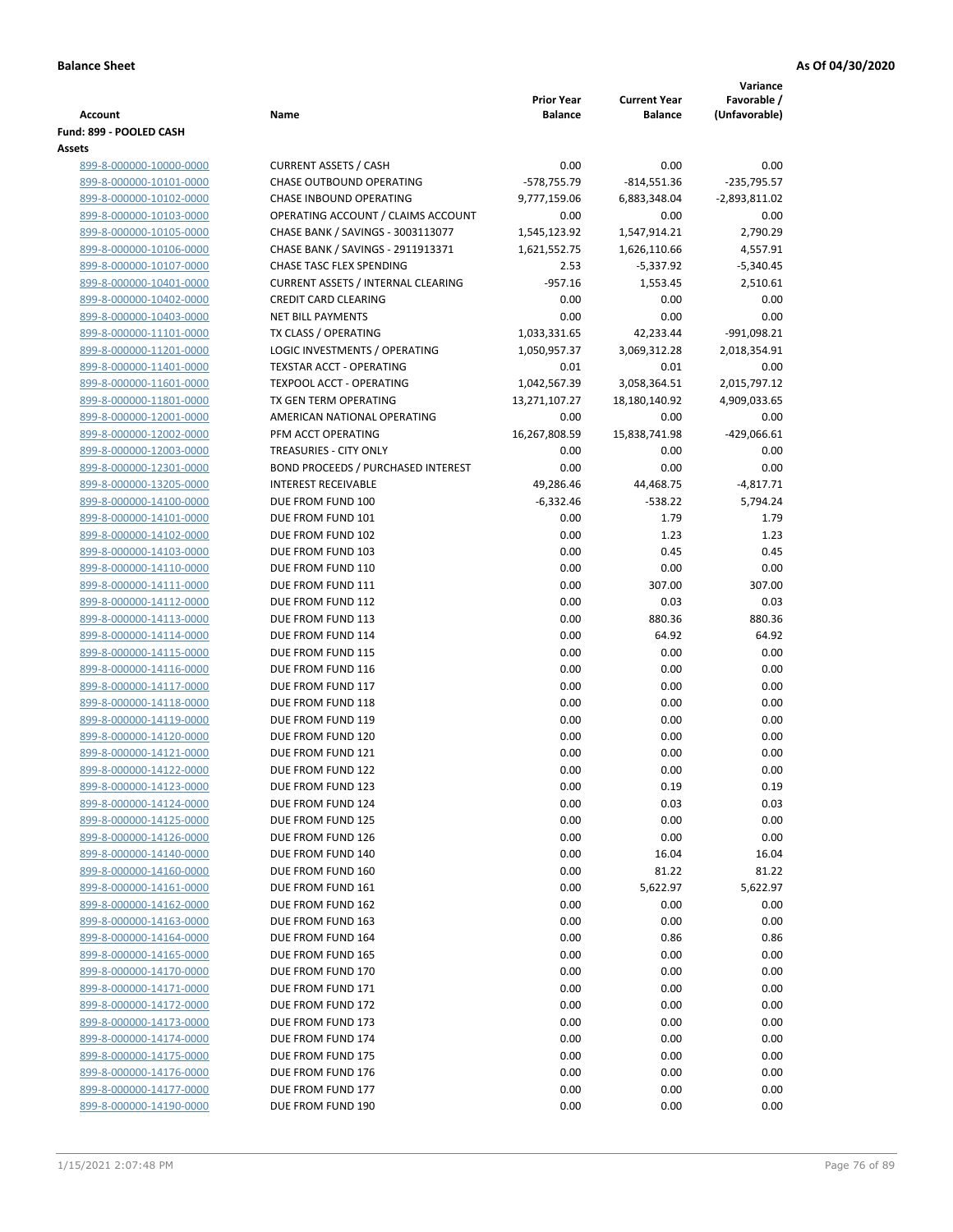|                                                    |                                       |                   |                     | Variance        |
|----------------------------------------------------|---------------------------------------|-------------------|---------------------|-----------------|
|                                                    |                                       | <b>Prior Year</b> | <b>Current Year</b> | Favorable /     |
| <b>Account</b>                                     | Name                                  | <b>Balance</b>    | <b>Balance</b>      | (Unfavorable)   |
| 899-8-000000-14192-0000                            | DUE FROM FUND 192                     | 0.00              | 25,486.42           | 25,486.42       |
| 899-8-000000-14200-0000                            | DUE FROM FUND 200                     | 21.25             | 23,312.07           | 23,290.82       |
| 899-8-000000-14210-0000                            | DUE FROM FUND 210                     | 0.00              | 0.00                | 0.00            |
| 899-8-000000-14211-0000                            | DUE FROM FUND 211                     | 0.00              | 0.00                | 0.00            |
| 899-8-000000-14212-0000                            | DUE FROM FUND 212                     | 0.00              | 0.00                | 0.00            |
| 899-8-000000-14216-0000                            | DUE FROM FUND 216                     | 0.00              | 3,503.05            | 3,503.05        |
| 899-8-000000-14217-0000                            | DUE FROM FUND 217                     | 0.00              | 0.00                | 0.00            |
| 899-8-000000-14300-0000                            | DUE FROM FUND 300                     | $-10.56$          | 92.73               | 103.29          |
| 899-8-000000-14320-0000                            | DUE FROM FUND 320                     | 0.00              | 0.00                | 0.00            |
| 899-8-000000-14360-0000                            | DUE FROM FUND 360                     | 0.00              | 208.07              | 208.07          |
| 899-8-000000-14361-0000                            | DUE FROM FUND 361                     | 0.00              | 0.00                | 0.00            |
| 899-8-000000-14400-0000                            | DUE FROM FUND 400                     | 0.00              | 14.88               | 14.88           |
| 899-8-000000-14500-0000                            | DUE FROM FUND 500                     | 0.00              | 848.74              | 848.74          |
| 899-8-000000-14561-0000                            | DUE FROM FUND 561                     | 0.00              | 0.00                | 0.00            |
| 899-8-000000-14601-0000                            | DUE FROM FUND 601                     | 0.00              | 812.91              | 812.91          |
| 899-8-000000-14602-0000                            | DUE FROM FUND 602                     | $-0.09$           | 449,605.56          | 449,605.65      |
| 899-8-000000-14604-0000                            | DUE FROM FUND 604                     | 0.00              | 2,304.00            | 2,304.00        |
| 899-8-000000-14660-0000                            | DUE FROM FUND 660                     | 0.00              | 0.00                | 0.00            |
| 899-8-000000-14800-0000                            | DUE FROM FUND 800                     | 0.00              | 0.00                | 0.00            |
| 899-8-000000-14801-0000                            | DUE FROM FUND 801                     | 0.00              | 0.42                | 0.42            |
| 899-8-000000-14802-0000                            | DUE FROM FUND 802                     | 0.00              | 0.00                | 0.00            |
| 899-8-000000-14803-0000                            | DUE FROM FUND 803                     | 0.00              | 0.00                | 0.00            |
| 899-8-000000-14807-0000                            | DUE FROM FUND 807                     | 0.00              | 0.00                | 0.00            |
| 899-8-000000-14809-0000                            | DUE FROM FUND 809                     | 0.00              | 0.00                | 0.00            |
| 899-8-000000-14810-0000                            | DUE FROM FUND 810                     | 0.00              | 6.82                | 6.82            |
| 899-8-000000-14811-0000                            | DUE FROM FUND 811                     | 0.00              | 5.85                | 5.85            |
| 899-8-000000-14820-0000                            | DUE FROM TIRZ FUND                    | 0.00              | 70.06               | 70.06           |
| 899-8-000000-14890-0000                            | DUE FROM GRNVL IDC (L-3) FIXED ASSETS | 0.00              | 0.00                | 0.00            |
| 899-8-000000-14910-0000                            | DUE FROM FUND 910                     | 37,227.17         | 59,709.64           | 22,482.47       |
| 899-8-000000-14911-0000                            | DUE FROM FUND 911                     | 0.00              | 0.23                | 0.23            |
| 899-8-000000-14912-0000                            | DUE FROM FUND 912                     | 0.00              | 0.00                | 0.00            |
| 899-8-000000-14913-0000                            | DUE FROM FUND 913                     | 0.00              | 2.76                | 2.76            |
| 899-8-000000-14916-0000                            | DUE FROM FUND 916                     | 0.00              | 0.00                | 0.00            |
| 899-8-000000-14950-0000                            | DUE FROM FUND 950                     | 1,427.48          | 2,071.57            | 644.09          |
| 899-8-000000-91011-1001                            | <b>BANK OF AMERICA</b>                | 0.00              | 0.00                | 0.00            |
|                                                    | <b>Total Assets:</b>                  | 45,111,516.84     | 50,046,793.62       | 4,935,276.78    |
|                                                    |                                       |                   |                     |                 |
| Liability                                          |                                       |                   |                     |                 |
| 899-8-000000-20101-0000                            | <b>ACCOUNTS PAYABLE</b>               | 32,332.79         | 574,501.62          | $-542,168.83$   |
| 899-8-000000-20102-0000                            | <b>CREDIT CARD PAYABLE</b>            | 0.00              | 0.00                | 0.00            |
| 899-8-000000-21040-0000                            | DUE TO OTHER FUNDS                    | 45,079,185.16     | 49,472,299.36       | $-4,393,114.20$ |
|                                                    | <b>Total Liability:</b>               | 45,111,517.95     | 50,046,800.98       | -4,935,283.03   |
| <b>Equity</b>                                      |                                       |                   |                     |                 |
| 899-3-000000-39000-0000                            | UNRESERVED-FUND BALANCE               | $-1.10$           | $-0.46$             | 0.64            |
| 899-8-000000-14362-0000                            | DUE FROM FUND 362                     | 0.00              | $-6.97$             | $-6.97$         |
| 899-8-000000-39200-0101                            | EQUITY IN POOLED CASH                 | 0.00              | 0.00                | 0.00            |
|                                                    | EQUITY IN POOLED CASH                 | 0.00              | 0.00                | 0.00            |
| 899-8-000000-39200-0110<br>899-8-000000-39200-0111 |                                       |                   |                     |                 |
|                                                    | EQUITY IN POOLED CASH                 | 0.00              | 0.00                | 0.00            |
| 899-8-000000-39200-0112                            | EQUITY IN POOLED CASH                 | 0.00              | 0.00                | 0.00            |
| 899-8-000000-39200-0190                            | EQUITY IN POOLED CASH                 | 0.00              | 0.00                | 0.00            |
| 899-8-000000-39200-0201                            | EQUITY IN POOLED CASH                 | 0.00              | 0.00                | 0.00            |
| 899-8-000000-39200-0202                            | EQUITY IN POOLED CASH                 | 0.00              | 0.00                | 0.00            |
| 899-8-000000-39200-0203                            | EQUITY IN POOLED CASH                 | 0.00              | 0.00                | 0.00            |
| 899-8-000000-39200-0204                            | EQUITY IN POOLED CASH                 | 0.00              | 0.00                | 0.00            |
| 899-8-000000-39200-0205                            | EQUITY IN POOLED CASH                 | 0.00              | 0.00                | 0.00            |
| 899-8-000000-39200-0206                            | EQUITY IN POOLED CASH                 | 0.00              | 0.00                | 0.00            |
| 899-8-000000-39200-0207                            | EQUITY IN POOLED CASH                 | 0.00              | 0.00                | 0.00            |
| 899-8-000000-39200-0208                            | EQUITY IN POOLED CASH                 | 0.00              | 0.00                | 0.00            |
| 899-8-000000-39200-0209                            | EQUITY IN POOLED CASH                 | 0.00              | 0.00                | 0.00            |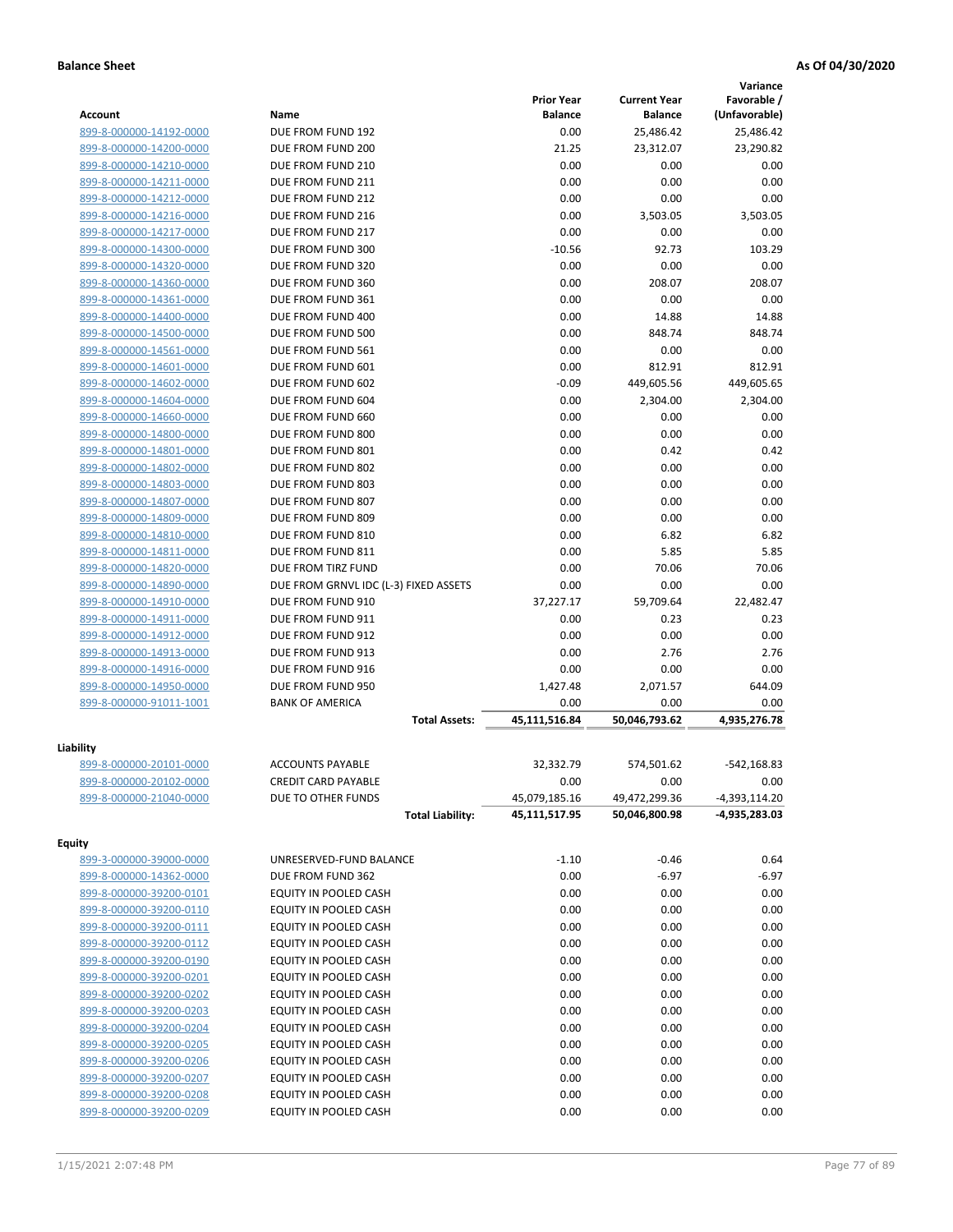**Variance**

|                         |                              | <b>Prior Year</b> | <b>Current Year</b> | Favorable /   |
|-------------------------|------------------------------|-------------------|---------------------|---------------|
| Account                 | Name                         | <b>Balance</b>    | <b>Balance</b>      | (Unfavorable) |
| 899-8-000000-39200-0210 | EQUITY IN POOLED CASH        | 0.00              | 0.00                | 0.00          |
| 899-8-000000-39200-0211 | EQUITY IN POOLED CASH        | 0.00              | 0.00                | 0.00          |
| 899-8-000000-39200-0212 | EQUITY IN POOLED CASH        | 0.00              | 0.00                | 0.00          |
| 899-8-000000-39200-0213 | EQUITY IN POOLED CASH        | 0.00              | 0.00                | 0.00          |
| 899-8-000000-39200-0214 | <b>EQUITY IN POOLED CASH</b> | 0.00              | 0.00                | 0.00          |
| 899-8-000000-39200-0215 | EQUITY IN POOLED CASH        | 0.00              | 0.00                | 0.00          |
| 899-8-000000-39200-0216 | EQUITY IN POOLED CASH        | 0.00              | 0.00                | 0.00          |
| 899-8-000000-39200-0217 | EQUITY IN POOLED CASH        | 0.00              | 0.00                | 0.00          |
| 899-8-000000-39200-0218 | EQUITY IN POOLED CASH        | 0.00              | 0.00                | 0.00          |
| 899-8-000000-39200-0219 | <b>EQUITY IN POOLED CASH</b> | 0.00              | 0.00                | 0.00          |
| 899-8-000000-39200-0220 | EQUITY IN POOLED CASH        | 0.00              | 0.00                | 0.00          |
| 899-8-000000-39200-0221 | EQUITY IN POOLED CASH        | 0.00              | 0.00                | 0.00          |
| 899-8-000000-39200-0222 | EQUITY IN POOLED CASH        | 0.00              | 0.00                | 0.00          |
| 899-8-000000-39200-0223 | EQUITY IN POOLED CASH        | 0.00              | 0.00                | 0.00          |
| 899-8-000000-39200-0224 | EQUITY IN POOLED CASH        | 0.00              | 0.00                | 0.00          |
| 899-8-000000-39200-0225 | EQUITY IN POOLED CASH        | 0.00              | 0.00                | 0.00          |
| 899-8-000000-39200-0226 | EQUITY IN POOLED CASH        | 0.00              | 0.00                | 0.00          |
| 899-8-000000-39200-0227 | EQUITY IN POOLED CASH        | 0.00              | 0.00                | 0.00          |
| 899-8-000000-39200-0228 | <b>EQUITY IN POOLED CASH</b> | 0.00              | 0.00                | 0.00          |
| 899-8-000000-39200-0229 | <b>EQUITY IN POOLED CASH</b> | 0.00              | 0.00                | 0.00          |
| 899-8-000000-39200-0231 | EQUITY IN POOLED CASH        | 0.00              | 0.00                | 0.00          |
| 899-8-000000-39200-0232 | EQUITY IN POOLED CASH        | 0.00              | 0.00                | 0.00          |
| 899-8-000000-39200-0233 | EQUITY IN POOLED CASH        | 0.00              | 0.00                | 0.00          |
| 899-8-000000-39200-0234 | EQUITY IN POOLED CASH        | 0.00              | 0.00                | 0.00          |
| 899-8-000000-39200-0235 | EQUITY IN POOLED CASH        | 0.00              | 0.00                | 0.00          |
| 899-8-000000-39200-0236 | EQUITY IN POOLED CASH        | 0.00              | 0.00                | 0.00          |
| 899-8-000000-39200-0241 | EQUITY IN POOLED CASH        | 0.00              | 0.00                | 0.00          |
| 899-8-000000-39200-0247 | EQUITY IN POOLED CASH        | 0.00              | 0.00                | 0.00          |
| 899-8-000000-39200-0250 | EQUITY IN POOLED CASH        | 0.00              | 0.00                | 0.00          |
| 899-8-000000-39200-0251 | EQUITY IN POOLED CASH        | 0.00              | 0.00                | 0.00          |
| 899-8-000000-39200-0252 | EQUITY IN POOLED CASH        | 0.00              | 0.00                | 0.00          |
| 899-8-000000-39200-0253 | EQUITY IN POOLED CASH        | 0.00              | 0.00                | 0.00          |
| 899-8-000000-39200-0254 | EQUITY IN POOLED CASH        | 0.00              | 0.00                | 0.00          |
| 899-8-000000-39200-0301 | EQUITY IN POOLED CASH        | 0.00              | 0.00                | 0.00          |
| 899-8-000000-39200-0302 | EQUITY IN POOLED CASH        | 0.00              | 0.00                | 0.00          |
| 899-8-000000-39200-0401 | EQUITY IN POOLED CASH        | 0.00              | 0.00                | 0.00          |
| 899-8-000000-39200-0402 | EQUITY IN POOLED CASH        | 0.00              | 0.00                | 0.00          |
| 899-8-000000-39200-0403 | EQUITY IN POOLED CASH        | 0.00              | 0.00                | 0.00          |
| 899-8-000000-39200-0405 | <b>EQUITY IN POOLED CASH</b> | 0.00              | 0.00                | 0.00          |
| 899-8-000000-39200-0406 | <b>EQUITY IN POOLED CASH</b> | 0.00              | 0.00                | 0.00          |
| 899-8-000000-39200-0410 | EQUITY IN POOLED CASH        | 0.00              | 0.00                | 0.00          |
| 899-8-000000-39200-0411 | EQUITY IN POOLED CASH        | 0.00              | 0.00                | 0.00          |
| 899-8-000000-39200-0501 | EQUITY IN POOLED CASH        | 0.00              | 0.00                | 0.00          |
| 899-8-000000-39200-0502 | EQUITY IN POOLED CASH        | 0.00              | 0.00                | 0.00          |
| 899-8-000000-39200-0503 | EQUITY IN POOLED CASH        | 0.00              | 0.00                | 0.00          |
| 899-8-000000-39200-0504 | EQUITY IN POOLED CASH        | 0.00              | 0.00                | 0.00          |
| 899-8-000000-39200-0505 | EQUITY IN POOLED CASH        | 0.00              | 0.00                | 0.00          |
| 899-8-000000-39200-0506 | EQUITY IN POOLED CASH        | 0.00              | 0.00                | 0.00          |
| 899-8-000000-39200-0507 | EQUITY IN POOLED CASH        | 0.00              | 0.00                | 0.00          |
| 899-8-000000-39200-0511 | <b>EQUITY IN POOLED CASH</b> | 0.00              | 0.00                | 0.00          |
| 899-8-000000-39200-0513 | EQUITY IN POOLED CASH        | 0.00              | 0.00                | 0.00          |
| 899-8-000000-39200-0521 | EQUITY IN POOLED CASH        | 0.00              | 0.00                | 0.00          |
| 899-8-000000-39200-0522 | EQUITY IN POOLED CASH        | 0.00              | 0.00                | 0.00          |
| 899-8-000000-39200-0523 | EQUITY IN POOLED CASH        | 0.00              | 0.00                | 0.00          |
| 899-8-000000-39200-0601 | EQUITY IN POOLED CASH        | 0.00              | 0.00                | 0.00          |
| 899-8-000000-39200-0602 | EQUITY IN POOLED CASH        | 0.00              | 0.00                | 0.00          |
| 899-8-000000-39200-0603 | EQUITY IN POOLED CASH        | 0.00              | 0.00                | 0.00          |
| 899-8-000000-39200-0604 | EQUITY IN POOLED CASH        | 0.00              | 0.00                | 0.00          |
| 899-8-000000-39200-0702 | EQUITY IN POOLED CASH        | 0.00              | 0.00                | 0.00          |
|                         |                              |                   |                     |               |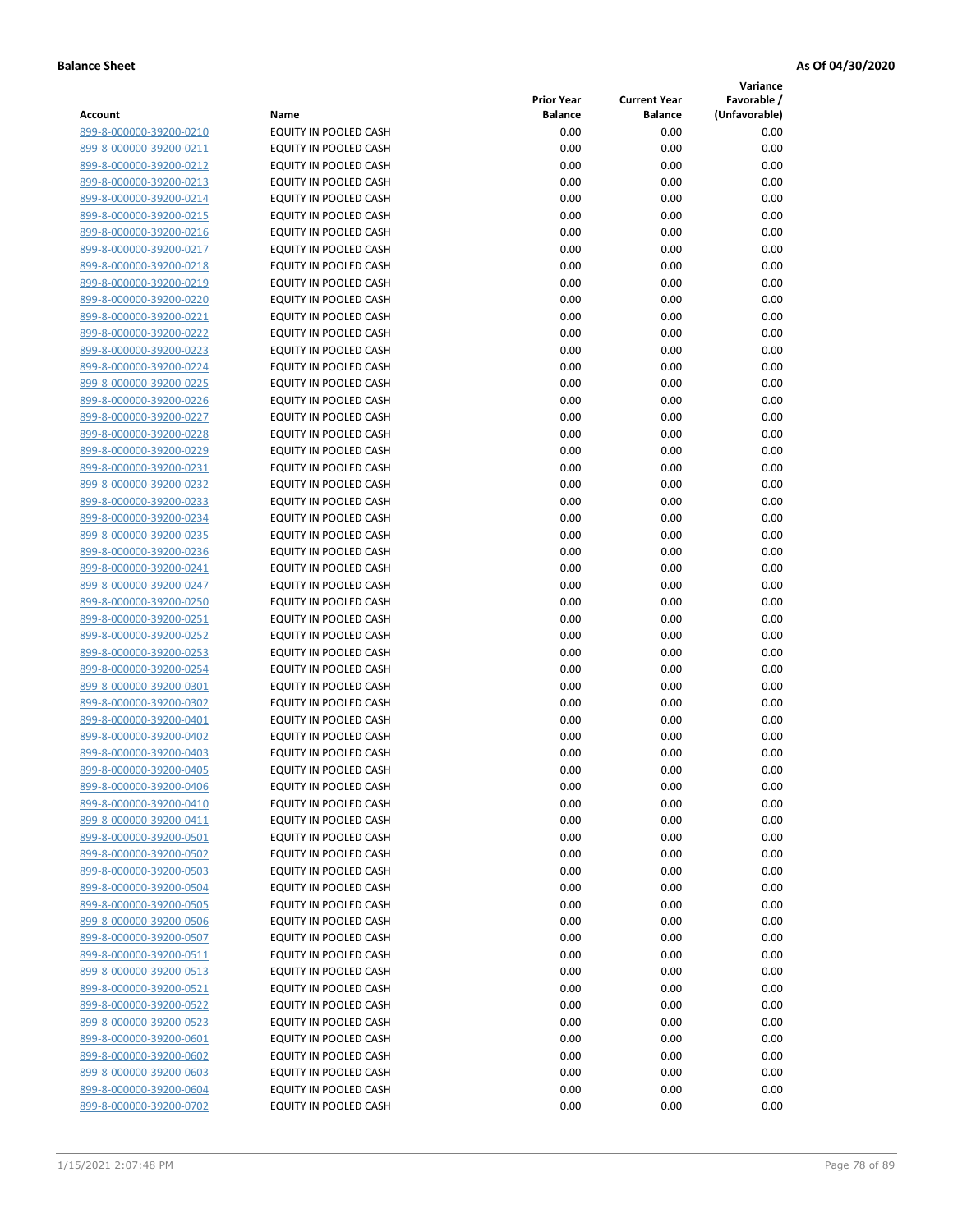|                                       |                                                          |                   |                     | Variance      |
|---------------------------------------|----------------------------------------------------------|-------------------|---------------------|---------------|
|                                       |                                                          | <b>Prior Year</b> | <b>Current Year</b> | Favorable /   |
| <b>Account</b>                        | <b>Name</b>                                              | <b>Balance</b>    | <b>Balance</b>      | (Unfavorable) |
| 899-8-000000-39200-0703               | <b>EQUITY IN POOLED CASH</b>                             | 0.00              | 0.00                | 0.00          |
| 899-8-000000-39200-0704               | <b>EQUITY IN POOLED CASH</b>                             | 0.00              | 0.00                | 0.00          |
| 899-8-000000-39200-0705               | <b>EQUITY IN POOLED CASH</b>                             | 0.00              | 0.00                | 0.00          |
| 899-8-000000-39200-0706               | <b>EQUITY IN POOLED CASH</b>                             | 0.00              | 0.00                | 0.00          |
| 899-8-000000-39200-0707               | <b>EQUITY IN POOLED CASH</b>                             | 0.00              | 0.00                | 0.00          |
| 899-8-000000-39200-0708               | <b>EQUITY IN POOLED CASH</b>                             | 0.00              | 0.00                | 0.00          |
| 899-8-000000-39200-0710               | <b>EQUITY IN POOLED CASH</b>                             | 0.00              | 0.00                | 0.00          |
| 899-8-000000-39200-0721               | <b>EQUITY IN POOLED CASH</b>                             | 0.00              | 0.00                | 0.00          |
| 899-8-000000-39200-0722               | EQUITY IN POOLED CASH                                    | 0.00              | 0.00                | 0.00          |
| 899-8-000000-39200-0723               | EQUITY IN POOLED CASH                                    | 0.00              | 0.00                | 0.00          |
| 899-8-000000-39200-0731               | <b>EQUITY IN POOLED CASH</b>                             | 0.00              | 0.00                | 0.00          |
| 899-8-000000-39200-0825               | EQUITY IN POOLED CASH                                    | 0.00              | 0.00                | 0.00          |
| 899-8-000000-39200-0901               | EQUITY IN POOLED CASH                                    | 0.00              | 0.00                | 0.00          |
| 899-8-000000-39200-0902               | EQUITY IN POOLED CASH                                    | 0.00              | 0.00                | 0.00          |
| 899-8-000000-39200-0903               | <b>EQUITY IN POOLED CASH</b>                             | 0.00              | 0.00                | 0.00          |
| 899-8-000000-39200-0904               | <b>EQUITY IN POOLED CASH</b>                             | 0.00              | 0.00                | 0.00          |
| 899-8-000000-39200-0905               | EQUITY IN POOLED CASH                                    | 0.00              | 0.00                | 0.00          |
| 899-8-000000-39200-0909               | EQUITY IN POOLED CASH                                    | 0.00              | 0.00                | 0.00          |
| 899-8-000000-39200-0910               | <b>EQUITY IN POOLED CASH</b>                             | 0.00              | 0.00                | 0.00          |
| 899-8-000000-39200-0960               | <b>EQUITY IN POOLED CASH</b>                             | 0.00              | 0.00                | 0.00          |
| 899-8-000000-39200-9999               | EQUITY IN POOLED CASH                                    | 0.00              | 0.00                | 0.00          |
|                                       | <b>Total Beginning Equity:</b>                           | $-1.10$           | $-7.43$             | $-6.33$       |
| <b>Total Revenue</b>                  |                                                          | $-0.01$           | 0.07                | 0.08          |
| <b>Revenues Over/(Under) Expenses</b> |                                                          | $-0.01$           | 0.07                | 0.08          |
|                                       | <b>Total Equity and Current Surplus (Deficit):</b>       | $-1.11$           | $-7.36$             | $-6.25$       |
|                                       | Total Liabilities, Equity and Current Surplus (Deficit): | 45,111,516.84     | 50,046,793.62       | 4.935.276.78  |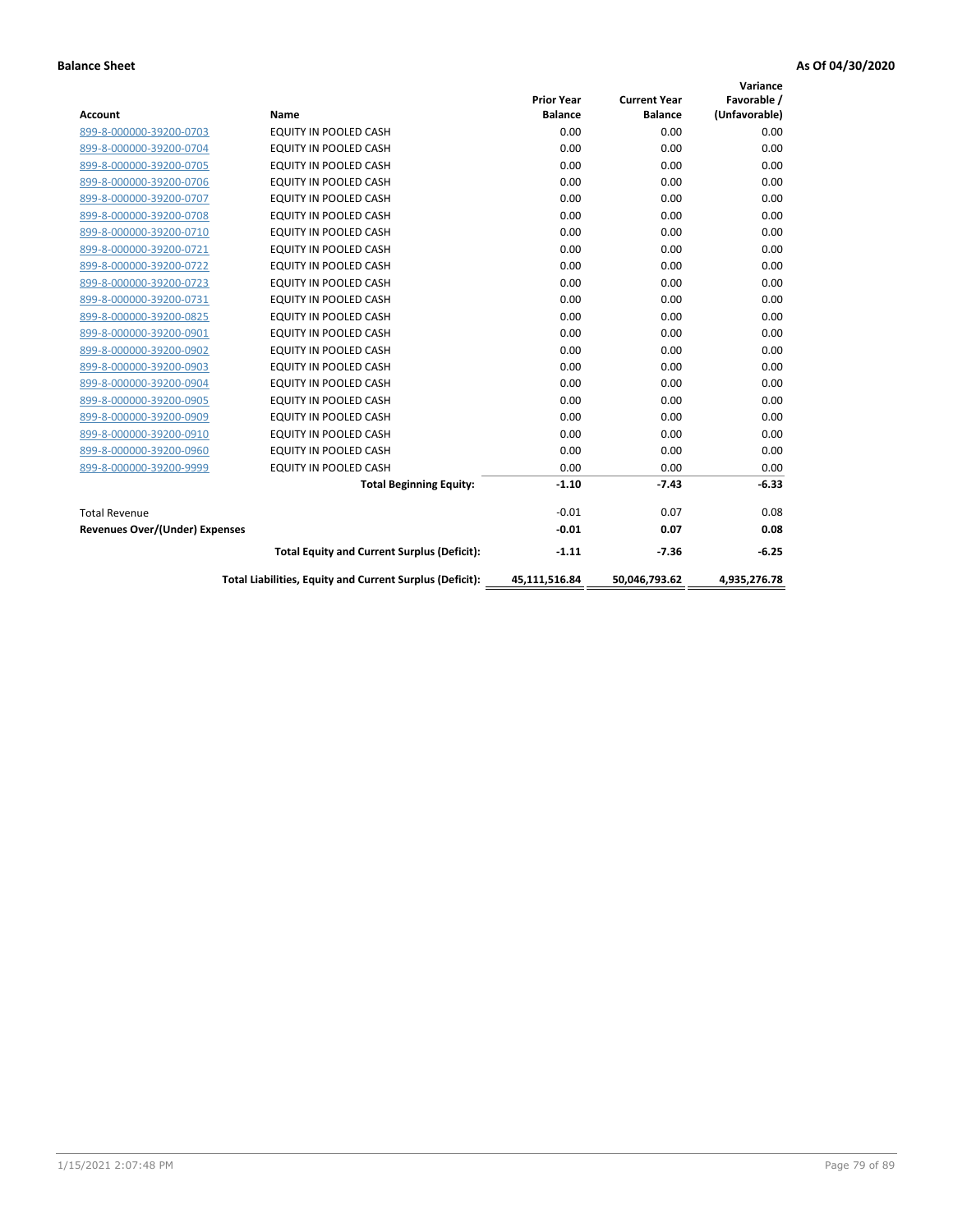|                                     |                                        |                   |                     | Variance        |
|-------------------------------------|----------------------------------------|-------------------|---------------------|-----------------|
|                                     |                                        | <b>Prior Year</b> | <b>Current Year</b> | Favorable /     |
| Account                             | Name                                   | <b>Balance</b>    | <b>Balance</b>      | (Unfavorable)   |
| Fund: 910 - ELECTRIC OPERATING FUND |                                        |                   |                     |                 |
| <b>Assets</b>                       |                                        |                   |                     |                 |
| 910-9-000000-10000-1300             | <b>CASH</b>                            | 18,869,099.94     | 21,249,109.12       | 2,380,009.18    |
| 910-9-000000-10209-1300             | <b>ADMIN PETTY CASH</b>                | 658.89            | 200.00              | $-458.89$       |
| 910-9-000000-10308-1300             | <b>GEUS SERVICE CENTER CHANGE</b>      | 849.90            | 849.90              | 0.00            |
| 910-9-000000-10309-1300             | <b>GEUS DOWNTOWN CHANGE</b>            | 1,650.00          | 1,650.00            | 0.00            |
| 910-9-000000-11540-1301             | PTO LIABILITY FUNDING                  | 452,733.18        | 461,188.47          | 8,455.29        |
| 910-9-000000-11541-1301             | CASH INVESTED - TX TERM GENERAL        | 0.00              | 4,752,702.47        | 4,752,702.47    |
| 910-9-000000-12190-1810             | DEFERRED ISSUANCE COSTS 2001           | 0.00              | 0.00                | 0.00            |
| 910-9-000000-12191-1810             | DEFERRED ISSUANCE COST 2008 ENGINE PR  | 0.00              | 0.00                | 0.00            |
| 910-9-000000-12192-1810             | DEFERRED ISSUANCE COSTS 2010 BOA ENGI  | 0.00              | 0.00                | 0.00            |
| 910-9-000000-12193-1810             | DEFERRED ISSUANCE COSTS 2010 SCRUBBEI  | 0.00              | 0.00                | 0.00            |
| 910-9-000000-12194-1810             | DEFERRED ISSUANCE COSTS 2010 TMPA DEI  | 0.00              | 0.00                | 0.00            |
| 910-9-000000-12201-1810             | <b>BOND DISCOUNT</b>                   | 103,096.73        | 153,371.59          | 50,274.86       |
| 910-9-000000-13000-1420             | <b>CUSTOMER ACCOUNTS RECEIVABLE</b>    | 983,936.52        | 2,301,069.27        | 1,317,132.75    |
| 910-9-000000-13001-1420             | NON CURRENT CUSTOMER ACCTS RECEIVAE    | 585,652.41        | 647,796.41          | 62,144.00       |
| 910-9-000000-13002-1440             | ALLOWANCE FOR UNCOLLECTABLE            | $-581,494.93$     | $-513,614.39$       | 67,880.54       |
| 910-9-000000-13003-1422             |                                        |                   |                     |                 |
|                                     | UNBILLED YEAR-END ACCRUAL              | 4,682,899.58      | 4,669,137.80        | $-13,761.78$    |
| 910-9-000000-13009-1423             | FUEL ADJUSTMENT - UNDER/OVER           | 822,699.64        | $-873,620.22$       | $-1,696,319.86$ |
| 910-9-000000-13011-1420             | AMP RECEIVABLE                         | $-52,427.85$      | $-40,642.51$        | 11,785.34       |
| 910-9-000000-13012-1420             | ROUNDUP ACCOUNTS RECEIVABLE            | 0.00              | 0.00                | 0.00            |
| 910-9-000000-13066-1421             | AMPY CUSTOMER ACCOUNTS RECEIVABLE      | 0.00              | 0.00                | 0.00            |
| 910-9-000000-13067-1421             | AMPY ARREARS ACCOUNTS RECEIVABLE       | $-4,725.35$       | $-5,104.64$         | $-379.29$       |
| 910-9-000000-13068-1421             | AMPY Customers Left With Balance A/R   | 56,760.45         | 60,886.16           | 4,125.71        |
| 910-9-000000-13201-1430             | MISCELLANEOUS ACCOUNTS RECEIVABLE      | 18,854.50         | 31,831.30           | 12,976.80       |
| 910-9-000000-13205-1710             | <b>INTEREST RECEIVABLE</b>             | 0.00              | 0.00                | 0.00            |
| 910-9-000000-13290-1650             | PREPAYMENTS                            | 0.00              | 0.00                | 0.00            |
| 910-9-000000-13291-1651             | TMPA SCRUBBER PREPAYMENT               | 0.00              | 0.00                | 0.00            |
| 910-9-000000-13293-1653             | TMPA FIXED COSTS PREPAYMENT            | 0.00              | 0.00                | 0.00            |
| 910-9-000000-13294-1654             | TMPA DEMAND COSTS ESCROW               | 0.00              | 0.00                | 0.00            |
| 910-9-000000-13297-1657             | <b>ERCOT CRR PREPAYMENTS</b>           | 22,000.35         | $-8,909.95$         | $-30,910.30$    |
| 910-9-000000-13299-1655             | <b>ERCOT COLLATERAL</b>                | 111,550.00        | 111,550.00          | 0.00            |
| 910-9-000000-14001-1461             | DUE FROM COG - GENERAL FUND            | 0.00              | 0.00                | 0.00            |
| 910-9-000000-14402-1469             | DUE FROM DEBT SERVICE FUND             | 4,625,445.97      | 0.00                | -4,625,445.97   |
| 910-9-000000-14501-1467             | DUE FROM GBOD                          | 0.00              | 0.00                | 0.00            |
| 910-9-000000-14916-1469             | DUE FROM FUND 916                      | 0.00              | 0.00                | 0.00            |
| 910-9-000000-14999-1910             | DUE FROM 906                           | 0.00              | 0.00                | 0.00            |
| 910-9-000000-15900-1540             | <b>INVENTORY</b>                       | 2,702,724.57      | 2,449,983.50        | $-252,741.07$   |
| 910-9-000000-15901-1541             | <b>GEUS UNLEADED GASOLINE</b>          | $-288.20$         | 714.07              | 1,002.27        |
| 910-9-000000-15902-1542             | <b>GEUS DIESEL GASOLINE</b>            | 2,378.92          | 201.11              | $-2,177.81$     |
| 910-9-000000-15903-1543             | INVENTORY - SUBSTATION                 | 7,771.80          | 7,771.80            | 0.00            |
| 910-9-000000-15909-1510             | STEAM PLANT FUEL OIL INVENTORY         | 580,690.88        | 576,621.23          | $-4,069.65$     |
| 910-9-000000-16301-1070             | <b>CWIP</b>                            | 679,189.68        | 1,997,331.75        | 1,318,142.07    |
|                                     |                                        |                   |                     |                 |
| 910-9-000000-16400-1180             | GASB 62 ASSET                          | 0.00              | 12,657,036.00       | 12,657,036.00   |
| 910-9-000000-17501-1860             | <b>EMPLOYEE CONTRIBUTIONS</b>          | 543,413.00        | 641,414.00          | 98,001.00       |
| 910-9-000000-17504-1860             | <b>INVESTMENT RETURN</b>               | $-961,559.00$     | 2,067,546.00        | 3,029,105.00    |
| 910-9-000000-17508-1860             | EXPERIENCE DIFFERENCE- OUTFLOW         | $-35,369.00$      | 104,019.00          | 139,388.00      |
| 910-9-000000-17509-1860             | <b>EXPERIENCE DIFFERENCE - INFLOW</b>  | $-183,876.00$     | $-123,185.00$       | 60,691.00       |
| 910-9-000000-17520-1860             | <b>ASSUMPTION CHANGES</b>              | 171,898.00        | 0.00                | $-171,898.00$   |
| 910-9-000000-17608-1860             | OPEB DEFERRED OUTFLOW                  | 53,017.00         | 69,667.00           | 16,650.00       |
| 910-9-000000-17609-1860             | OPEB DEFERRED INFLOW                   | $-3,234.00$       | $-25,652.00$        | $-22,418.00$    |
| 910-9-000000-19000-3100             | STEAM - LAND                           | 117,340.90        | 117,340.90          | 0.00            |
| 910-9-000000-19001-3110             | STEAM PLANT - STRUCTURES               | 1,455,530.43      | 1,082,096.04        | -373,434.39     |
| 910-9-000000-19002-3120             | STEAM PLANT - BOILER PLANT EQUIPMENT   | 4,886,434.29      | 6,707,486.99        | 1,821,052.70    |
| 910-9-000000-19003-3130             | STEAM PLANT - ENGINES                  | 0.00              | 0.00                | 0.00            |
| 910-9-000000-19004-3140             | STEAM PLANT - GENERATORS               | 9,067,106.70      | 9,067,106.70        | 0.00            |
| 910-9-000000-19005-3150             | STEAM PLANT - ACCESSORY ELECTRIC EQUIF | 956,874.92        | 950,135.42          | $-6,739.50$     |
| 910-9-000000-19006-3160             | STEAM PLANT - MISC POWER PLANT EQUIPI  | 12,912.88         | 12,912.88           | 0.00            |
| 910-9-000000-19100-3400             | <b>ENGINE PLANT - LAND</b>             | 43,850.00         | 43,850.00           | 0.00            |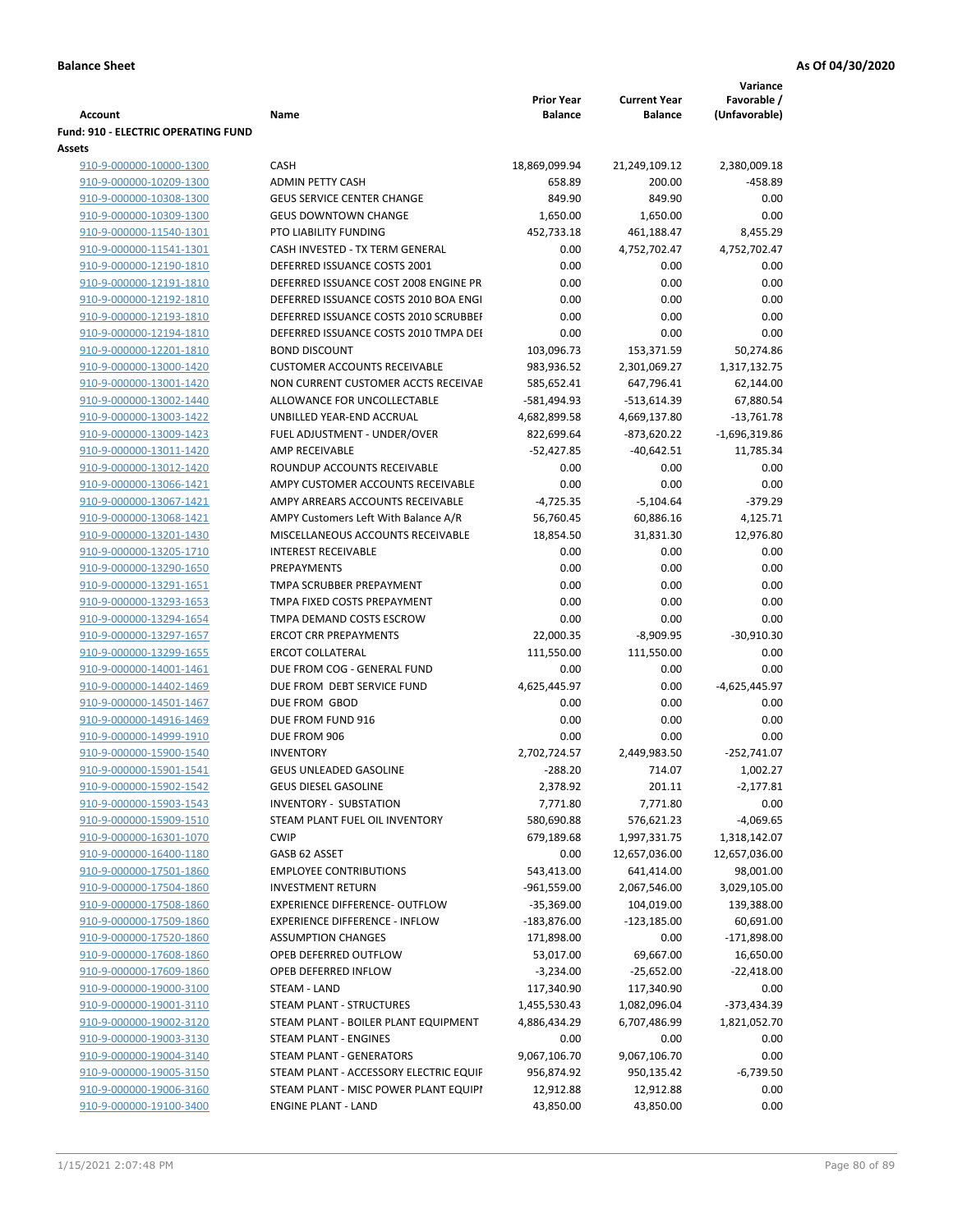**Variance**

| <b>Account</b>          | Name                                             | <b>Prior Year</b><br><b>Balance</b> | <b>Current Year</b><br><b>Balance</b> | Favorable /<br>(Unfavorable) |
|-------------------------|--------------------------------------------------|-------------------------------------|---------------------------------------|------------------------------|
| 910-9-000000-19101-3410 | <b>ENGINE PLANT - STRUCTURES</b>                 | 4,655,874.20                        | 4,655,874.20                          | 0.00                         |
| 910-9-000000-19101-3411 | <b>ENGINE PLANT - STRUCTURES</b>                 | 0.00                                | 0.00                                  | 0.00                         |
| 910-9-000000-19104-3440 | ENGINE PLANT - ENGINE PLANT GENERATOF            | 28,633,940.73                       | 28,633,940.73                         | 0.00                         |
| 910-9-000000-19105-3450 | <b>ENGINE PLANT - ACCESSORY ELECTRIC EQUI</b>    | 216,217.48                          | 343,229.78                            | 127,012.30                   |
| 910-9-000000-19106-3460 | <b>ENGINE PLANT - MISCELLANEOUS POWER P</b>      | 47,852.60                           | 61,047.10                             | 13,194.50                    |
| 910-9-000000-19204-3442 | <b>ENGINE PLANT - RENEWABLE GENERATORS</b>       | 245,000.01                          | 245,000.01                            | 0.00                         |
| 910-9-000000-19301-3500 | TRANSMISSION - LAND                              | 53,501.21                           | 53,501.21                             | 0.00                         |
| 910-9-000000-19302-3530 | TRANSMISSION - SUBSTATIONS                       | 5,714,413.54                        | 5,704,403.83                          | $-10,009.71$                 |
| 910-9-000000-19303-3572 | TRANSMISSION - TMPA LINES                        | 1,156,631.80                        | 1,156,631.80                          | 0.00                         |
| 910-9-000000-19304-3571 | <b>TRANSMISSION - GEUS LINES</b>                 | 4,241,141.34                        | 4,519,703.80                          | 278,562.46                   |
| 910-9-000000-19401-3600 | <b>DISTRIBUTION - LAND</b>                       | 218,418.15                          | 218,418.15                            | 0.00                         |
| 910-9-000000-19402-3620 | <b>DISTRIBUTION - SUBSTATIONS</b>                | 6,239,507.24                        | 6,239,507.24                          | 0.00                         |
| 910-9-000000-19403-3640 | <b>DISTRIBUTION - POLES</b>                      | 4,535,340.26                        | 4,617,178.70                          | 81,838.44                    |
| 910-9-000000-19404-3650 | DISTRIBUTION - OH CONDUCTOR & DEVICES            | 3,995,820.81                        | 4,235,843.24                          | 240,022.43                   |
| 910-9-000000-19405-3660 | DISTRIBUTION - UNDERGROUND CONDUIT               | 1,820,226.28                        | 1,865,938.63                          | 45,712.35                    |
| 910-9-000000-19406-3670 | DISTRIBUTION - UG CONDUCTOR & DEVICES            | 3,031,744.89                        | 3,078,562.87                          | 46,817.98                    |
| 910-9-000000-19407-3680 | <b>DISTRIBUTION - TRANSFORMERS</b>               | 4,371,693.30                        | 4,357,638.27                          | $-14,055.03$                 |
| 910-9-000000-19408-3690 | DISTRIBUTION - SERVICE CONNECTIONS               | 575,576.94                          | 546,593.47                            | $-28,983.47$                 |
| 910-9-000000-19409-3700 | <b>DISTRIBUTION - METERS</b>                     | 1,904,403.74                        | 1,886,778.22                          | $-17,625.52$                 |
| 910-9-000000-19410-3710 | <b>DISTRIBUTION - VAPOR LIGHTS</b>               | 89,486.32                           | 94,495.71                             | 5,009.39                     |
| 910-9-000000-19411-3750 | DISTRIBUTION - STREET LIGHTS & SIGNALS           | 98,383.66                           | 100,747.96                            | 2,364.30                     |
| 910-9-000000-19501-3890 | <b>GENERAL - LAND</b>                            | 110,503.10                          | 110,503.10                            | 0.00                         |
| 910-9-000000-19502-3900 | <b>GENERAL - STRUCTURES</b>                      | 5,948,456.74                        | 5,973,904.74                          | 25,448.00                    |
| 910-9-000000-19503-3910 | <b>GENERAL - FURNITURE &amp; OFFICE EQUIPMEN</b> | 564,537.87                          | 598,740.18                            | 34,202.31                    |
| 910-9-000000-19504-3941 | <b>GENERAL - METER READING ASSETS</b>            | 38,482.00                           | 34,126.00                             | $-4,356.00$                  |
| 910-9-000000-19505-3911 | GENERAL - CUSTOMER SERVICE EQUIPMENT             | 0.00                                | 0.00                                  | 0.00                         |
| 910-9-000000-19506-3914 | <b>GENERAL - BILLING EQUIPMENT</b>               | 0.00                                | 0.00                                  | 0.00                         |
| 910-9-000000-19507-3915 | GENERAL - CASHIERING EQUIPMENT                   | 7,033.54                            | 7,033.54                              | 0.00                         |
| 910-9-000000-19508-3920 | <b>GENERAL - TRANSPORTATION EQUIPMENT</b>        | 2,732,230.50                        | 2,910,836.95                          | 178,606.45                   |
| 910-9-000000-19509-3930 | GENERAL - WAREHOUSE EQUIPMENT                    | 69,324.02                           | 84,284.02                             | 14,960.00                    |
| 910-9-000000-19510-3940 | <b>GENERAL - TOOLS</b>                           | 13,918.37                           | 13,918.37                             | 0.00                         |
| 910-9-000000-19511-3950 | <b>GENERAL - LABORATORY EQUIPMENT</b>            | 336,291.99                          | 333,791.99                            | $-2,500.00$                  |
| 910-9-000000-19512-3960 | <b>GENERAL - POWER OPERATED EQUIPMENT</b>        | 317,093.52                          | 398,548.30                            | 81,454.78                    |
| 910-9-000000-19513-3970 | GENERAL - COMMUNICATIONS EQUIPMENT               | 47,808.65                           | 47,808.65                             | 0.00                         |
| 910-9-000000-19514-3980 | <b>GENERAL - MISCELLANEOUS EQUIPMENT</b>         | 0.00                                | 372,382.32                            | 372,382.32                   |
| 910-9-000000-19515-3000 | <b>GENERAL-MISC INTANGIBLE</b>                   | 0.00                                | 0.00                                  | 0.00                         |
| 910-9-000000-19999-1080 | <b>ACCUMULATED DEPRECIATION</b>                  | -44,384,246.75                      | -46,507,904.25                        | $-2,123,657.50$              |
|                         | <b>Total Assets:</b>                             | 88.442.655.75                       | 108,396,857.00                        | 19,954,201.25                |
| Liability               |                                                  |                                     |                                       |                              |
| 910-9-000000-20101-2320 | <b>ACCOUNTS PAYABLE</b>                          | 37,227.17                           | 59,709.64                             | $-22,482.47$                 |
| 910-9-000000-20102-2321 | <b>CREDIT CARD PAYABLE</b>                       | 0.00                                | 0.00                                  | 0.00                         |
| 910-9-000000-20103-2322 | ACCRUED ACCOUNTS PAYABLE                         | 1,102,793.07                        | 1,206,753.54                          | $-103,960.47$                |
| 910-9-000000-20139-2323 | RETAINAGES PAYABLE                               | 0.00                                | 12,516.69                             | $-12,516.69$                 |
| 910-9-000000-20141-0000 | <b>TELEPHONE CLEARING</b>                        | 0.00                                | 0.00                                  | 0.00                         |
| 910-9-000000-20142-0000 | <b>ESCROW</b>                                    | 0.00                                | 0.00                                  | 0.00                         |
| 910-9-000000-20161-2324 | GASB 62 SHORT-TERM                               | 0.00                                | 878,706.00                            | $-878,706.00$                |
| 910-9-000000-20201-2530 | <b>DEFERRED REVENUE</b>                          | 822,699.64                          | $-873,620.22$                         | 1,696,319.86                 |
| 910-9-000000-20815-2410 | SALES TAX PAYABLE - IN THE CITY                  | 68,728.37                           | 65,378.56                             | 3,349.81                     |
| 910-9-000000-20816-2411 | SALES TAX PAYABLE - OUT OF CITY                  | 3,469.14                            | 3,567.73                              | $-98.59$                     |
| 910-9-000000-21001-2341 | DUE TO COG - GEN FUND                            | 0.00                                | 1,548,777.13                          | $-1,548,777.13$              |
| 910-9-000000-21406-2329 | DUE TO DEBT TO SERVICE FUND                      | 0.00                                | 4,115.11                              | $-4,115.11$                  |
| 910-9-000000-21507-2347 | DUE TO GBOD                                      | 0.00                                | 411,294.50                            | $-411,294.50$                |
| 910-9-000000-22001-2327 | SALARIES PAYABLE                                 | 306,647.46                          | 306,647.46                            | 0.00                         |
| 910-9-000000-22002-2328 | PTO PAYABLE                                      | 619,978.69                          | 690,328.69                            | $-70,350.00$                 |
| 910-9-000000-23011-2211 | <b>REVENUE BONDS</b>                             | 2,260,000.00                        | 1,935,000.00                          | 325,000.00                   |
| 910-9-000000-24000-2350 | <b>CUSTOMER DEPOSITS</b>                         | 2,455,859.98                        | 2,227,206.64                          | 228,653.34                   |
| 910-9-000000-24014-2359 | <b>CUSTOMER DEPOSITS / AMPY EQUIPMENT</b>        | 105,172.00                          | 82,324.85                             | 22,847.15                    |
| 910-9-000000-24015-2350 | AMP RESERVE                                      | $-52,427.85$                        | $-40,642.51$                          | $-11,785.34$                 |
|                         |                                                  |                                     |                                       |                              |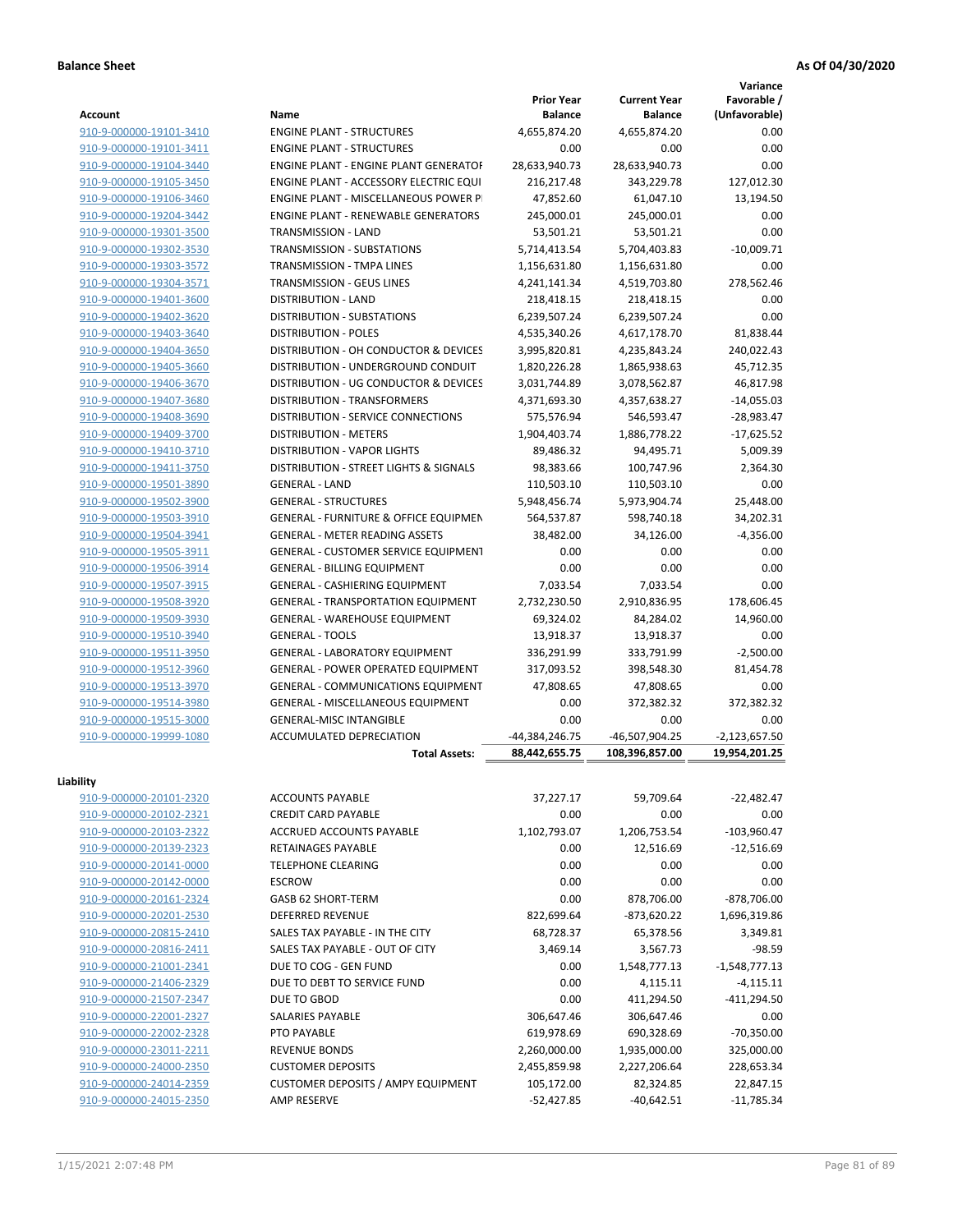| <b>Account</b>                        | <b>Name</b>                                              | <b>Prior Year</b><br><b>Balance</b> | <b>Current Year</b><br><b>Balance</b> | Variance<br>Favorable /<br>(Unfavorable) |
|---------------------------------------|----------------------------------------------------------|-------------------------------------|---------------------------------------|------------------------------------------|
| 910-9-000000-25069-2530               | PREPAID ELECTRICITY - AMPY                               | $-77,658.05$                        | $-96,981.08$                          | 19,323.03                                |
| 910-9-000000-26001-2283               | <b>OBLIGATION FOR COMPENSATED ABSENCES</b>               | 297,818.74                          | 259,384.88                            | 38,433.86                                |
| 910-9-000000-26004-2284               | GASB 62 LONG-TERM                                        | 0.00                                | 11,778,330.00                         | $-11,778,330.00$                         |
| 910-9-000000-26102-2210               | REVENUE BONDS PAYABLE                                    | 32,295,000.00                       | 48,975,000.00                         | $-16,680,000.00$                         |
| 910-9-000000-26107-2250               | <b>BOND PREMIUM</b>                                      | 173,432.78                          | 4,968,172.70                          | -4,794,739.92                            |
| 910-9-000000-26108-2250               | <b>SCRUBBER DEBT - 2010</b>                              | 10,395,000.00                       | 0.00                                  | 10,395,000.00                            |
| 910-9-000000-26109-2250               | PREMIUM ON SCRUBBER                                      | 147,441.93                          | 0.00                                  | 147,441.93                               |
| 910-9-000000-26110-2250               | <b>TMPA DEBT - 2010</b>                                  | 20,640,000.00                       | 0.00                                  | 20,640,000.00                            |
| 910-9-000000-26111-2250               | PREMIUM ON TMPA DEBT                                     | 292,425.10                          | 0.00                                  | 292,425.10                               |
| 910-9-000000-26112-2250               | DEFERRED BOND REFUNDING                                  | 0.00                                | 415,094.91                            | $-415,094.91$                            |
| 910-9-000000-29300-0000               | <b>ENCUMBRANCE SUMMARY</b>                               | 0.00                                | 0.00                                  | 0.00                                     |
| 910-9-000000-29400-0100               | RESERVED ACCOUNT / ENCUMBRANCES                          | 0.00                                | 0.00                                  | 0.00                                     |
| 910-9-000000-29999-2280               | <b>TOTAL OPEB LIABILITY</b>                              | 787,240.00                          | 810,632.00                            | $-23,392.00$                             |
| 910-9-000000-29999-2283               | <b>NET PENSION LIABILITY</b>                             | 794,496.00                          | 4,632,098.00                          | $-3,837,602.00$                          |
|                                       | <b>Total Liability:</b>                                  | 73,475,344.17                       | 80,259,795.22                         | $-6,784,451.05$                          |
| <b>Equity</b>                         |                                                          |                                     |                                       |                                          |
| 910-9-000000-39100-2160               | UNRESERVED RETAINED EARNINGS                             | 13,166,233.01                       | 28,028,914.62                         | 14,862,681.61                            |
| 910-9-000000-39500-4210               | <b>NET POSITION - PENSION</b>                            | $-3,070.00$                         | $-3,070.00$                           | 0.00                                     |
| 910-9-000000-39500-9260               | <b>NET POSITION - PENSION</b>                            | $-694,801.00$                       | $-737,478.00$                         | $-42,677.00$                             |
|                                       | <b>Total Beginning Equity:</b>                           | 12,468,362.01                       | 27,288,366.62                         | 14,820,004.61                            |
| <b>Total Revenue</b>                  |                                                          | 32,859,300.81                       | 33,646,388.44                         | 787,087.63                               |
| <b>Total Expense</b>                  |                                                          | 30,360,351.24                       | 32,797,693.28                         | $-2,437,342.04$                          |
| <b>Revenues Over/(Under) Expenses</b> |                                                          | 2,498,949.57                        | 848,695.16                            | $-1,650,254.41$                          |
|                                       | <b>Total Equity and Current Surplus (Deficit):</b>       | 14,967,311.58                       | 28,137,061.78                         | 13,169,750.20                            |
|                                       | Total Liabilities, Equity and Current Surplus (Deficit): | 88,442,655.75                       | 108,396,857.00                        | 19,954,201.25                            |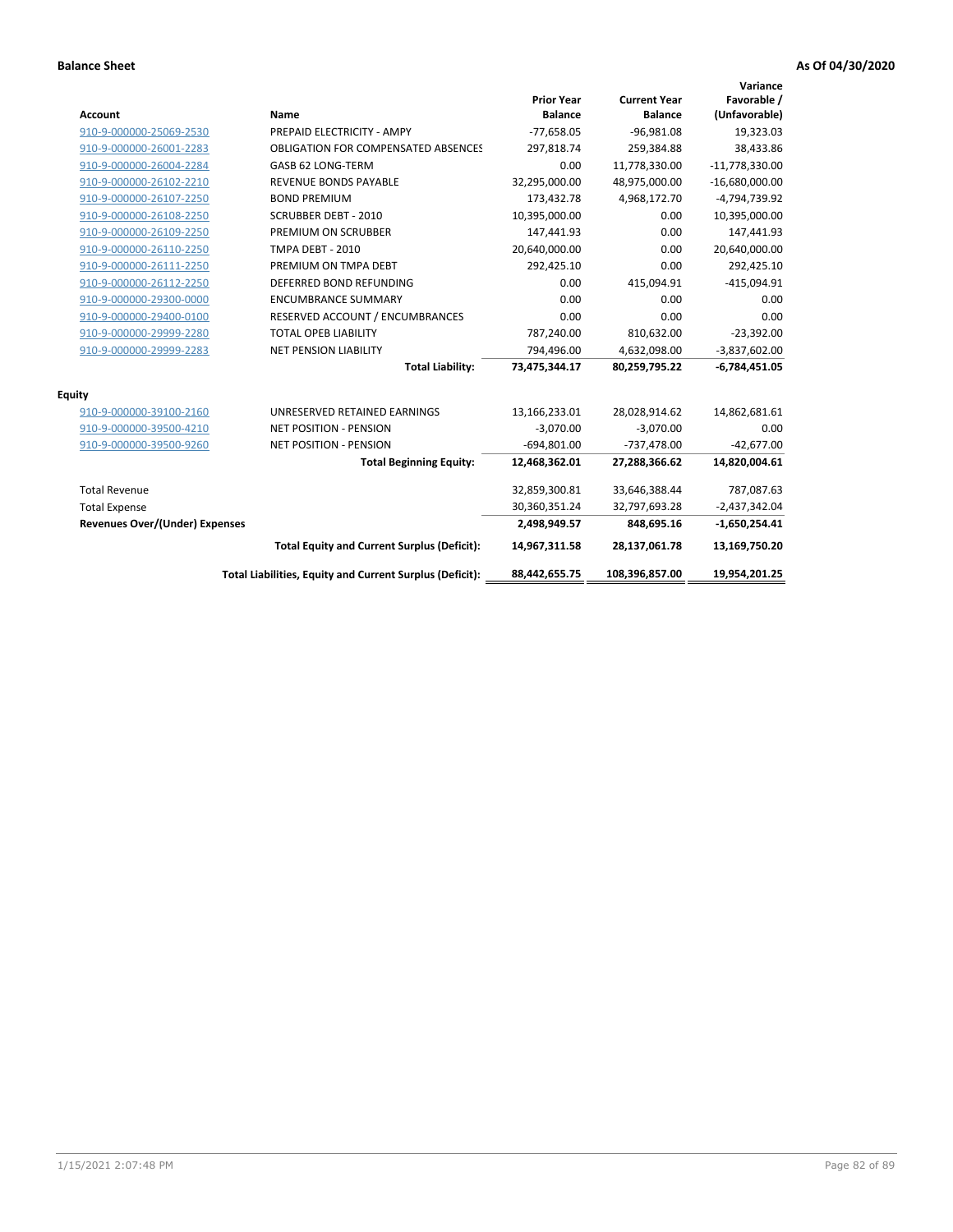| <b>Account</b>                        | Name                                                     | <b>Prior Year</b><br><b>Balance</b> | <b>Current Year</b><br><b>Balance</b> | Variance<br>Favorable /<br>(Unfavorable) |
|---------------------------------------|----------------------------------------------------------|-------------------------------------|---------------------------------------|------------------------------------------|
| Fund: 911 - ELECTRIC DEBT REDUCTION   |                                                          |                                     |                                       |                                          |
| Assets                                |                                                          |                                     |                                       |                                          |
| 911-9-000000-10000-1300               | CASH                                                     | 8,591.33                            | 8,756.06                              | 164.73                                   |
| 911-9-000000-12002-0000               | <b>GOVERNMENT OBLIGATIONS / AGENCIES</b>                 | 0.00                                | 0.00                                  | 0.00                                     |
| 911-9-000000-13201-1430               | MISCELLANEOUS ACCOUNTS RECEIVABLE                        | 0.00                                | 0.00                                  | 0.00                                     |
| 911-9-000000-13205-1710               | <b>INTEREST RECEIVABLE</b>                               | 0.00                                | 0.00                                  | 0.00                                     |
|                                       | <b>Total Assets:</b>                                     | 8,591.33                            | 8,756.06                              | 164.73                                   |
| Liability                             |                                                          |                                     |                                       |                                          |
| 911-9-000000-20101-0000               | <b>ACCOUNTS PAYABLE</b>                                  | 0.00                                | 0.23                                  | $-0.23$                                  |
| 911-9-000000-20103-0100               | <b>ACCRUED ACCOUNTS PAYABLE</b>                          | 0.00                                | 0.00                                  | 0.00                                     |
| 911-9-000000-Z2430-0000               | RESERVED ACCOUNT / ENCUMBRANCE SUM                       | 0.00                                | 0.00                                  | 0.00                                     |
| 911-9-000000-Z2520-0100               | RESERVED ACCOUNT / ENCUMBRANCES                          | 0.00                                | 0.00                                  | 0.00                                     |
|                                       | <b>Total Liability:</b>                                  | 0.00                                | 0.23                                  | $-0.23$                                  |
| Equity                                |                                                          |                                     |                                       |                                          |
| 911-9-000000-39100-2160               | UNRESERVED RETAINED EARNINGS                             | 5,923.99                            | 8,668.88                              | 2,744.89                                 |
|                                       | <b>Total Beginning Equity:</b>                           | 5,923.99                            | 8,668.88                              | 2,744.89                                 |
| <b>Total Revenue</b>                  |                                                          | 2,667.34                            | 86.95                                 | $-2,580.39$                              |
| <b>Total Expense</b>                  |                                                          | 0.00                                | 0.00                                  | 0.00                                     |
| <b>Revenues Over/(Under) Expenses</b> |                                                          | 2,667.34                            | 86.95                                 | $-2,580.39$                              |
|                                       | <b>Total Equity and Current Surplus (Deficit):</b>       | 8,591.33                            | 8,755.83                              | 164.50                                   |
|                                       | Total Liabilities, Equity and Current Surplus (Deficit): | 8,591.33                            | 8,756.06                              | 164.73                                   |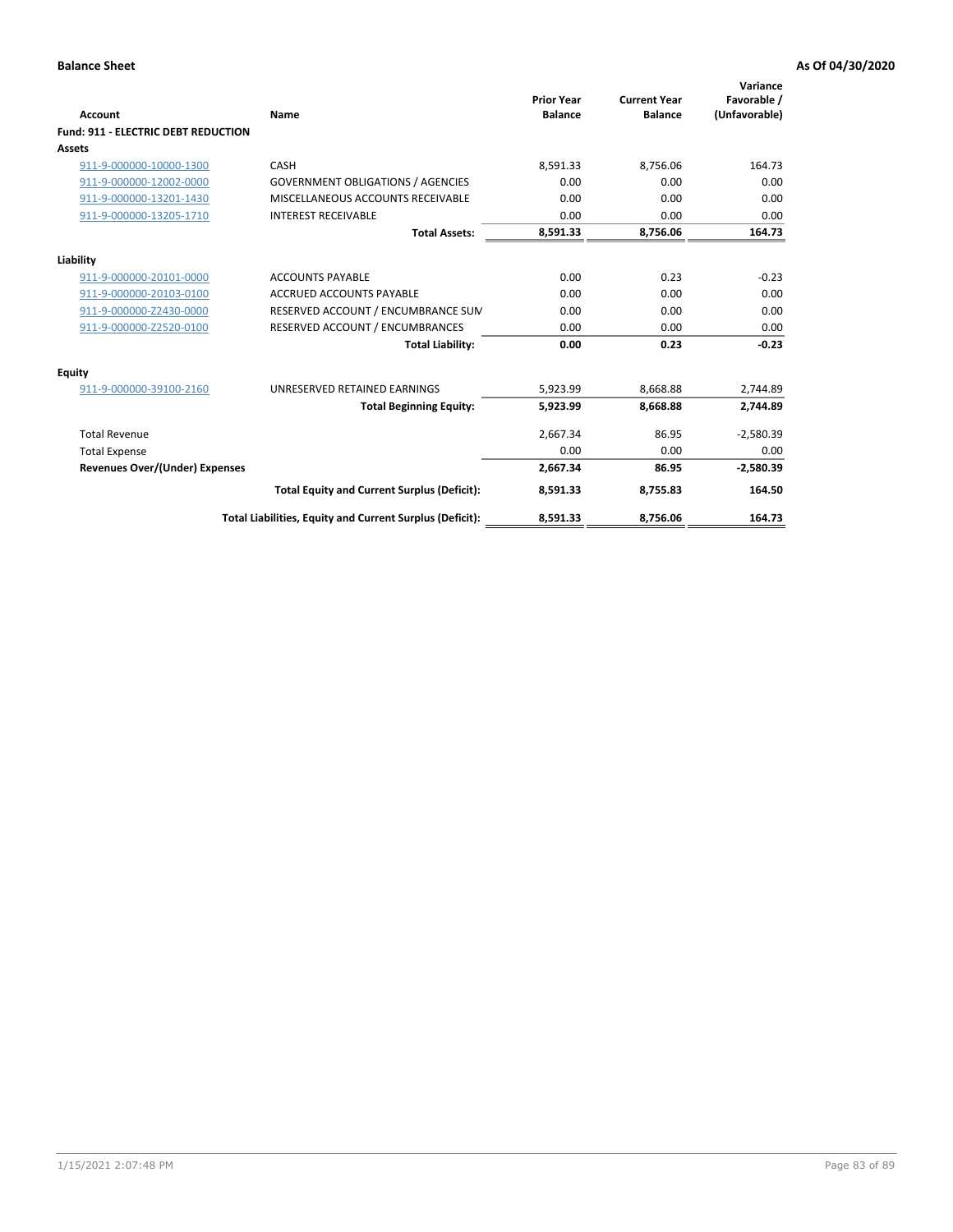| <b>Account</b>                    | Name                                                     | <b>Prior Year</b><br><b>Balance</b> | <b>Current Year</b><br><b>Balance</b> | Variance<br>Favorable /<br>(Unfavorable) |
|-----------------------------------|----------------------------------------------------------|-------------------------------------|---------------------------------------|------------------------------------------|
| Fund: 912 - ELECTRIC DEBT SERVICE |                                                          |                                     |                                       |                                          |
| <b>Assets</b>                     |                                                          |                                     |                                       |                                          |
| 912-9-000000-10000-1300           | CASH                                                     | 3,295,085.50                        | 3,772,203.99                          | 477,118.49                               |
| 912-9-000000-11504-1301           | RESERVE FUND - 2008 BOND ISSUE                           | 1,181,946.05                        | 0.00                                  | $-1,181,946.05$                          |
| 912-9-000000-11506-1301           | RESERVE FUND - 2010 BOND ISSUE                           | 3,454,155.60                        | 0.00                                  | $-3,454,155.60$                          |
| 912-9-000000-11515-1301           | RESERVE FUND - 2015 BOND ISSUE                           | 0.00                                | 0.00                                  | 0.00                                     |
| 912-9-000000-11516-1301           | RESERVE FUND - 2015 TAXABLE BONDS                        | 0.00                                | 0.00                                  | 0.00                                     |
| 912-9-000000-13205-1710           | <b>INTEREST RECEIVABLE</b>                               | 0.00                                | 0.00                                  | 0.00                                     |
|                                   | <b>Total Assets:</b>                                     | 7,931,187.15                        | 3,772,203.99                          | $-4,158,983.16$                          |
|                                   |                                                          |                                     |                                       |                                          |
| Liability                         |                                                          |                                     |                                       |                                          |
| 912-9-000000-14403-1469           | DUE FROM ELECTRIC FUND                                   | 0.00                                | $-4,115.11$                           | 4,115.11                                 |
| 912-9-000000-20101-2320           | <b>ACCOUNTS PAYABLE</b>                                  | 0.00                                | 0.00                                  | 0.00                                     |
| 912-9-000000-20107-2370           | <b>ACCRUED INTEREST PAYABLE</b>                          | 499,701.37                          | 298,063.52                            | 201,637.85                               |
| 912-9-000000-21400-2999           | DUE TO GEUS 910 - ELECTRIC OPERATING                     | 4,625,445.97                        | 0.00                                  | 4,625,445.97                             |
| 912-9-000000-Z2430-0000           | <b>ENCUMBRANCE SUMMARY</b>                               | 0.00                                | 0.00                                  | 0.00                                     |
| 912-9-000000-Z2520-0100           | RESERVED ACCOUNT / ENCUMBRANCES                          | 0.00                                | 0.00                                  | 0.00                                     |
|                                   | <b>Total Liability:</b>                                  | 5,125,147.34                        | 293,948.41                            | 4,831,198.93                             |
| Equity                            |                                                          |                                     |                                       |                                          |
| 912-9-000000-39100-2150           | SEMI RESERVED RETAINED EARNINGS                          | 1,601,177.63                        | 2,006,420.30                          | 405,242.67                               |
|                                   | <b>Total Beginning Equity:</b>                           | 1,601,177.63                        | 2,006,420.30                          | 405,242.67                               |
| <b>Total Revenue</b>              |                                                          | 5,094,088.44                        | 4,575,360.44                          | $-518,728.00$                            |
| <b>Total Expense</b>              |                                                          | 3,889,226.26                        | 3,103,525.16                          | 785,701.10                               |
| Revenues Over/(Under) Expenses    |                                                          | 1,204,862.18                        | 1,471,835.28                          | 266,973.10                               |
|                                   | <b>Total Equity and Current Surplus (Deficit):</b>       | 2,806,039.81                        | 3,478,255.58                          | 672,215.77                               |
|                                   | Total Liabilities, Equity and Current Surplus (Deficit): | 7,931,187.15                        | 3,772,203.99                          | $-4,158,983.16$                          |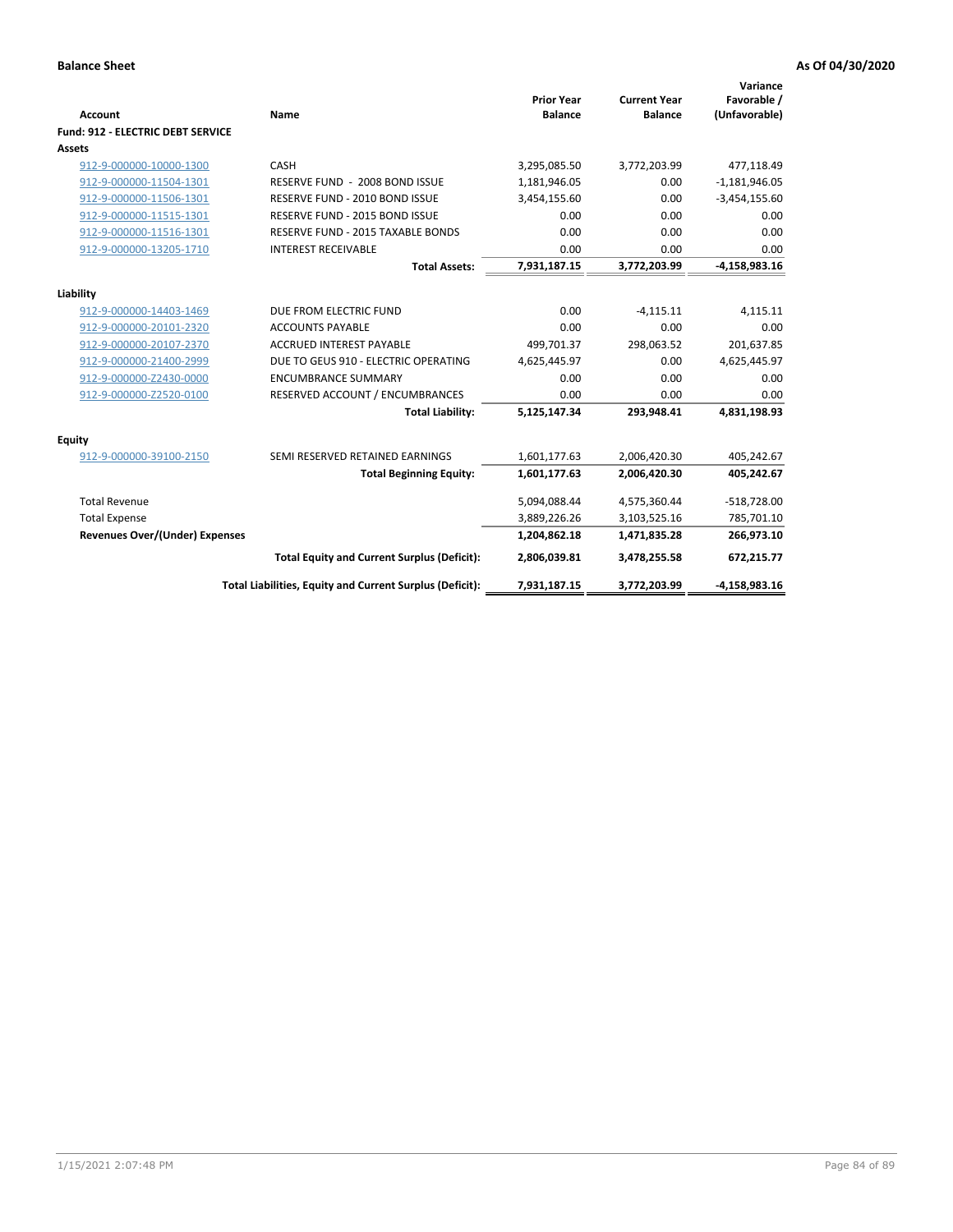| Account                                       | Name                                                     | <b>Prior Year</b><br><b>Balance</b> | <b>Current Year</b><br><b>Balance</b> | Variance<br>Favorable /<br>(Unfavorable) |
|-----------------------------------------------|----------------------------------------------------------|-------------------------------------|---------------------------------------|------------------------------------------|
| <b>Fund: 913 - ELECTRIC CONSTRUCTION FUND</b> |                                                          |                                     |                                       |                                          |
| <b>Assets</b>                                 |                                                          |                                     |                                       |                                          |
| 913-9-000000-10000-1300                       | CASH                                                     | 102,918.13                          | 104,891.59                            | 1,973.46                                 |
| 913-9-000000-13201-1430                       | MISCELLANEOUS ACCOUNTS RECEIVABLE                        | 0.00                                | 0.00                                  | 0.00                                     |
| 913-9-000000-13205-1710                       | <b>INTEREST RECEIVABLE</b>                               | 0.00                                | 0.00                                  | 0.00                                     |
|                                               | <b>Total Assets:</b>                                     | 102,918.13                          | 104,891.59                            | 1,973.46                                 |
| Liability                                     |                                                          |                                     |                                       |                                          |
| 913-9-000000-20101-2320                       | <b>ACCOUNTS PAYABLE</b>                                  | 0.00                                | 2.76                                  | $-2.76$                                  |
| 913-9-000000-20102-2321                       | <b>CREDIT CARD PAYABLE</b>                               | 0.00                                | 0.00                                  | 0.00                                     |
| 913-9-000000-20103-0000                       | <b>ACCRUED ACCOUNTS PAYABLE</b>                          | 0.00                                | 0.00                                  | 0.00                                     |
| 913-9-000000-29300-0000                       | <b>ENCUMBRANCE SUMMARY</b>                               | 0.00                                | 0.00                                  | 0.00                                     |
| 913-9-000000-29400-0100                       | RESERVED ACCOUNT / ENCUMBRANCES                          | 0.00                                | 0.00                                  | 0.00                                     |
|                                               | <b>Total Liability:</b>                                  | 0.00                                | 2.76                                  | $-2.76$                                  |
| <b>Equity</b>                                 |                                                          |                                     |                                       |                                          |
| 913-9-000000-39100-2160                       | SEMI RESERVED RETAINED EARNINGS                          | 101,749.11                          | 103,847.07                            | 2,097.96                                 |
|                                               | <b>Total Beginning Equity:</b>                           | 101,749.11                          | 103,847.07                            | 2,097.96                                 |
| <b>Total Revenue</b>                          |                                                          | 1,169.02                            | 1,041.76                              | $-127.26$                                |
| <b>Total Expense</b>                          |                                                          | 0.00                                | 0.00                                  | 0.00                                     |
| Revenues Over/(Under) Expenses                |                                                          | 1,169.02                            | 1,041.76                              | $-127.26$                                |
|                                               | <b>Total Equity and Current Surplus (Deficit):</b>       | 102,918.13                          | 104,888.83                            | 1,970.70                                 |
|                                               | Total Liabilities, Equity and Current Surplus (Deficit): | 102,918.13                          | 104,891.59                            | 1,973.46                                 |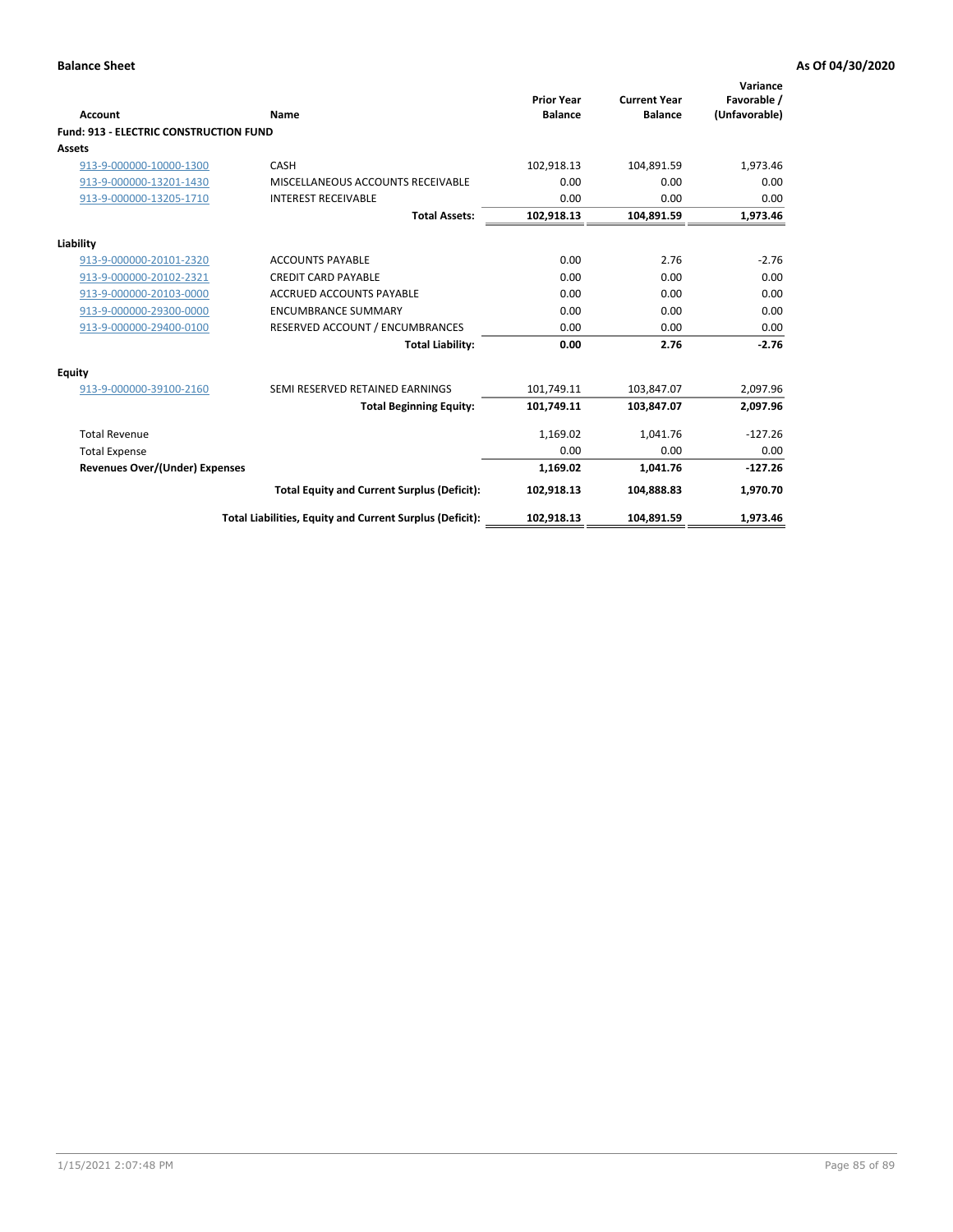| <b>Account</b>                        | Name                                                     | <b>Prior Year</b><br><b>Balance</b> | <b>Current Year</b><br><b>Balance</b> | Variance<br>Favorable /<br>(Unfavorable) |
|---------------------------------------|----------------------------------------------------------|-------------------------------------|---------------------------------------|------------------------------------------|
| Fund: 916 - 08 ENGINE BOND PROCEEDS   |                                                          |                                     |                                       |                                          |
| Assets                                |                                                          |                                     |                                       |                                          |
| 916-9-000000-10000-1300               | CASH                                                     | 0.00                                | 0.00                                  | 0.00                                     |
| 916-9-000000-12189-0000               | 08 ENGINE BOND PROCEEDS                                  | 0.00                                | 0.00                                  | 0.00                                     |
| 916-9-000000-13201-1430               | MISCELLANOEUS ACCOUNTS RECEIVABLE                        | 0.00                                | 0.00                                  | 0.00                                     |
| 916-9-000000-13205-1710               | <b>INTEREST RECEIVABLE</b>                               | 0.00                                | 0.00                                  | 0.00                                     |
| 916-9-000000-Z1030-1202               | 2008 GEUS REVENUE BOND - TEXAS TERM                      | 0.00                                | 0.00                                  | 0.00                                     |
| 916-9-000000-Z1030-1401               | 2008 GEUS REVENUE BOND - PFM                             | 0.00                                | 0.00                                  | 0.00                                     |
| 916-9-000000-Z1030-1402               | 2009 GEUS REVENUE BOND - PFM                             | 0.00                                | 0.00                                  | 0.00                                     |
| 916-9-000000-Z1030-3123               | 2009 GEUS REVENUE BOND - TEXAS TERM                      | 0.00                                | 0.00                                  | 0.00                                     |
|                                       | <b>Total Assets:</b>                                     | 0.00                                | 0.00                                  | 0.00                                     |
| Liability                             |                                                          |                                     |                                       |                                          |
| 916-9-000000-20101-2320               | <b>ACCOUNTS PAYABLE</b>                                  | 0.00                                | 0.00                                  | 0.00                                     |
| 916-9-000000-20139-2323               | <b>RETAINAGES PAYABLE</b>                                | 0.00                                | 0.00                                  | 0.00                                     |
| 916-9-000000-21401-2330               | DUE TO ELECTRIC OPERATING                                | 0.00                                | 0.00                                  | 0.00                                     |
| 916-9-000000-29300-0000               | <b>ENCUMBRANCE SUMMARY</b>                               | 0.00                                | 0.00                                  | 0.00                                     |
| 916-9-000000-29400-0100               | RESERVED ACCOUNT / ENCUMBRANCES                          | 0.00                                | 0.00                                  | 0.00                                     |
|                                       | <b>Total Liability:</b>                                  | 0.00                                | 0.00                                  | 0.00                                     |
|                                       |                                                          |                                     |                                       |                                          |
| Equity                                |                                                          |                                     |                                       |                                          |
| 916-9-000000-39100-2150               | <b>RESERVED RETAINED EARNINGS</b>                        | 0.00                                | 0.00                                  | 0.00                                     |
|                                       | <b>Total Beginning Equity:</b>                           | 0.00                                | 0.00                                  | 0.00                                     |
| <b>Total Revenue</b>                  |                                                          | 0.00                                | 0.00                                  | 0.00                                     |
| <b>Total Expense</b>                  |                                                          | 0.00                                | 0.00                                  | 0.00                                     |
| <b>Revenues Over/(Under) Expenses</b> |                                                          | 0.00                                | 0.00                                  | 0.00                                     |
|                                       | <b>Total Equity and Current Surplus (Deficit):</b>       | 0.00                                | 0.00                                  | 0.00                                     |
|                                       | Total Liabilities, Equity and Current Surplus (Deficit): | 0.00                                | 0.00                                  | 0.00                                     |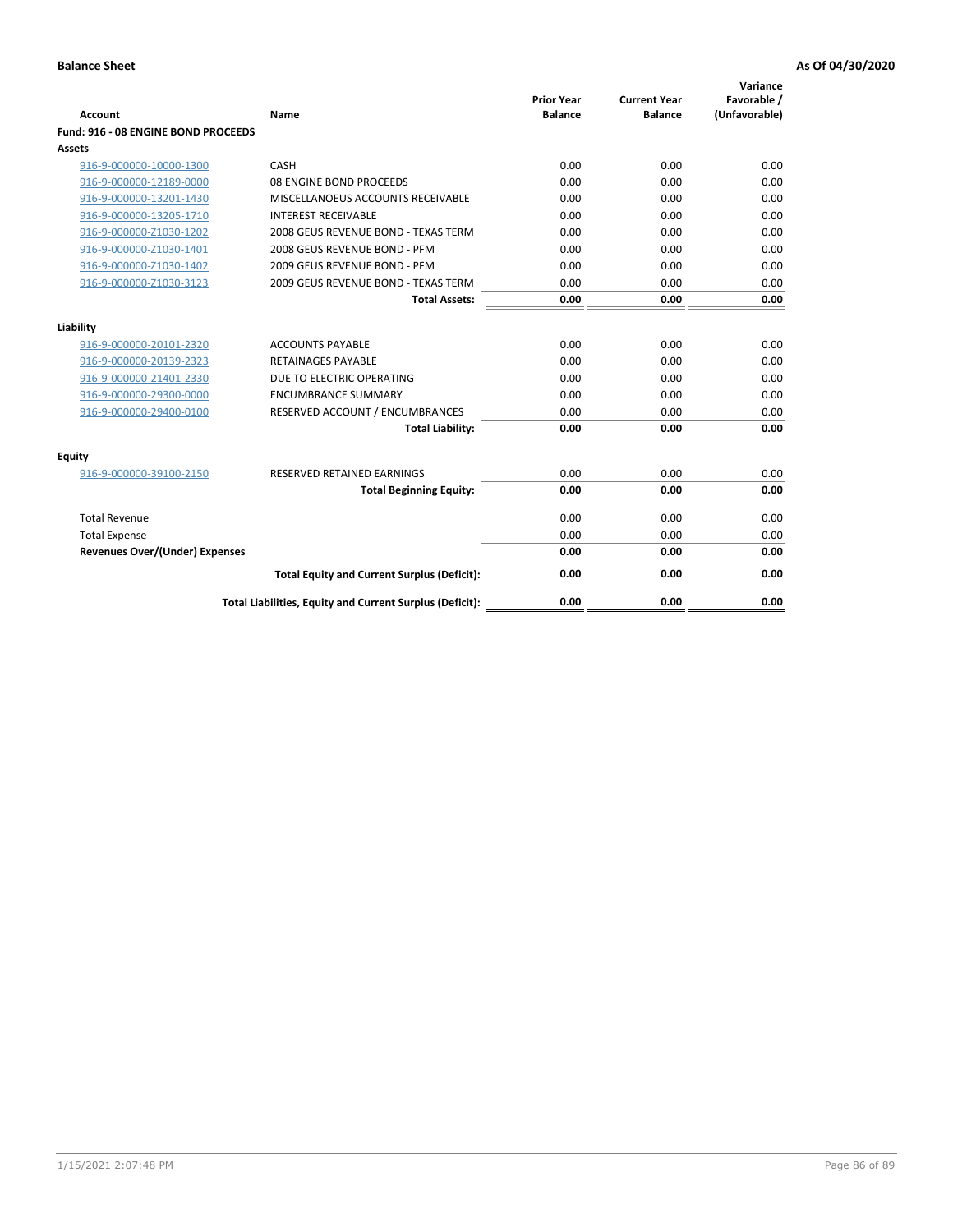|                                                    |                                                                    | <b>Prior Year</b>           | <b>Current Year</b>         | Variance<br>Favorable /   |
|----------------------------------------------------|--------------------------------------------------------------------|-----------------------------|-----------------------------|---------------------------|
| <b>Account</b>                                     | Name                                                               | <b>Balance</b>              | <b>Balance</b>              | (Unfavorable)             |
| Fund: 950 - CABLE / INTERNET                       |                                                                    |                             |                             |                           |
| <b>Assets</b>                                      |                                                                    |                             |                             |                           |
| 950-9-000000-10000-1300                            | <b>CASH</b>                                                        | 1,185,939.11                | 1,146,112.90                | $-39,826.21$              |
| 950-9-000000-11550-1301<br>950-9-000000-13000-1420 | PTO LIABILITY FUNDING                                              | 41,129.01                   | 41,897.12                   | 768.11                    |
|                                                    | <b>CUSTOMER ACCOUNTS RECEIVABLE</b>                                | 171,177.60                  | 438,852.52                  | 267,674.92                |
| 950-9-000000-13001-1420<br>950-9-000000-13002-1440 | NON CURRENT CUSTOMER ACCTS RECEIVAE<br>ALLOWANCE FOR UNCOLLECTABLE | 304,080.55<br>$-228,346.46$ | 328,021.06<br>$-246,591.41$ | 23,940.51<br>$-18,244.95$ |
| 950-9-000000-13003-1421                            | UNBILLED YEAR-END ACCRUAL                                          | 505,656.07                  | 348,951.39                  | $-156,704.68$             |
| 950-9-000000-13201-1430                            | MISCELLANEOUS ACCOUNTS RECEIVABLE                                  | $-452.32$                   | $-452.32$                   | 0.00                      |
| 950-9-000000-13205-1710                            | <b>INTEREST RECEIVABLE</b>                                         | 0.00                        | 0.00                        | 0.00                      |
| 950-9-000000-15801-1540                            | <b>INVENTORY</b>                                                   | 199,900.83                  | 210,680.10                  | 10,779.27                 |
| 950-9-000000-16301-1070                            | <b>CWIP</b>                                                        | 0.00                        | 0.00                        | 0.00                      |
| 950-9-000000-17501-1860                            | <b>EMPLOYEE CONTRIBUTIONS</b>                                      | 77,630.00                   | 89,085.00                   | 11,455.00                 |
| 950-9-000000-17504-1860                            | <b>INVESTMENT RETURN</b>                                           | $-137,366.00$               | 287,159.00                  | 424,525.00                |
| 950-9-000000-17508-1860                            | <b>EXPERIENCE DIFFERENCE- OUTFLOW</b>                              | $-5,053.00$                 | 14,447.00                   | 19,500.00                 |
| 950-9-000000-17509-1860                            | <b>EXPERIENCE DIFFERENCE - INFLOW</b>                              | $-26,268.00$                | $-17,109.00$                | 9,159.00                  |
| 950-9-000000-17520-1860                            | <b>ASSUMPTION CHANGES</b>                                          | 24,557.00                   | 0.00                        | $-24,557.00$              |
| 950-9-000000-17608-1860                            | OPEB DEFERRED OUTFLOW                                              | 8,362.00                    | 10,569.00                   | 2,207.00                  |
| 950-9-000000-17609-1860                            | OPEB DEFERRED INFLOW                                               | $-558.00$                   | $-3,672.00$                 | $-3,114.00$               |
| 950-9-000000-18001-5110                            | HEADEND, TRUNK & DISTRIBUTION SYSTEM                               | 9,946,411.87                | 9,959,456.87                | 13,045.00                 |
| 950-9-000000-18002-5111                            | <b>HEADEND EQUIPMENT</b>                                           | 1,400,741.30                | 1,408,419.02                | 7,677.72                  |
| 950-9-000000-18003-5120                            | <b>DROPS</b>                                                       | 2,485,830.72                | 2,219,597.23                | $-266,233.49$             |
| 950-9-000000-18101-5130                            | <b>CUSTOMER PREMISES EQUIPMENT</b>                                 | 1,267,770.00                | 1,267,770.00                | 0.00                      |
| 950-9-000000-18102-5140                            | PRODUCTION EQUIPMENT                                               | 56,100.35                   | 50,880.47                   | $-5,219.88$               |
| 950-9-000000-18201-5210                            | CENTRAL INTERNET EQUIPMENT                                         | 159,738.46                  | 355,090.87                  | 195,352.41                |
| 950-9-000000-18202-5220                            | <b>CUSTOMER INTERFACE EQUIPMENT</b>                                | 280,820.68                  | 280,820.68                  | 0.00                      |
| 950-9-000000-18301-5000                            | <b>FIBER OPTICS</b>                                                | 744,208.60                  | 890,477.49                  | 146,268.89                |
| 950-9-000000-18501-5901                            | <b>STRUCTURES &amp; IMPROVEMENTS</b>                               | 608,729.19                  | 685,973.69                  | 77,244.50                 |
| 950-9-000000-18502-5910                            | <b>FURNITURE &amp; OFFICE EQUIPMENT</b>                            | 40,805.10                   | 37,805.10                   | $-3,000.00$               |
| 950-9-000000-18503-5920                            | <b>TRANSPORTATION EQUIPMENT</b>                                    | 338,295.50                  | 338,295.50                  | 0.00                      |
| 950-9-000000-18504-5950                            | LABORATORY EQUIPMENT                                               | 162,492.67                  | 172,694.63                  | 10,201.96                 |
| 950-9-000000-18505-5960                            | POWER OPERATED EQUIPMENT                                           | 0.00                        | 0.00                        | 0.00                      |
| 950-9-000000-18506-5980                            | MISCELLANEOUS EQUIPMENT                                            | 0.00                        | 0.00                        | 0.00                      |
| 950-9-000000-18999-1080                            | <b>ACCUMULATED DEPRECIATION</b>                                    | -10,813,915.37              | $-11,077,247.57$            | $-263,332.20$             |
|                                                    | <b>Total Assets:</b>                                               | 8,798,417.46                | 9,237,984.34                | 439,566.88                |
|                                                    |                                                                    |                             |                             |                           |
| Liability                                          |                                                                    |                             |                             |                           |
| 950-9-000000-20101-2320                            | <b>ACCOUNTS PAYABLE</b>                                            | 1.427.48                    | 2,071.57                    | $-644.09$                 |
| 950-9-000000-20102-2321                            | <b>CREDIT CARD PAYABLE</b>                                         | 0.00                        | 0.00                        | 0.00                      |
| 950-9-000000-20103-2322                            | ACCRUED ACCOUNTS PAYABLE                                           | 0.00                        | 0.00                        | 0.00                      |
| 950-9-000000-20815-2410                            | SALES TAX PAYABLE - IN THE CITY                                    | 29,173.02                   | 28,571.61                   | 601.41                    |
| 950-9-000000-20816-2411                            | SALES TAX PAYABLE - OUT OF CITY                                    | 0.00                        | 0.00                        | 0.00                      |
| 950-9-000000-21001-1101                            | DUE TO COG - GEN FUND                                              | 0.00                        | 179,619.05                  | $-179,619.05$             |
| 950-9-000000-21507-2347                            | DUE TO GBOD                                                        | 0.00                        | 27,736.43                   | $-27,736.43$              |
| 950-9-000000-22001-2327                            | SALARIES PAYABLE                                                   | 44,560.62                   | 44,560.62                   | 0.00                      |
| 950-9-000000-22002-2328                            | PTO PAYABLE                                                        | 77,247.97                   | 69,186.51                   | 8,061.46                  |
| 950-9-000000-24000-2350                            | <b>CUSTOMER DEPOSITS</b>                                           | 10,795.18                   | 10,634.19                   | 160.99                    |
| 950-9-000000-26001-2283                            | <b>OBLIGATION FOR COMPENSATED ABSENCES</b>                         | 0.00                        | 0.00                        | 0.00                      |
| 950-9-000000-29300-0000                            | <b>ENCUMBRANCE SUMMARY</b>                                         | 0.00                        | 0.00                        | 0.00                      |
| 950-9-000000-29400-0100                            | RESERVED ACCOUNT / ENCUMBRANCES                                    | 0.00                        | 0.00                        | 0.00                      |
| 950-9-000000-29999-2280                            | TOTAL OPEB LIABILITY                                               | 123,980.00                  | 125,636.00                  | $-1,656.00$               |
| 950-9-000000-29999-2283                            | <b>NET PENSION LIABILITY</b>                                       | 113,499.00                  | 643,346.00                  | -529,847.00               |
|                                                    | <b>Total Liability:</b>                                            | 400,683.27                  | 1,131,361.98                | -730,678.71               |
| <b>Equity</b>                                      |                                                                    |                             |                             |                           |
| 950-9-000000-39100-2160                            | UNRESERVED RETAINED EARNINGS                                       | 8,163,598.49                | 7,794,170.53                | -369,427.96               |
| 950-9-000000-39500-4210                            | NET POSITION - PENSION                                             | $-438.00$                   | $-438.00$                   | 0.00                      |
| 950-9-000000-39500-9261                            | <b>NET POSITION - PENSION</b>                                      | $-109,653.00$               | $-116, 174.00$              | $-6,521.00$               |
|                                                    | <b>Total Beginning Equity:</b>                                     | 8,053,507.49                | 7,677,558.53                | -375,948.96               |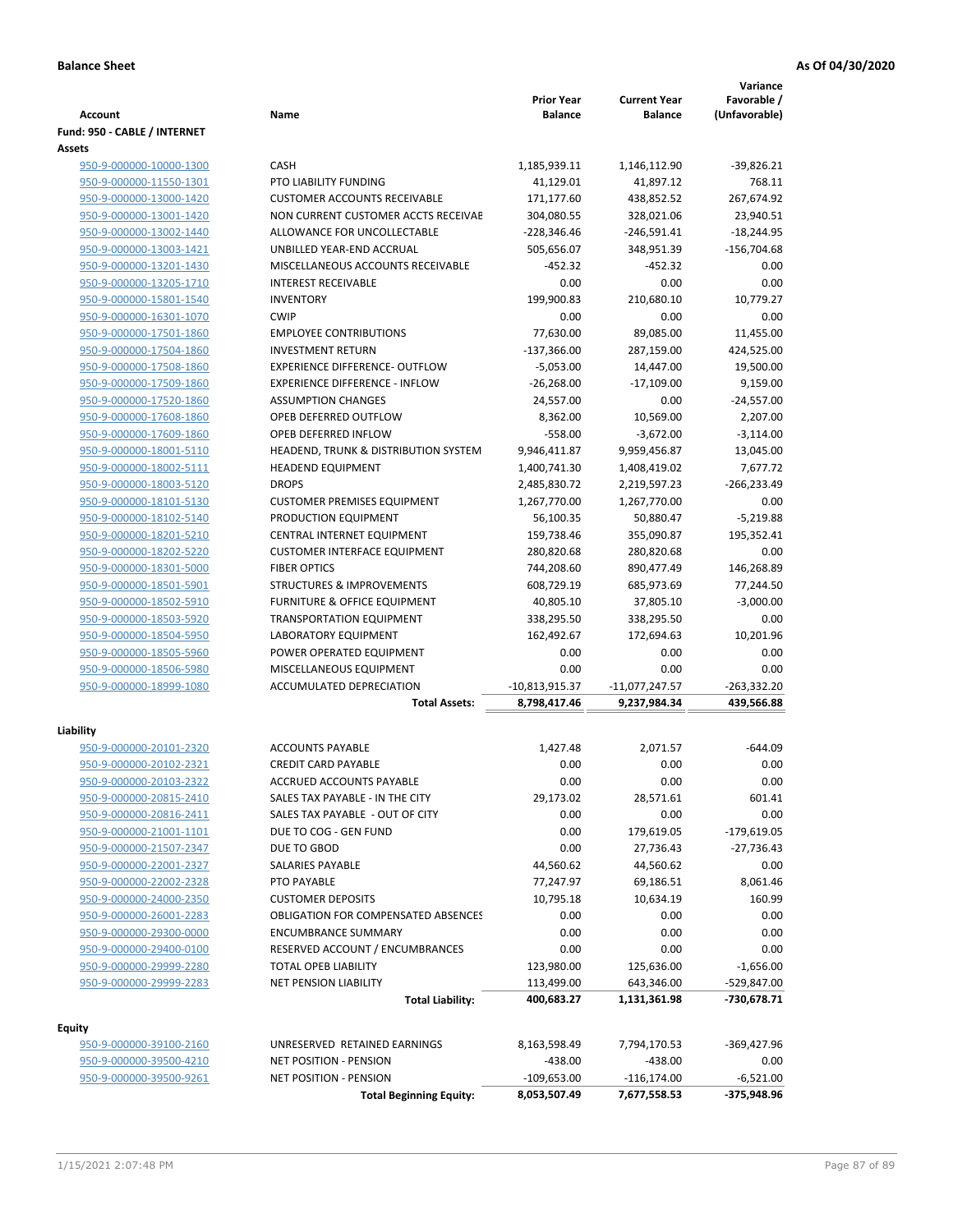| Account                        | Name                                                     | <b>Prior Year</b><br><b>Balance</b> | <b>Current Year</b><br><b>Balance</b> | Variance<br>Favorable /<br>(Unfavorable) |
|--------------------------------|----------------------------------------------------------|-------------------------------------|---------------------------------------|------------------------------------------|
| <b>Total Revenue</b>           |                                                          | 3,710,994.71                        | 3,735,557.41                          | 24,562.70                                |
| <b>Total Expense</b>           |                                                          | 3,366,768.01                        | 3,306,493.58                          | 60,274.43                                |
| Revenues Over/(Under) Expenses |                                                          | 344,226.70                          | 429.063.83                            | 84,837.13                                |
|                                | <b>Total Equity and Current Surplus (Deficit):</b>       | 8.397.734.19                        | 8,106,622.36                          | $-291.111.83$                            |
|                                | Total Liabilities, Equity and Current Surplus (Deficit): | 8,798,417.46                        | 9,237,984.34                          | 439.566.88                               |